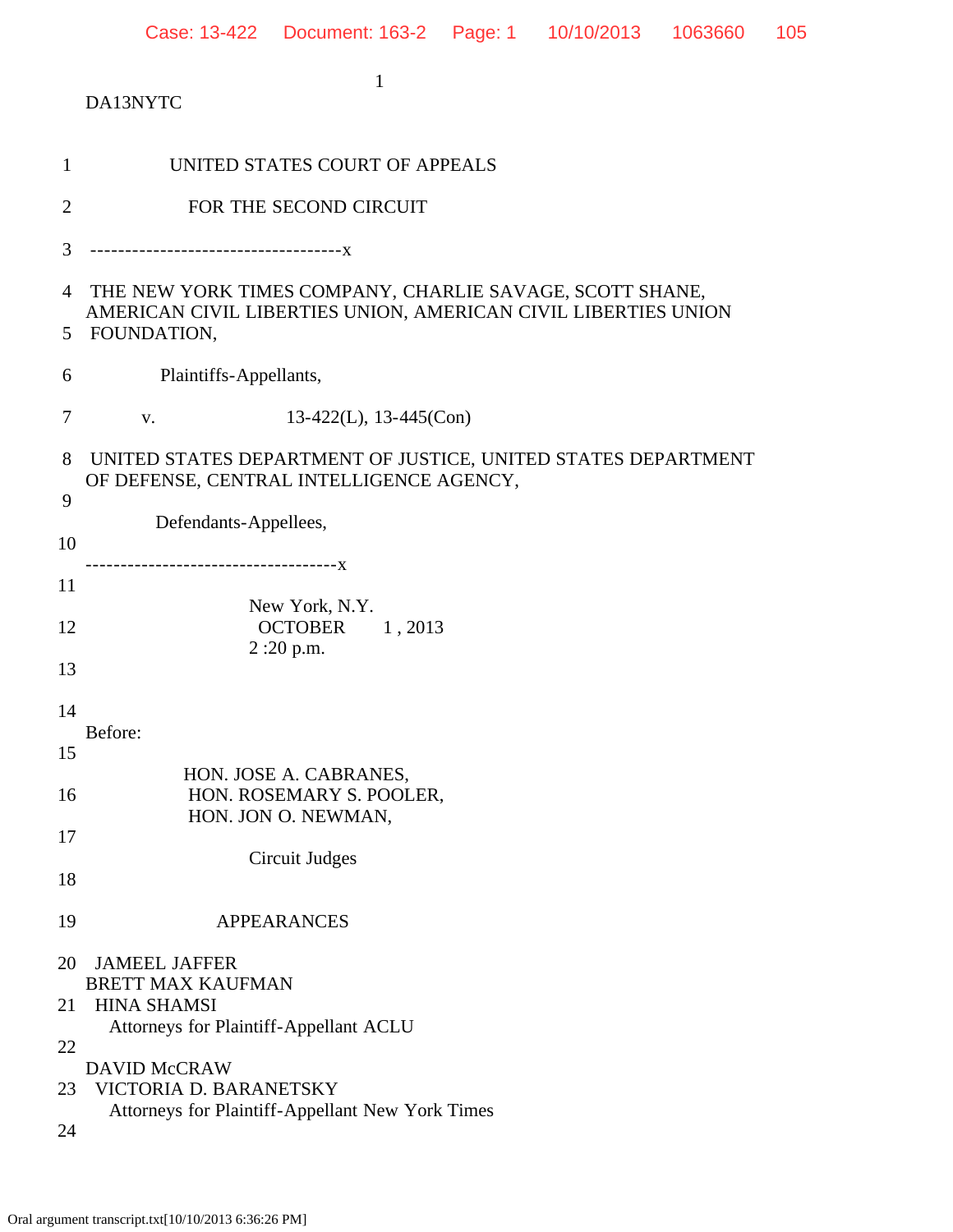2

## DA13NYTC

1

- U.S. DEPARTMENT OF JUSTICE
- 2 Attorneys for Defendant-Appellee
- BY: SHARON SWINGLE 3 AMY E. POWELL
	- ELIZABETH SHAPIRO
- 4 -and-
- PREET BHARARA
- 5 United States Attorney for the Southern District of New York
- 6 SARAH S. NORMAND Assistant United States Attorney 7
- 8

9

10

11

12

13

14

15

16

17

18

19

20

21

22

Oral argument transcript.txt[10/10/2013 6:36:26 PM]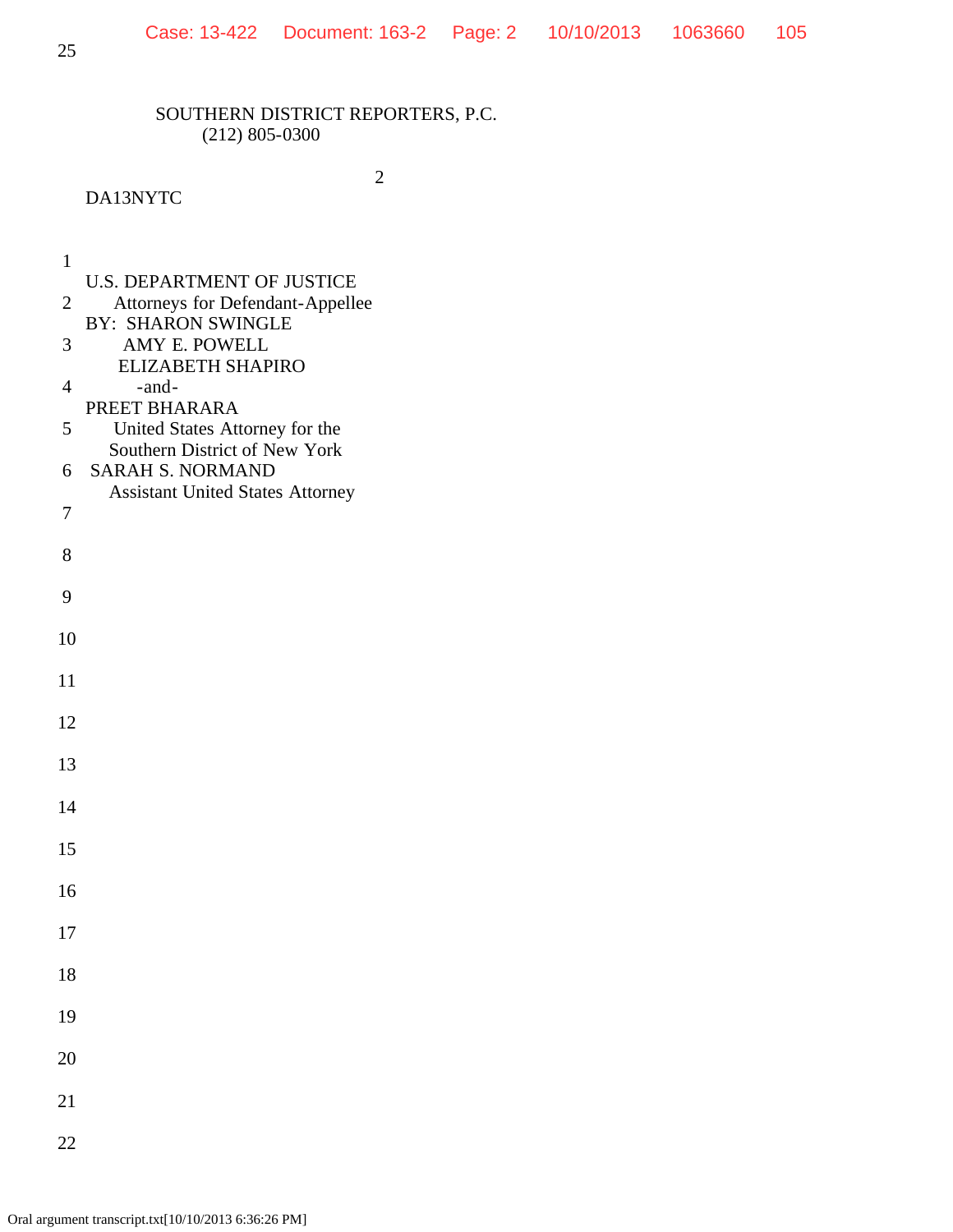25

# SOUTHERN DISTRICT REPORTERS, P.C. (212) 805-0300

 3 DA13NYTC

 1 JUDGE CABRANES: As counsel are aware, the record in 2 this case concerns sealed, classified information, and the 3 Court has permitted the government to submit classified inserts 4 to its brief. 5 In a letter to the Court and to opposing counsel, 6 dated September 19, 2013, the government represented that it 7 was prepared to argue this case in open court, without 8 reference to any of the classified information in the record. 9 The Court fully anticipates taking that course, and plans to 10 limit its questioning to publicly-filed, unclassified 11 materials. 12 If, however, the government's answers to the Court's 13 questions would risk disclosing sealed material, the government 14 counsel should notify us immediately by any appropriate gesture 15 or comment. We will then conduct just that portion of the 16 argument in a closed secured courtroom. 17 So let's proceed with argument in The New York Times, 18 et al. v. Department of Justice. 19 MR. McCRAW: May it please the Court, my name is David

20 McCraw. I'm here on behalf of the plaintiffs in The New York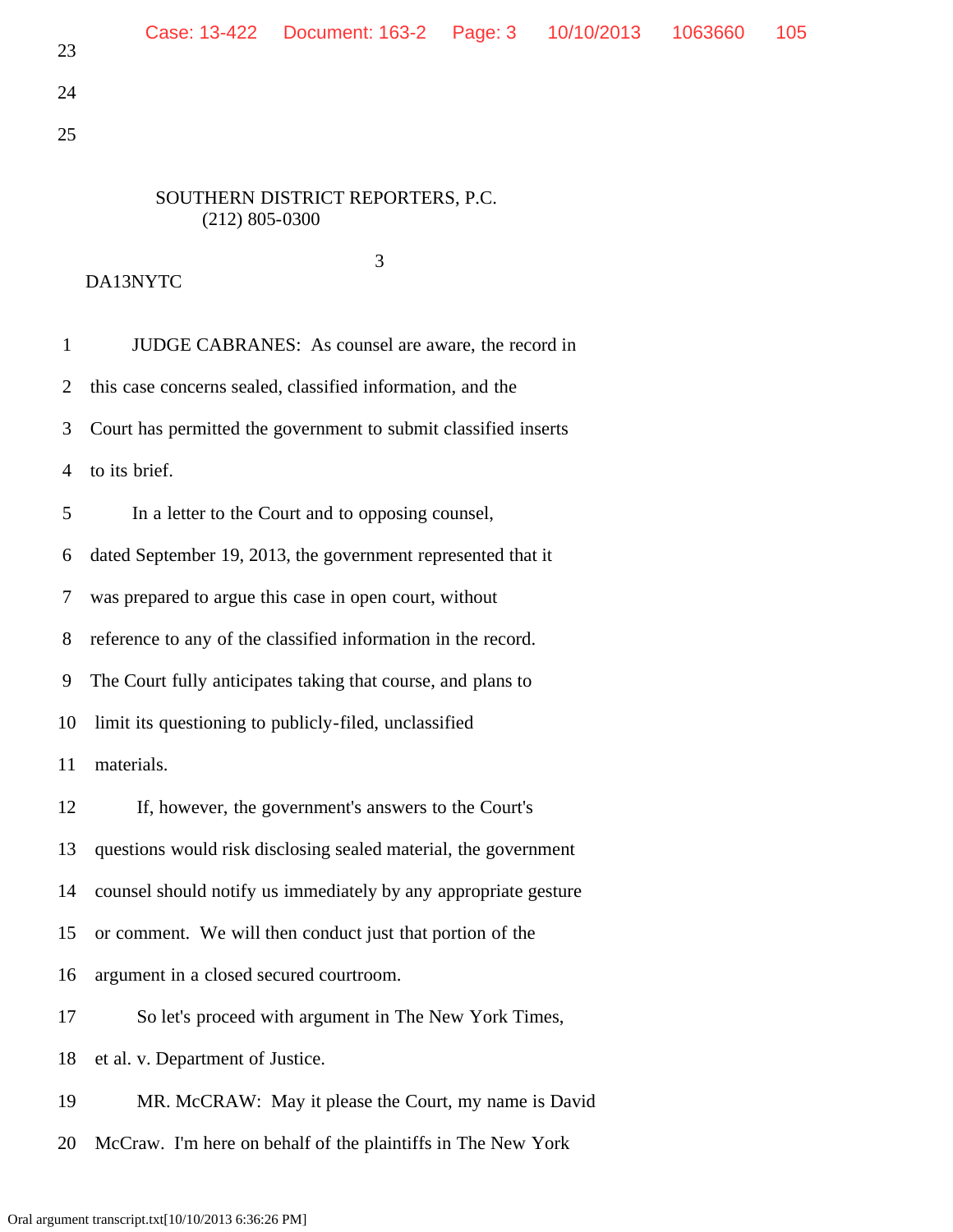Case: 13-422 Document: 163-2 Page: 4 10/10/2013 1063660 105

- 21 Times action, The New York Times Company, Scott Shane, and
- 22 Charlie Savage, two New York Times reporters.
- 23 At one level, this case involves a fundamental
- 24 question of democracy and transparency. That is whether the
- 25 American public has a right to know whether and how government

### SOUTHERN DISTRICT REPORTERS, P.C. (212) 805-0300

#### 4

#### DA13NYTC

1 officials are taking account of the rule of law when they

2 target individuals, including American citizens, for death.

3 As Attorney General Holder said, the American people

4 deserve to be assured that the actions taken in their name are

5 consistent with their values and their laws.

6 But for our purposes today, your Honors, there is a

7 narrow question, two narrow questions in The New York Times

8 case. First, it is our position the government should be

9 required to disclose whether DoJ possesses or does not possess

10 legal memoranda setting out the legal justifications for

11 targeted killings.

12 The government has responded with a Glomar response.

13 We believe this is inappropriate. We do not say that these

14 legal memoranda should be disclosed. We say only that the

15 Glomar response is not justified under the law, and a Vaughn

16 index listing the documents is required.

17 Our second argument deals with the one document that

18 has been disclosed, the so-called OLC DoD memorandum to the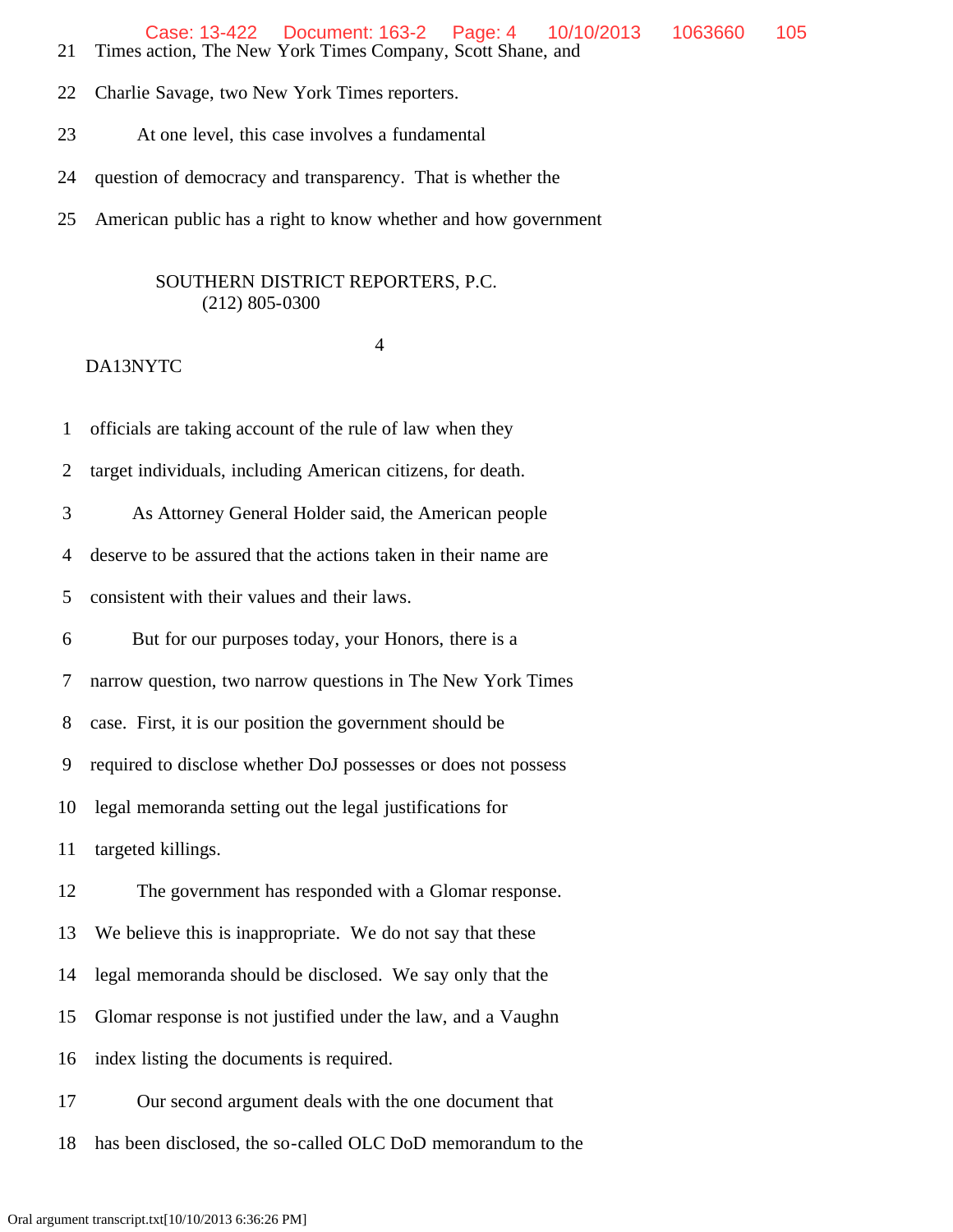19 Department of Defense. The government, in our view, has

20 improperly withheld this document to the extent it contains

21 abstract legal analysis underlying the government's standard

- 22 and processes for reviewing and approving operations.
- 23 We believe that in deciding that case, that it will
- 24 also set the template for other documents which may be on the
- 25 Vaughn index, were we to get it, that set forth abstract legal

## SOUTHERN DISTRICT REPORTERS, P.C. (212) 805-0300

## DA13NYTC

5

- 1 analysis underlying standards and processes for reviewing these
- 2 operations.
- 3 JUDGE CABRANES: What you want at this point is two

4 memoranda?

5 MR. McCRAW: Your Honor, there is one memorandum in

6 our case.

- 7 JUDGE CABRANES: How do you know that?
- 8 MR. McCRAW: The government has indicated there was

9 one that they could disclose.

10 JUDGE CABRANES: It was not accurate to say they had

11 not confirmed the existence of the memorandum.

12 MR. McCRAW: That's right. Your Honor, I correct

13 myself. They have given a Glomar response to everything but

14 one.

15 JUDGE CABRANES: You're interested in this OLC DoD

16 memorandum, and the other?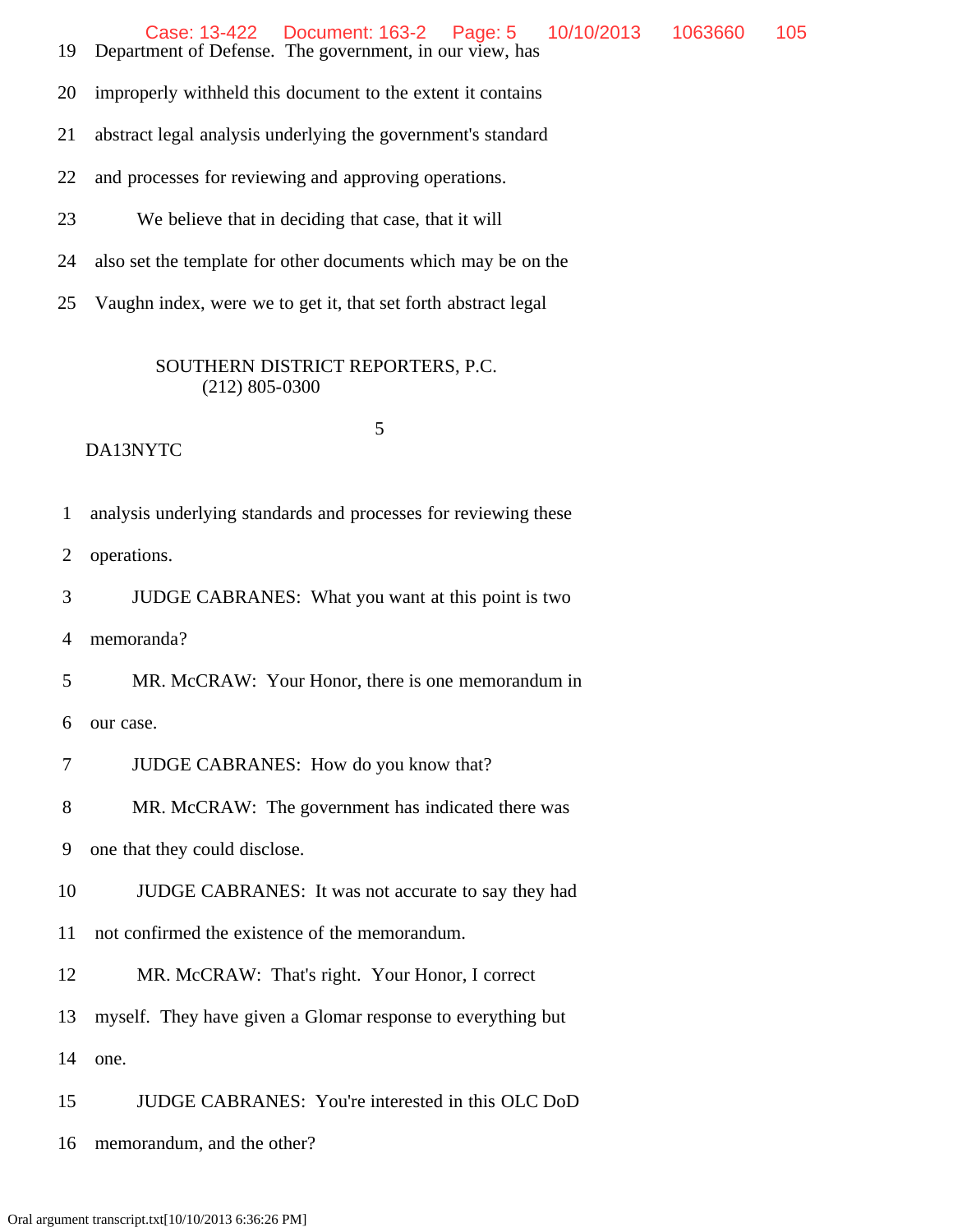| 17             | Case: 13-422  Document: 163-2  Page: 6<br>1063660<br>10/10/2013<br>MR. McCRAW: We are looking for a Vaughn index, a list | 105 |
|----------------|--------------------------------------------------------------------------------------------------------------------------|-----|
| 18             | of the documents, as to anything else that DoJ has.                                                                      |     |
| 19             | JUDGE CABRANES: Has our Court ever adopted the idea                                                                      |     |
| 20             | of a Vaughn index? Do we have authority from the Court of                                                                |     |
| 21             | Appeals for the Second Circuit for the use of a Vaughn index?                                                            |     |
| 22             | MR. McCRAW: I am unaware of that case in the Second                                                                      |     |
| 23             | Circuit. Obviously in the District Courts they have been used,                                                           |     |
| 24             | and obviously Vaughn itself from the D.C. Circuit.                                                                       |     |
| 25             | Whatever we call it, though, it is in effect the                                                                         |     |
|                | SOUTHERN DISTRICT REPORTERS, P.C.<br>$(212)$ 805-0300                                                                    |     |
|                | 6<br>DA13NYTC                                                                                                            |     |
| $\mathbf{1}$   | government has used a Vaughn index here. I think it has become                                                           |     |
| $\overline{2}$ | standard operating procedure as a way to thread the needle when                                                          |     |
| 3              | the government chooses not to reveal the actual contents of                                                              |     |
| $\overline{4}$ | documents.                                                                                                               |     |
| 5              | In terms of the Glomar response, I'd like to focus on                                                                    |     |
| 6              | what I think is the first step in the analysis, which is, is it                                                          |     |
| 7              | logical and plausible that giving us an index of the documents,                                                          |     |
| 8              | giving us a list of the documents, would actually disclose a                                                             |     |
| 9              | secret.                                                                                                                  |     |
| 10             | The government concedes that it is no longer secret                                                                      |     |
| 11             | that the U.S. government has an interest and involvement in                                                              |     |
| 12             | targeted killings. That's not a secret. The government                                                                   |     |
| 13             | concedes that the CIA has an interest in targeted killings.                                                              |     |

14 Not a secret.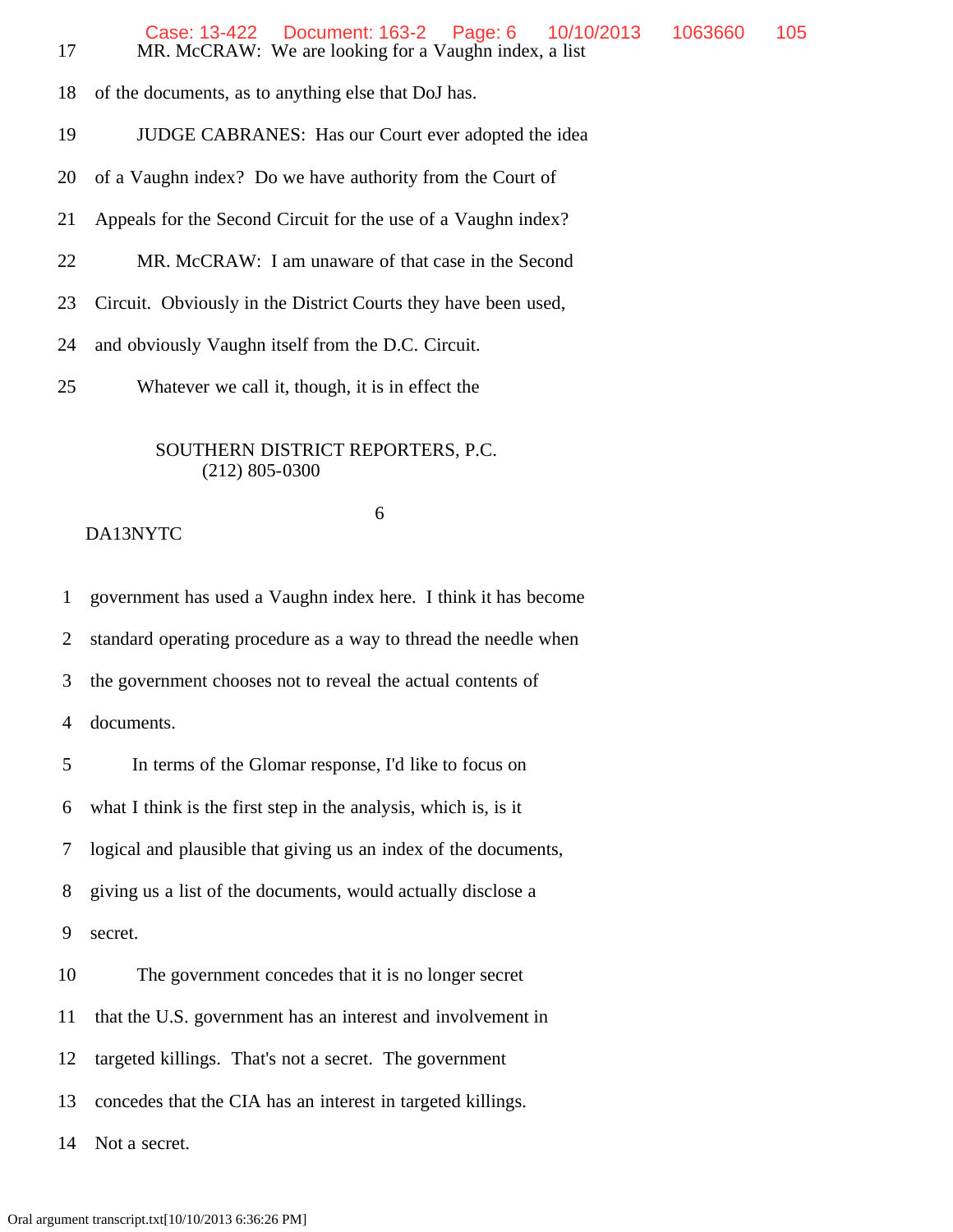- 16 brief is whether or not the CIA is involved in targeted
- 17 killings or authorized to undertake them. That is why they say
- 18 they cannot give us a list of the documents.
- 19 JUDGE POOLER: Yet you are asking for a document that
- 20 does not have the CIA as one of the parties. It is OLC DoD.
- 21 MR. McCRAW: That's correct. This request has gone to
- 22 the Office of Legal Counsel and DoJ. They, on behalf of the
- 23 CIA, have asserted that a Glomar response, a response that they
- 24 will not confirm or deny the presence of documents, is
- 25 appropriate.

### 7

#### DA13NYTC

1 Before we ever get to whether that is actually a

2 secret, the CIA's involvement, or whether we get to the

3 question of whether it has ever been officially acknowledged,

4 this Court has made clear there is a first step. That is what

5 I think as the logical and plausible test. Is it in fact

6 logical and plausible to think that supplying a list of

7 documents will reveal the secret claimed, the CIA's

- 8 involvement. That set forth in Wilner, clearly set forth --
- 9 JUDGE NEWMAN: When you say will reveal the secret

10 claim of involvement, is that the only alleged secret that

11 would be disclosed by a full Vaughn index?

12 MR. McCRAW: In our case, in The New York Times case,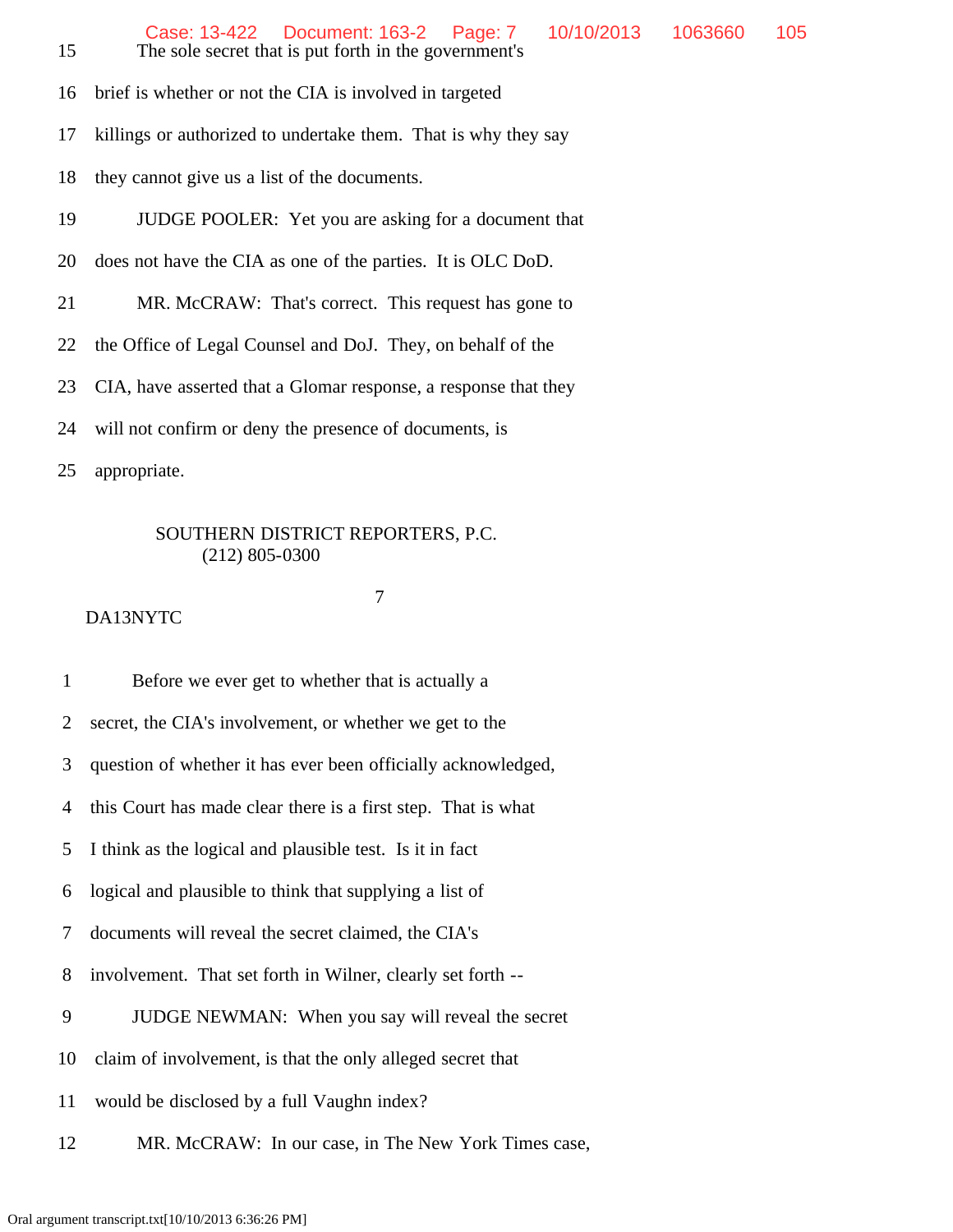- 13 that is the only thing I see in the brief that the government
- 14 alleges is a secret that would be disclosed.
- 15 JUDGE NEWMAN: You say in the brief. How about their

16 response?

- 17 MR. McCRAW: Same thing in their declarations.
- 18 JUDGE NEWMAN: One secret?
- 19 MR. McCRAW: In terms of the Glomar response we

20 received, yes.

- 21 **JUDGE NEWMAN:** That secret is whether a particular
- 22 agency is involved or has an interest?
- 23 MR. McCRAW: Your Honor, it is whether the CIA is
- 24 involved. The government concedes the CIA has an interest.
- 25 JUDGE NEWMAN: Whether they are involved in an entire

## SOUTHERN DISTRICT REPORTERS, P.C. (212) 805-0300

#### 8

- 1 range of activity or something more specific?
- 2 MR. McCRAW: They have conceded in their declarations
- 3 that the CIA was involved in the killing of Osama bin Laden.
- 4 They are asserting a secret as to everything else.
- 5 JUDGE NEWMAN: How do you describe "everything else"?
- 6 That's pretty broad scope.
- 7 MR. McCRAW: Any other targeted killings that have
- 8 taken place. I should limit that to targeted killings or away
- 9 from the field of battle.
- 10 JUDGE NEWMAN: As to those, the defense is disclosing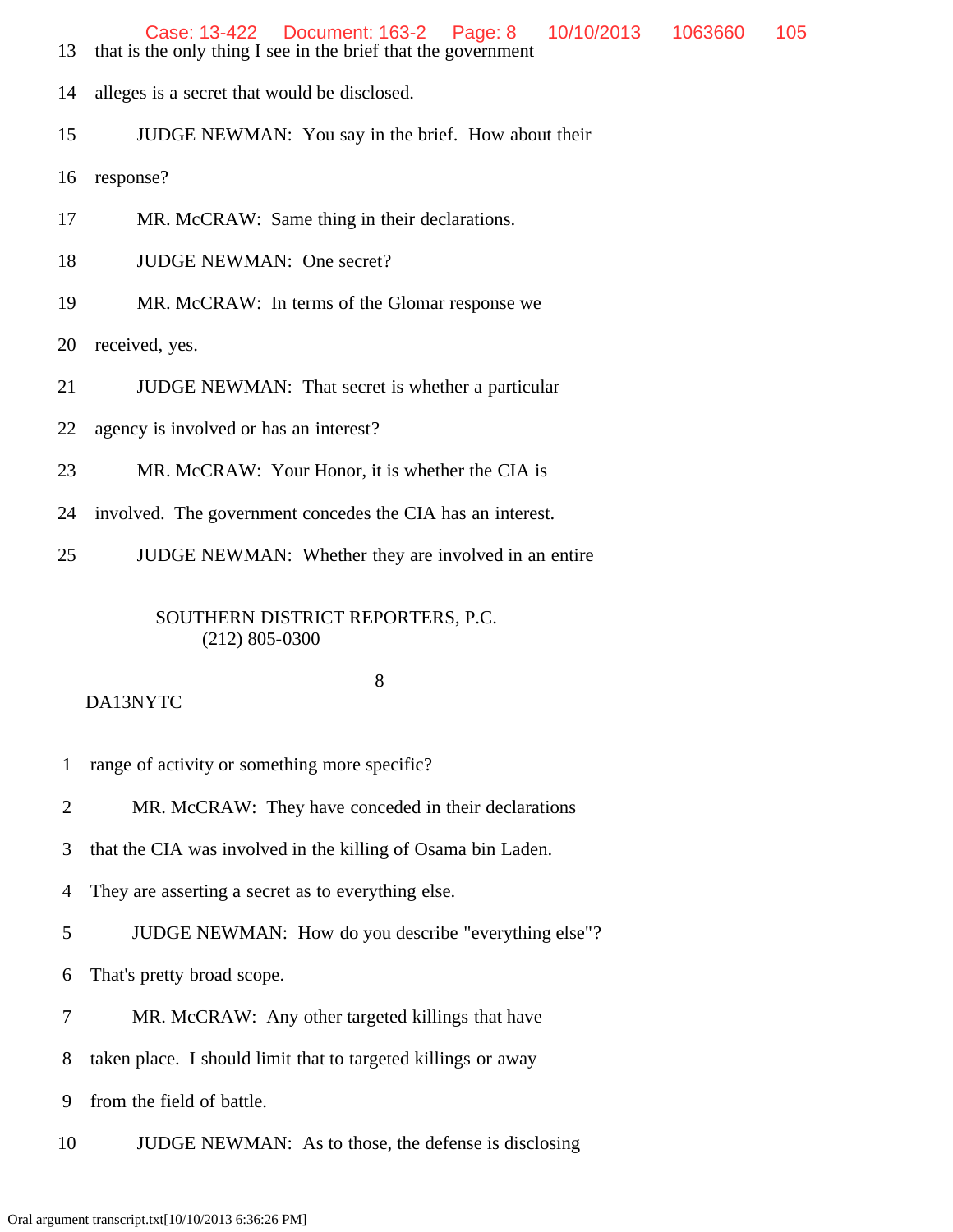| 11 | Case: 13-422  Document: 163-2  Page: 9<br>1063660<br>10/10/2013<br>105<br>whether they exist at all reveals something that is protected. |
|----|------------------------------------------------------------------------------------------------------------------------------------------|
| 12 | MR. McCRAW: That's correct, your Honor.                                                                                                  |
| 13 | JUDGE NEWMAN: What is the "something"?                                                                                                   |
| 14 | MR. McCRAW: Sorry?                                                                                                                       |
| 15 | JUDGE NEWMAN: What's the "something"? If you can                                                                                         |
| 16 | describe it generically that you understand they are trying to                                                                           |
| 17 | protect.                                                                                                                                 |
| 18 | MR. McCRAW: My understanding is that their argument,                                                                                     |
| 19 | that the government's argument is, if they are forced to                                                                                 |
| 20 | disclose the documents --                                                                                                                |
| 21 | JUDGE NEWMAN: We are not at the point of disclosing                                                                                      |
| 22 | the documents.                                                                                                                           |
| 23 | MR. McCRAW: If they disclose that there is the                                                                                           |
| 24 | existence of documents, that would disclose whether the CIA had                                                                          |
| 25 | involvement in any targeted killings beyond the Osama bin                                                                                |
|    |                                                                                                                                          |

## 9

- 1 Laden, which they've acknowledged.
- 2 JUDGE NEWMAN: Would the quantity of documents reveal
- 3 more than, quote, involvement? Wouldn't a quantity of
- 4 documents bear as to the degree of involvement?
- 5 MR. McCRAW: Your Honor, I don't think that's
- 6 necessarily the case without knowing the content of the
- 7 documents. And obviously we are not asking for the content of
- 8 the documents. It is impossible to say from a list whether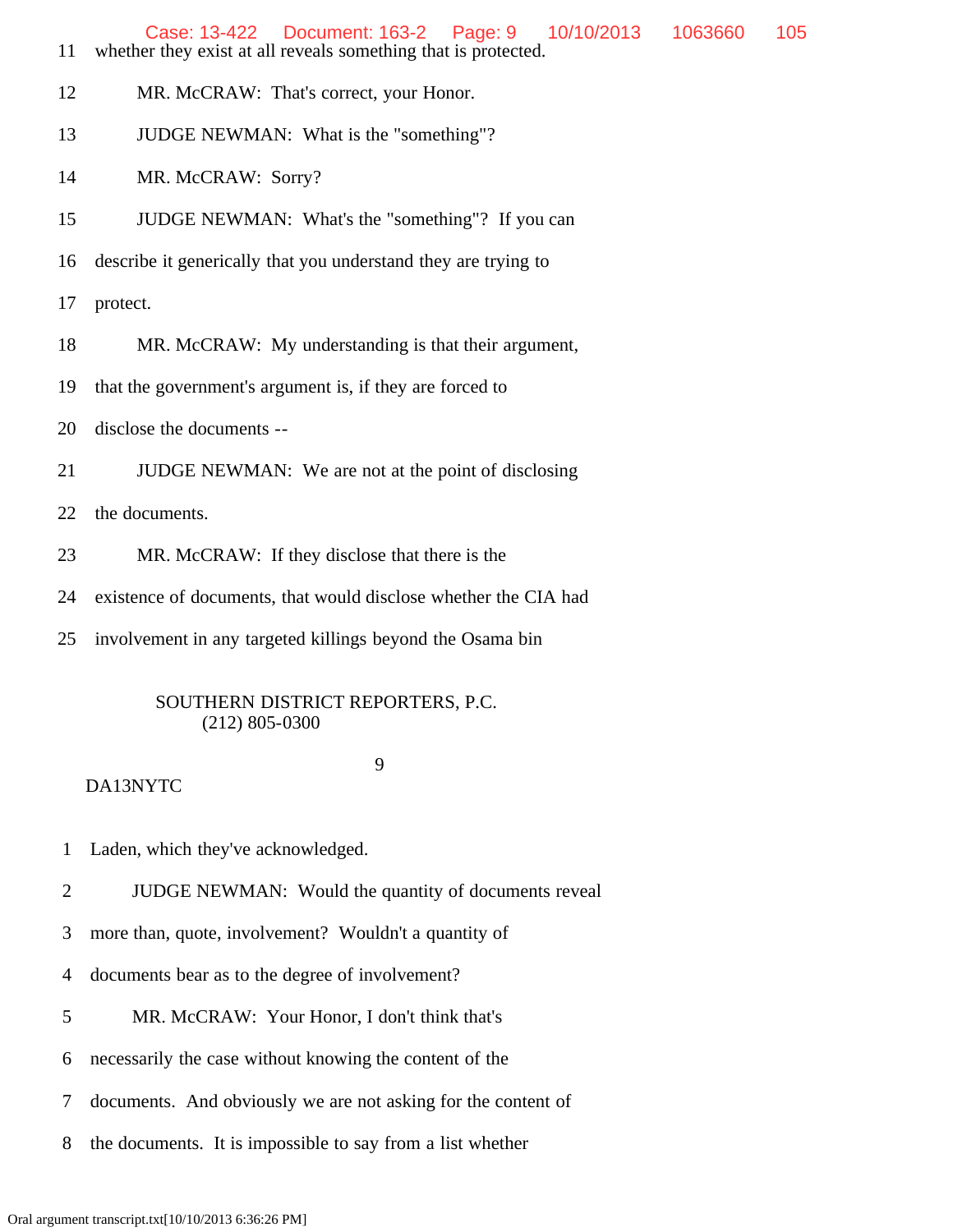- 9 that means that it is a new request, whether it is a request
- 10 that is asking for refinement of what was received. It's
- 11 impossible to say.

12 JUDGE NEWMAN: Your claim is revealing whether or not

13 they exist would reveal perhaps extent of operation. And how

14 are you in a position to know that's not so?

15 MR. McCRAW: I'm not really in a position to know that

16 fully. And it may be covered in some part of the classified

17 argument. But, our point here is that even if there were a lot

18 of documents, that doesn't necessarily mean that they were

19 acted upon. That doesn't necessarily mean they led to any

20 particular targeted killing.

21 Without knowing more about the content, it is

22 impossible to say the number alone triggers that there is

23 anything more than interest. They've conceded there is

24 interest.

25 JUDGE NEWMAN: If they have one response, they have to

## SOUTHERN DISTRICT REPORTERS, P.C. (212) 805-0300

- 1 identify the document, don't they?
- 2 MR. McCRAW: They have to identify the document in a
- 3 non-disclosing way. Does that mean that there may be
- 4 redaction? That's very possible. Completely consistent with
- 5 how these indexes are created.
- 6 JUDGE NEWMAN: If there were a document that described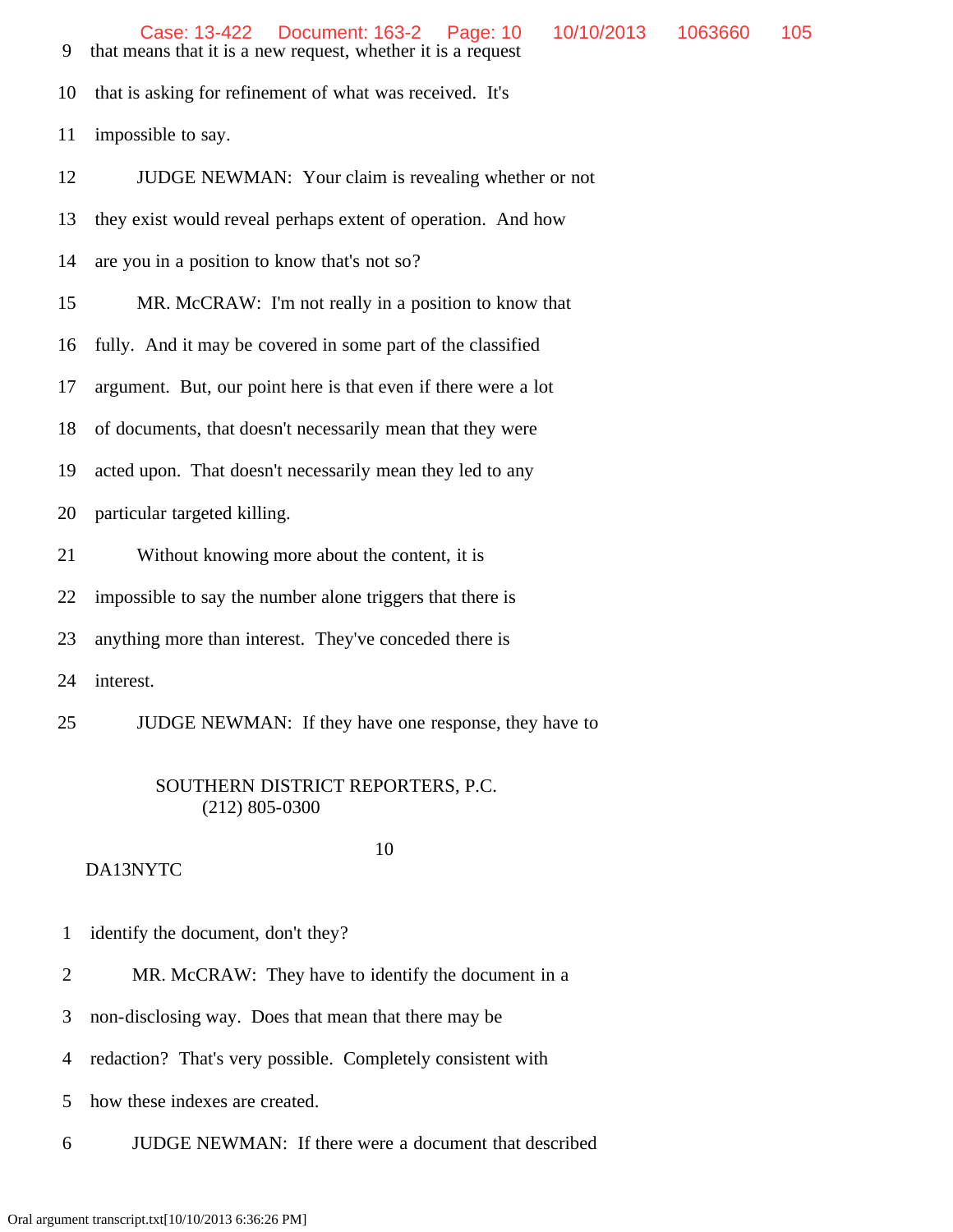- 7 a particular operation, by any agency, how do you propose they
- 8 identify it without disclosing that it's a document about an
- 9 operation?
- 10 MR. McCRAW: They are free to redact specifics that
- 11 would give that away.
- 12 JUDGE NEWMAN: That's the specifics of the document.
- 13 How do they identify it in a Vaughn index? What do they say,
- 14 "We have a document that's interesting"?
- 15 MR. McCRAW: No. I think the document would say legal
- 16 analysis and perhaps had a date, unless that was disclosing.
- 17 JUDGE NEWMAN: Legal analysis.
- 18 MR. McCRAW: Correct.
- 19 JUDGE NEWMAN: I can understand that. But your
- 20 request goes far beyond legal analysis.
- 21 MR. McCRAW: No.
- 22 JUDGE NEWMAN: Just legal analysis?
- 23 MR. McCRAW: Yes. The two requests at issue, one asks
- 24 for opinions or memoranda addressed to the legal status of
- 25 targeted killings. The second one asks for OLC memos analyzing

#### 11

- 1 the circumstances under which it would be lawful. We're
- 2 strictly focused in our request on legal analysis.
- 3 JUDGE NEWMAN: The circumstances under which it would
- 4 be lawful, I am not sure that's the same as legal analysis, is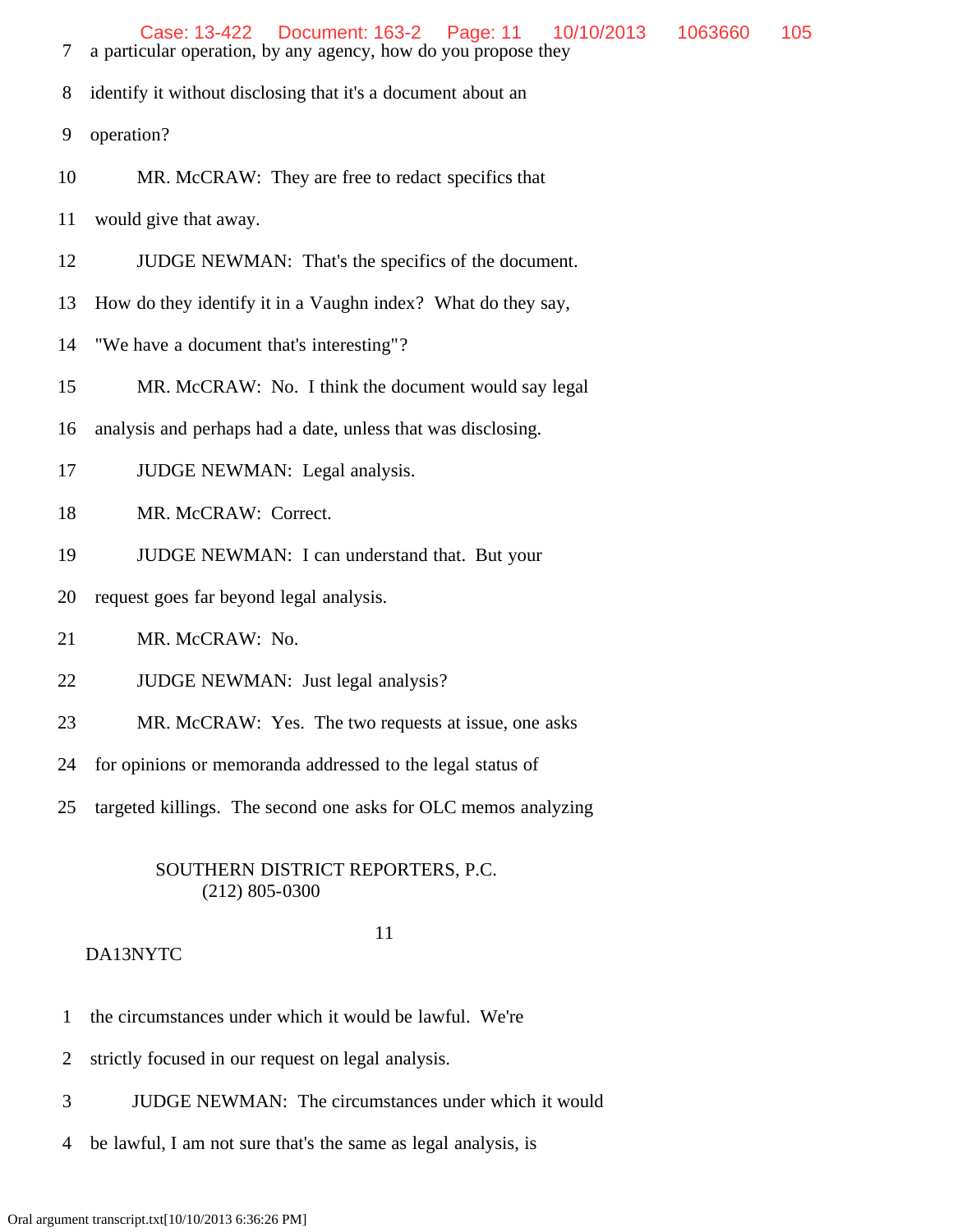6 MR. McCRAW: We certainly have tried to make that 7 clear to the government.

 8 JUDGE NEWMAN: The circumstances might lead, for 9 example, if we got an intercept from a certain secret location 10 with the cooperation of a certain country, telling us a certain 11 fact, then we would do something. That's a lot more than legal 12 reasoning.

 13 MR. McCRAW: These requests, of course, have gone just 14 to OLC. Hasn't gone to CIA, hasn't gone to DoD. And I think, 15 your Honor, that within that context, we aren't talking about 16 operational detail. We are talking about legal analysis. In

17 particular --

18 JUDGE NEWMAN: The analysis has to analyze something.

19 MR. McCRAW: Your Honor, I think when we speak of

20 legal analysis, what we are talking about is legal principles

21 derived from international or domestic law that can be applied

22 to a variety of circumstances and situations. That is our

23 understanding of what legal analysis is.

24 JUDGE CABRANES: How can you have a legal analysis

25 that's totally unconnected to context, factual context. I

## SOUTHERN DISTRICT REPORTERS, P.C. (212) 805-0300

## 12

- 1 thought we, at least 50 to 60 years ago in legal education,
- 2 reached the conclusion they were inextricably intertwined. You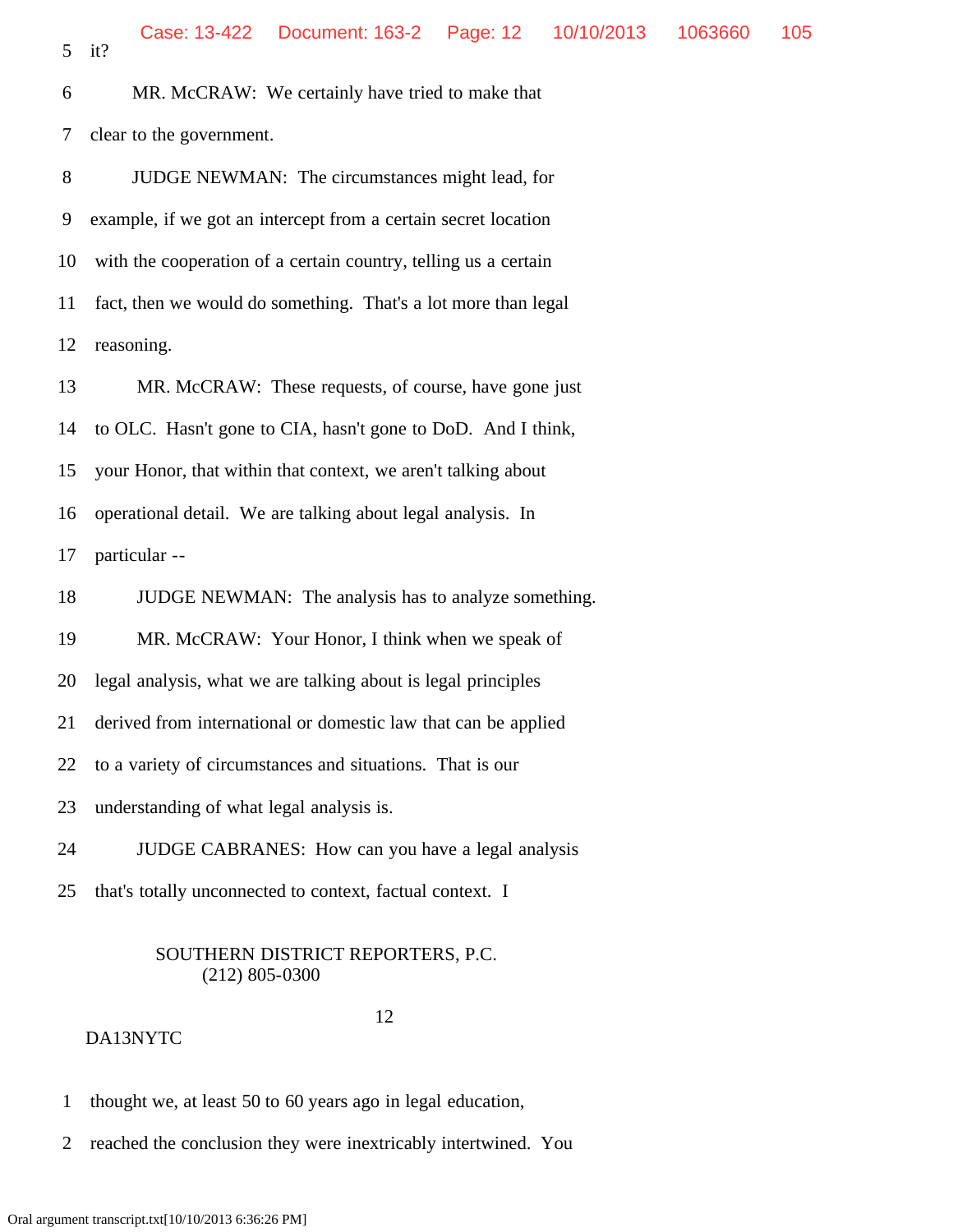| 3  | Document: 163-2   Page: 13<br>Case: 13-422<br>10/10/2013<br>don't want a memorandum that simply recites five, six, 10, 20 | 1063660 | 105 |
|----|---------------------------------------------------------------------------------------------------------------------------|---------|-----|
| 4  | principles of law from Grotius to the present.                                                                            |         |     |
| 5  | MR. McCRAW: Your Honor, I would start with that. The                                                                      |         |     |
| 6  | answer is I think given by what we've seen publicly disclosed                                                             |         |     |
| 7  | in this case, the White Paper, now disclosed. Legal analysis,                                                             |         |     |
| 8  | unrelated to circumstance.                                                                                                |         |     |
| 9  | JUDGE NEWMAN: You have seen that.                                                                                         |         |     |
| 10 | MR. McCRAW: The Attorney General's speech at                                                                              |         |     |
| 11 | Northwestern.                                                                                                             |         |     |
| 12 | JUSTICE POOLER: What else don't you know?                                                                                 |         |     |
| 13 | MR. McCRAW: What we don't know is what underlies                                                                          |         |     |
| 14 | those. As the Attorney General said, we think that is in                                                                  |         |     |
| 15 | effect the tip of the iceberg. What we are looking for is the                                                             |         |     |
| 16 | full-throated legal analysis, and that follows from what we've                                                            |         |     |
| 17 | seen in La Raza and in Brennan and cases like that, where the                                                             |         |     |
| 18 | government has said, if it is working law, or if it is being                                                              |         |     |
| 19 | expressly adopted, that the public has a right to the                                                                     |         |     |
| 20 | underlying legal analysis that provides the rationale.                                                                    |         |     |
| 21 | JUDGE NEWMAN: You start out, it is legal advice                                                                           |         |     |
| 22 | normally privileged to the extent it reflects information from                                                            |         |     |
| 23 | the client.                                                                                                               |         |     |
| 24 | MR. McCRAW: That's correct.                                                                                               |         |     |
|    |                                                                                                                           |         |     |
| 25 | JUDGE NEWMAN: So you have to say why it is an                                                                             |         |     |

DA13NYTC

13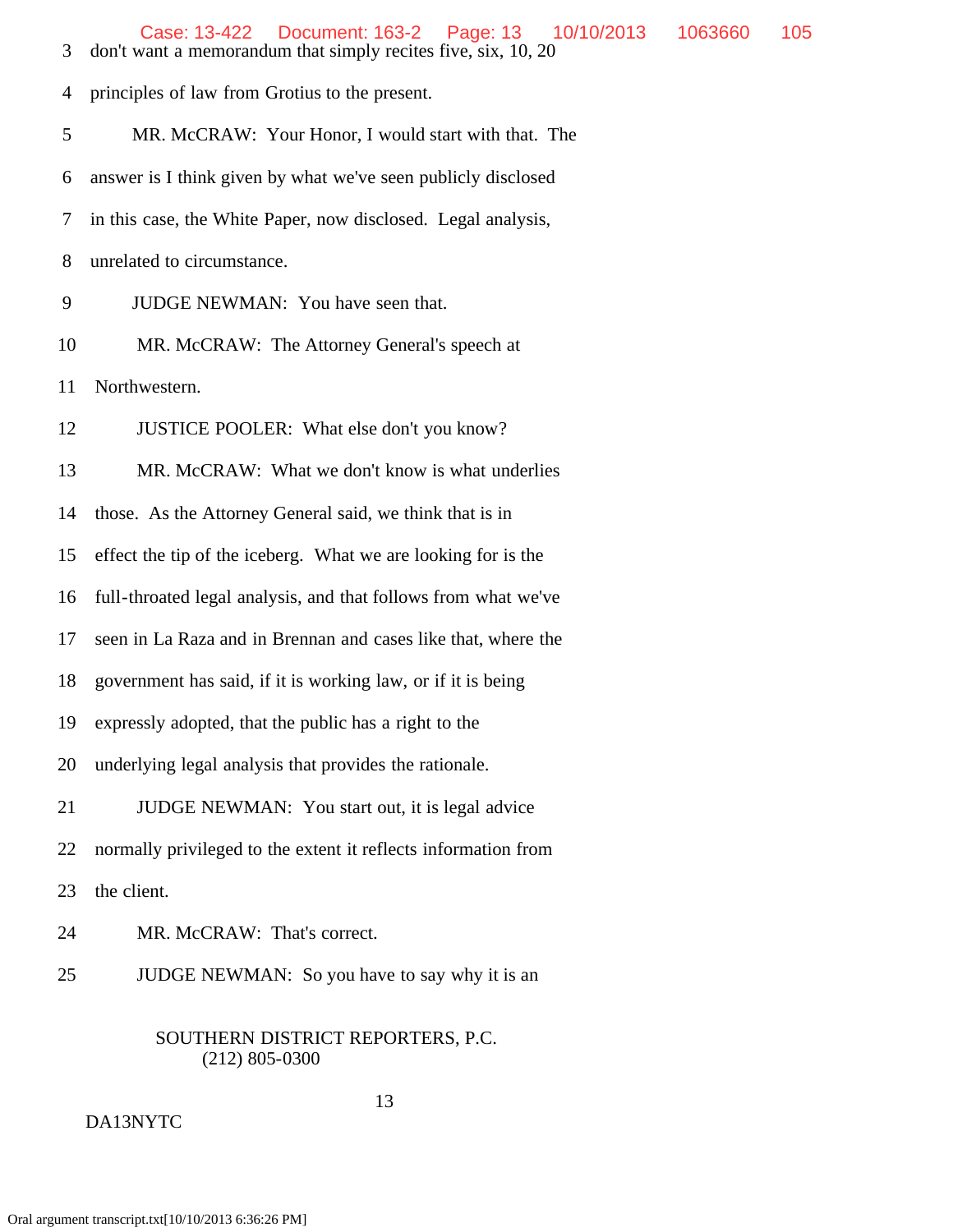| $\mathbf{1}$   | Case: 13-422<br>Document: 163-2<br>Page: 14<br>10/10/2013<br>1063660<br>105<br>exception to normal attorney-client privilege. |  |  |  |
|----------------|-------------------------------------------------------------------------------------------------------------------------------|--|--|--|
| $\overline{2}$ | MR. McCRAW: Right. Again, we turn to cases like the                                                                           |  |  |  |
| 3              | La Raza, where once law is now being used in a different                                                                      |  |  |  |
| 4              | purpose than legal advice, when it is being used to be the                                                                    |  |  |  |
| 5              | guiding principles, working law, or is being used to promote                                                                  |  |  |  |
| 6              | the lawfulness publicly, it ceases to have the same bearing as                                                                |  |  |  |
| 7              | legal advice.                                                                                                                 |  |  |  |
| 8              | JUSTICE POOLER: In other words, if it was adopted as                                                                          |  |  |  |
| 9              | a policy?                                                                                                                     |  |  |  |
| 10             | MR. McCRAW: That's one way. It also loses that                                                                                |  |  |  |
| 11             | status if in fact it is not only adopted publicly, but is                                                                     |  |  |  |
| 12             | actually used by the government to set the policy and                                                                         |  |  |  |
| 13             | guidelines.                                                                                                                   |  |  |  |
| 14             | JUSTICE POOLER: You don't make that claim about the                                                                           |  |  |  |
| 15             | OLC DoD memorandum, do you?                                                                                                   |  |  |  |
| 16             | MR. McCRAW: Yes, we do.                                                                                                       |  |  |  |
| 17             | JUSTICE POOLER: It was adopted as a policy?                                                                                   |  |  |  |
| 18             | MR. McCRAW: It is our view, under either analysis,                                                                            |  |  |  |
| 19             | under Brennan, where it's working law or it's adopted, that it                                                                |  |  |  |
| 20             | is subject to disclosure.                                                                                                     |  |  |  |
| 21             | The adoption case here really comes down to the many                                                                          |  |  |  |
| 22             | times the government has said that these operations are legal,                                                                |  |  |  |
| 23             | and that the Department of Justice has provided the legal                                                                     |  |  |  |
| 24             | framework for that.                                                                                                           |  |  |  |
| 25             | I concede there is not a specific reference to that                                                                           |  |  |  |
|                |                                                                                                                               |  |  |  |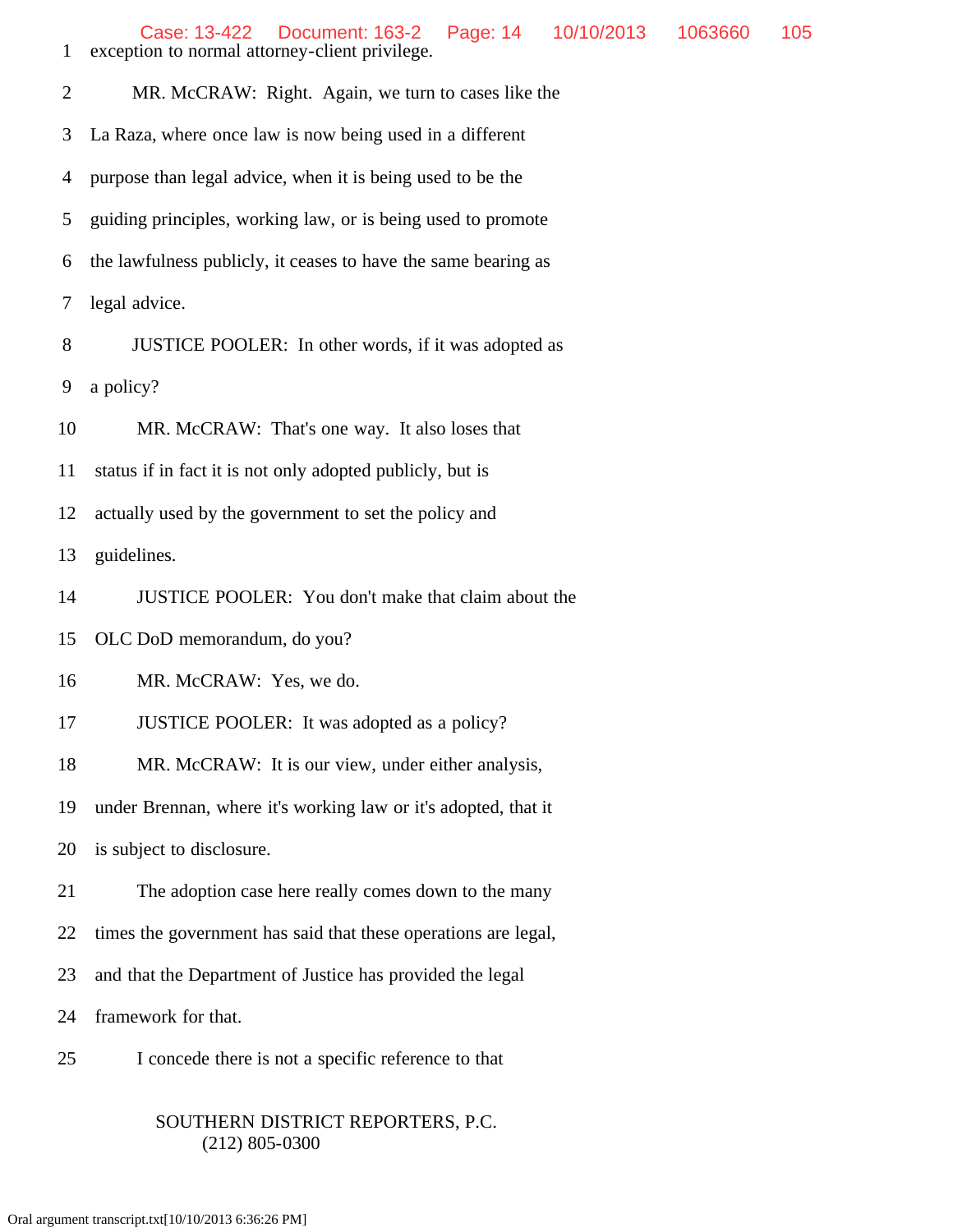| $\mathbf{1}$   | memo. I don't think the doctrine is that narrow. My view that   |
|----------------|-----------------------------------------------------------------|
| $\overline{2}$ | what La Raza was attempting to get at is what it saw as the     |
| 3              | policy of adopting a legal position while shielding from public |
| 4              | view the analysis that yielded it, is offensive to FOIA.        |
| 5              | Here, and Judge Sack said this in Brennan, if the               |
| 6              | government decides to make the political decision to promote    |
| 7              | the legality of something, that that opens the door to the      |
| 8              | underlying rationale being public.                              |
| 9              | JUDGE CABRANES: Maybe you can help us. If you can               |
| 10             | tell us exactly what you want. That is, what is the decree of   |
| 11             | this Court that you want. You want us to direct the District    |
| 12             | Court to order the preparation of a Vaughn index, right?        |
| 13             | MR. McCRAW: Yes, as to the documents that have not              |
| 14             | been acknowledged.                                              |
| 15             | JUDGE CABRANES: Is that the full scope of the relief            |
| 16             | you seek?                                                       |
| 17             | MR. McCRAW: No. In terms of my second part of the               |
| 18             | argument deals with the DoD memo. We believe that memo is       |
| 19             | subject to disclosure under FOIA, and this Court is in a        |
| 20             | position to order it. It is being withheld under Exemption 1    |
| 21             | and Exemption 5. 5 is either the working law doctrine or        |
| 22             | expressed adoption and incorporation leads to its disclosure.   |
| 23             | JUDGE CABRANES: Let's just stick to the Vaughn index            |
| 24             | for a moment. I want to get a sense from you as to what that    |
| 25             | relief would look like. What is it you think you would get or   |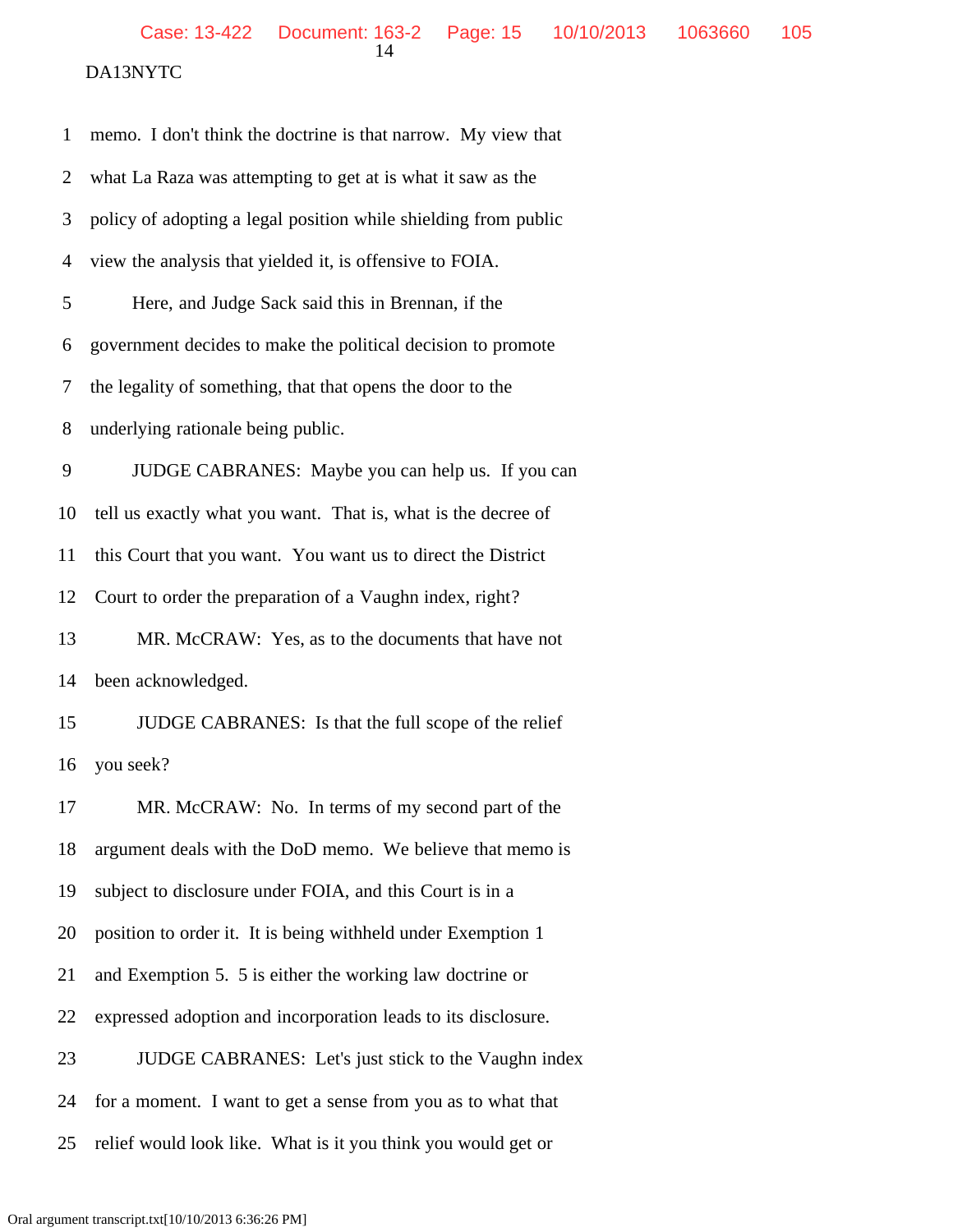15

#### DA13NYTC

1 what do you envision in the form of relief?

2 MR. McCRAW: What I envision in the form of relief is

3 that the Department of Justice would be directed to identify

4 whether it has memoranda or other documents that respond to the

5 two requests.

6 JUDGE CABRANES: To follow up on Judge Newman's

7 initial line of questions. Assuming for the argument there are

8 10 memoranda. Whatever the number may be. You want the

9 so-called index which enumerates those 10 memoranda. Is that

10 right?

11 MR. McCRAW: That's correct, your Honor.

12 JUDGE CABRANES: What if the index identified them as

13 memorandum number one, number two, number four, or memorandum

14 by date. Would that be adequate?

15 MR. McCRAW: I believe that more is required. I don't

16 think there is a set standard for a Vaughn index. We see them

17 in a variety of ways. The government has provided some here

18 for unclassified documents.

19 I think in most cases you begin with the ideal being

20 like what you would see in a privilege log in civil litigation.

21 Date, author, heading, nature of the privilege being asserted.

22 If in that heading there were things that would constitute

23 exempt material under Exemption 1 or 3, we would expect that to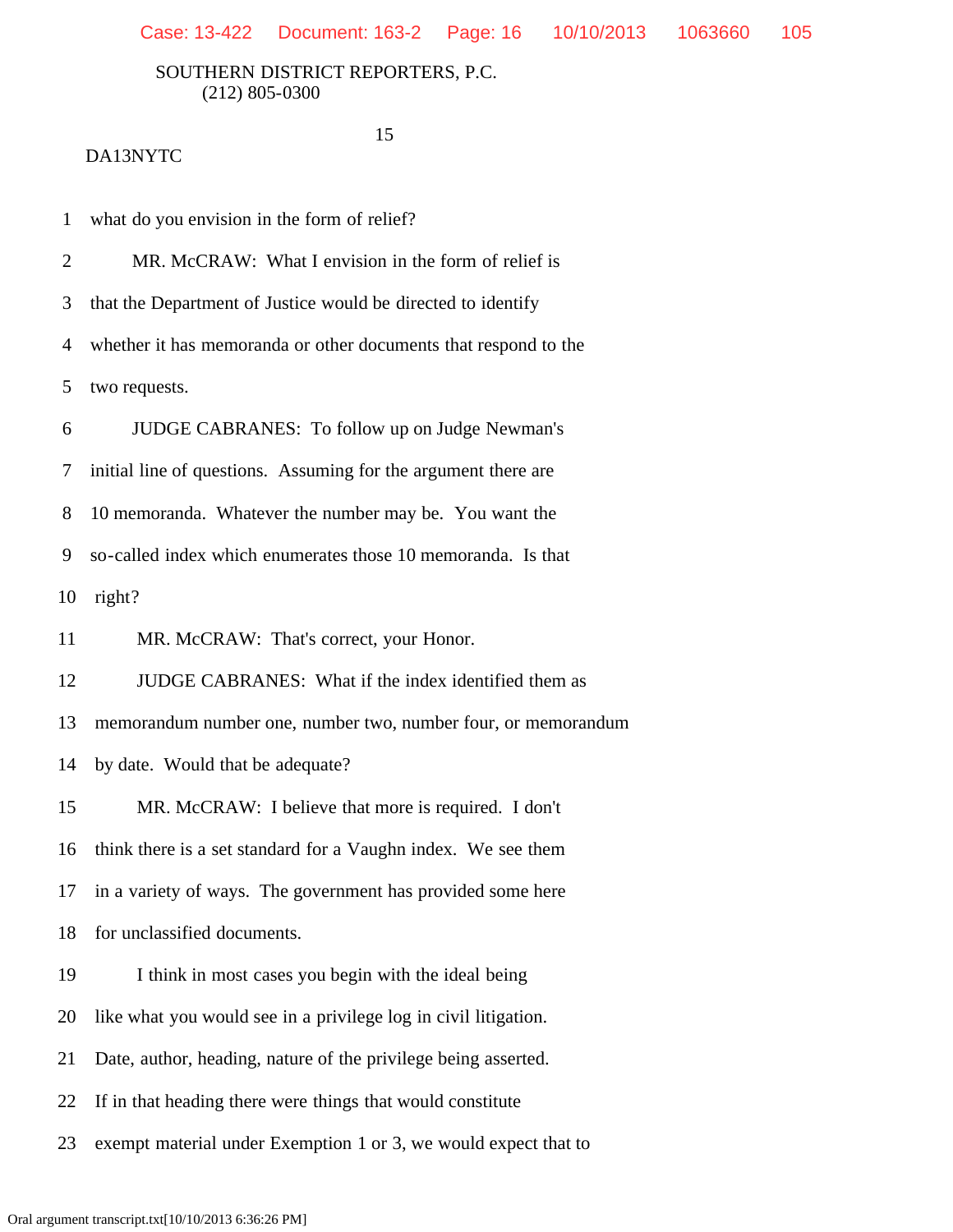24 be redacted. Case: 13-422 Document: 163-2 Page: 17 10/10/2013 1063660 105

25 JUDGE CABRANES: If we required the government to

### SOUTHERN DISTRICT REPORTERS, P.C. (212) 805-0300

#### 16 DA13NYTC

 1 submit a Vaughn index, then what would happen? That is, what 2 further relief would you seek from the District Court or from 3 us? 4 MR. McCRAW: At that point we would be back in front 5 of the District Court arguing, or not, that some of those 6 documents should be released, that they can't be withheld under 7 the exemptions asserted. 8 JUDGE CABRANES: I know this is somewhat abstract, but 9 how would you be able to make such a claim from the sort of 10 summary identification of the documents that you would have? 11 MR. McCRAW: It may be that in some cases we will have 12 to make an argument that's essentially abstract. That 13 essentially repeats legal principles in the abstract. We're 14 hopeful what we get as to some of these will be more specific, 15 and we will know more about when it was written, something 16 about the topic, and where it ended up. 17 On that basis, we can make many of the same arguments 18 that we've made here in terms of the DoD memo. At this point, 19 it makes no sense to make those DoD memo like arguments when we 20 don't know if there are any documents at all. 21 JUDGE CABRANES: Let me go back. Forgive me for being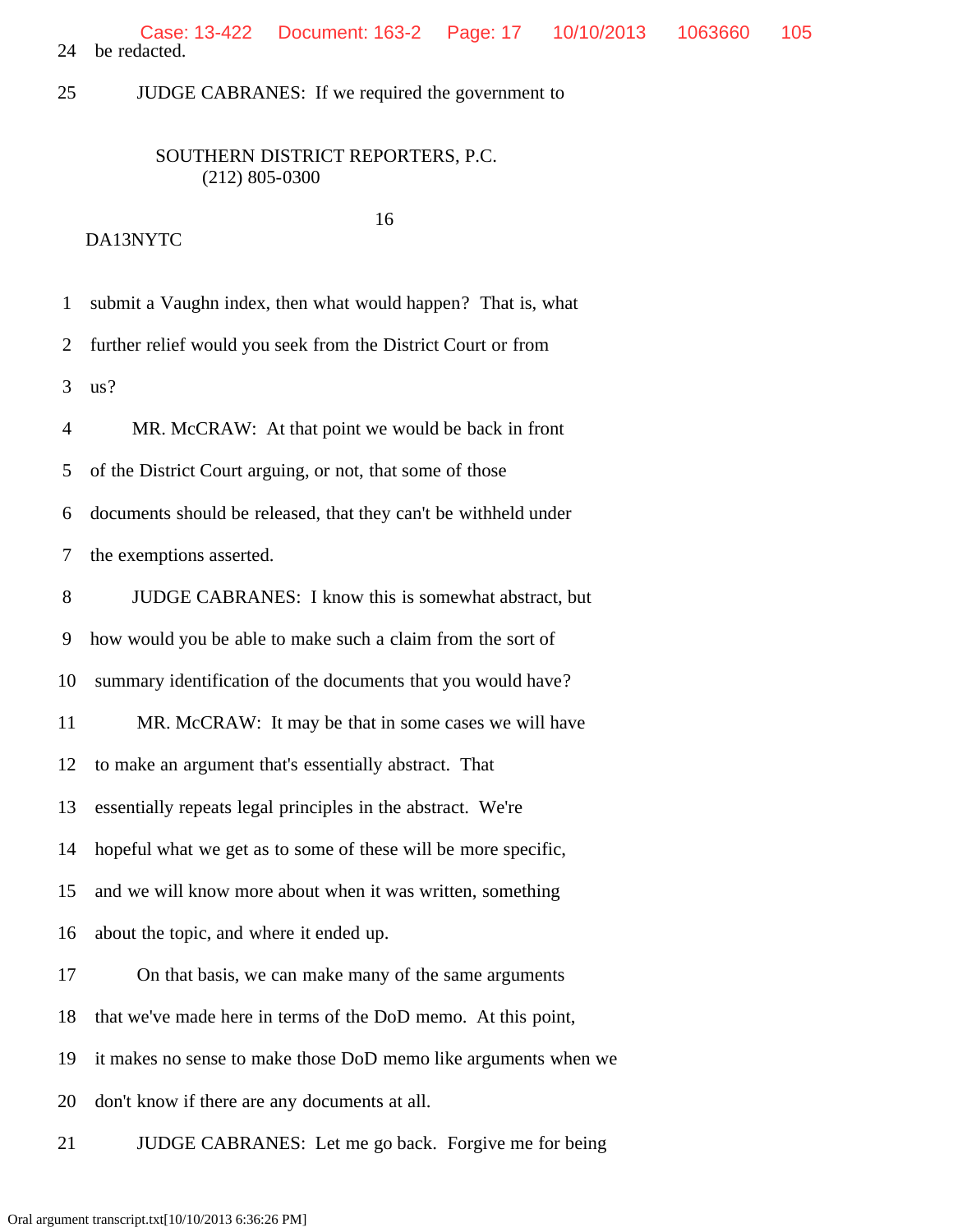Case: 13-422 Document: 163-2 Page: 18 10/10/2013 1063660 105

- 22 so concrete. But so we have this index, this Vaughn index, and
- 23 this is a list, at a minimum, from what you say, a list of the
- 24 opinions of the OLC on this broad subject, right?

25 MR. McCRAW: That's correct.

## SOUTHERN DISTRICT REPORTERS, P.C. (212) 805-0300

#### 17

## DA13NYTC

 1 JUDGE CABRANES: Are these formal opinions of the OLC? 2 What kind of opinions of the OLC are we speaking about? 3 MR. McCRAW: I think for the purposes of the index, we 4 would look at that broadly. That if it is a draft, it would be 5 on the list but it may be withheld for other reasons. If it is 6 internal, it may be withheld for yet other reasons. If it was 7 passed on to another agency, again other reasons may apply. 8 JUDGE CABRANES: You're of course familiar with one of 9 the amici briefs filed by seven organizations, and they seem to 10 argue -- and you can correct me if I'm wrong -- they seem to 11 argue that no so-called formal opinion of the Office of Legal 12 Counsel can ever be secret. 13 Do you recall the section in that brief on so-called 14 secret law? 15 MR. McCRAW: Yes, I do. 16 JUDGE CABRANES: That's your understanding of the 17 position of the amici, right? 18 MR. McCRAW: It is. 19 JUDGE CABRANES: Do you agree with that position?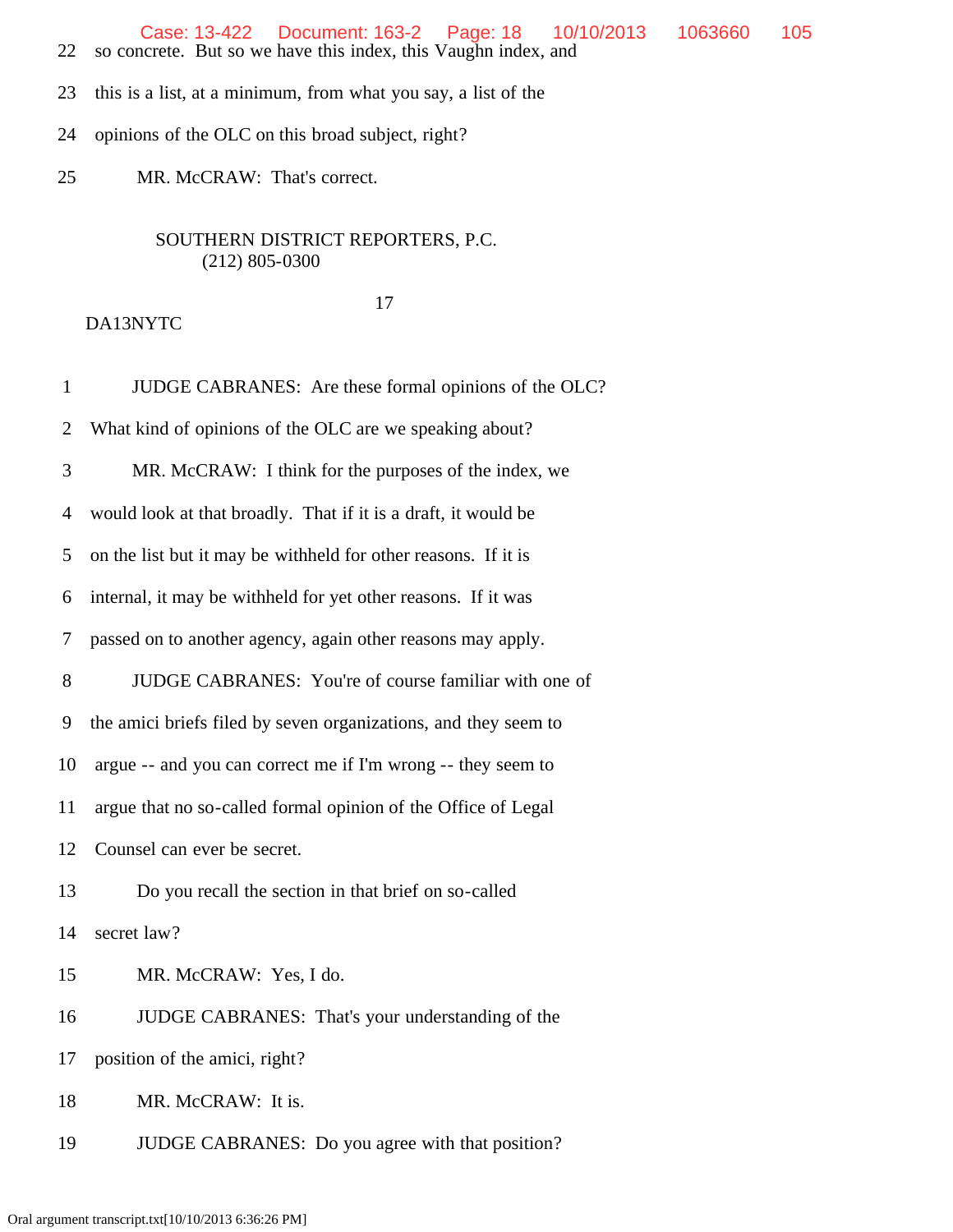|    | Case: 13-422  Document: 163-2  Page: 19  10/10/2013  1063660  105 |  |  |
|----|-------------------------------------------------------------------|--|--|
| 20 | MR. McCRAW: We agree with it as it applies here. I                |  |  |

21 hesitate to say that in every single case ever that a formal

22 opinion can't be withheld.

23 The point they make and we make is those documents

24 begin to have the force of law.

25 JUDGE CABRANES: We've read the briefs. What about

### SOUTHERN DISTRICT REPORTERS, P.C. (212) 805-0300

18

DA13NYTC

1 the proposition under the Freedom of Information Act some

2 opinions of the OLC may be withheld from the public. You don't

3 dispute that.

4 MR. McCRAW: I think in virtually every FOIA case it

5 will be a fact specific inquiry. I think they're right

6 directionally and I think they are right on the facts here.

7 JUDGE CABRANES: You are not seeking any information

8 regarding what we might call informal or oral advice from the

9 OLC?

10 MR. McCRAW: If it's oral, it's not covered by FOIA.

11 I see my time is at an end.

12 JUDGE CABRANES: Do you know whether, do you have any

13 sense from whether the OLC -- I am going to ask opposing

14 counsel in due course -- whether there is such things as

15 informal OLC opinions and whether there are any that are

16 relevant to this.

17 MR. McCRAW: I do not know. I know in other FOIA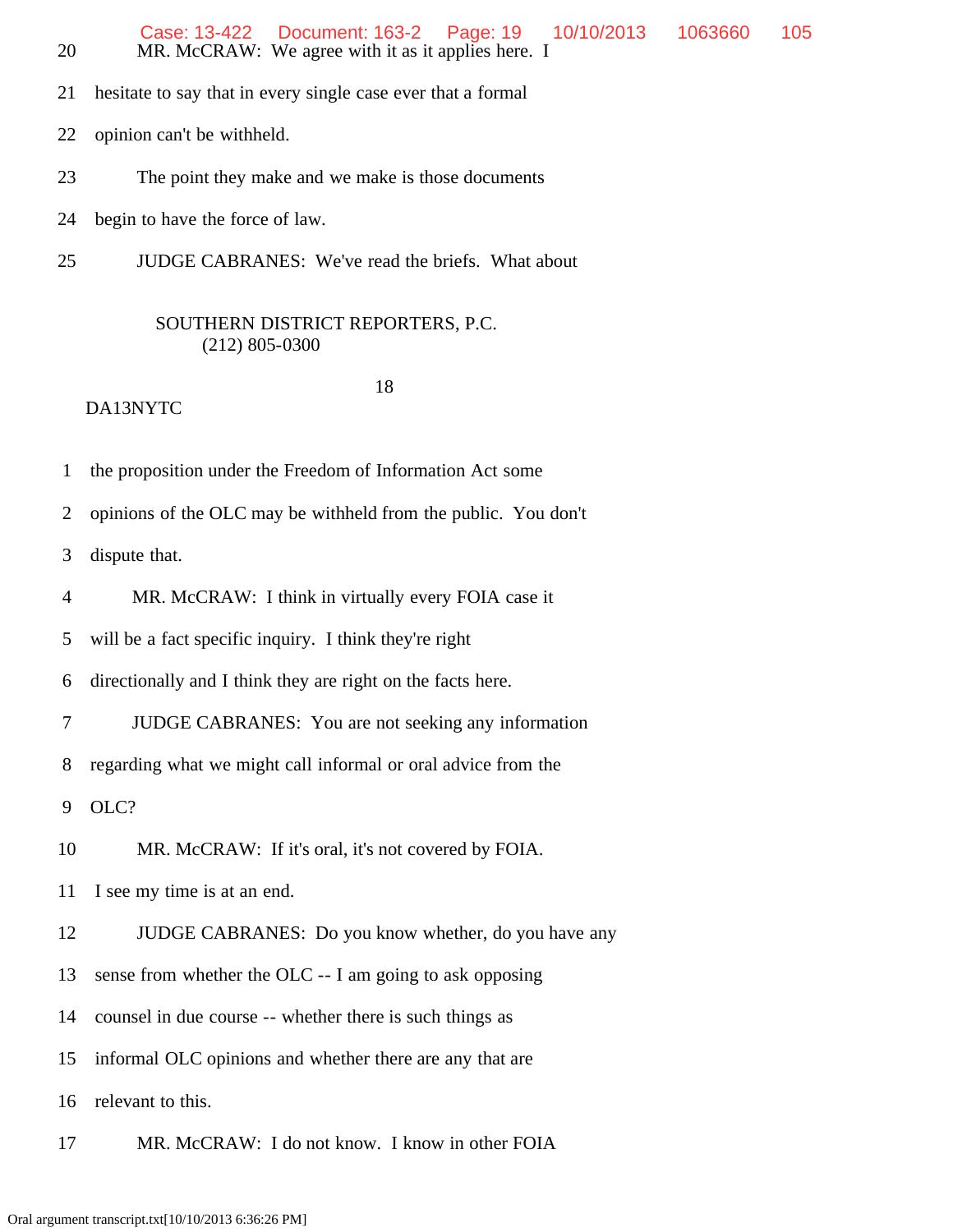Case: 13-422 Document: 163-2 Page: 20 10/10/2013 1063660 105

- 18 cases there have been OLC memos that were termed draft.
- 19 Whether that constitutes informal or not.
- 20 JUDGE CABRANES: You are not seeking any of those?
- 21 MR. McCRAW: I think for the purposes of the response
- 22 to the FOIA, they should list those.
- 23 JUDGE CABRANES: Including drafts?
- 24 MR. McCRAW: Yes. They may have a basis for
- 25 withholding, but for an initial accounting they should be on

## SOUTHERN DISTRICT REPORTERS, P.C. (212) 805-0300

#### 19 DA13NYTC

1 the list.

2 JUDGE CABRANES: Would they have to disclose any of

3 these informal or draft opinions were the basis of oral advice

4 rendered by phone or otherwise?

5 MR. McCRAW: That sort of fact would not come up

6 unless they volunteered it.

7 JUDGE NEWMAN: I want to ask you about how you get it

8 out of the attorney-client privilege. And I think one of your

9 arguments is if it is adopted as policy. You take that from

10 the Brennan Center case.

11 Brennan Center case concerned the AID agency doing

12 something. And the question was whether they adopted a policy

13 with respect to what they're doing.

14 As I get it, you're not so much asking whether any

15 particular agency has decided to do something. You want the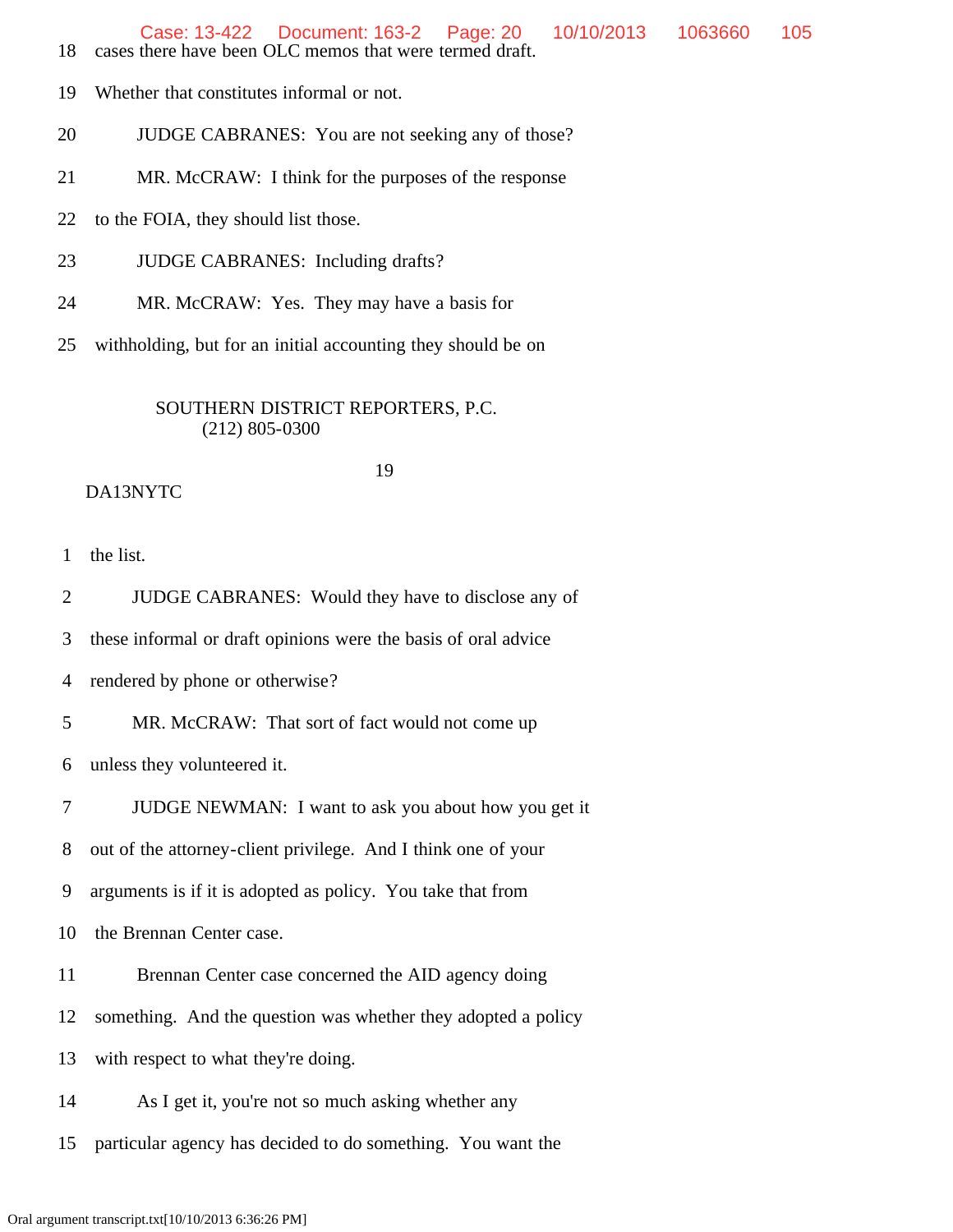- 16 legal reasoning that supports the lawfulness of what they may
- 17 or may not be doing. Right?
- 18 MR. McCRAW: Yes, that is correct.
- 19 JUDGE NEWMAN: How is that the adoption of a policy?
- 20 MR. McCRAW: If in fact it becomes the guidance under
- 21 which the agency is to act, the courts have repeatedly held
- 22 that that in fact is like working law. The cases I referred
- 23 to, Public Citizen, Coastal Gas, Tax Analysts 2, all in --
- 24 JUDGE NEWMAN: Working law line is different from the
- 25 adoption as policy line, isn't it?

20

#### DA13NYTC

1 MR. McCRAW: Yes.

2 JUDGE NEWMAN: That's what I was asking about. How

3 can this be adoption of policy if it is legal reasoning?

4 MR. McCRAW: The answer, as I understand from the La

5 Raza is that once the government has chosen to take advice and

6 turn it into something else, Brennan talks about political or

7 public relations advantage, it ceases to have the same -- it

8 ceases to have the characteristic of legal advice shared

9 privately between attorney and client. It's now being used as

- 10 an attempt for moral suasion or other kind of suasion with the
- 11 public. That is I think consistent with waiver of
- 12 attorney-client privilege, certainly consistent with the
- 13 limitation on government attorney-client privilege, which the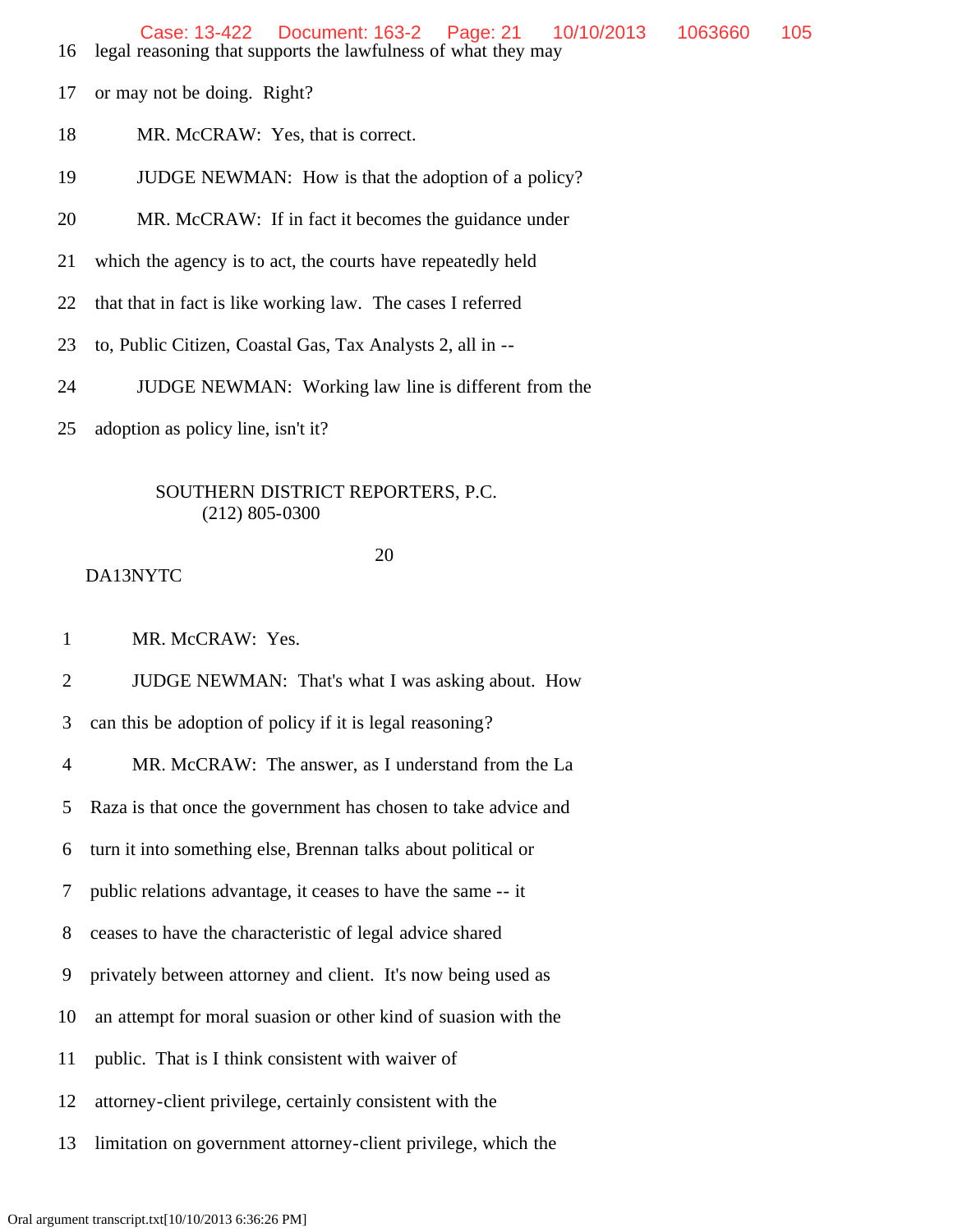14 cases have held is different than in the private context.

15 JUDGE NEWMAN: You would never say that in the private

16 context. A lawyer advises his client and the client takes the

17 stand or doesn't take the stand based on that advice. We

18 wouldn't say, well, you followed his advice, therefore you have

19 to show us your memorandum.

20 MR. McCRAW: That's correct. In this context, though,

21 what La Raza and Brennan and other cases are talking about is a

22 government entity using that advice in order to make a

23 political and public relations advantage. Trying to have a

24 political or public advantage.

25 JUDGE NEWMAN: It's more than that they're following

## SOUTHERN DISTRICT REPORTERS, P.C. (212) 805-0300

## DA13NYTC

21

1 the advice. It is that senior officials of the government have

2 said this is lawful, which in turn you believe is based on OLC

3 advice.

4 MR. McCRAW: Right. That, right. What I see in

5 Brennan Center is the Court saying, if in fact the government

6 simply wants to act on the advice, it can. There is no waiver

7 there. There is no adoption, expressed adoption. There is no

8 incorporation.

9 But once they make that political or public relations

10 choice and decide they are going to use the reference to it as

11 a way to sell a public policy, that's different.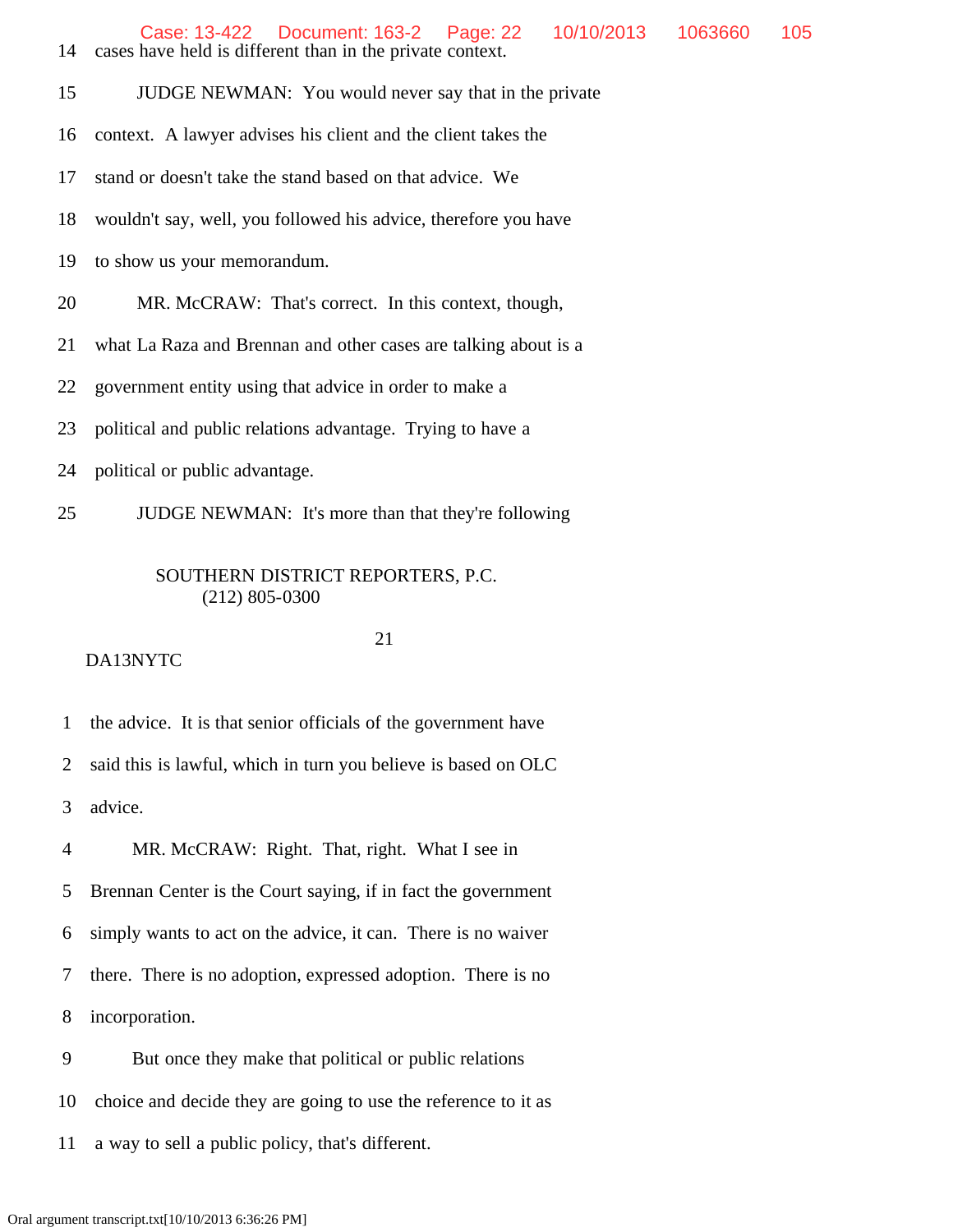- 13 That's a public document. It discusses legal authority.
- 14 Right?
- 15 MR. McCRAW: Yes, it does.
- 16 JUDGE NEWMAN: Why isn't that sufficient?
- 17 MR. McCRAW: By its very terms, it talks about it
- 18 being a document that is limited. Underlying it is other
- 19 documents. We believe in many ways the White Paper is no
- 20 different than the disclosure that you saw in Brennan or the
- 21 disclosure you saw in La Raza or the disclosures you saw in
- 22 Public Citizen and other cases. It is the articulation that
- 23 there is a legal basis and a reference to other documents.
- 24 JUSTICE POOLER: It has a legal analysis, doesn't it?
- 25 MR. McCRAW: It does.

#### 22

#### DA13NYTC

1 JUSTICE POOLER: So I guess I missed the difference

2 between legal analysis that you are seeking and the White

3 Paper.

4 MR. McCRAW: I think it is a difference of scope.

- 5 That in all of these cases where there has been adoption or
- 6 incorporation, there has been some discussion of the legal
- 7 framework. There is always been a shortened, more succinct
- 8 expression of the legal analysis.
- 9 What gets released in these cases is the underlying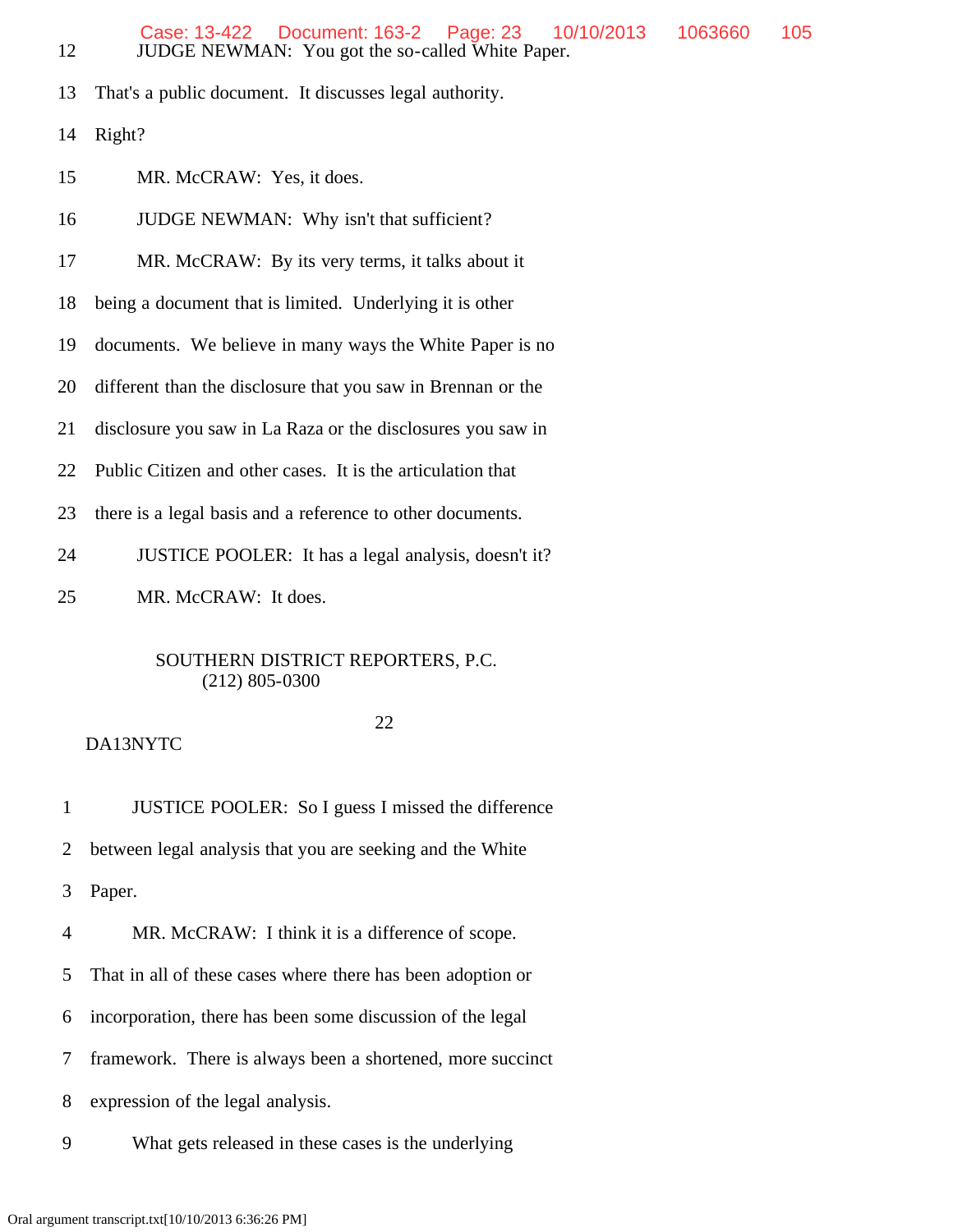10 rationale. And the White Paper itself expresses its limits.

11 Attorney General Holder has said that the White Paper needed to

12 be read in conjunction with other OLC memos to give it meaning.

13 I think he said the same thing or implied the same thing in

14 terms of the Northwestern speech. That these disclosures

15 actually beg that question what is the underlying fuller extent

16 of the legal analysis.

17 JUDGE NEWMAN: One last thing. You identified the two

18 things. The Vaughn index and the actual disclosure of the OLC

19 document.

20 MR. McCRAW: That's correct.

21 JUDGE NEWMAN: You also talked about disclosure of a

22 fact of a particular agency doing a particular thing, right?

23 MR. McCRAW: The government's argument is that the

24 CIA's involvement would be disclosed if they had to produce an

25 index. Our view is that fact will not be exposed. Our view is

# SOUTHERN DISTRICT REPORTERS, P.C. (212) 805-0300

23

# DA13NYTC

1 that --

2 JUDGE NEWMAN: I thought your point is it's already

3 been disclosed.

4 MR. McCRAW: That's another way to look at it. The

5 disclosure of a list of documents would simply show that the

6 government was concerned about the lawfulness of an operation.

7 Whoever did it, wherever it was done. It simply signals to the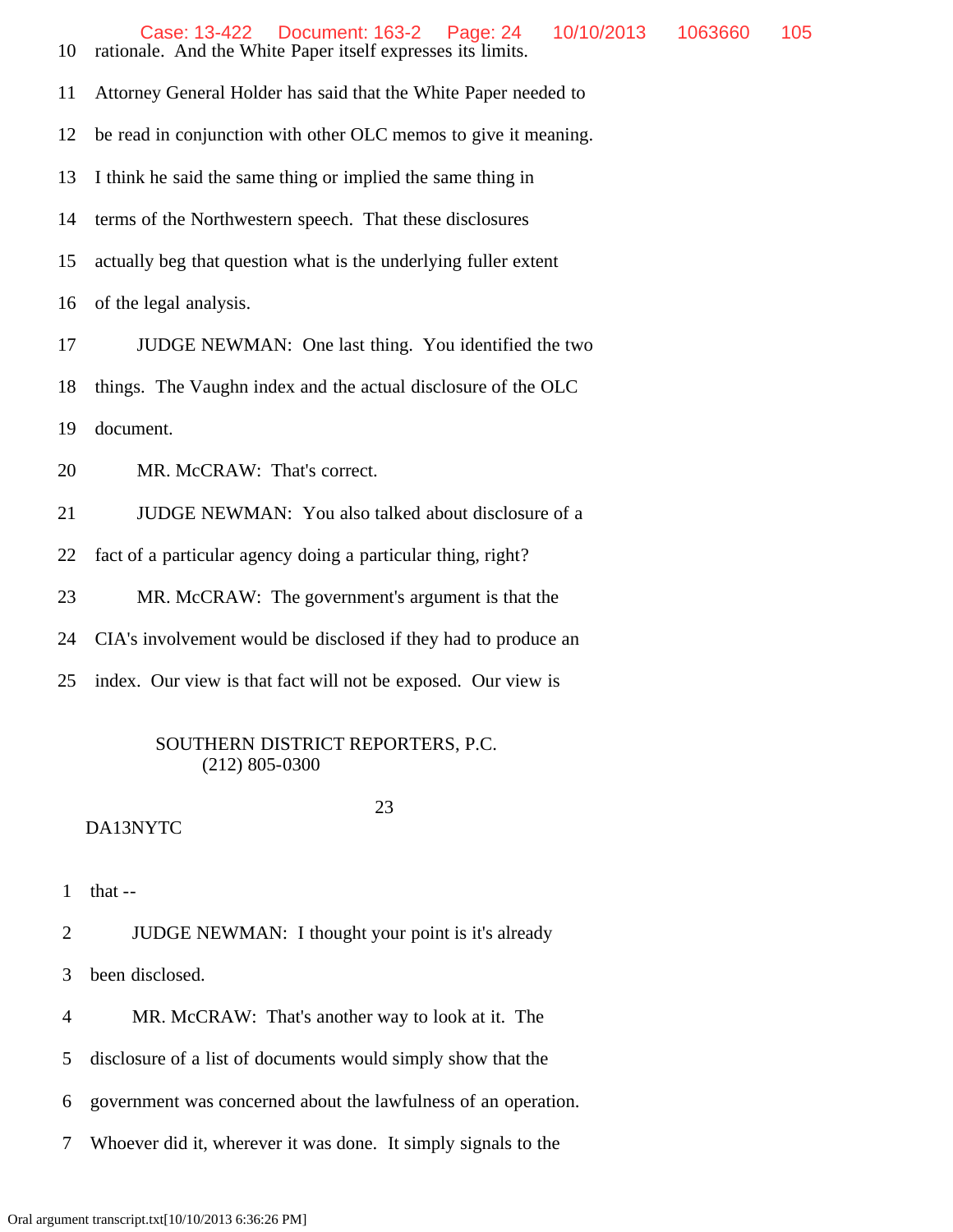- 8 world that DoJ's interest in lawfulness, and the government's
- 9 interested in lawfulness. That's not a secret.
- 10 I also think there is a good question about whether in
- 11 fact the CIA's involvement is a secret. We have the
- 12 acknowledgment that they were involved in Osama bin laden. We
- 13 have Secretary Panetta, we cite twice, where he makes
- 14 statements which indicate that he, when he was at the CIA, was
- 15 involved with operations involving Predator drones. We have
- 16 the chairs of both committees, select committees on
- 17 intelligence in the House and in the Senate saying that the CIA
- 18 is involved.
- 19 So I think whether you analyze the secret as it
- 20 doesn't exist at all, or it won't be disclosed, we get to the
- 21 same place. There should be a Vaughn index.
- 22 JUDGE CABRANES: Let me ask you if I may about -- what
- 23 you are looking for is a list of documents. You're familiar
- 24 with Seventh Circuit decision in Bassiouni v. The Central

25 Intelligence Agency.

#### SOUTHERN DISTRICT REPORTERS, P.C. (212) 805-0300

24

- DA13NYTC
- 1 MR. McCRAW: Yes.
- 2 JUDGE CABRANES: You may recall that the opinion of
- 3 the Court indicated as follows: Because lists of documents
- 4 could assist foreign intelligence services, the CIA refuses to
- 5 reveal its holdings. In a parenthetical, the Court said those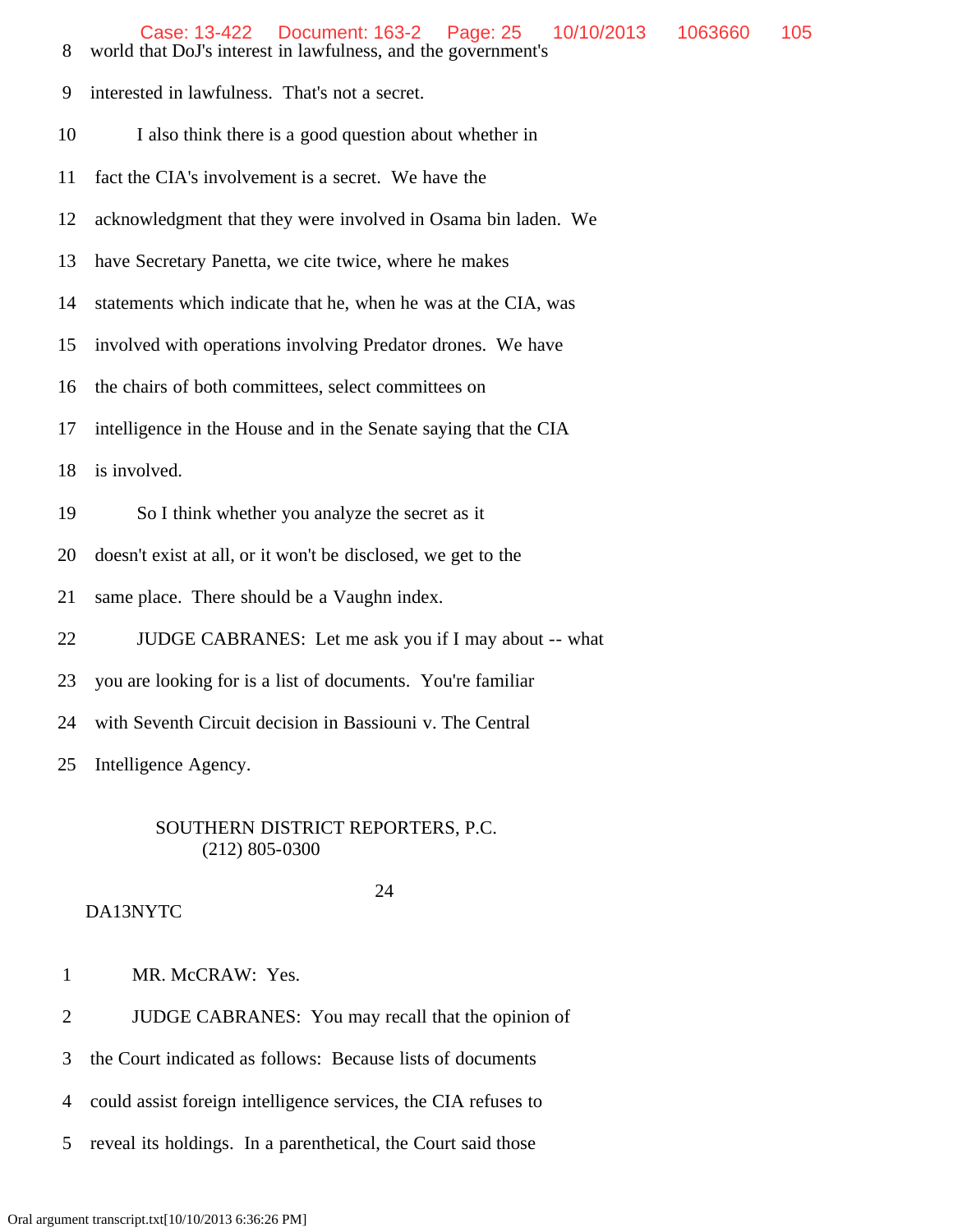- 6 lists could assist foreign intelligence services whose powers
- 7 of inference and deduction rise with their own stock of
- 8 information which helps them to identify patterns that
- 9 professors, newspaper reporters, and judges may miss.
- 10 Do you think there is any validity to this idea, that
- 11 the mere list could pose problems?
- 12 MR. McCRAW: I think there are times when that could
- 13 be true. Especially if our request had been made to an
- 14 operational unit of the government.
- 15 In this case, though, I think the answer is no. In
- 16 part because the earlier ACLU case directed the CIA -- the D.C.
- 17 Circuit directed that there be a list made, just as we are
- 18 asking here. It seems to me if that list can be made in terms
- 19 of the CIA, certainly it can be made in terms of Department of
- 20 Justice.
- 21 Are there cases where that would be true? I'm not
- 22 going to deny it. I don't see it here, though.
- 23 JUDGE CABRANES: What is the interplay between the
- 24 D.C. Circuit case and this one? They were quite aware of this
- 25 case as it evolved in the District Court. Does it have any

## 25

- 1 practical effect on the matters being litigated here?
- 2 MR. McCRAW: I think there are two. One is that case
- 3 shows very clearly the analytic pattern that I think should be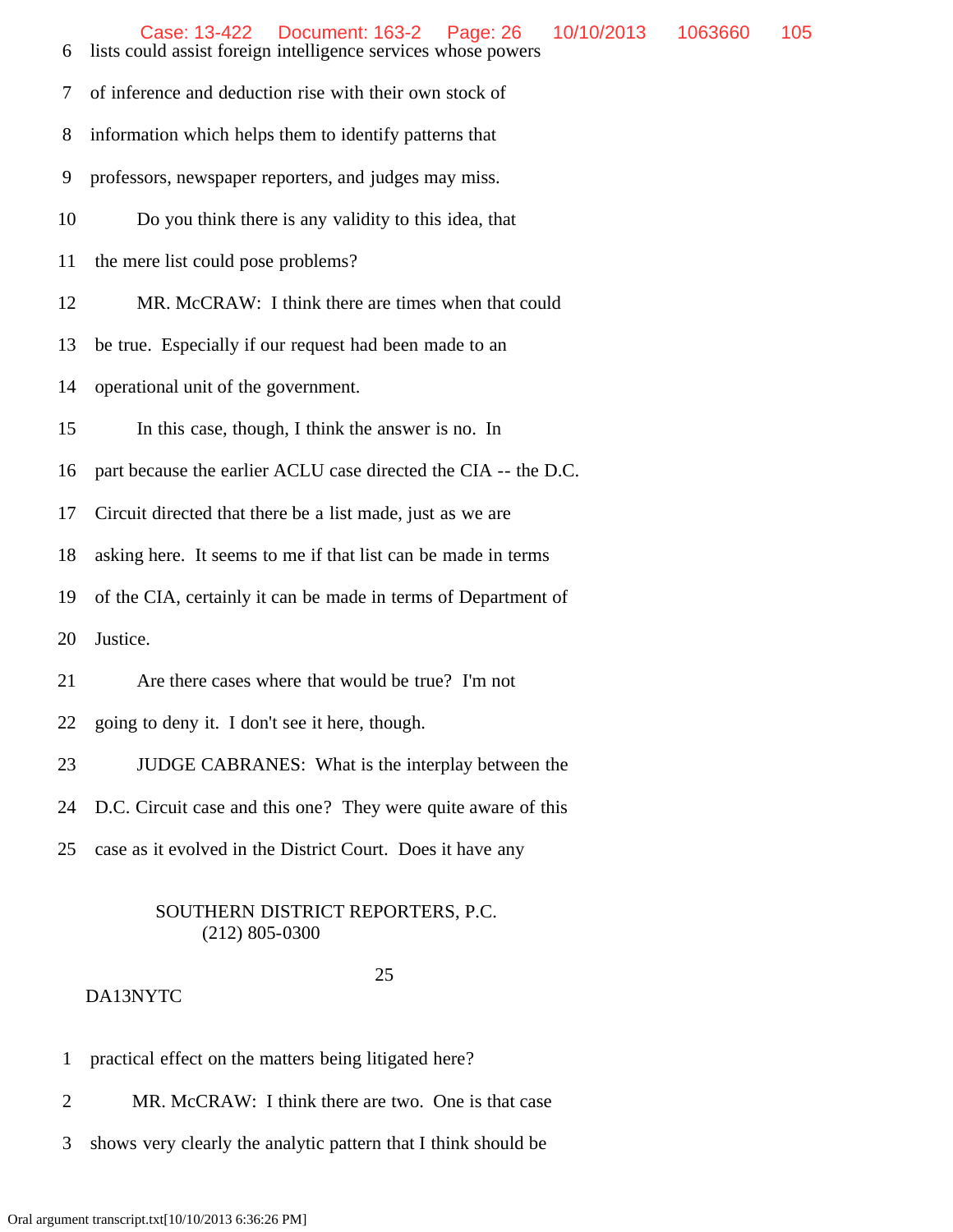4 followed. One is, is it logical and plausible that the

5 disclosure of the list of documents would actually disclose a

6 secret. And then second goes to official acknowledgment.

7 Those are two separate tests, and I think that's the proper

8 procedure.

9 First has to be logical and plausible that an

10 exemption applies. Then you go to the question -- if that's

11 not so, then you go to whether there is official

12 acknowledgment.

13 The second thing is I think it makes clear that the

14 Court said that it was going to look at reality. That the

15 CIA's interest in that case had become clear. And that the

16 idea that the government was going to assert that was a secret

17 did not have to be accepted, that the Court could look behind

18 the government's declarations and make a decision about whether

- 19 in fact any national security secret would be disclosed.
- 20 JUDGE CABRANES: Maybe this is a question best asked
- 21 of the ACLU. But are the plaintiffs in that case seeking the
- 22 same materials that are being sought here?
- 23 MR. McCRAW: They are seeking the same and more, I
- 24 think is the answer. But you should ask them as well.

25 JUDGE CABRANES: I will.

# SOUTHERN DISTRICT REPORTERS, P.C. (212) 805-0300

26

1 JUDGE NEWMAN: One procedural point. This was summary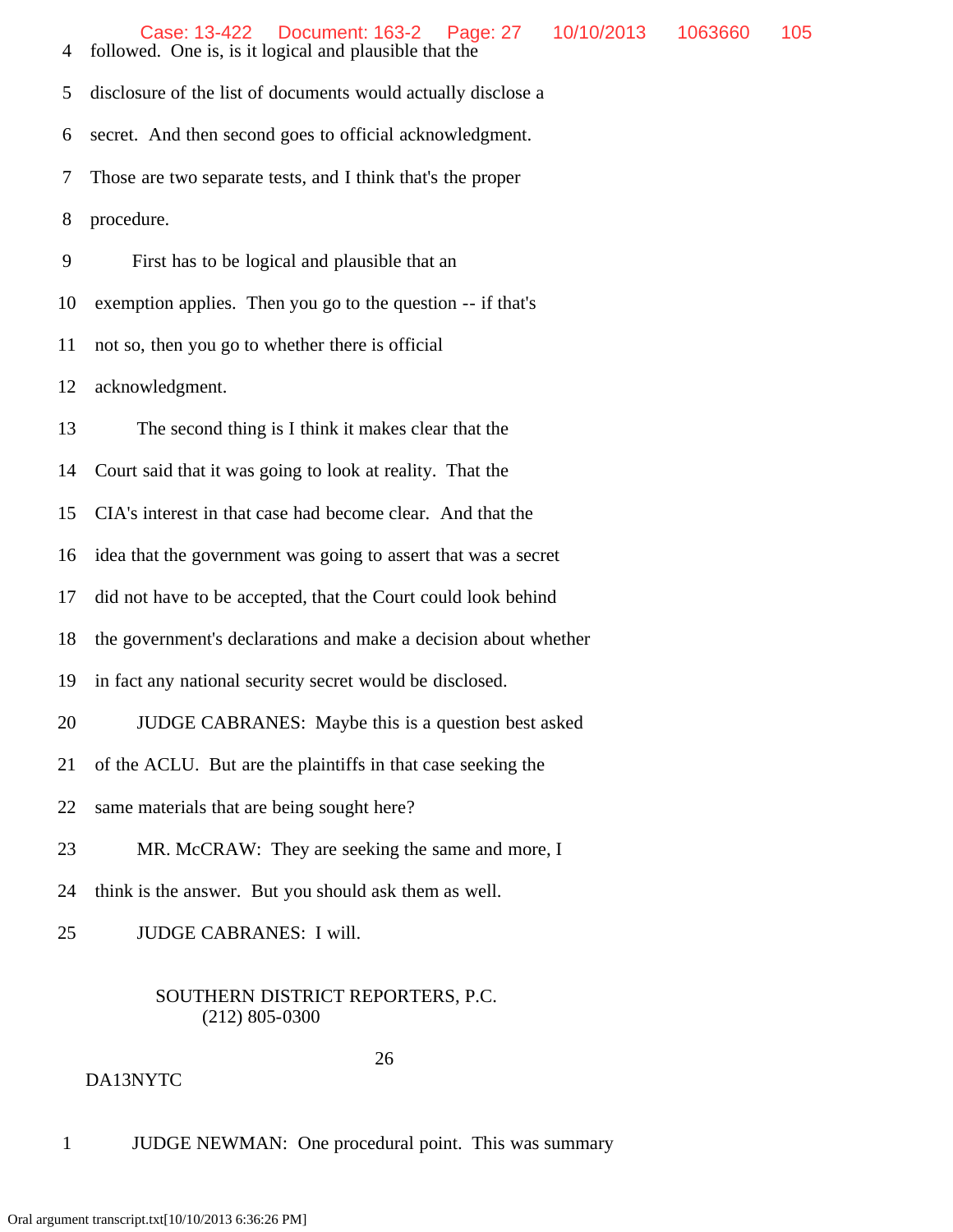| MR. McCRAW: That's correct. |  |
|-----------------------------|--|
|                             |  |

4 JUDGE NEWMAN: Prior to summary judgment, was there

5 any discovery?

6 MR. McCRAW: No.

- 7 JUDGE NEWMAN: None? Was there a reason for that?
- 8 MR. McCRAW: It was raised at our scheduling

9 conference with Judge McMahon. And the ACLU raised it. I

- 10 believe the answer was very clearly no, that discovery wasn't
- 11 to be taken. That's not unusual in a FOIA case.
- 12 JUDGE NEWMAN: Wasn't to be taken because somebody,

13 either the Court or the department was opposing it, or because

- 14 it wasn't sought by the plaintiffs?
- 15 MR. McCRAW: The ACLU sought it, and I will defer to
- 16 them to explain more about the ruling.
- 17 JUDGE NEWMAN: They did seek it. And it was denied?
- 18 MR. McCRAW: They made the request informally. There
- 19 was no motion. Informally, my understanding was that --
- 20 JUDGE NEWMAN: We have nothing in our record then
- 21 about that?
- 22 MR. McCRAW: That's correct.
- 23 JUSTICE POOLER: We have the affidavits.
- 24 MR. McCRAW: Nothing about the record of what happened
- 25 with the discovery request? Yes, that was at an informal

## SOUTHERN DISTRICT REPORTERS, P.C. (212) 805-0300

## 27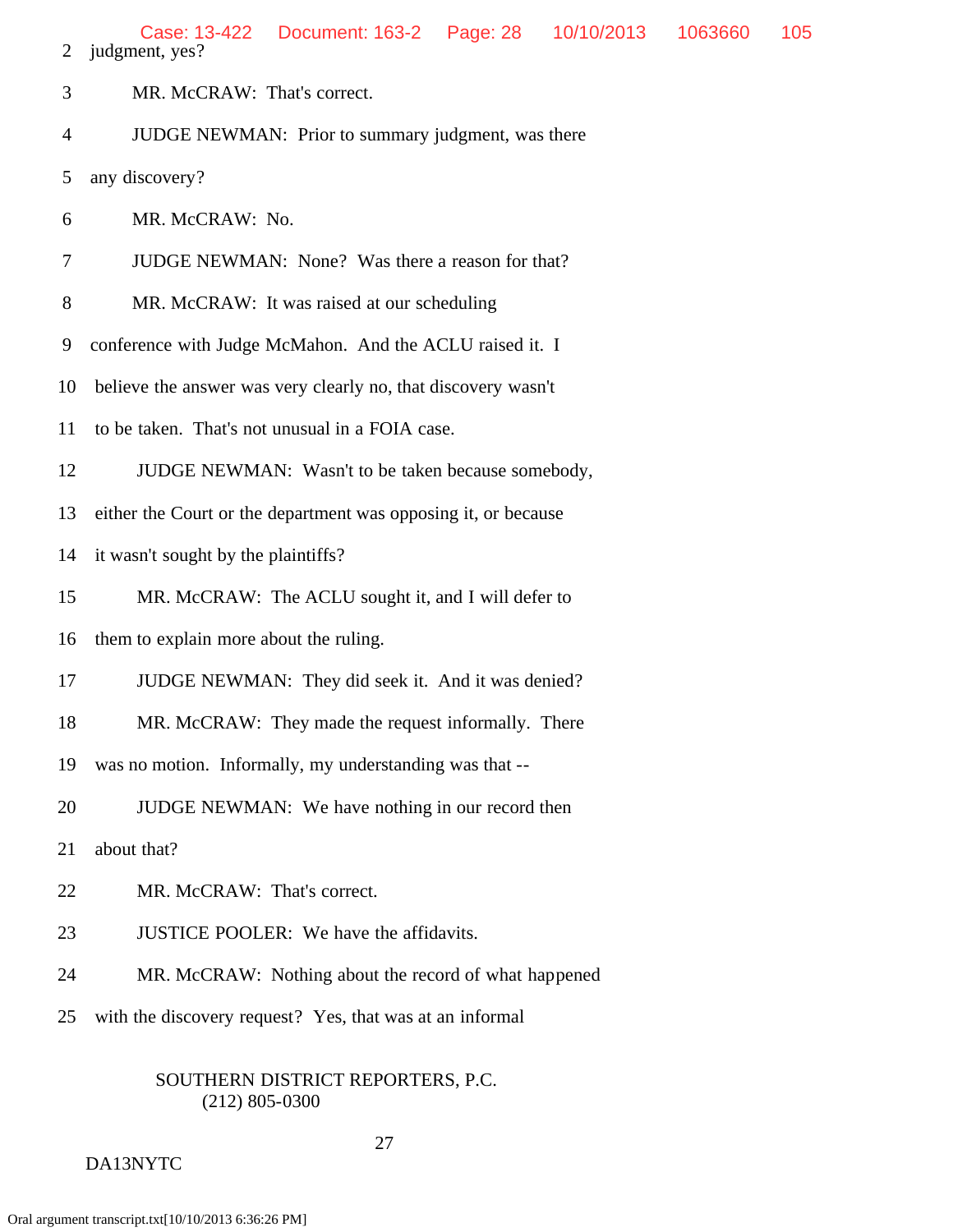| $\mathbf{1}$   | conference at the beginning of the case.                       |
|----------------|----------------------------------------------------------------|
| $\overline{2}$ | JUSTICE POOLER: Wasn't there an agreement that the             |
| 3              | affidavits would be the discovery? The affidavits from the     |
| 4              | department officers?                                           |
| 5              | MR. McCRAW: Ultimately that's what happened. I                 |
| 6              | believe the ACLU will tell you in fact they requested          |
| 7              | discovery.                                                     |
| 8              | JUDGE NEWMAN: Just as an example, why I'm surprised,           |
| 9              | there is a statement that's much debated in the papers where a |
| 10             | senior official says "we." I would think somebody would want   |
| 11             | to ask who did you mean by "we"?                               |
| 12             | MR. McCRAW: We would like to ask that.                         |
| 13             | JUDGE NEWMAN: Were you denied a chance to ask that?            |
| 14             | MR. McCRAW: No. Could we have made a motion for                |
| 15             | discovery? Yes, we could have.                                 |
| 16             | JUDGE NEWMAN: But didn't.                                      |
| 17             | MR. McCRAW: The New York Times didn't make a motion.           |
| 18             | JUDGE CABRANES: Did the ACLU make a motion?                    |
| 19             | MR. McCRAW: They made a request prior to seeing the            |
| 20             | declarations.                                                  |
| 21             | Thank you.                                                     |
| 22             | MR. JAFFER: May it please the Court. My name is                |
| 23             | Jameel Jaffer. I represent the ACLU. I'd like to address two   |
| 24             | points. The first is the no number no list response.           |
| 25             | JUDGE CABRANES: Before you do that, I'm sorry, but it          |

# SOUTHERN DISTRICT REPORTERS, P.C.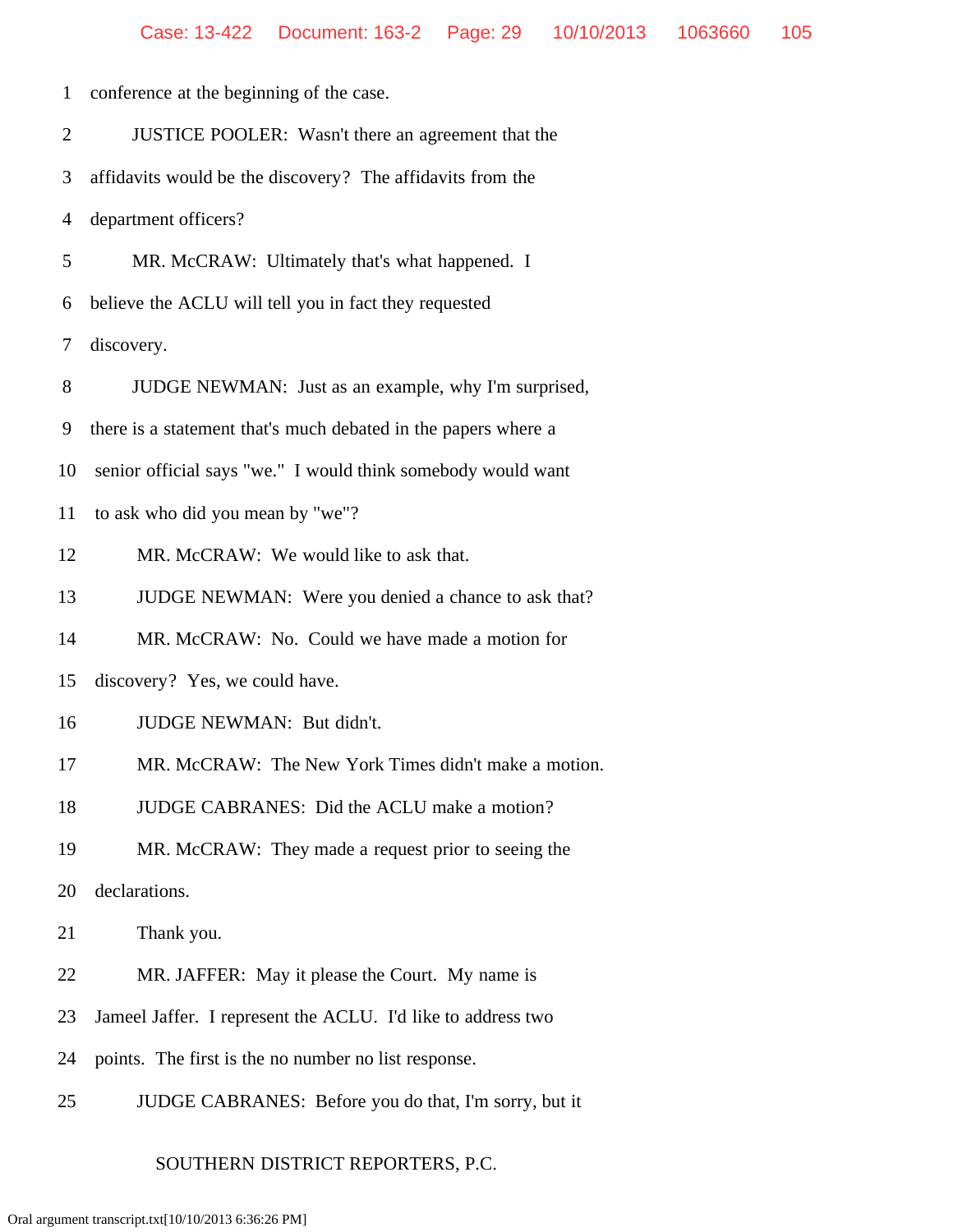# DA13NYTC

28

| $\mathbf{1}$   | is a natural flow from the earlier argument. Can you follow up  |
|----------------|-----------------------------------------------------------------|
| $\overline{2}$ | on Judge Newman's questions about discovery. Could you          |
| 3              | describe to us one what opportunities you had for discovery and |
| $\overline{4}$ | what exactly was involved.                                      |
| 5              | MR. JAFFER: Judge Cabranes, I wish I remembered the             |
| 6              | specific details. I remember we had a court conference with     |
| 7              | Judge McMahon where we raised the possibility of discovery, and |
| 8              | Judge McMahon discouraged us from seeking discovery. I can't    |
| 9              | remember whether she denied us the opportunity. But we didn't   |
| 10             | go any further with it.                                         |
| 11             | JUDGE CABRANES: You didn't file any discovery                   |
| 12             | materials or motions?                                           |
| 13             | MR. JAFFER: We did not. As you know, in FOIA cases              |
| 14             | it is rare that discovery is allowed.                           |
| 15             | JUDGE NEWMAN: In any event, it is not an issue on               |
| 16             | appeal. Is it?                                                  |
| 17             | MR. JAFFER: It is not. Judge Newman, the specific               |
| 18             | statement you referenced, the "we," I think that that has been  |
| 19             | in some ways overtaken by events. There were some disputes in   |
| 20             | the District Court about the meaning of specific Executive      |
| 21             | Branch statements.                                              |
| 22             | Now the Executive Branch, since the District Court              |
| 23             | decision, has made a number of other disclosures that resolve   |
| 24             | any ambiguity that existed prior to the District Court's        |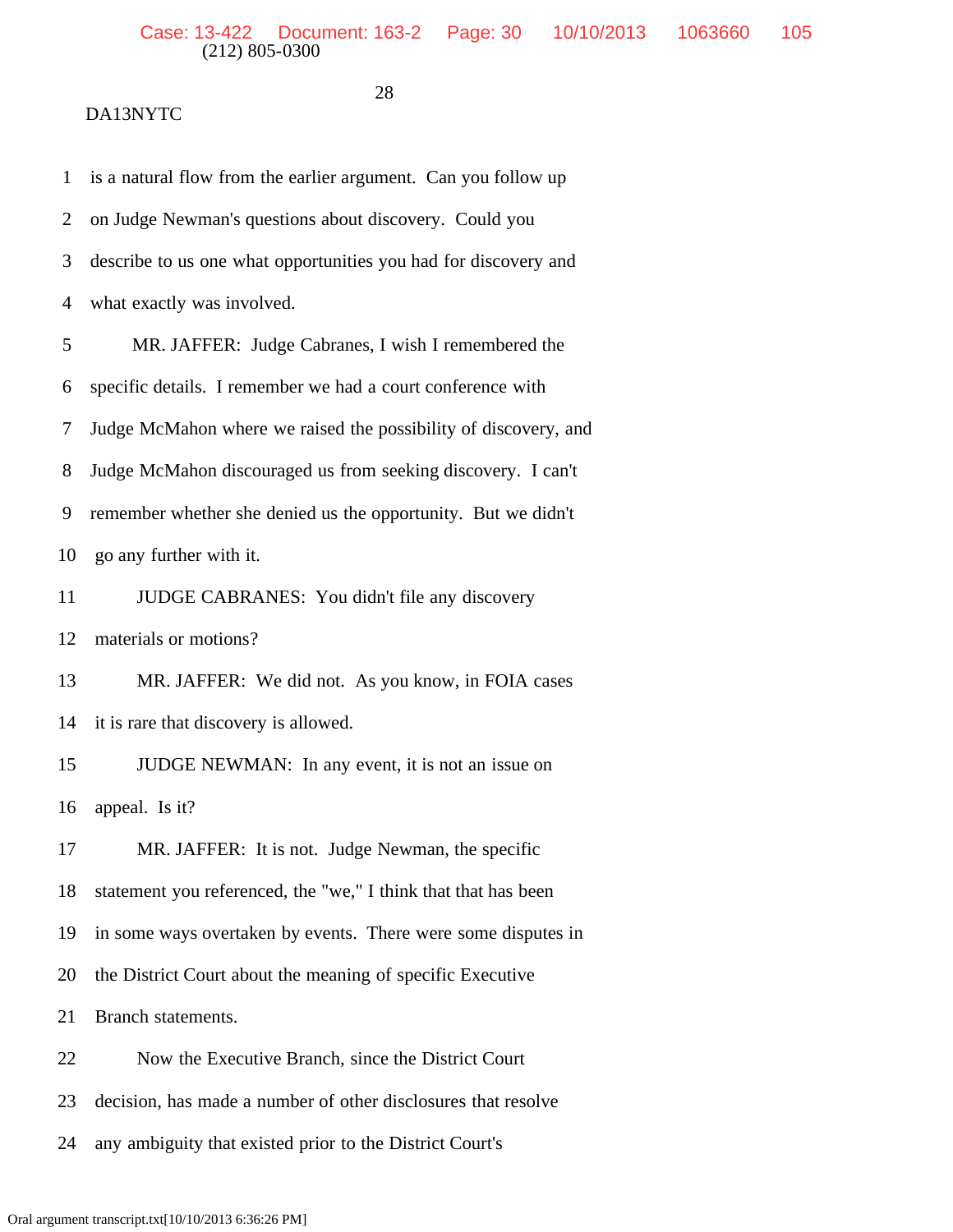29

## DA13NYTC

1 think it exists now.

 2 Maybe that's a good segue into the no number no list. 3 With the Court's permission I'll then address the withholding 4 of the memos, including the OLC DoD memo, but not limited to 5 that memo. 6 With respect to the no number no list response, the 7 District Court held that the agencies had justified that 8 response because information that would be included in the 9 Vaughn index would be protected by the exemptions; in other 10 words, the government wouldn't be able to produce a Vaughn 11 index without disclosing protected information. We think that 12 was wrong. 13 To the extent the Vaughn indices would have disclosed 14 information or would disclose information that at one time was 15 protected, that information, or at least a great deal of it, 16 has already been disclosed. And when I say that, I'm thinking 17 of a few things. 18 First, the government has acknowledged -- 19 JUDGE CABRANES: Can I just ask you for advice about 20 the no number no list response from the government. That's 21 really a response that they don't want to do a Vaughn index.

22 Is that your understanding?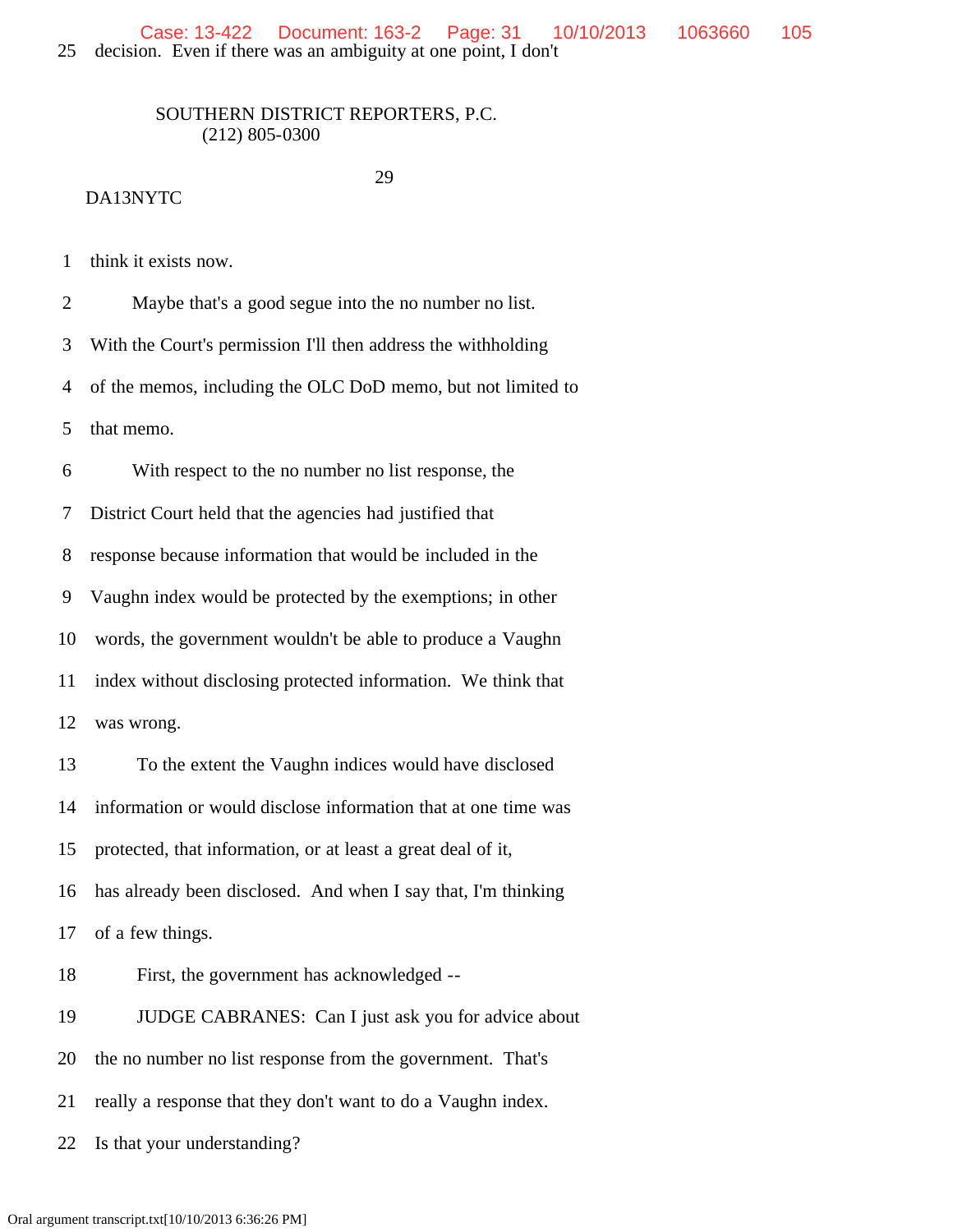23 MR. JAFFER: It is. Case: 13-422 Document: 163-2 Page: 32 10/10/2013 1063660 105

- 24 JUSTICE POOLER: It comes after the Glomar response.
- 25 MR. JAFFER: It comes after the Glomar.

DA13NYTC

## SOUTHERN DISTRICT REPORTERS, P.C. (212) 805-0300

30

 1 JUSTICE POOLER: So it is a continuum? 2 MR. JAFFER: I think that's right. It is a continuum, 3 and in a way a no number no list response is a radically 4 minimalist Vaughn index. 5 JUSTICE POOLER: It's next up on the continuum. 6 MR. JAFFER: That's right. Our view is that a no 7 number no list response can't be justified here, because a lot 8 of the information that the government says would be disclosed 9 on the Vaughn has already been disclosed. 10 The government has disclosed that the U.S. carries out 11 targeted killings using drones. It's disclosed that among 12 those killed have been four American citizens. They're named 13 in the Attorney General's letter. The government's 14 acknowledged that it has developed a legal analysis or legal 15 analyses relating to targeted killings, and they have described 16 that legal analysis in some detail. They've acknowledged that 17 the legal analysis is set out in OLC memos. 18 As the D.C. Circuit held in the Drones FOIA case, the 19 government has acknowledged that the CIA has an intelligence

20 interest in the drone program, and it's acknowledged that the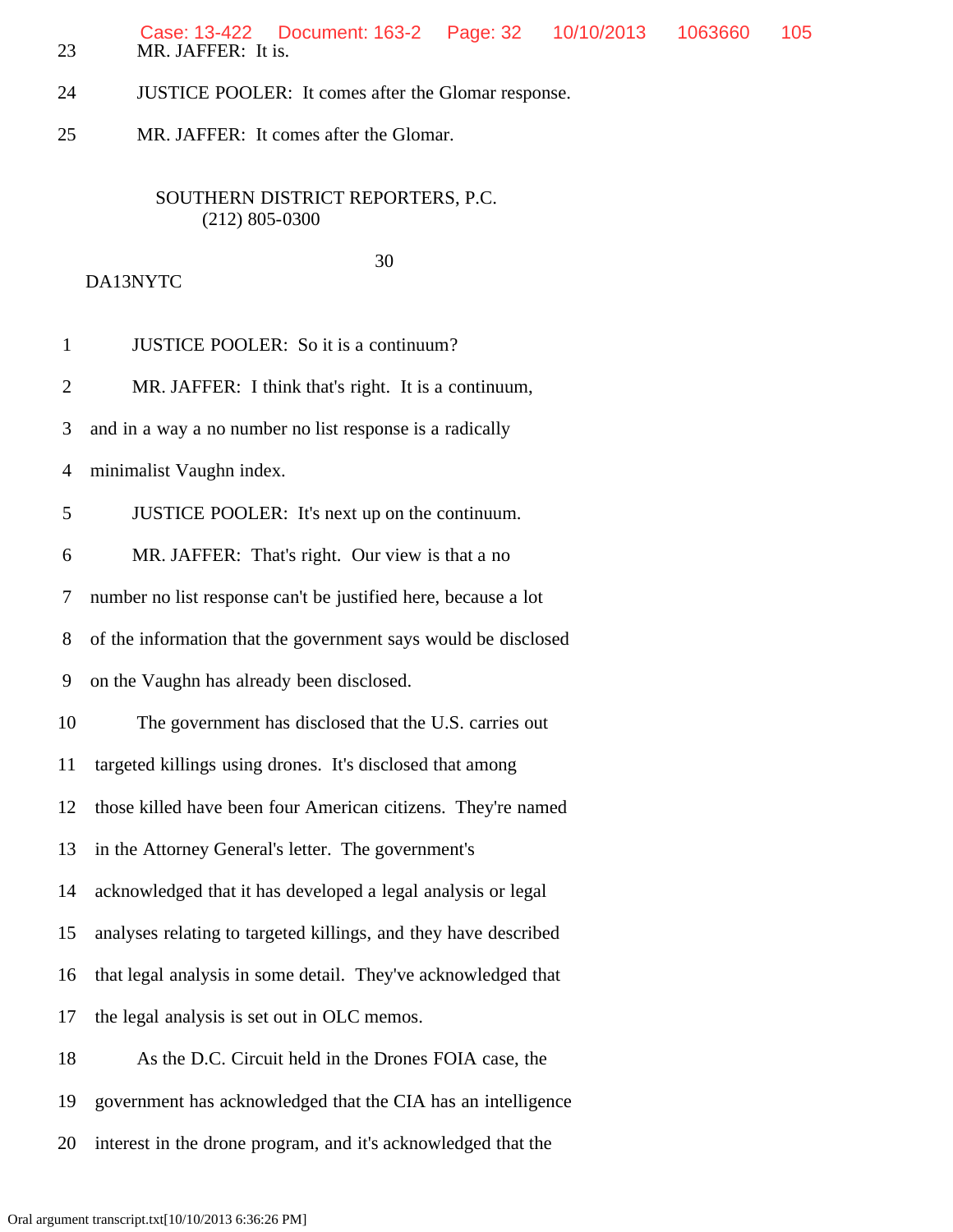- 21 CIA has an operational role in the program as well.
- 22 And maybe it is worth spending a minute on the

23 operational role, because it seemed like there may have been

- 24 some question whether about whether the CIA disclosed that.
- 25 Mr. Panetta, speaking to the troops in Italy said,

### SOUTHERN DISTRICT REPORTERS, P.C. (212) 805-0300

## 31

## DA13NYTC

1 "Having moved from the CIA to the Pentagon, obviously I have a

2 hell of a lot more weapons available to me in this job than I

3 had at the CIA, although the Predators aren't bad."

4 I don't think there is any ambiguity in that

5 statement. But if there had been ambiguity in that statement,

6 over the last couple months, the chairs of the Intelligence

7 Committees, both in the House and in the Senate, have discussed

8 their oversight of the CIA's use of drones.

9 And I understand there are a lot of cases out there in

10 which the courts have refused to see the disclosures of

11 coordinate branches as official disclosures. But none of those

12 cases involve disclosures by the chairs of the committees

13 tasked with overseeing the agency in question. None of them

14 involved the kind of sustained public relations campaign that

15 is part of the landscape here.

16 Here we have the President, cabinet officials, over a

17 period of three years making multiple disclosures to the public

18 about the drone program. About the use of drones to carry out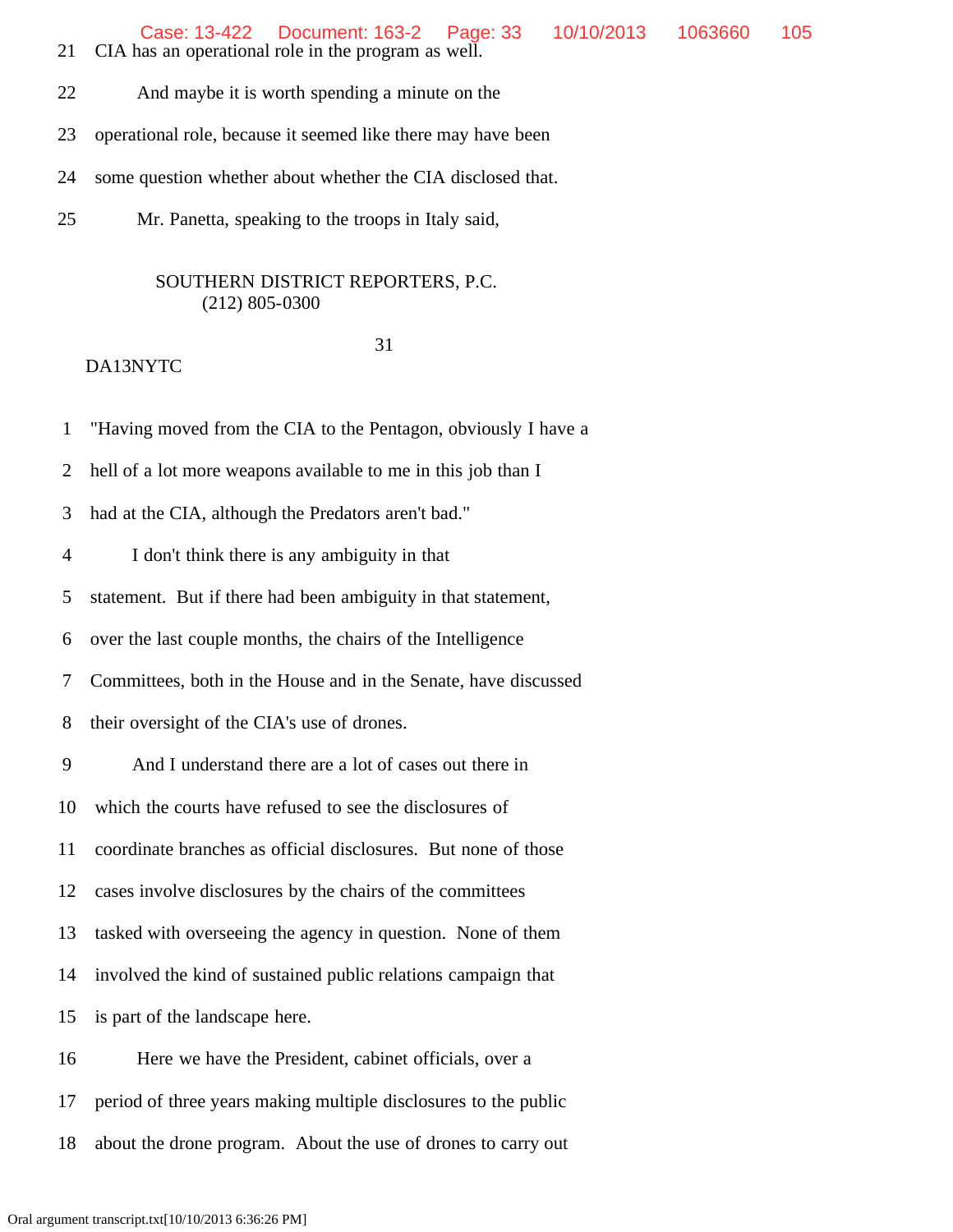Case: 13-422 Document: 163-2 Page: 34 10/10/2013 1063660 105

19 targeted killings with the purpose of convincing the public,

20 presumably, that the program is lawful and wise and effective.

21 The government can't do that. It can't speak to the

22 public in that way, and then come to court and pretend that all

23 this is a secret.

24 Just with respect to the no number no list response, I

25 think it is important to remember what the government's burden

## SOUTHERN DISTRICT REPORTERS, P.C. (212) 805-0300

#### 32 DA13NYTC

 1 is here. It is not enough for the government to show, and I 2 think it could probably show this, but it is not enough for the 3 government to show that disclosing some information, some 4 documents that could not be described on a Vaughn index without 5 disclosing protected information. 6 In order to justify a no number no list response, the 7 government has to show that there is no document that can be 8 described on the Vaughn. No document that can be listed or 9 described in any way on a Vaughn index without disclosing 10 protected information. 11 JUSTICE POOLER: Would you be satisfied with a partial 12 no numbers no list response if you say some documents are good? 13 MR. JAFFER: We would be. Obviously, the devil is in 14 the details. It depends how partial. But it wouldn't shock me 15 if there were documents that the government couldn't plausibly 16 describe on a Vaughn index without disclosing properly withheld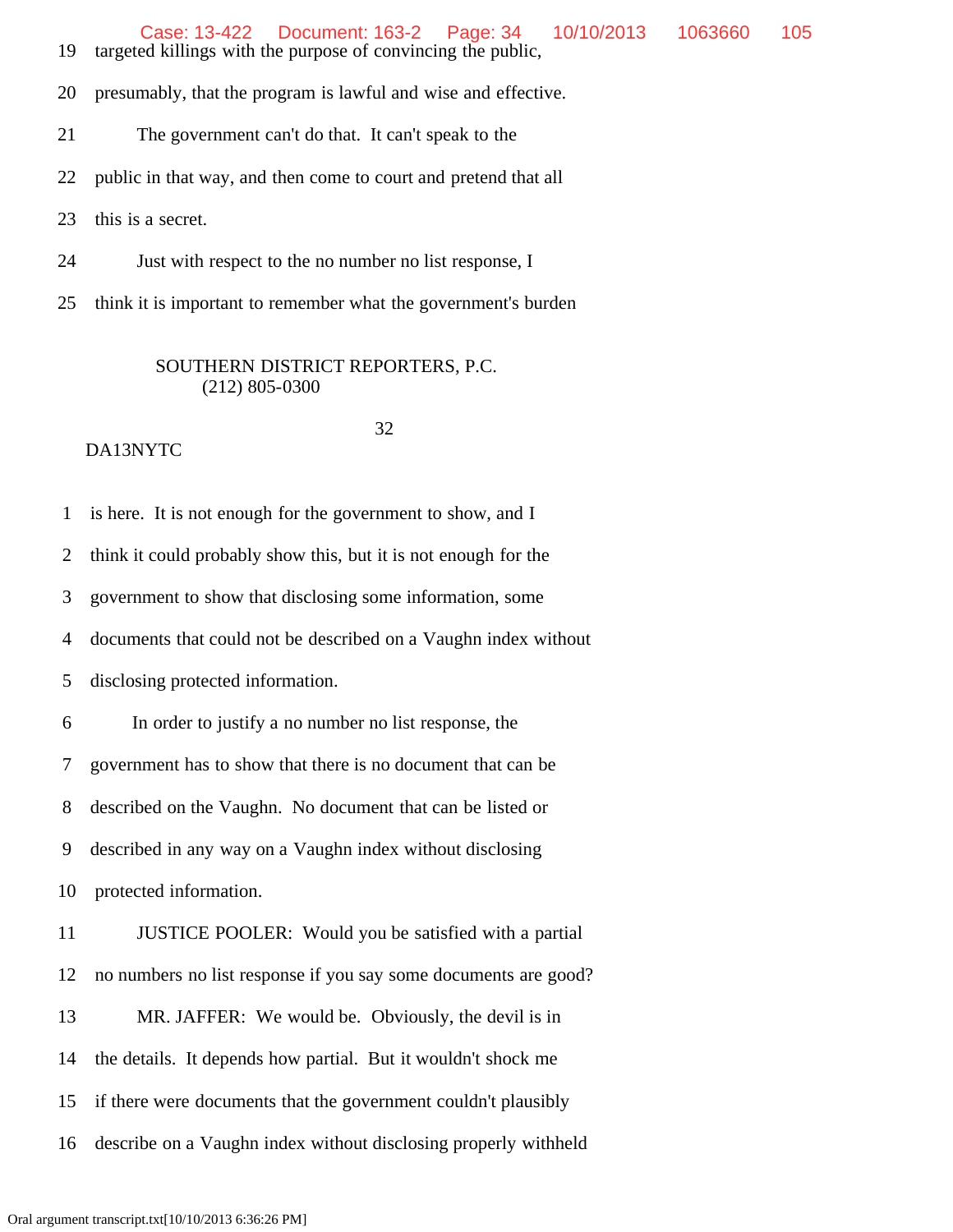18 But it's not credible that there is no document that

19 can be described, that no documents can be described on a

20 Vaughn. And it is a heavy burden on the government if the

21 government has to show what I just described. I think that the

22 D.C. Circuit's opinion is consistent with what I just said.

23 The D.C. Circuit's opinion in Drone FOIA.

24 JUDGE POOLER: Although that was a response to the

25 Glomar.

## SOUTHERN DISTRICT REPORTERS, P.C. (212) 805-0300

## 33

## DA13NYTC

1 MR. JAFFER: It was. But at the end of the opinion,

2 Judge Pooler, there is that discussion.

3 JUDGE POOLER: Yes, and it is remanded to the District

4 Court to look further after Glomar, after Glomar is rejected.

5 MR. JAFFER: That's right.

6 JUDGE NEWMAN: Once you get past the OLC document,

7 which everyone, even though they haven't seen it, they all talk

8 about it as legal reasoning, that's one document.

9 But you want things like the process -- this is your

10 number two -- the process by which U.S. citizens can be

11 designated for targeted killing.

12 I haven't seen the documents that might be responsive

13 to that, but I can imagine it covers a lot of ground. It may

14 be what foreign countries are talked to, and what intelligence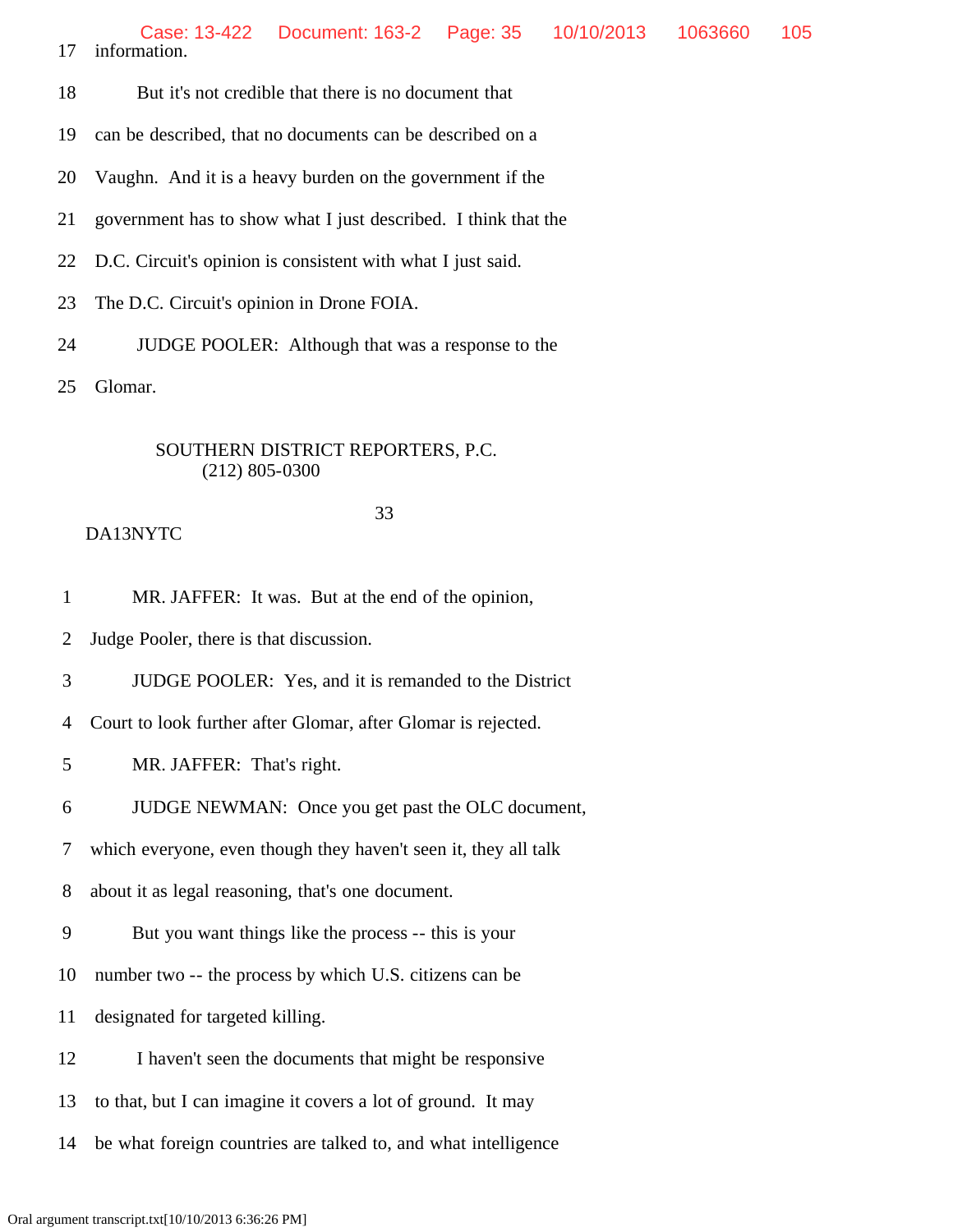- 15 is reviewed and who reviews it.
- 16 MR. JAFFER: Those would be good justifications for
- 17 withholding those parts of the documents.
- 18 JUDGE NEWMAN: They can't even list that. Supposing
- 19 we said, you know, no number no list is no good. They said
- 20 okay, we'll fill in a few blanks. So we're now going to tell
- 21 you we have 33 documents that list top secret information
- 22 material, including sources of information and how we got it.
- 23 What good does that do you?
- 24 MR. JAFFER: It doesn't do any good. We wouldn't
- 25 thinks that that's a sufficient explanation.

## 34

DA13NYTC

1 JUDGE NEWMAN: If they go further, aren't they

2 revealing secrets?

3 MR. JAFFER: Not at all, your Honor. The Attorney

4 General and the President have both said that there is a

5 process in place to determine which U.S. citizens can be

6 targeted and under which circumstances.

7 JUDGE NEWMAN: That may be. If part of that process

8 is, for example, to talk to a foreign government's secret

9 service, or whatever they call it, are you entitled to that?

10 MR. JAFFER: Probably not, but that's not the question

11 before the Court, your Honor. The question right now is can

12 they describe it.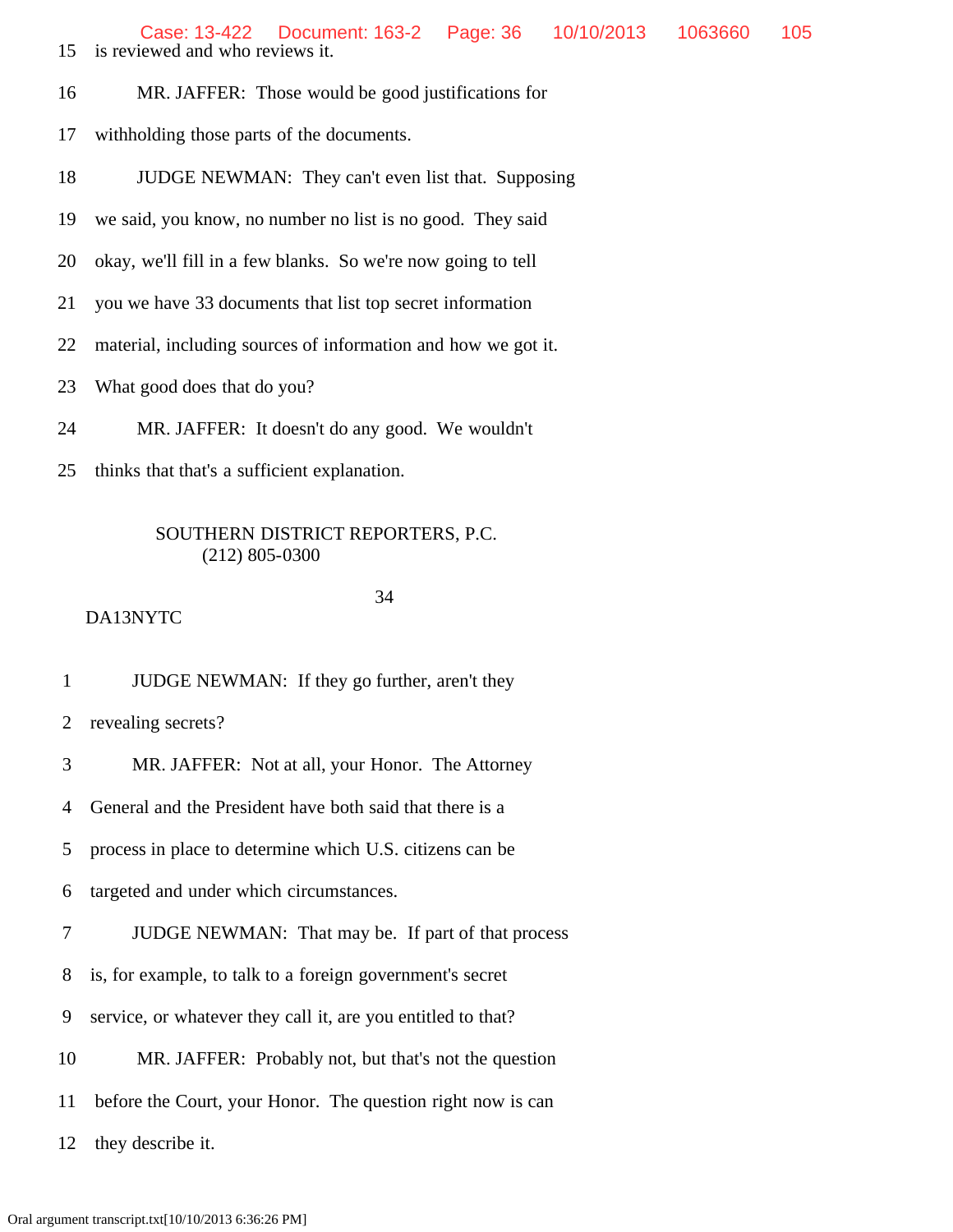| 13 | Case: 13-422  Document: 163-2  Page: 37<br>10/10/2013<br>JUDGE NEWMAN: They can't say that in a document, can | 1063660 | 105 |
|----|---------------------------------------------------------------------------------------------------------------|---------|-----|
| 14 | they?                                                                                                         |         |     |
| 15 | MR. JAFFER: What they can say on a Vaughn is imagine                                                          |         |     |
| 16 | a Vaughn entry that said memo re process under which American                                                 |         |     |
| 17 | citizens can or cannot be killed.                                                                             |         |     |
| 18 | What does that disclose that hasn't already been                                                              |         |     |
| 19 | disclosed?                                                                                                    |         |     |
| 20 | JUDGE NEWMAN: What's the point? You've described                                                              |         |     |
| 21 | that as a request, they've said no. If they just say your                                                     |         |     |
| 22 | request in haec verba is denied, what does that mean?                                                         |         |     |
| 23 | MR. JAFFER: I think it makes a big difference, Judge                                                          |         |     |
| 24 | Newman, because with the kind of document we are discussing                                                   |         |     |
| 25 | now, the document about the process by which American citizens                                                |         |     |
|    | SOUTHERN DISTRICT REPORTERS, P.C.<br>$(212)$ 805-0300                                                         |         |     |

#### 35

DA13NYTC

1 are determined to be targetable. And they haven't identified

2 the document like that to us, but just imagine that they did.

3 We might argue that parts of that document should be

4 released to the public. And one of our arguments would be that

5 the President and the Attorney General have already

6 acknowledged the existence of the process and have described

7 the process in some way.

8 To the extent the government has described that

9 process publicly, why can't the government or what legitimate

10 justification does the government have for withholding the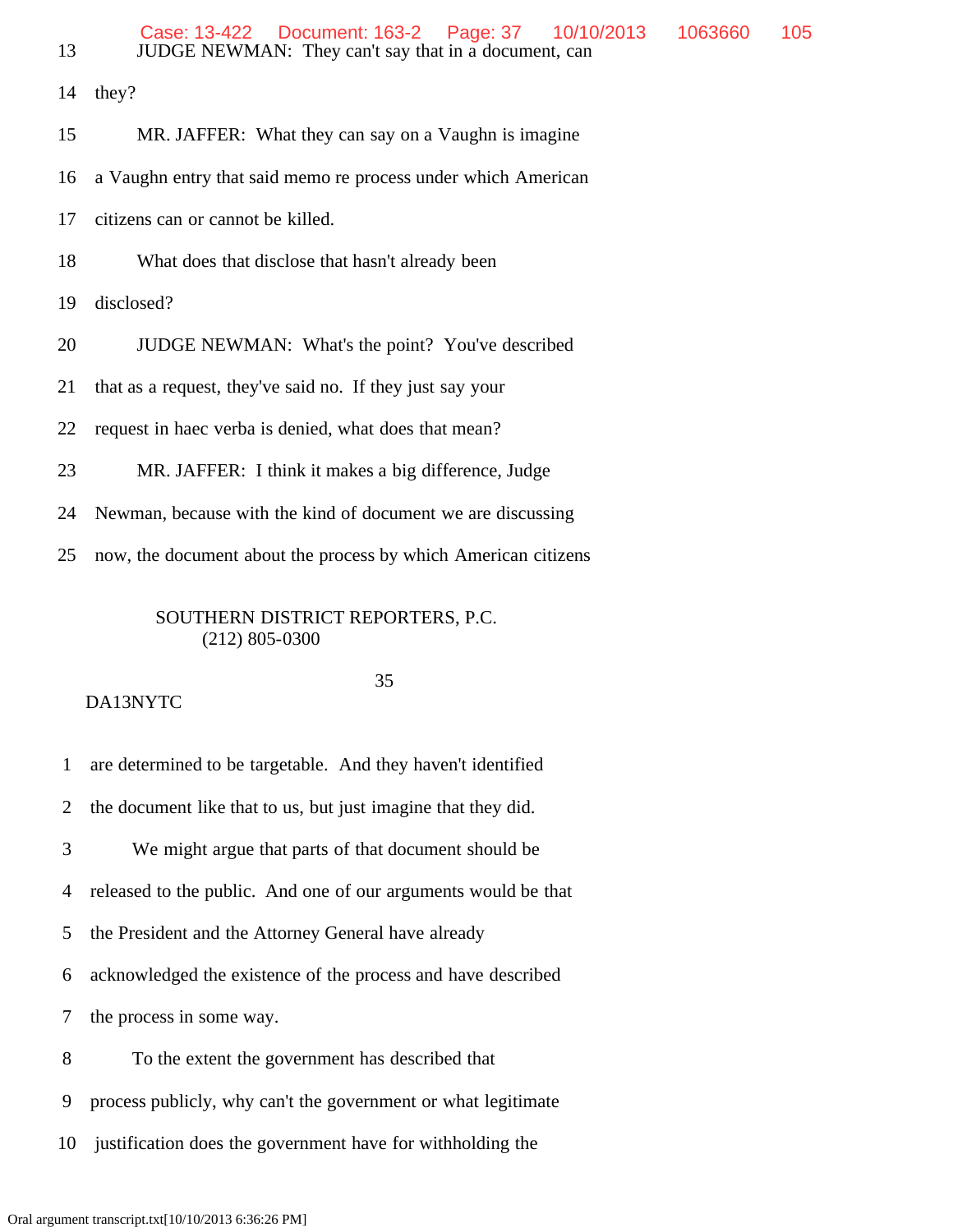- 11 document in its entirety. I agree with you, that there are
- 12 parts of it --
- 13 JUDGE NEWMAN: Where have they described the process,
- 14 as you just put it?
- 15 MR. JAFFER: Well, I think that in the --
- 16 JUDGE NEWMAN: You said the President makes the final
- 17 call. Is that enough of a process?
- 18 MR. JAFFER: Well, depends what you mean by "process."
- 19 JUDGE NEWMAN: You're asking for the process, not my
- 20 word.
- 21 MR. JAFFER: The President has explained how careful
- 22 the process is that they use to determine which American
- 23 citizens are targetable. I think that the Attorney General
- 24 used similar language, I don't have the language in front of
- 25 me, in his letter that predated by one day the President's

## 36

### DA13NYTC

1 speech.

2 JUDGE NEWMAN: If the President has already said it is

3 a very careful process, you don't gain much if they do come up

- 4 with a Vaughn index that says we have a document that describes
- 5 the process.
- 6 MR. JAFFER: But then the government would have to
- 7 explain why describing the process publicly or disclosing the
- 8 process publicly would jeopardize some interest protected by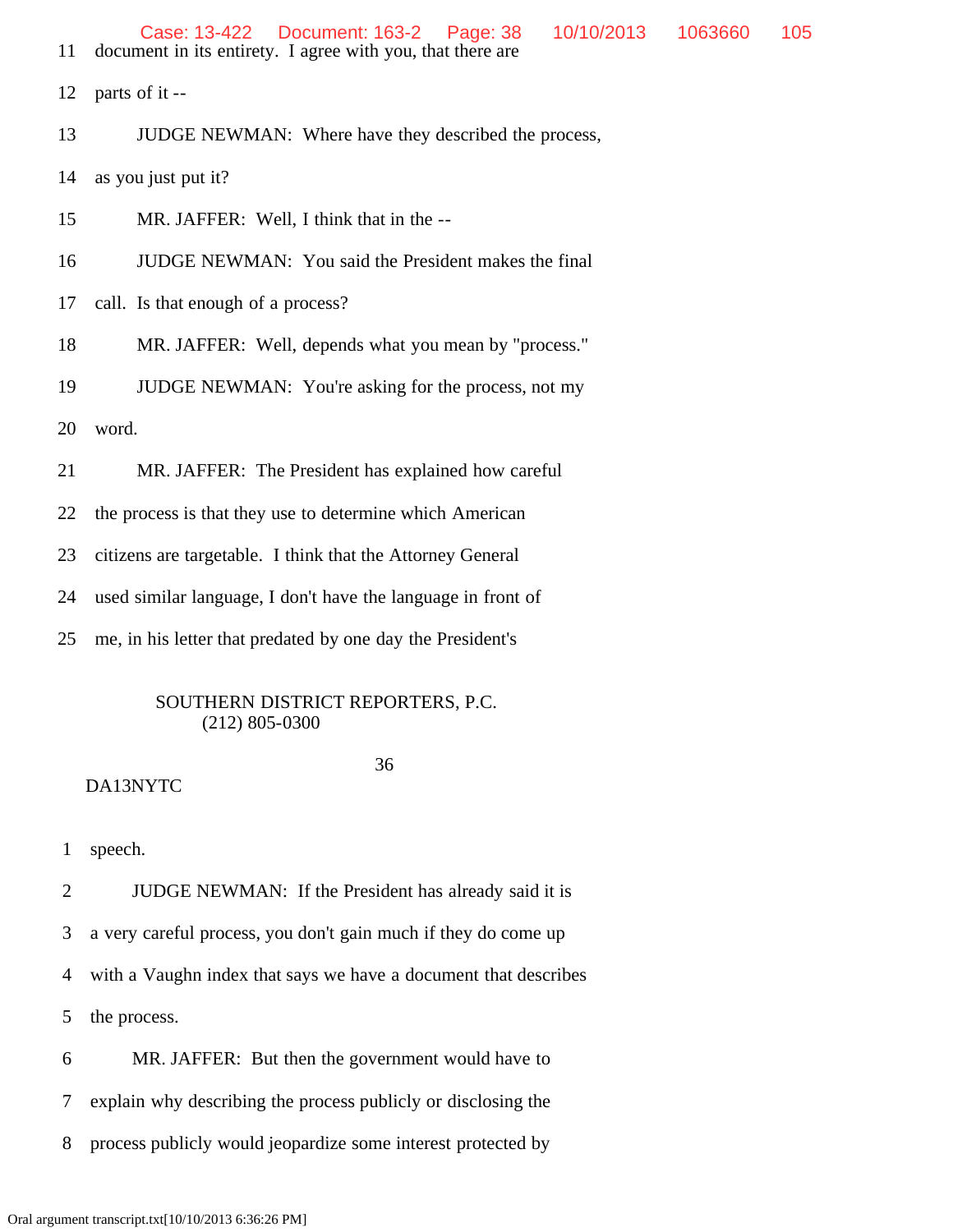9 FOIA. Case: 13-422 Document: 163-2 Page: 39 10/10/2013 1063660 105

- 10 JUDGE NEWMAN: How would they describe that without
- 11 revealing the secrets?
- 12 MR. JAFFER: I don't see why it is a legitimate
- 13 secret, for example, that it is the CIA director who makes the
- 14 recommendation to the President. Even if it were a legitimate
- 15 secret, that's something that's been disclosed.
- 16 JUDGE NEWMAN: You already have documents that you say

17 show that.

18 MR. JAFFER: Right, that's why I'm focused on that

19 one.

- 20 JUDGE NEWMAN: Give me an example of something you
- 21 don't already have that would be part of the process that you
- 22 think you are entitled to.
- 23 MR. JAFFER: Okay. So, how about a document that
- 24 explained the standard under which -- the legal standard under
- 25 which, or the evidentiary standard by which the government

### SOUTHERN DISTRICT REPORTERS, P.C. (212) 805-0300

#### DA13NYTC

37

- 1 determined whether a particular U.S. citizen was targetable or
- 2 not.
- 3 JUDGE NEWMAN: Now we are back to the OLC memorandum.
- 4 MR. JAFFER: The evidentiary standard. Is it clear
- 5 and convincing evidence, or is it a preponderance of the
- 6 evidence. For example, something like that. Why wouldn't that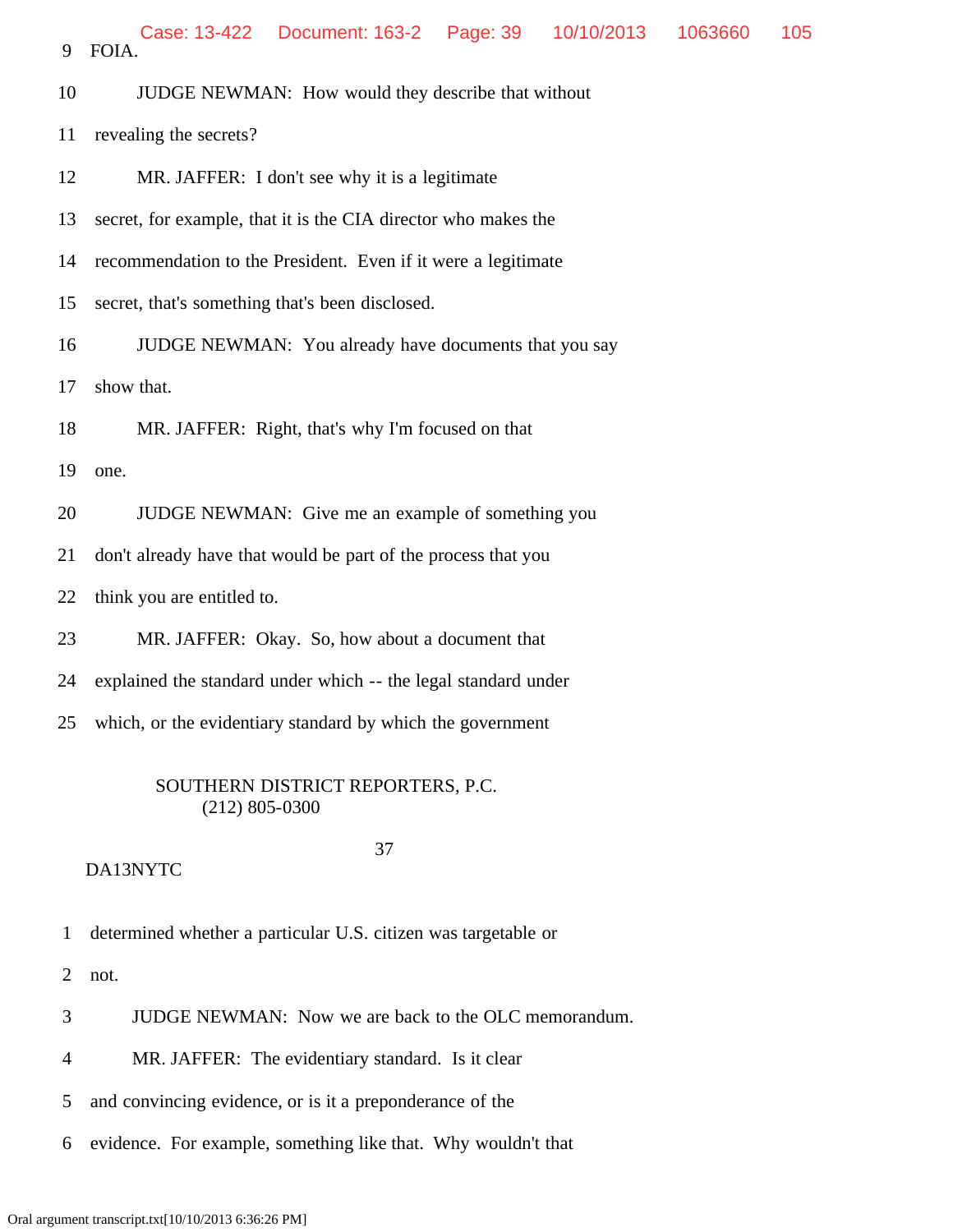| It is very hard for us to argue this in the abstract |
|------------------------------------------------------|

9 though, which is why we are asking for the Vaughn, which gives

10 us a little more information to work with.

11 Judge Newman, I don't mean to -- I agree with you

12 there is a lot of information in these documents that probably

13 ought to stay secret. And when we say we want a Vaughn index

14 that describes all the documents, we're not saying that all of

15 those documents should be made public. But we need something

16 to work with so we can decide which documents we believe should

- 17 be public and which ones we believe --
- 18 JUDGE NEWMAN: I understand you need it so you can

19 work with it and ask for more. I understand from your

20 standpoint. It doesn't quite answer their argument that the

21 mere description of them reveals secret information. The fact

22 that it would help you isn't a reason it gets disclosed.

23 MR. JAFFER: I thought that we were in agreement,

24 Judge Newman, that a description at the level of "document

25 relating to the process under which American citizens are

### SOUTHERN DISTRICT REPORTERS, P.C. (212) 805-0300

## 38

- 1 deemed targetable," that a description of that kind wouldn't
- 2 compromise any protected -- but that's our view.
- 3 JUDGE NEWMAN: It wouldn't do you any good. It's too
- 4 vague. It just says the thing you want we are not going to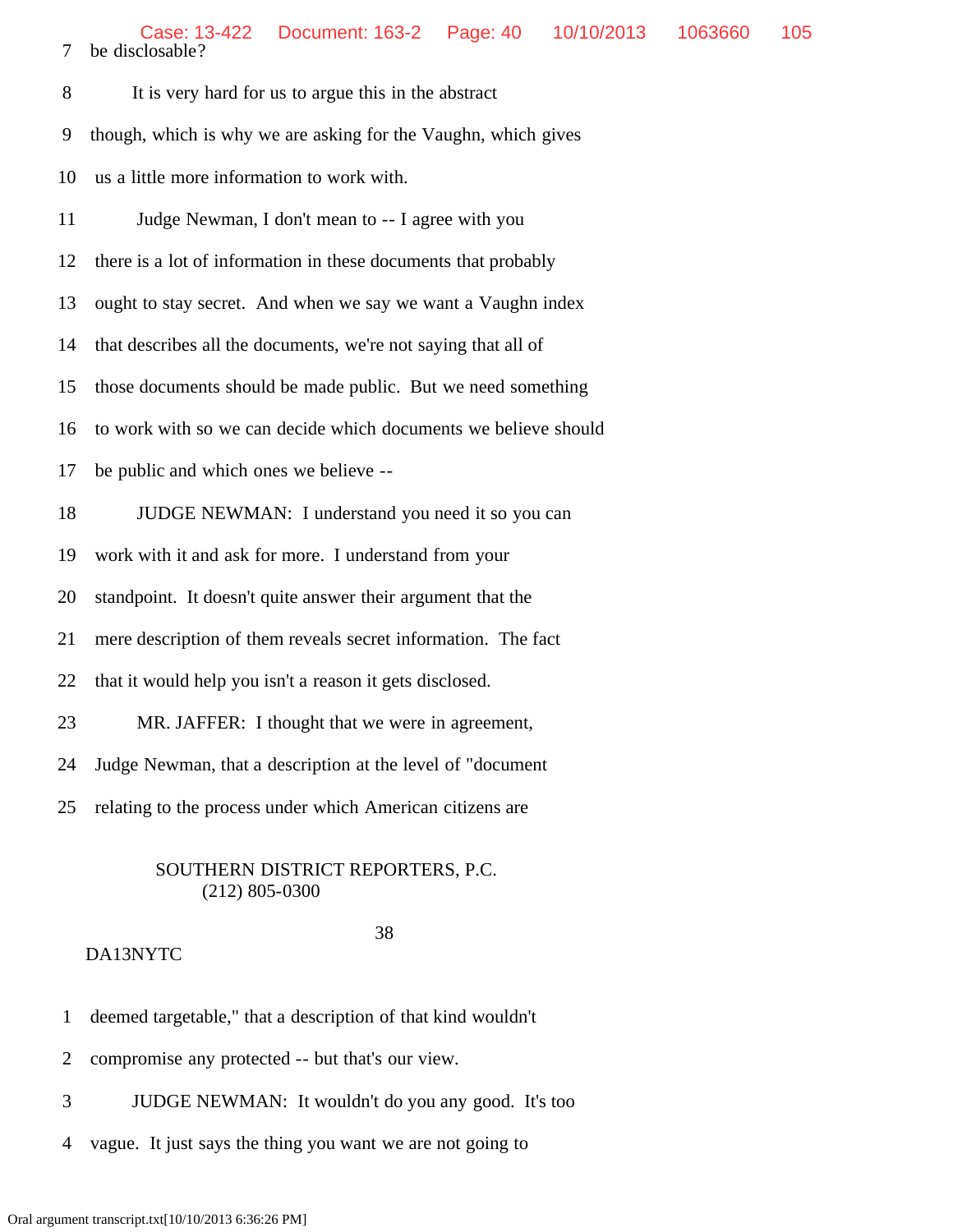| 6  | MR. JAFFER: I guess I disagree with you on that,                |
|----|-----------------------------------------------------------------|
| 7  | Judge Newman. I think it would do us a degree of good. It       |
| 8  | would help us understand which documents we wanted to focus our |
| 9  | energies on, which ones we thought the public was most entitled |
| 10 | to. We would compare that description to what had already been  |
| 11 | disclosed, and make a judgment about whether the government's   |
| 12 | interest had already been compromised.                          |
| 13 | JUDGE NEWMAN: They could come up with a document and            |
| 14 | say "Document number 343 describes in great detail the entire   |
| 15 | process we go through when we decide." That's the name of the   |
| 16 | document.                                                       |
| 17 | MR. JAFFER: I think we would probably pursue that               |
| 18 | document in litigation.                                         |
| 19 | JUDGE NEWMAN: Of course you would. And they'll say              |
| 20 | that document contains secrets.                                 |
| 21 | MR. JAFFER: It probably does contain secrets. What              |
| 22 | we would end up contesting in court is the degree to which the  |
| 23 | secrets were segregable from things that are not protected by   |
| 24 | FOIA.                                                           |
|    |                                                                 |

25 JUDGE NEWMAN: It is hard for me to imagine how that

# SOUTHERN DISTRICT REPORTERS, P.C. (212) 805-0300

## 39

- 1 would yield for disclosure anything other than legal reasoning
- 2 in the abstract. That's why it seems to me this case is really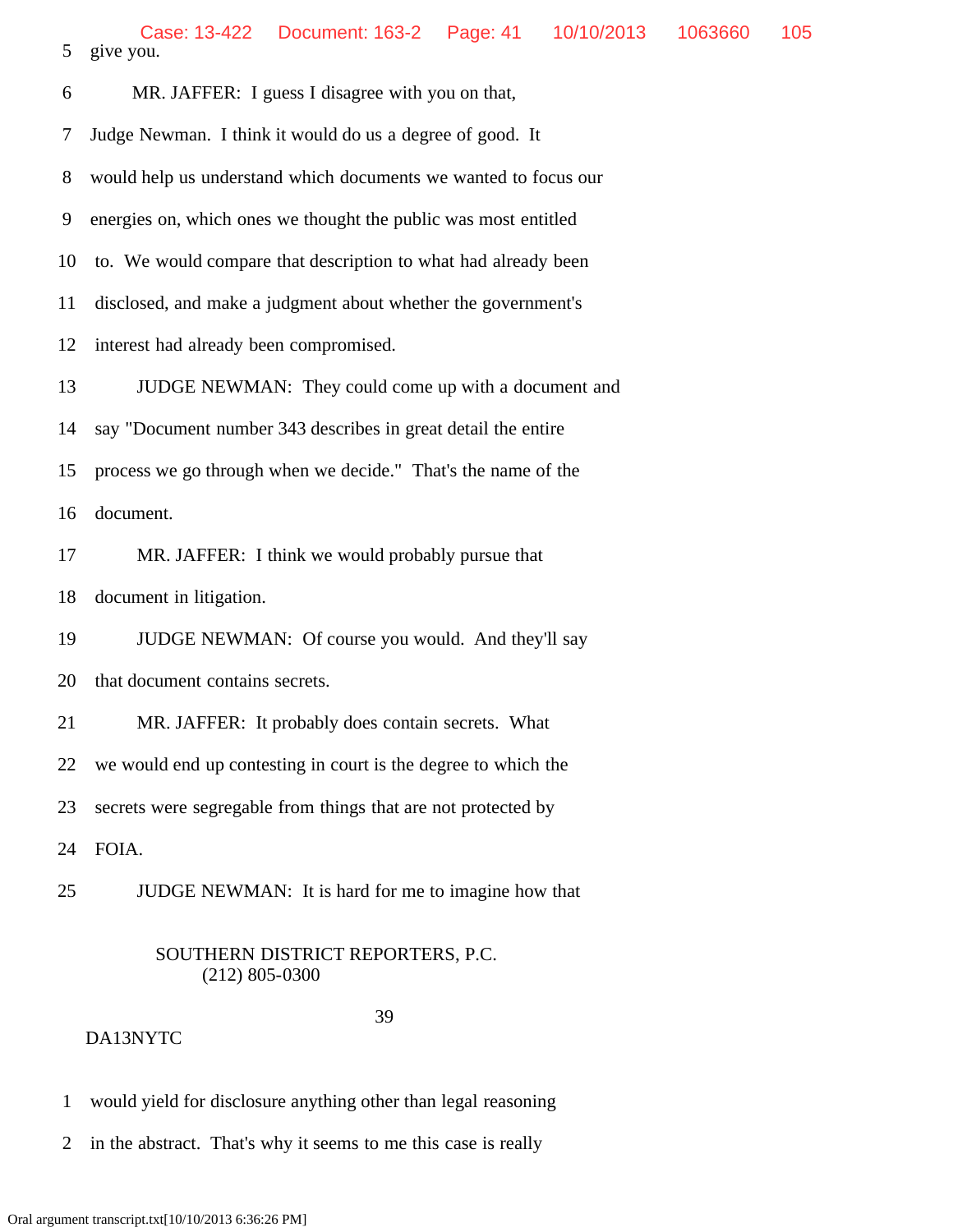4 MR. JAFFER: Your Honor, I think that -- I am not sure 5 I have an answer to that that will satisfy you, so maybe I 6 should move on, and if I come up with something I'll come back 7 to it.

 8 But I think that we should be afforded, I think FOIA 9 is supposed to afford us the opportunity to make a judgment. 10 FOIA is about transparency at one level. But it also gives the 11 public a right to know why withheld information is being 12 withheld. And when the government doesn't provide a Vaughn 13 index at all, we have no idea, not just what the government's 14 withholding, but why they're withholding it. One of the 15 interests -- 16 JUDGE NEWMAN: The affidavits give you the why. You 17 may not find them persuasive. That's a different question. 18 But the government has purported to give you the why. Namely, 19 listing them would disclose secrets. 20 MR. JAFFER: Right. But the why has been given to us 21 at a level of generality, with respect to the index, not with 22 respect to individual documents. And the explanation that FOIA 23 entitles the public to is an explanation with respect to 24 individual documents. That's what Vaughn says, Vaughn v. 25 Rosen.

## SOUTHERN DISTRICT REPORTERS, P.C. (212) 805-0300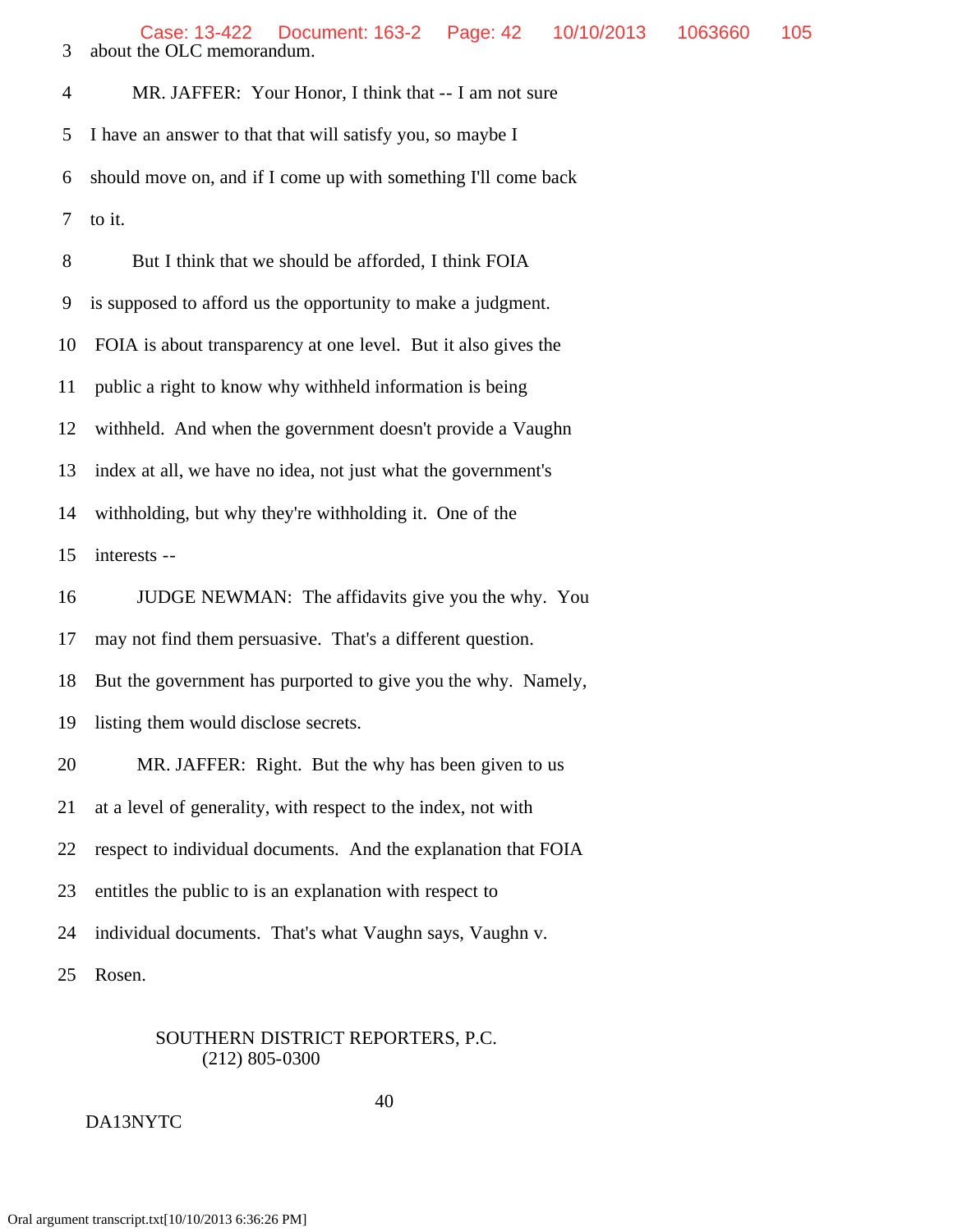| $\mathbf{1}$   | Case: 13-422  Document: 163-2  Page: 43<br>10/10/2013<br>1063660<br>105<br>And to answer Judge Cabranes's question from earlier, |  |  |  |  |  |  |
|----------------|----------------------------------------------------------------------------------------------------------------------------------|--|--|--|--|--|--|
| $\overline{2}$ | I am not sure there is a Second Circuit case that addresses                                                                      |  |  |  |  |  |  |
| 3              | that question head on, whether Vaughn is the law of this                                                                         |  |  |  |  |  |  |
| 4              | circuit. But it is certainly implicit in many cases, and in                                                                      |  |  |  |  |  |  |
| 5              | Brennan, Judge Sack's opinion, the Court's opinion, includes a                                                                   |  |  |  |  |  |  |
| 6              | sentence that begins with "As required by Vaughn v. Rosen, the                                                                   |  |  |  |  |  |  |
| 7              | defendants provided a Vaughn."                                                                                                   |  |  |  |  |  |  |
| 8              | So, I think that all I want to say about the memos --                                                                            |  |  |  |  |  |  |
| 9              | JUDGE CABRANES: You apparently think, unlike the                                                                                 |  |  |  |  |  |  |
| 10             | Seventh Circuit, your view is that there is substantial                                                                          |  |  |  |  |  |  |
| 11             | difference between a Glomar response and a Vaughn index                                                                          |  |  |  |  |  |  |
| 12             | production.                                                                                                                      |  |  |  |  |  |  |
| 13             | JUDGE NEWMAN: Or between no list and the Glomar.                                                                                 |  |  |  |  |  |  |
| 14             | MR. JAFFER: I think there is a difference. Yes.                                                                                  |  |  |  |  |  |  |
| 15             | There is a difference. Only in the obvious sense that with a                                                                     |  |  |  |  |  |  |
| 16             | Glomar response, the government is arguing that it can't                                                                         |  |  |  |  |  |  |
| 17             | disclose even the existence of the records or the                                                                                |  |  |  |  |  |  |
| 18             | non-existence. And with a no number no list, the government                                                                      |  |  |  |  |  |  |
| 19             | has disclosed that fact and is just saying --                                                                                    |  |  |  |  |  |  |
| 20             | JUDGE CABRANES: What fact has it disclosed with a no                                                                             |  |  |  |  |  |  |
| 21             | number no list response?                                                                                                         |  |  |  |  |  |  |
| 22             | MR. JAFFER: Well, one of the facts it's disclosed                                                                                |  |  |  |  |  |  |
| 23             | here is that documents responsive to our request exist. Which                                                                    |  |  |  |  |  |  |
| 24             | I think distinguishes this case, our case, from the Glomar                                                                       |  |  |  |  |  |  |
| 25             | case.                                                                                                                            |  |  |  |  |  |  |
|                |                                                                                                                                  |  |  |  |  |  |  |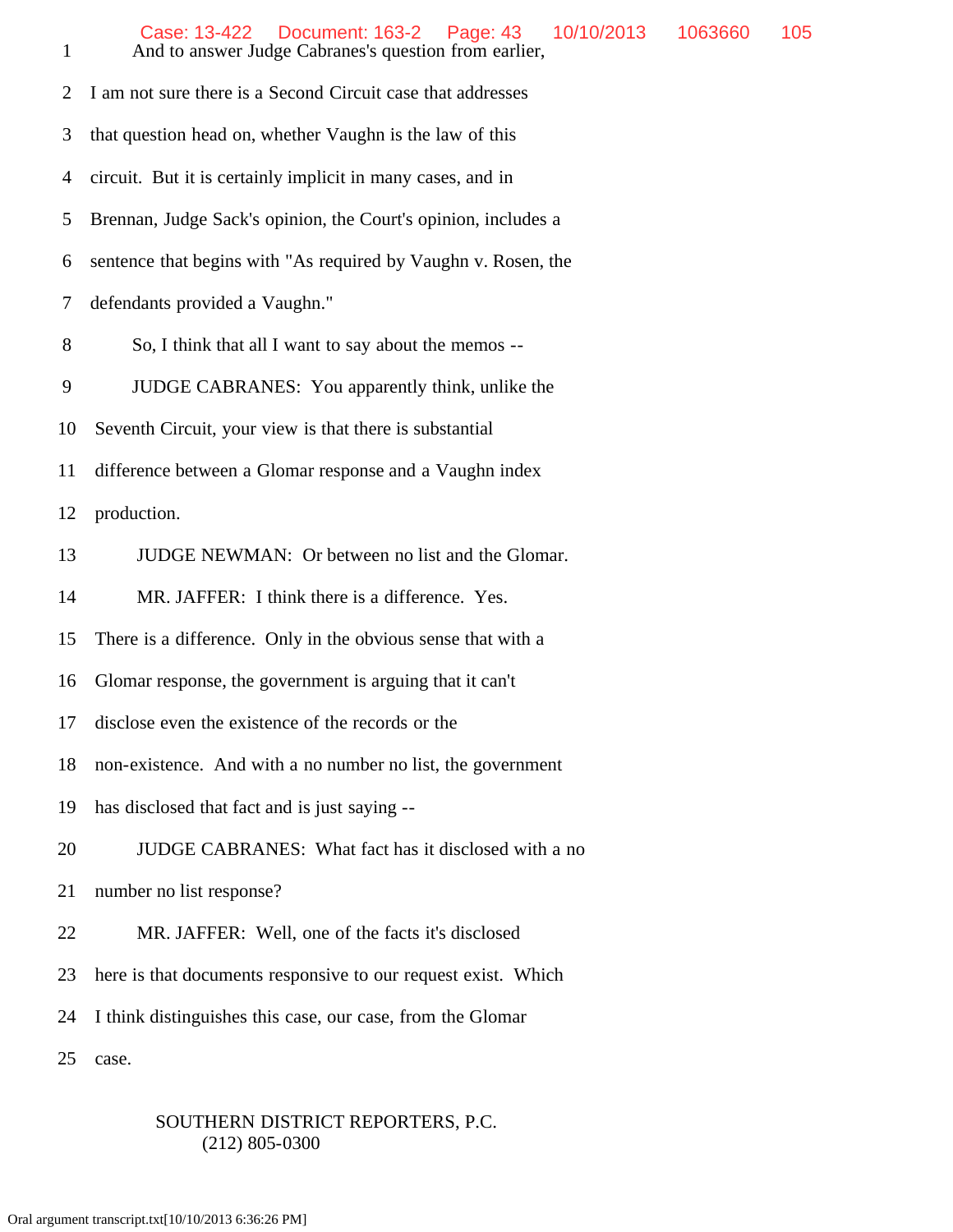DA13NYTC

 1 JUDGE NEWMAN: Do you care about that? I understand 2 you can articulate differences between Glomar and no number no 3 list. But, do you care? 4 If we were to say, no, their Glomar response is too 5 vague when they said we can't even tell you if they exist. 6 But, we order you to tell them -- we sustain your position that 7 you can't tell them how many there are. You acknowledge you 8 have some, but your no number no list is good. 9 MR. JAFFER: We're certainly not happy with either of 10 those responses. 11 JUDGE NEWMAN: I'm trying to get at should we worry 12 about the distinction? 13 MR. JAFFER: I think more fundamentally, our concern 14 here -- this is probably obvious. Our concern is there is this 15 conversation going on in the public sphere. Senior government 16 officials have been talking about this program for three years. 17 They've been trying to convince the public that it is, as I 18 said earlier, it's lawful and it's effective and it's wise, and 19 they've disclosed all sorts of things about the program in 20 doing that, including there is this OLC memo or set of OLC 21 memos that form the parameters of their decision making. And 22 they've referenced those things in part to reassure the public 23 about the lawfulness of their activities. And at the same 24 time, they are denying the public access to the documents that 25 would allow the public to evaluate all those things for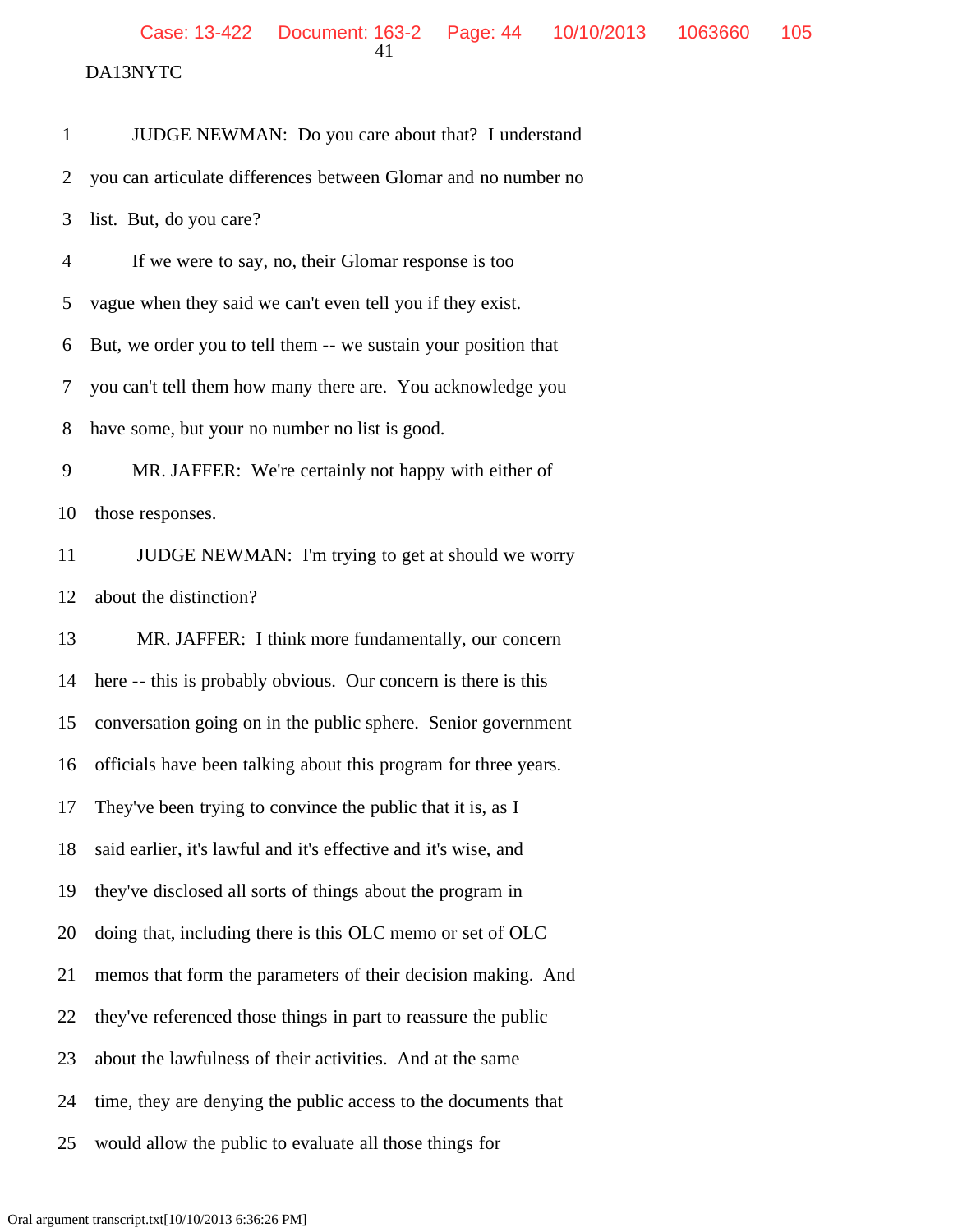42

### DA13NYTC

1 themselves.

2 JUDGE CABRANES: There is an important speech to the

3 American Society of International Law by Dean Koh on the matter

4 which obviously is rooted in law.

5 Why isn't that adequate to give you a sense of what

6 the legal concerns are regarding this whole area?

7 MR. JAFFER: Well, the analysis that's public now and

8 the facts that are public now may be incomplete, they may be

9 misleading, they may be selectively disclosed. When Congress

10 enacted --

11 JUDGE CABRANES: You want to know, not just the legal

12 theory, you want to know all the facts that are being

13 considered by the writers of these memorandum.

14 MR. JAFFER: Consistent with the government's

15 legitimate interest in protecting intelligence sources and

16 methods. We don't want everything to be released.

17 JUDGE CABRANES: Give us an idea of what, in your

18 view, you would deem appropriate not to be released. Or, on

19 the other hand, what in your view can be released?

20 What facts in your view can be released and which

21 cannot be?

22 MR. JAFFER: Well, at a minimum, the government's

23 memos about the factual basis for the killing of Anwar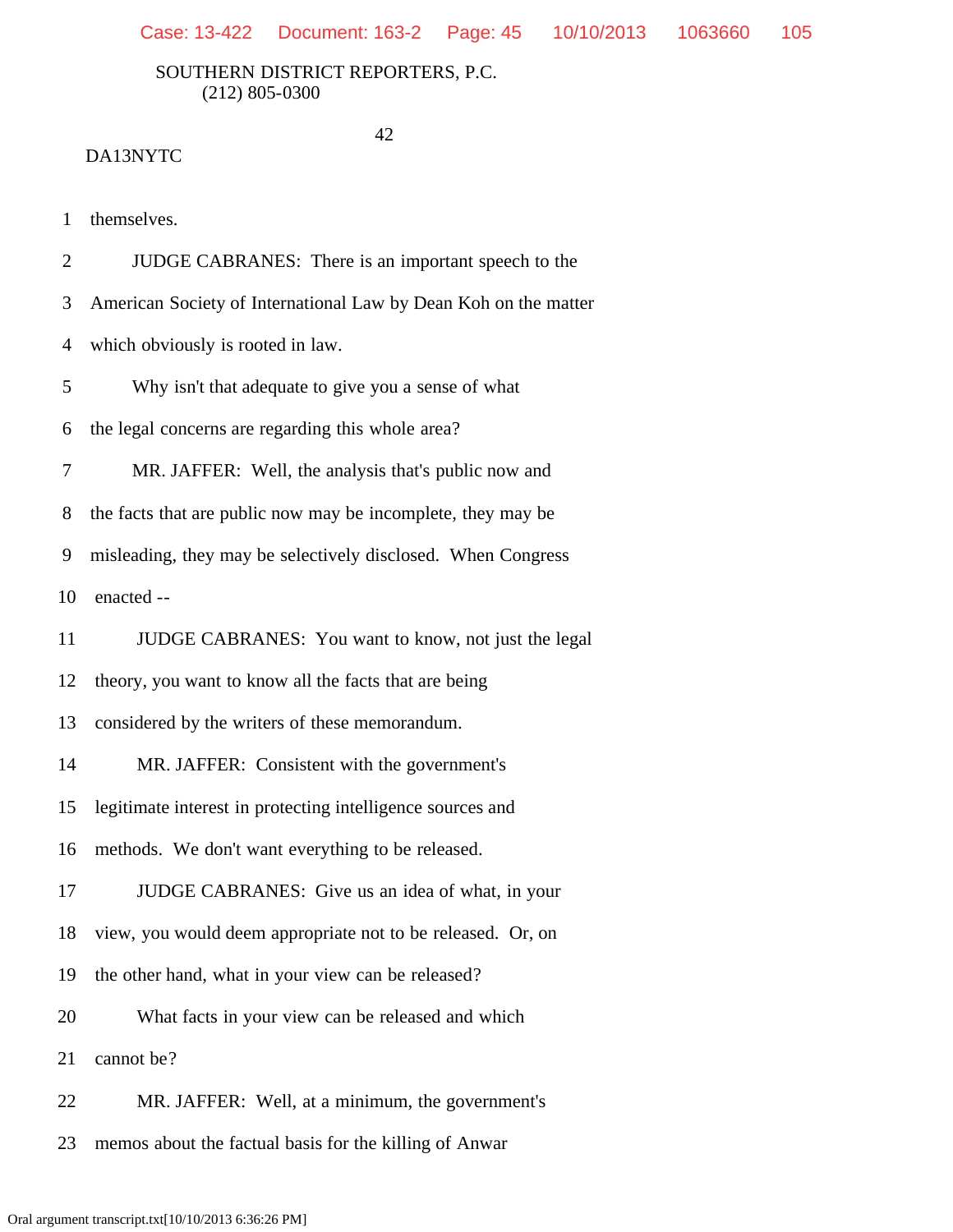Case: 13-422 Document: 163-2 Page: 46 10/10/2013 1063660 105

24 al-Awlaki, those should be disclosed in part. I say that for a

25 couple of reasons. One is that the government has introduced

# SOUTHERN DISTRICT REPORTERS, P.C. (212) 805-0300

### 43

| $\mathbf{1}$ | some of those facts into the public sphere through the Attorney |
|--------------|-----------------------------------------------------------------|
| 2            | General's letter, for example. Through an affidavit filed in    |
| 3            | an appendix with the sentencing report in Abdulmutallab         |
| 4            | prosecution. There is a long discussion.                        |
| 5            | JUDGE CABRANES: Why isn't that adequate for your                |
| 6            | purposes? You want to be able to contest the facts on which a   |
| 7            | particular opinion rested, is that it?                          |
| 8            | MR. JAFFER: It is not adequate for the same reasons             |
| 9            | that Congress thought it wasn't adequate when it enacted the    |
| 10           | FOIA in the first place.                                        |
| 11           | Congress's concern was not just with transparency. It           |
| 12           | was with -- Congress wanted to end the practice of selective    |
| 13           | disclosure. It saw selective disclosure as a particular evil.   |
| 14           | And in many contexts, selective disclosure is worse than no     |
| 15           | disclosure at all, because it can be misleading.                |
| 16           | JUDGE CABRANES: Doesn't this lead inevitably to a               |
| 17           | disclosure of the entire memorandum? Can you give us an idea    |
| 18           | what sort of things would exist in an OLC memorandum which you  |
| 19           | think the government can legitimate withhold?                   |
| 20           | MR. JAFFER: Sure. Information about human                       |
| 21           | intelligence sources, for example. If there is a paragraph      |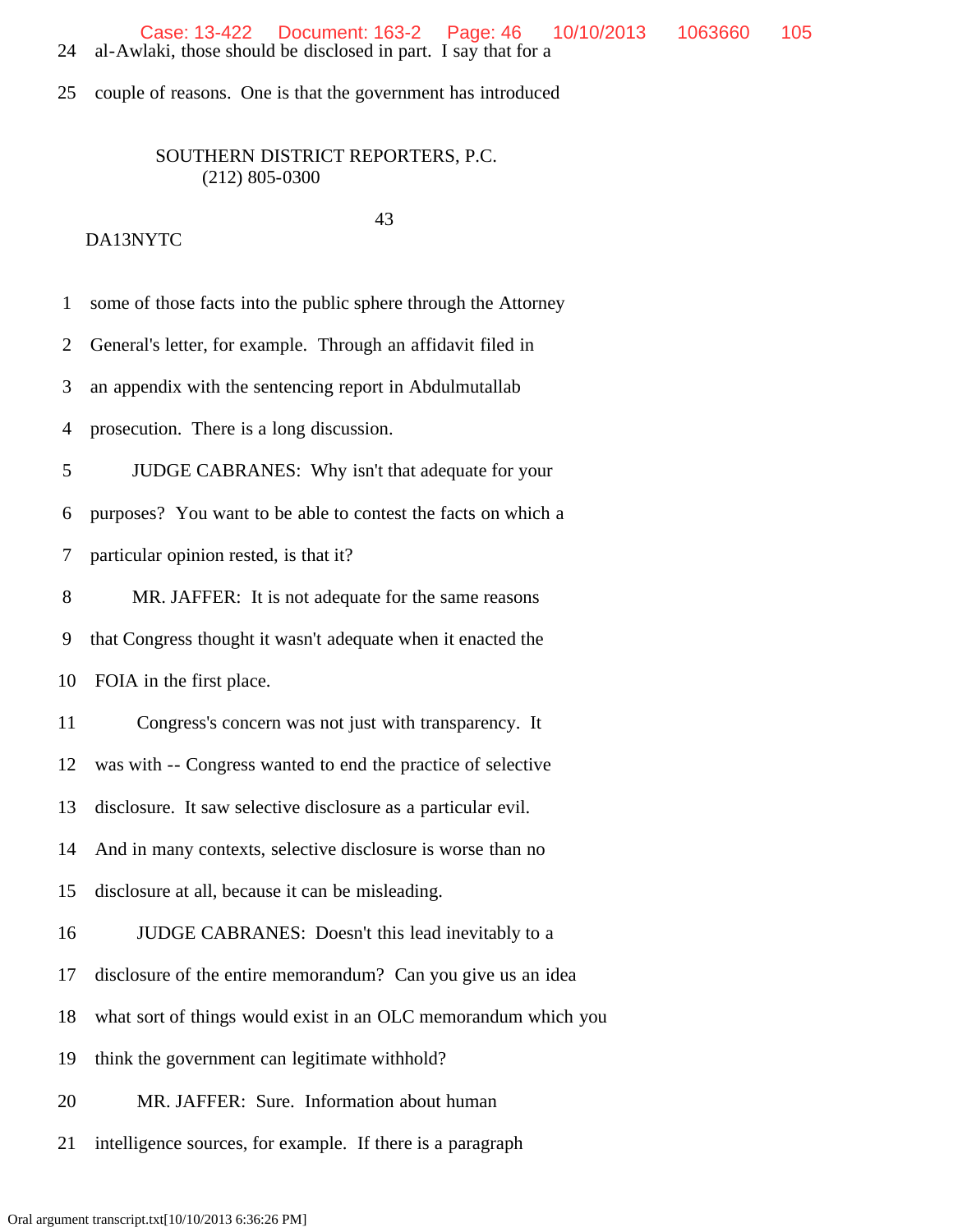- 22 about here's how we know this particular fact, I think it is
- 23 quite legitimate for the government to protect that. Also --
- 24 JUDGE NEWMAN: Not just how we know it, if they say we

25 know it.

## SOUTHERN DISTRICT REPORTERS, P.C. (212) 805-0300

#### 44

| $\mathbf{1}$   | MR. JAFFER: Right. Depending on the context, I think           |
|----------------|----------------------------------------------------------------|
| $\overline{2}$ | you're right. There may be situations -- I'm sure there are    |
| 3              | situations in which the government's disclosing that it knew a |
| $\overline{4}$ | particular thing would have the effect of disclosing its       |
| 5              | source. And in that instance, the government could protect it. |
| 6              | But not everything could be protected on that argument.        |
| $\tau$         | JUDGE NEWMAN: I just have trouble seeing once you get          |
| 8              | past pure legal reasoning and you get into facts --            |
| 9              | MR. JAFFER: Judge Newman, I guess my only request is           |
| 10             | you give us the opportunity to get to that point in the case.  |
| 11             | If you're right, the District Court will throw us out and say  |
| 12             | you get nothing more than the Vaughn. We should be given the   |
| 13             | opportunity to contest the government's withholding of those   |
| 14             | documents, at least in part.                                   |
| 15             | JUDGE NEWMAN: You've got affidavits from very senior           |
| 16             | people who say doing that very thing will compromise security. |
| 17             | MR. JAFFER: They do say that. In one instance, for             |
| 18             | example, they say -- this is in the CIA's affidavit, it will   |
| 19             | compromise security because it will lead people to think that  |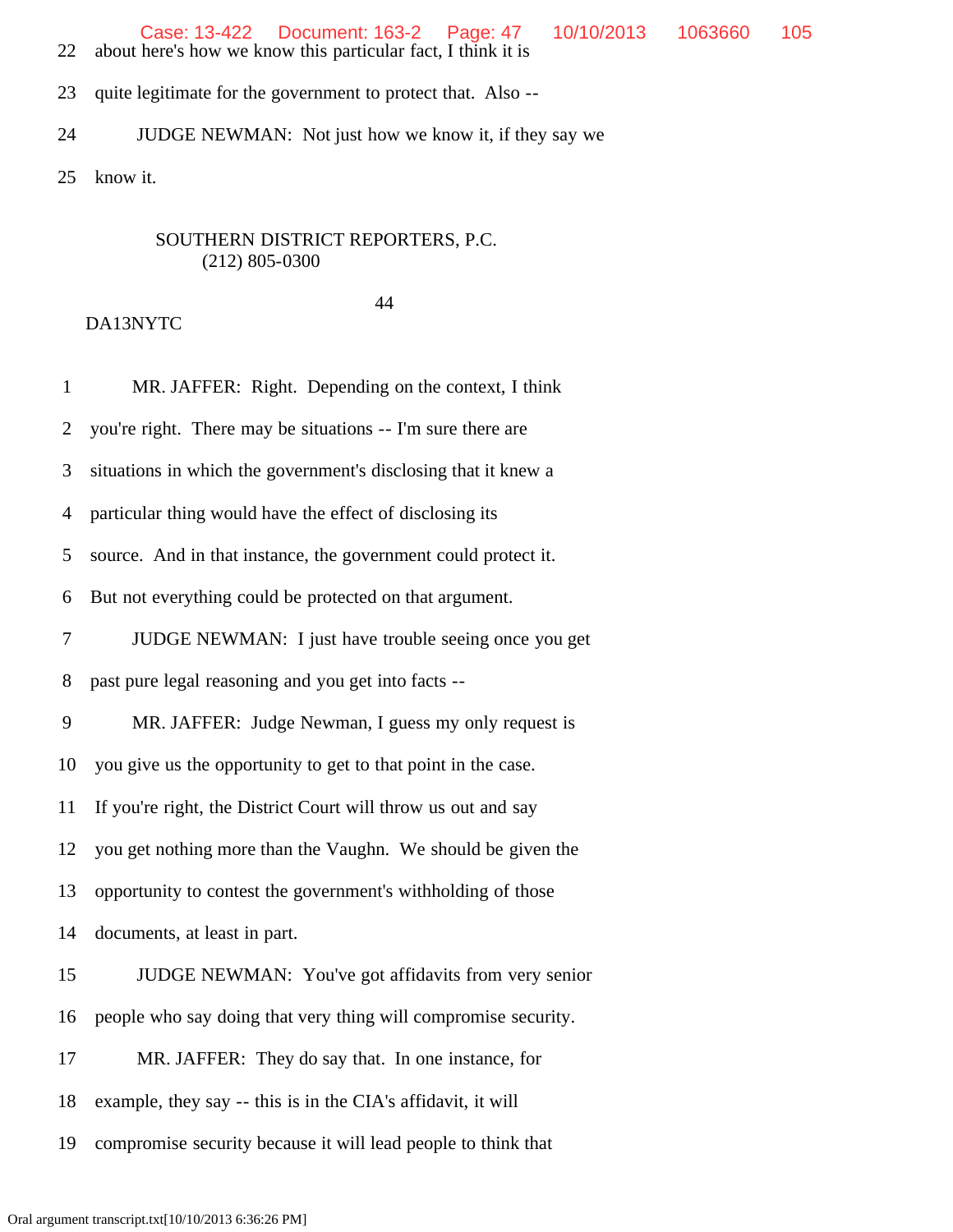Case: 13-422 Document: 163-2 Page: 48 10/10/2013 1063660 105

- 20 the U.S. government was involved -- that we were involved in
- 21 the killing of these four U.S. citizens. And of course the
- 22 government has now disclosed that. Or the ODNI declaration
- 23 says it will lead people to think that the CIA has an
- 24 intelligence interest in the program. And that too has been
- 25 disclosed.

### SOUTHERN DISTRICT REPORTERS, P.C. (212) 805-0300

### 45

DA13NYTC

1 JUDGE NEWMAN: You've picked out, fair argument,

2 perhaps the vulnerable paragraphs of the affidavit.

3 MR. JAFFER: In my view, they're all vulnerable.

4 JUDGE NEWMAN: There are other allegations there that

5 I don't think are as vulnerable.

6 MR. JAFFER: Another one they relied on quite

7 extensively is the argument that even if the CIA's intelligence

8 interest in the program has been disclosed, the extent of that

9 interest will be disclosed if we provide a list.

10 First, I think the D.C. Circuit's reasoning in the

11 Drones FOIA case was exactly right, that disclosing a list of

12 documents possessed by the CIA about targeted killing tells you

13 nothing at all about what the CIA is doing on targeted killing.

14 It may be that the CIA has a lot of documents.

15 JUDGE CABRANES: The Seventh Circuit wouldn't agree

16 with the D.C. Circuit on that. I quote the language: That the

17 government might fear that inferences from Vaughn indices or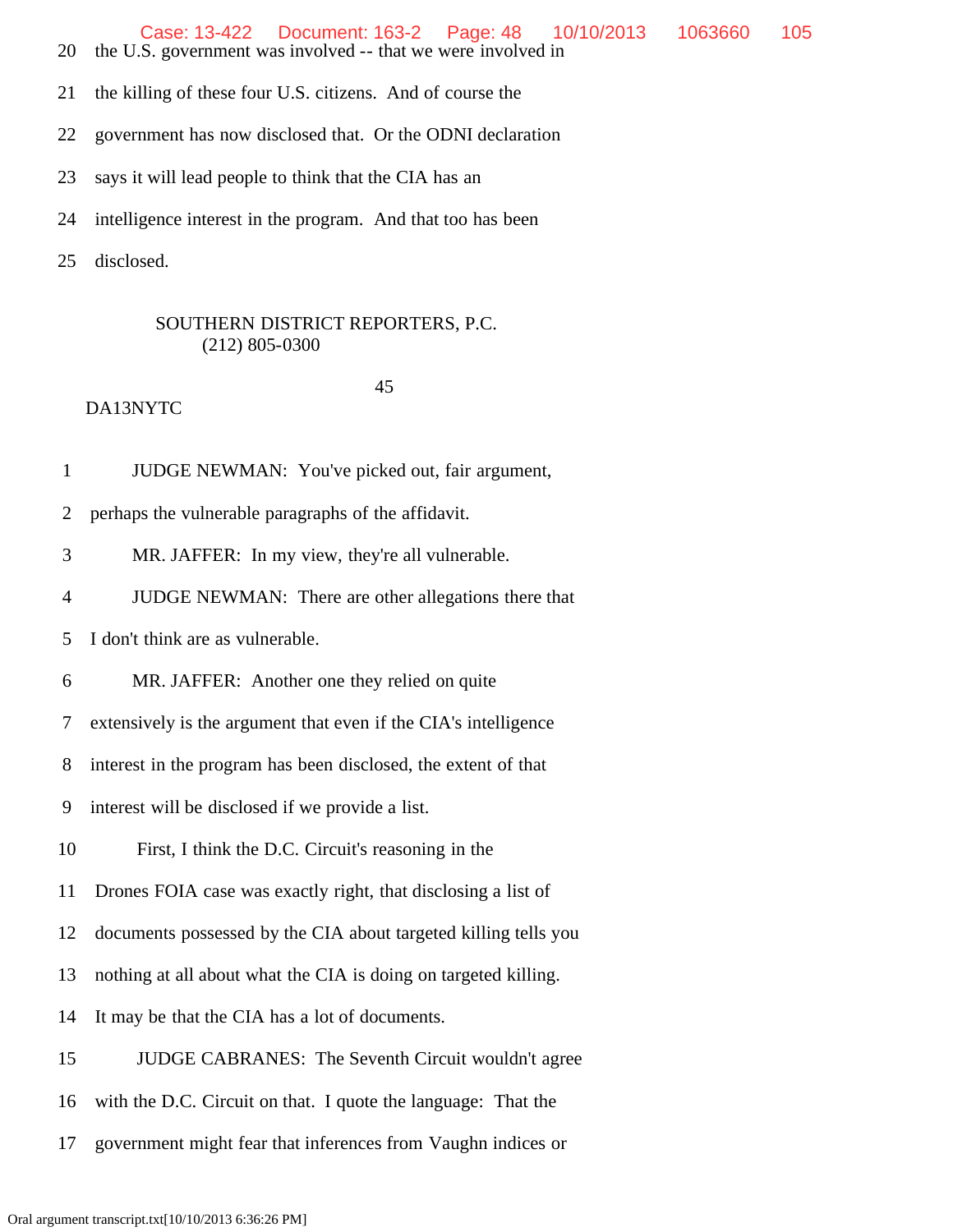19 of obtaining foreign intelligence.

20 Is that utterly implausible?

21 MR. JAFFER: I think that Bassiouni might have been

22 rightly decided on those facts. I think that analysis goes too

23 far. It proves too much. If you accept that any agency can

24 withhold innocuous details because of the possibility that

25 somebody else might find a way to make them other than

## SOUTHERN DISTRICT REPORTERS, P.C. (212) 805-0300

46

### DA13NYTC

1 innocuous, you've effectively given the agency a categorical

2 exemption from the FOIA. That's something Congress explicitly

3 considered and rejected the idea. It considered it later on,

4 about 15 years later, rejected the idea again.

5 The CIA is supposed to comply with the FOIA, which

6 means the CIA is supposed to provide Vaughn indices in response

7 to requests like ours.

8 JUDGE CABRANES: Let me ask you a question, the

9 question I asked your colleague representing The New York Times

10 about the character of these opinions. What exactly you're

11 seeking. You're seeking for certain so-called formal opinions.

12 Right? The so-called binding opinions of the OLC.

13 MR. JAFFER: That's right. We've actually carved out

14 drafts from our request.

15 JUDGE CABRANES: And oral comments or interactions are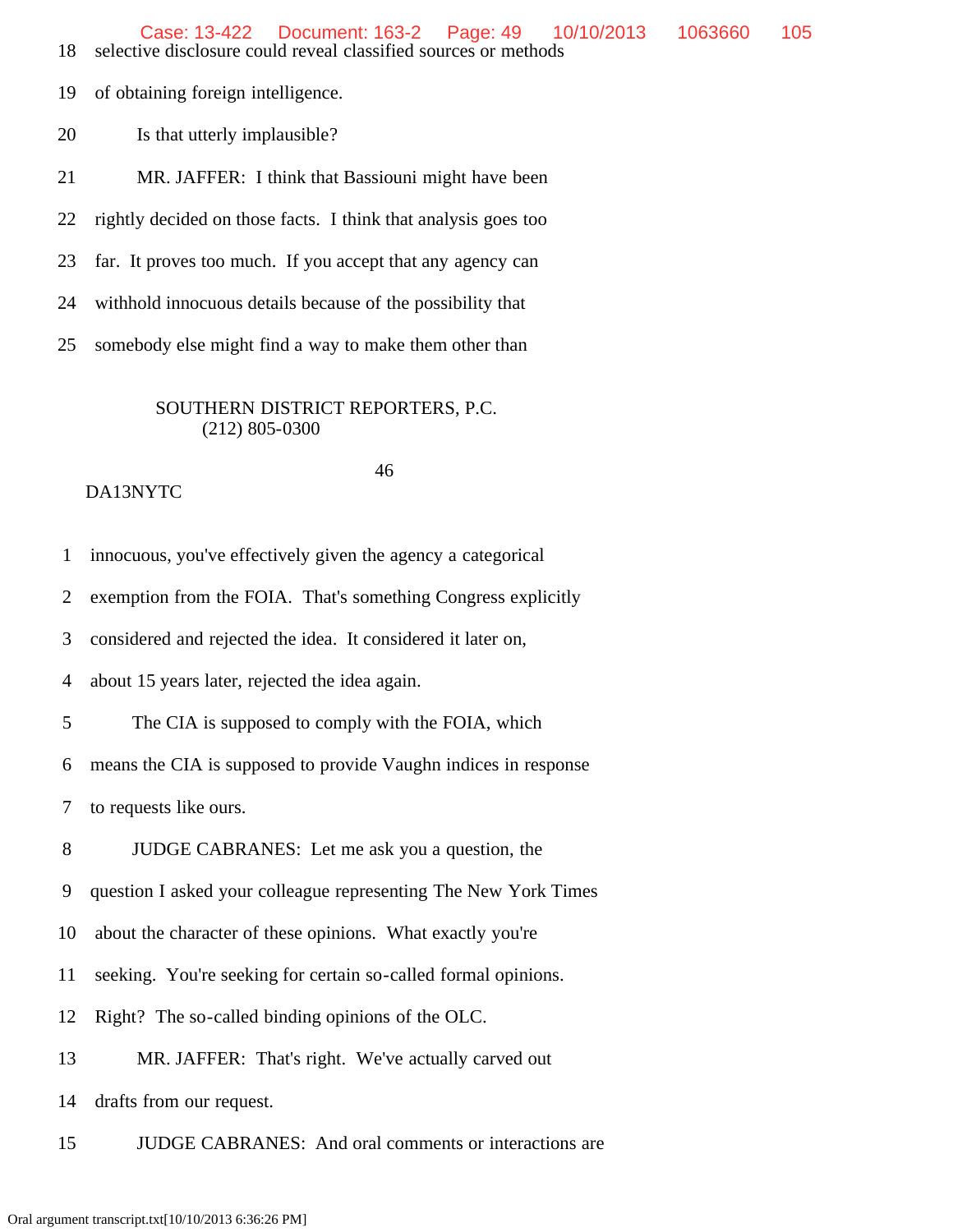16 beyond your interest?

- 17 MR. JAFFER: Beyond our interest, and I think beyond
- 18 the reach of the FOIA.
- 19 We are asking for the OLC memos because senior
- 20 officials have said that the OLC memos set binding parameters
- 21 for the government's activities in this particular context.
- 22 That's a paraphrase, but that's essentially what Mr. Brennan
- 23 said in his confirmation hearing. That's essentially what the
- 24 Attorney General told Congress in testimony.
- 25 Given that they reference the OLC memos in that way,

### SOUTHERN DISTRICT REPORTERS, P.C. (212) 805-0300

### 47

## DA13NYTC

1 we think that the OLC memos are working law. Or at least some

2 of these OLC memos are working law.

3 The Brennan Center opinion I think gives a good map of

4 how to analyze a working law argument. But I think that the

5 other case that's worth noting is the Supreme Court's decision

6 in Sears, which notes that Congress enacted the FOIA in part

7 because of a particular concern about secret law.

8 And in fact,  $552(a)(2)$  of FOIA, which is the

9 affirmative provisions of FOIA, require government agencies to

- 10 disclose, even in the absence of any FOIA request, require them
- 11 to disclose final opinions or interpretations.
- 12 And in our view, these kinds of OLC memos should have
- 13 been disclosed under that provision, even before a FOIA request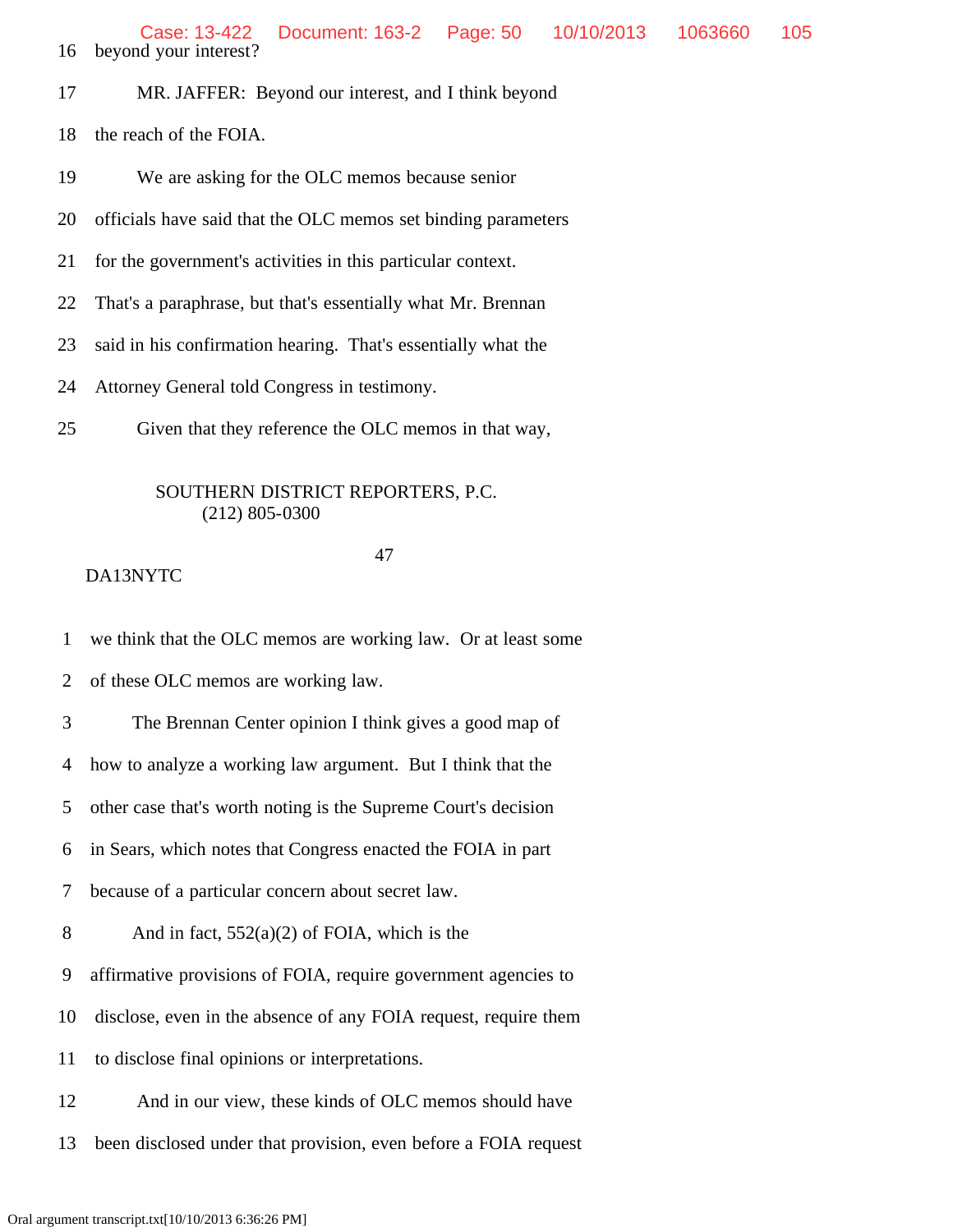- 15 JUDGE CABRANES: In this putative Vaughn index that
- 16 you are seeking, you indicate at some point here, page 50,
- 17 there are at least 11 OLC memoranda regarding targeted
- 18 killings. Is that right?
- 19 MR. JAFFER: That's right.
- 20 JUDGE CABRANES: That's more or less the universe that
- 21 you are talking about?
- 22 MR. JAFFER: Right. We are basing that on statements
- 23 from the Chair of the Senate Intelligence Committee. Obviously
- 24 we haven't -- that number, if that number is wrong, the
- 25 government will presumably correct it.

## DA13NYTC

48

- 1 JUDGE POOLER: Or not.
- 2 MR. JAFFER: Or not.
- 3 JUDGE NEWMAN: There have been documents released
- 4 since the District Court opinion, correct?
- 5 MR. JAFFER: Yes. That's right. That's right. In
- 6 connection with the President's speech, there were some
- 7 documents released.
- 8 JUDGE NEWMAN: It's that limited? I thought it was
- 9 more than that.
- 10 MR. JAFFER: Oh, the White Paper as well. The White
- 11 Paper was released in February.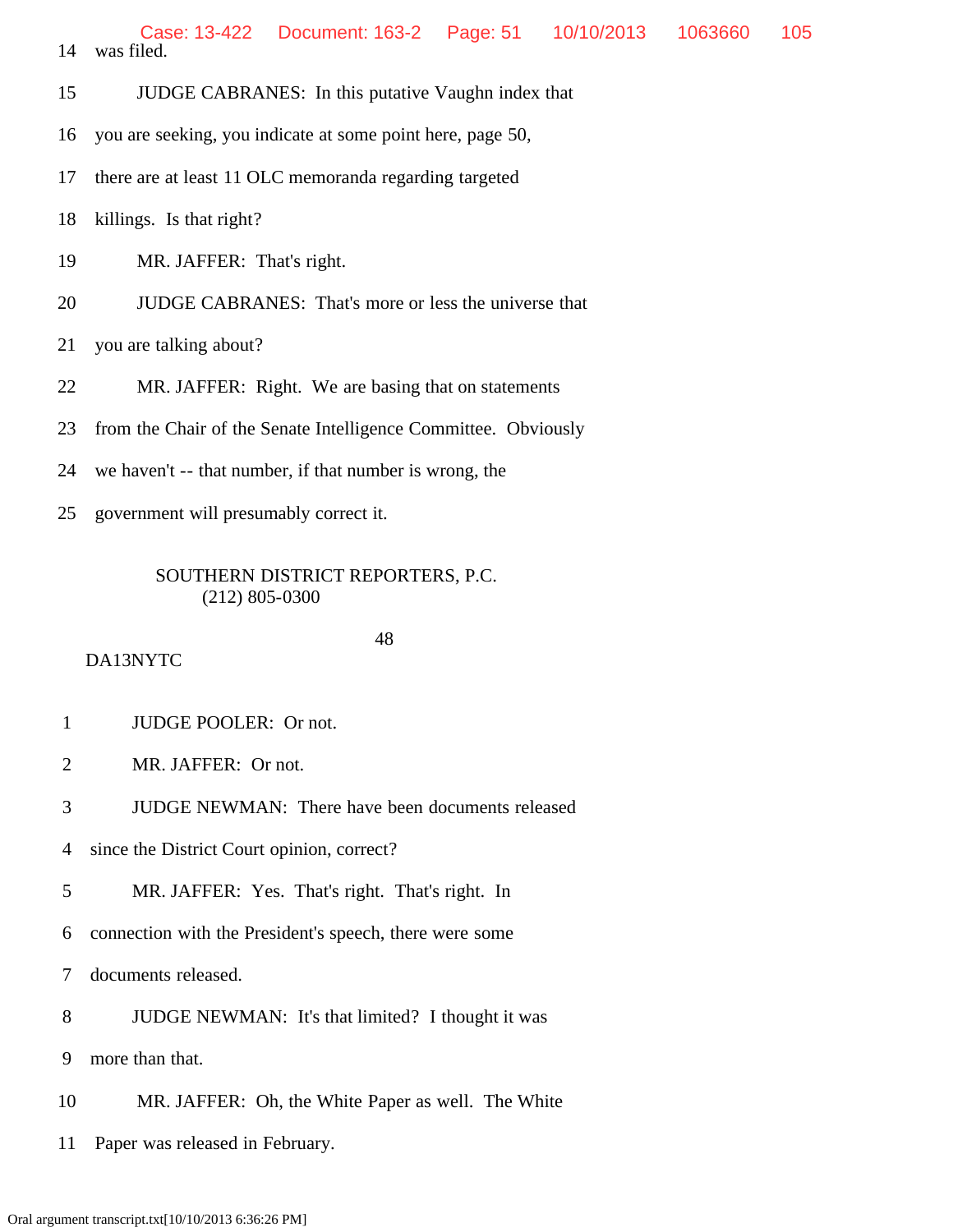- 12 JUDGE NEWMAN: Since part of your argument is the 13 extent of disclosure undermines the government's arguments for 14 protection, should we send it back to the District Court to 15 reconsider in light of the post-judgment disclosures? 16 MR. JAFFER: I don't think that would serve judicial 17 economy, Judge Newman. I think -- 18 JUDGE NEWMAN: That's a very high value in our 19 business. That's not the only value. Orderly decision making 20 is also pretty big. 21 MR. JAFFER: Well, in public and official 22 acknowledgment cases like this, the truth is that there are new 23 disclosures every two weeks. If the Appeals Court is going to Case: 13-422 Document: 163-2 Page: 52 10/10/2013 1063660 105
- 24 send a case back every time there is a new disclosure, we'll
- 25 never get an Appeals Court decision.

### 49

## DA13NYTC

 1 JUDGE POOLER: In addition to the disclosures, the 2 District Court opinion was written before the D.C. Circuit 3 opinion, and the District Court here relied regularly on the 4 District Court opinion in the District of Columbia. And said 5 she agrees with everything that was said. 6 Since that's been partially reversed, maybe she should 7 get a chance to look at it again, to look at those issues 8 again.

9 MR. JAFFER: I think that the only issues here are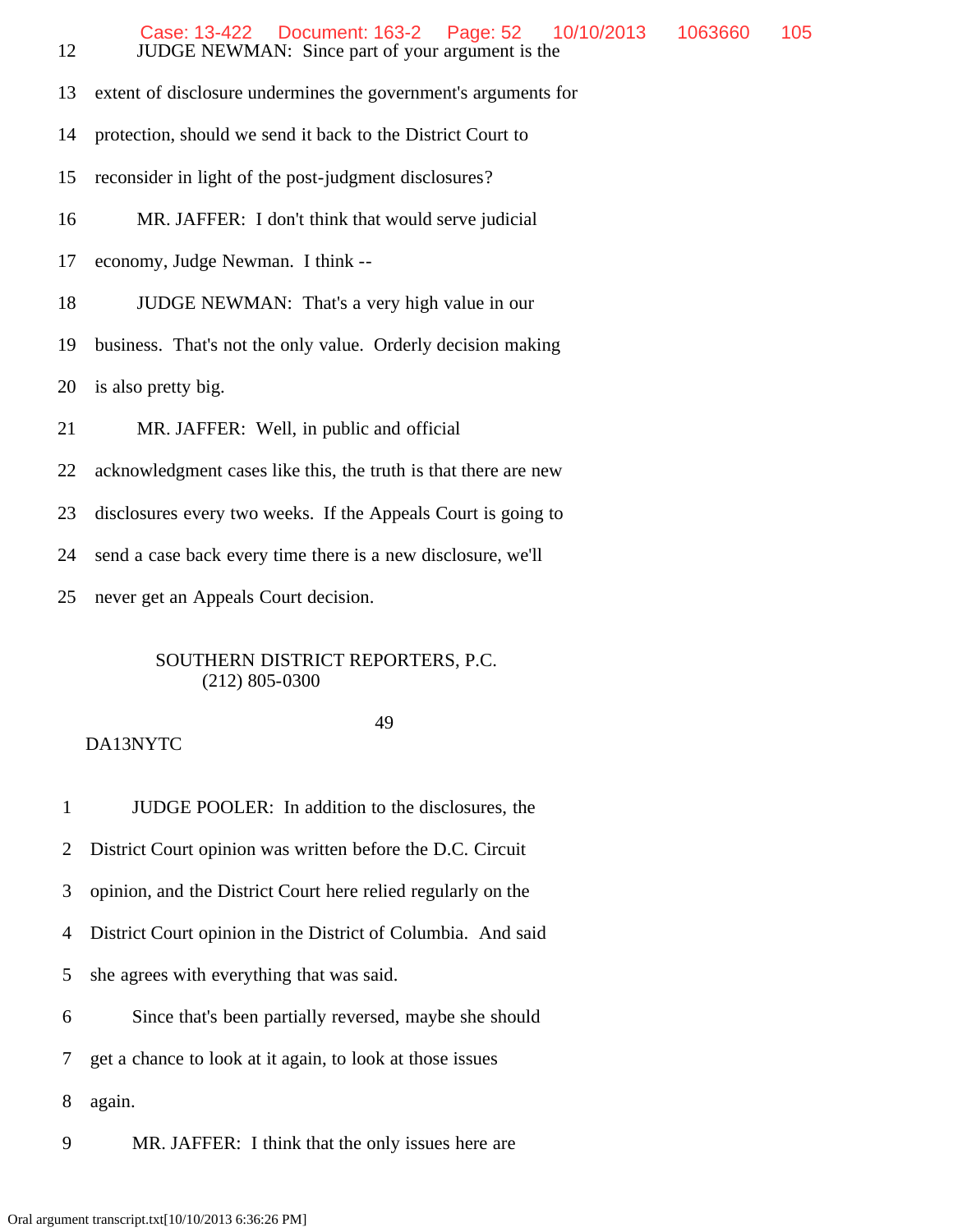- 11 sending the case back without resolving this question of
- 12 whether the no number no list response is legitimate, sending
- 13 it back without resolving that issue, would only, respectfully,

14 needlessly delay.

- 15 JUDGE NEWMAN: That may be. I'm thinking more about
- 16 the relevance of the White Paper to the withholding OLC
- 17 memorandum.
- 18 MR. JAFFER: Well --
- 19 JUDGE NEWMAN: They go pretty far in the White Paper
- 20 in giving legal reasoning.
- 21 MR. JAFFER: I think ultimately, if you accept our
- 22 working law argument, which we think is quite strong. If you
- 23 accept the working law argument, then this question of what
- 24 they disclosed already is largely besides the point.
- 25 If it is working law, they have an obligation to

### SOUTHERN DISTRICT REPORTERS, P.C. (212) 805-0300

#### 50

- 1 disclose it, even if they haven't disclosed any of it
- 2 previously. Obviously, they would be able to withhold
- 3 legitimate sources and methods from the OLC memo, but they
- 4 would no longer be able to rely on Exemption 5 in order to do
- 5 it.
- 6 JUDGE POOLER: Counsel, is it your argument it is
- 7 working law because the targeted killings have taken place?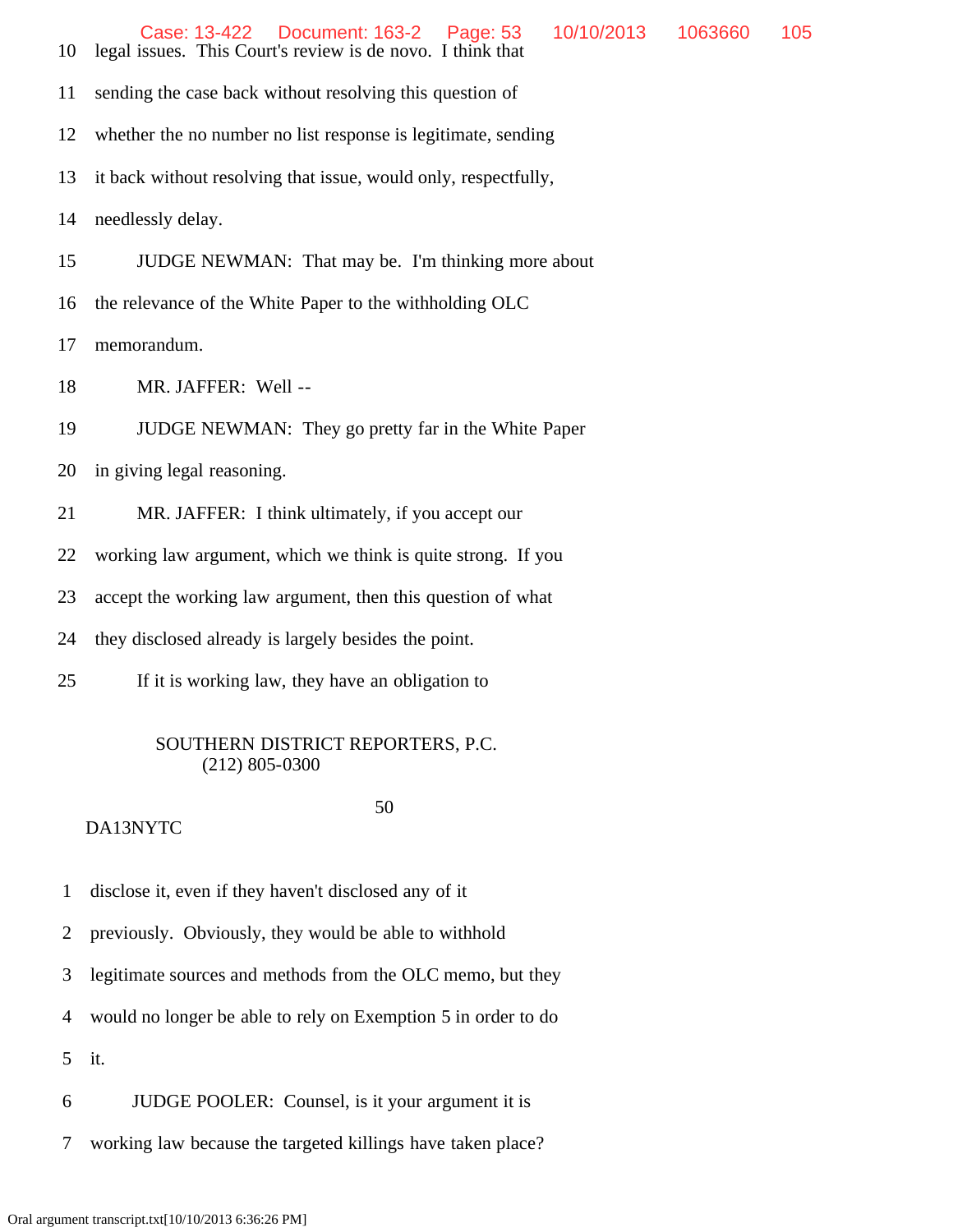- 12 parameters within which the Executive could or could not act.
- 13 I think that's the way that the Courts have
- 14 described -- those kinds of memos have been found to be working
- 15 law in cases like Coastal States and Tax Analyst, and I think
- 16 that's consistent with the Court's discussion in Brennan Center
- 17 as well.
- 18 I have no time to reserve, but I will reserve whatever
- 19 time you allow me to.
- 20 MS. SWINGLE: Your Honors, Sharon Swingle from the
- 21 Department of Justice for the government.
- 22 If I may begin where the ACLU left off with the
- 23 working law theory. I think it is critical for this Court to
- 24 understand that their theory of working law is that when the
- 25 government obtains and follows legal advice, that that becomes

### 51

- DA13NYTC
- 1 working law, which can never be withheld under the FOIA.
- 2 I think that theory would have dramatic implications
- 3 for the government's ability to obtain legal advice, and is
- 4 simply not consistent with FOIA or Congress's intent or this
- 5 Court's prior decision.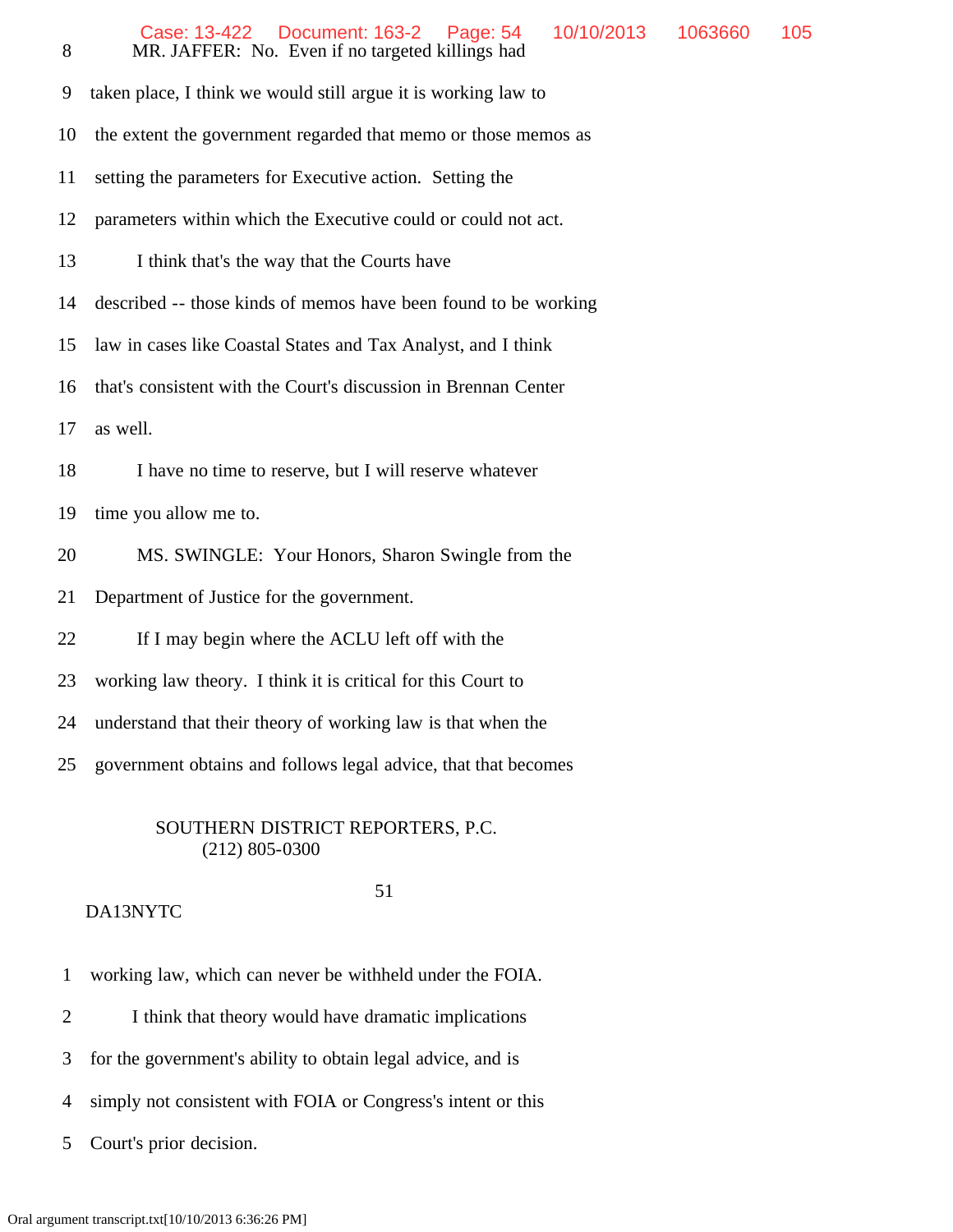6 The purpose of the working law doctrine is to prevent 7 the government from having secret rules, regulations that it 8 applies qua law. It is not to prevent the use of legal advice. 9 In making policy decisions, I think this Court in the Brennan 10 Center drew precisely that kind of distinction, and I would 11 remind the Court that exactly the same kind of working law 12 arguments were made in that case, in which the OLC had provided 13 legal advice that an agency could not constitutionally apply a 14 statute to domestic organizations, and then the agency had 15 acted in accordance with that legal advice. And this Court 16 said nevertheless that it was not working law. It used a very 17 different adoption theory to find that the material could not 18 be withheld. 19 JUDGE NEWMAN: Why hasn't there been adoption here? 20 MS. SWINGLE: I think to the extent there have been 21 any public references to OLC memoranda here or OLC advice, they 22 have been extremely cursory, extremely vague, and very, very 23 different from the kind of circumstance we see as in La Raza 24 where, for example, the Attorney General stands up, holds a 25 press conference and says "OLC wrote an opinion, let me

### SOUTHERN DISTRICT REPORTERS, P.C. (212) 805-0300

#### 52

- 1 describe to you what it says. That opinion is the government's
- 2 policy." We have nothing like that here.
- 3 JUDGE NEWMAN: You have less than that, but the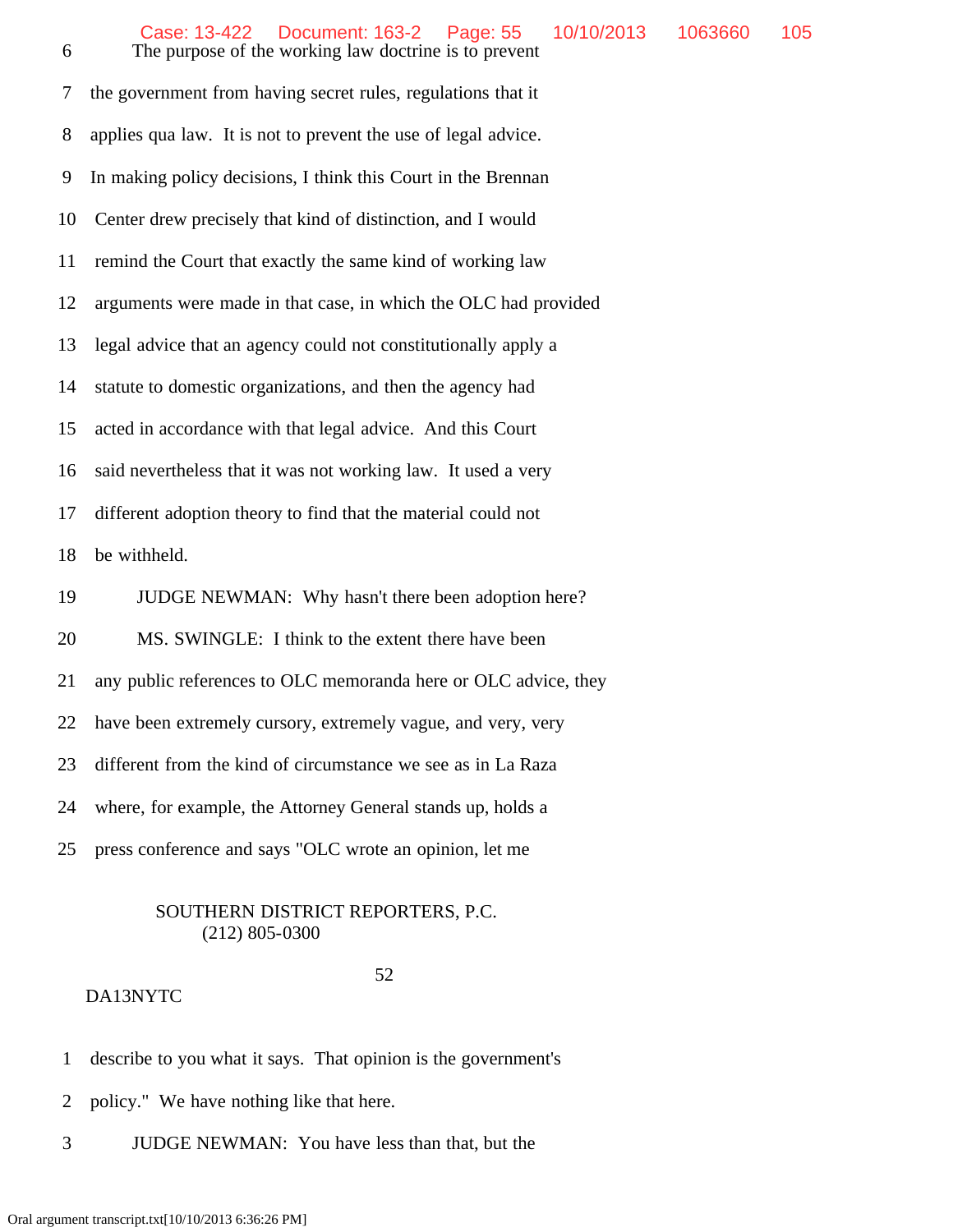| 4     | Document: 163-2<br>Page: 56<br>Case: 13-422<br>10/10/2013<br>1063660<br>President says what they are doing is entirely lawful. | 105 |  |  |  |  |  |
|-------|--------------------------------------------------------------------------------------------------------------------------------|-----|--|--|--|--|--|
| 5     | MS. SWINGLE: Absolutely.                                                                                                       |     |  |  |  |  |  |
| 6     | THE COURT: Why wouldn't the government want to                                                                                 |     |  |  |  |  |  |
| 7     | release an analysis that shows it is lawful?                                                                                   |     |  |  |  |  |  |
| $8\,$ | MS. SWINGLE: Your Honor, let me say a few things if I                                                                          |     |  |  |  |  |  |
| 9     | may. We absolutely --                                                                                                          |     |  |  |  |  |  |
| 10    | JUDGE NEWMAN: That's why you're here.                                                                                          |     |  |  |  |  |  |
| 11    | MS. SWINGLE: The President stood up, the Attorney                                                                              |     |  |  |  |  |  |
| 12    | General has made public statements, John Brennan has made                                                                      |     |  |  |  |  |  |
| 13    | public statements. What they said is we, the United States                                                                     |     |  |  |  |  |  |
| 14    | government, acknowledge that in some circumstances our                                                                         |     |  |  |  |  |  |
| 15    | government uses targeted lethal force. We want to provide, to                                                                  |     |  |  |  |  |  |
| 16    | the extent we can on the public record, an explanation about                                                                   |     |  |  |  |  |  |
| 17    | why we do that, why we think it's permissible for us to do                                                                     |     |  |  |  |  |  |
| 18    | that.                                                                                                                          |     |  |  |  |  |  |
| 19    | That surely cannot mean that the government, acting in                                                                         |     |  |  |  |  |  |
| 20    | the interest of transparency to provide for the public's                                                                       |     |  |  |  |  |  |
| 21    | interest some explanation of what we do, means that we lose the                                                                |     |  |  |  |  |  |
| 22    | ability to protect highly sensitive classified information.                                                                    |     |  |  |  |  |  |
| 23    | JUDGE NEWMAN: Wait a minute. I'm not at all                                                                                    |     |  |  |  |  |  |
| 24    | suggesting that you need to release, as you just put it, highly                                                                |     |  |  |  |  |  |
| 25    | sensitive classified information.                                                                                              |     |  |  |  |  |  |

 53 DA13NYTC

1 But if the OLC people write a memorandum, that sort of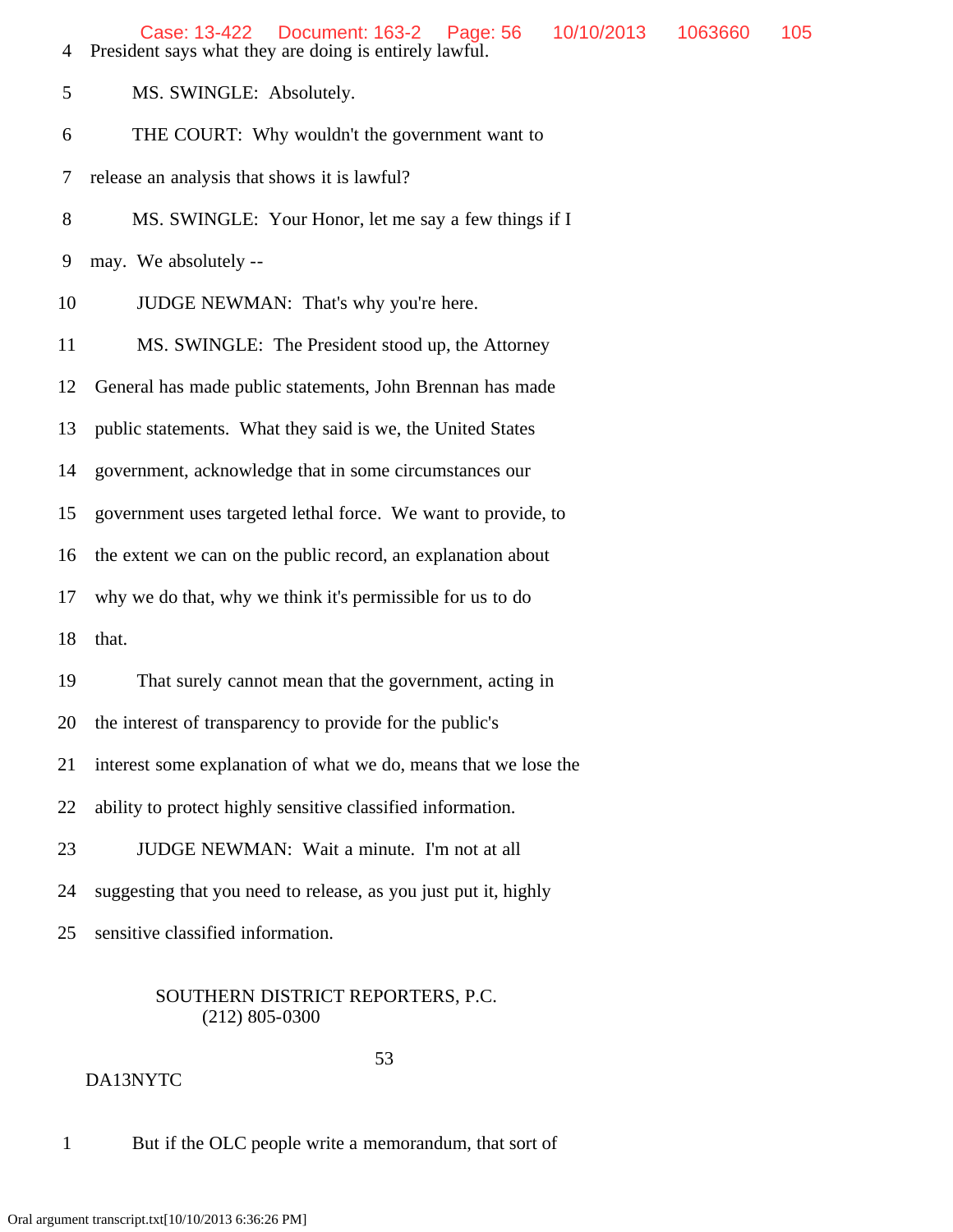| Case: 13-422  Document: 163-2  Page: 57 | 10/10/2013  1063660  105 |  |
|-----------------------------------------|--------------------------|--|
|                                         |                          |  |

- 2 almost tracks the White Paper and supports the President, and
- 3 the President didn't just say it is important in the national
- 4 interest. He said it's lawful. And you've got a document that
- 5 purports to explain why it's lawful.
- 6 Why don't you want to share that with the public?
- 7 MS. SWINGLE: Your Honor, I will say a couple of
- 8 things. One, we did want to share, and we have released the
- 9 White Paper. The White Paper, as this Court may be aware from
- 10 the public record, from its voluntarily disclosure --
- 11 JUDGE POOLER: Did you release it and or was it
- 12 leaked?
- 13 MS. SWINGLE: It was leaked and we subsequently
- 14 voluntarily disclosed it.
- 15 JUDGE CABRANES: The White Paper was leaked?
- 16 MS. SWINGLE: It was.
- 17 JUDGE CABRANES: Why would you create a document
- 18 called a White Paper if it wasn't meant to be leaked?
- 19 MS. SWINGLE: As the cover letter with the disclosure
- 20 explained, it was prepared in draft form in an effort to
- 21 provide an explanation that could be shared with the public.
- 22 JUDGE POOLER: Wasn't it provided for Congress?
- 23 MS. SWINGLE: It was subsequently provided, your
- 24 Honor. It was never finalized, because in lieu of that
- 25 release, the Attorney General gave the March 2012 speech in

#### 54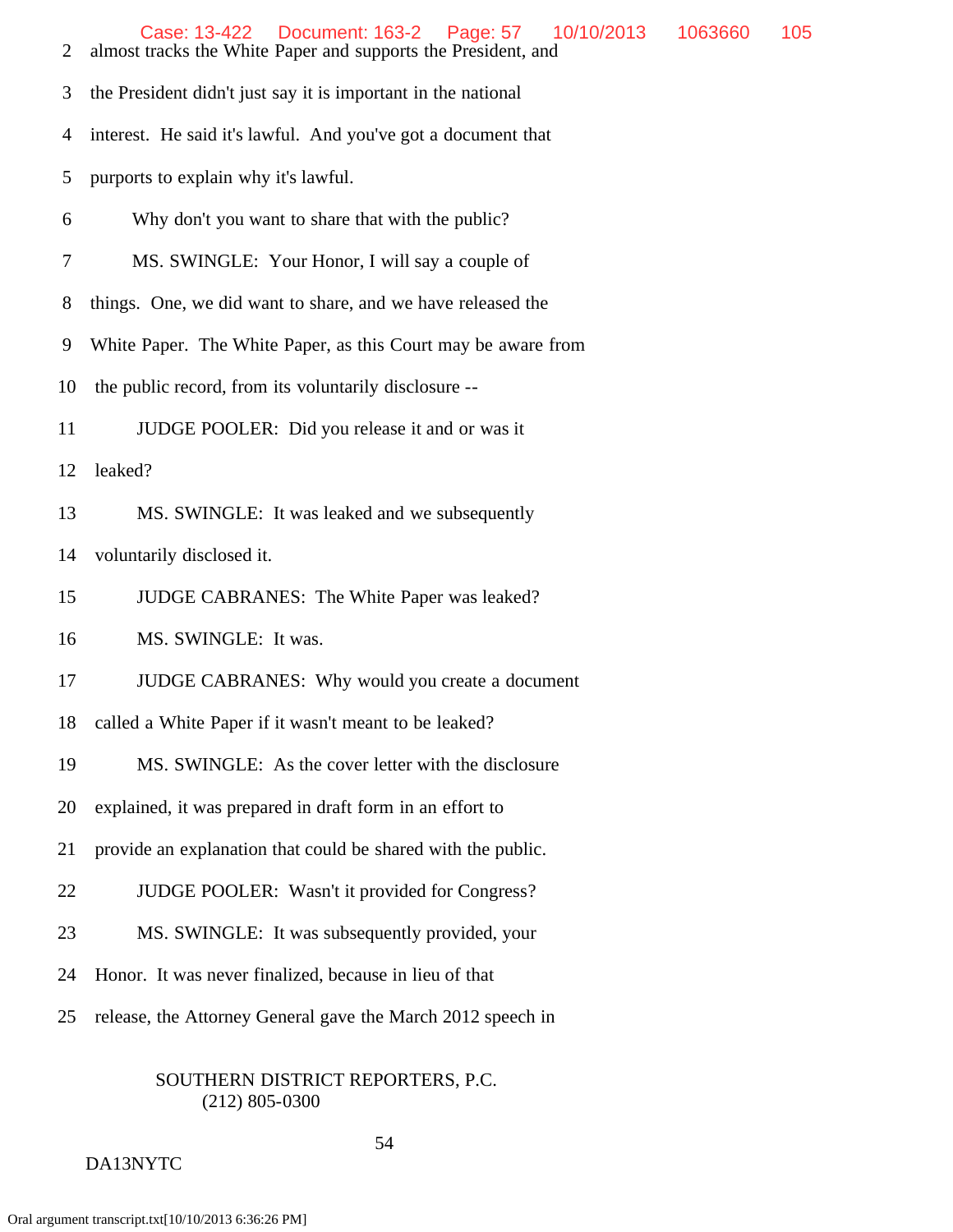1 which he set out kind of a similar, albeit shorter, explanation

2 for the government's reasoning.

 3 JUDGE NEWMAN: You're not suggesting that because it 4 was originally leaked, it doesn't have a bearing on the 5 propriety of further disclosures, are you?

 6 MS. SWINGLE: I am not, your Honor. But I am saying 7 that it surely cannot be enough that if the government provides 8 some public explanation for its answer, that that would be a 9 basis to compromise the privilege for any kind of classified 10 and/or privileged legal advice that had been provided on the 11 same subject. In this sense, I think it is no different than 12 if the --

 13 JUDGE NEWMAN: That may be that releasing document A 14 doesn't mean everything else comes out. I'm not suggesting 15 that. I want to know why you don't want the public to have the 16 benefit of the OLC's purely legal arguments, redacting that 17 document for any word or phrase that you think is a secret. 18 But has legal -- the sources cited there, I studied them in law 19 school, long before al Qaeda. So I don't understand why with 20 the White Paper out there, going a good way on legal reasoning, 21 you don't want to say, yes, and the extent of the legal 22 reasoning without any operational fact, any government secret, 23 why not? 24 MS. SWINGLE: Your Honor, first, I do think it

25 blinkers reality a little bit to think that there can be purely

### SOUTHERN DISTRICT REPORTERS, P.C.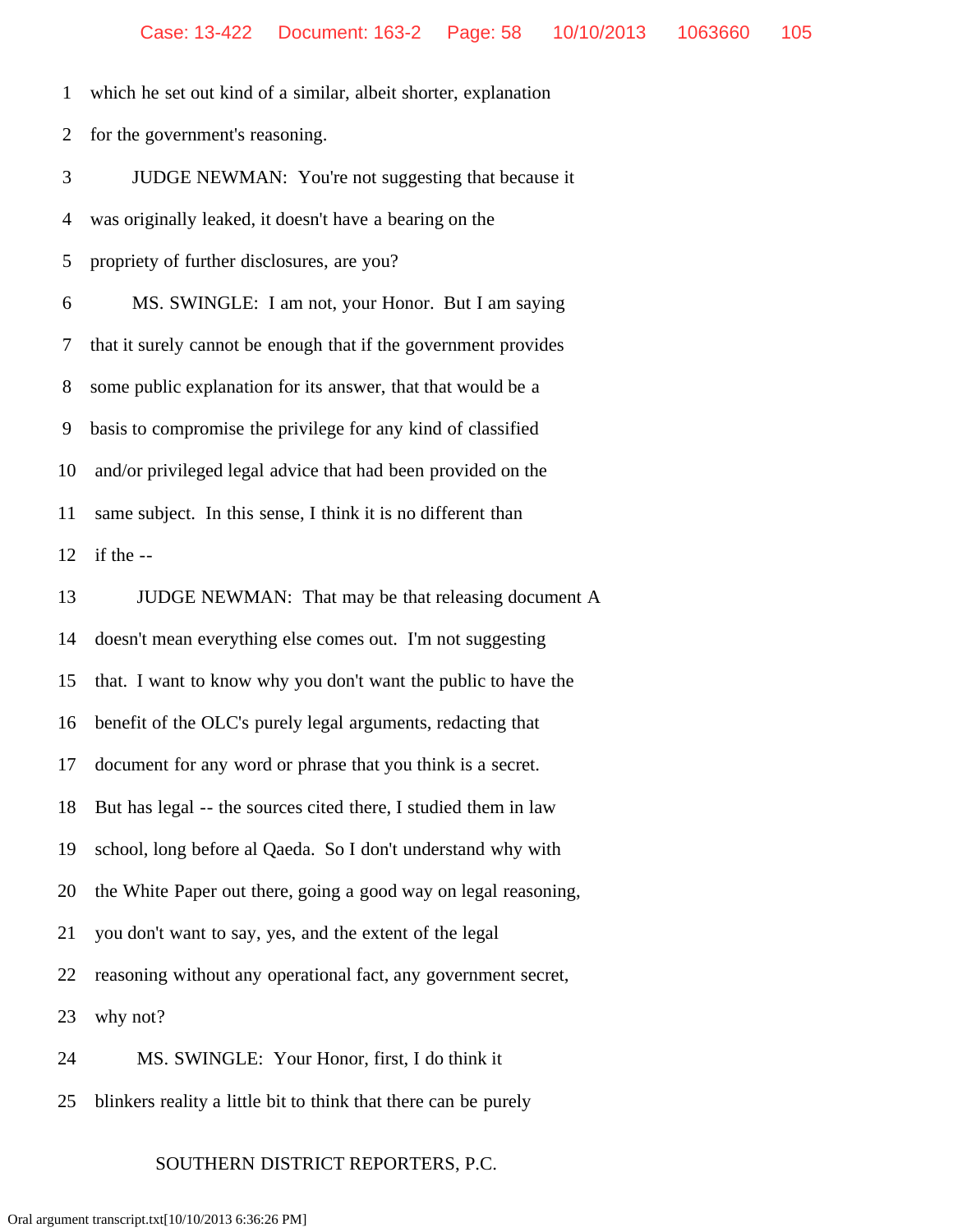$55$ 

| 1              | legal reasoning in a classified document that wouldn't be     |
|----------------|---------------------------------------------------------------|
| 2              | protectable. I think obviously the White Paper was an attempt |
| 3              | to create a purely legal non-classified explanation, but      |
| $\overline{4}$ | obviously the OLC memorandum was not --                       |
| 5              | JUDGE NEWMAN: Why is that so hard to understand?              |
| 6              | Blinkers what? Reality?                                       |
| 7              | MS. SWINGLE: The OLC memorandum was not created for           |
| 8              | that purpose. It was created before a decision was taking     |
| 9              | place.                                                        |
| 10             | JUDGE POOLER: It can't be redacted?                           |
| 11             | MS. SWINGLE: But in addition, your Honor, we still            |
| 12             | retain the ability to withhold even non-classified,           |
| 13             | non-sensitive parts of that document, because they are        |
| 14             | privileged.                                                   |
| 15             | JUDGE CABRANES: We understand where you are going             |
| 16             | with the privileges, but why don't you go back to Judge       |
|                | 17 Pooler's question about whether you can redact.            |
| 18             | Are you suggesting in response to Judge Newman and to         |
| 19             | Judge Pooler that there is no way in which -- let us take the |
| 20             | OLC memorandum. That there is no way to be redacted and       |
| 21             | accomplish the purposes of national security?                 |
| 22             | MS. SWINGLE: I will say that issue was not resolved           |
| 23             | by the District Court. It found it unnecessary to reach that. |
| 24             | Because we had an independent basis for withholding, because  |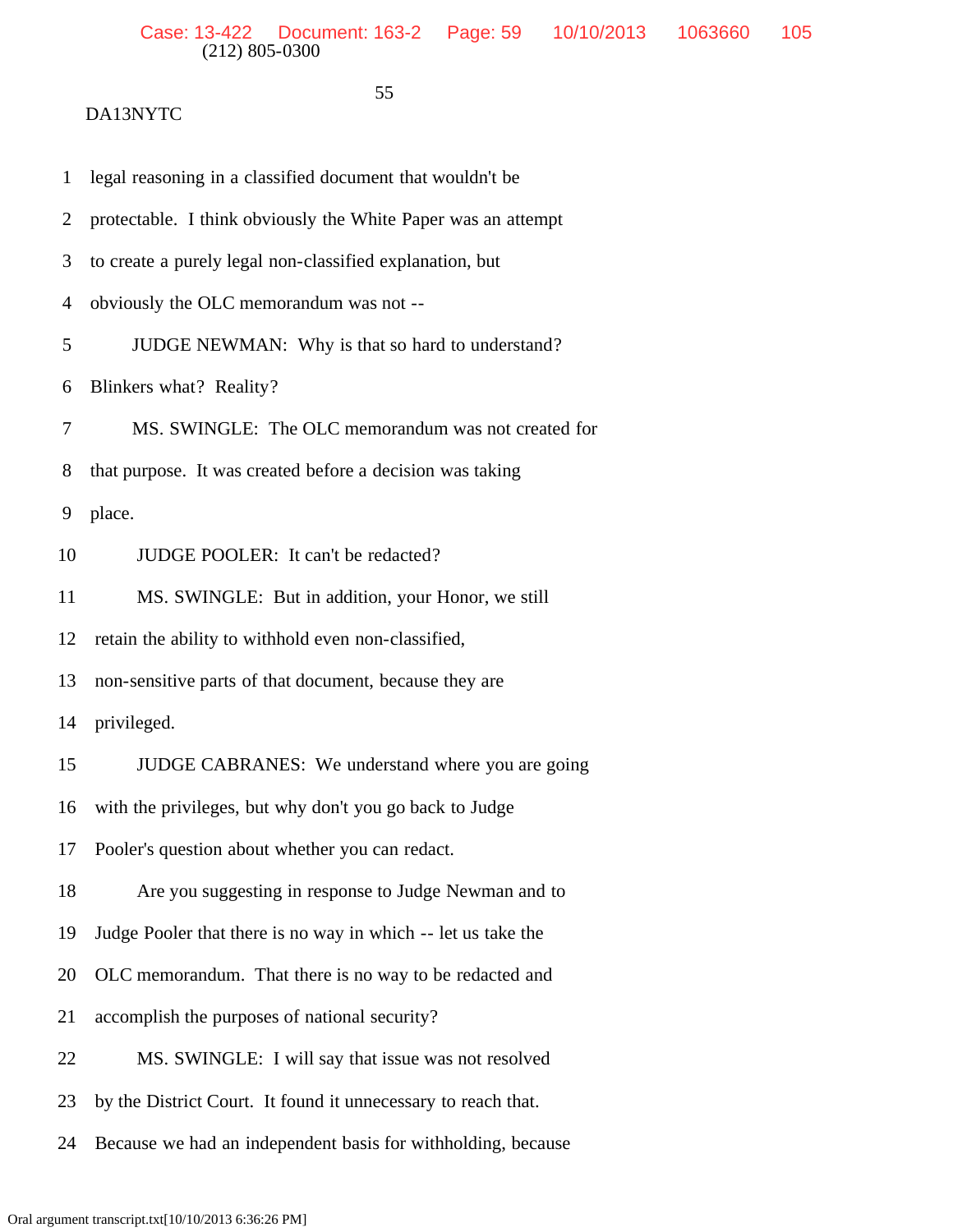56

### DA13NYTC

1 privilege. So it did not engage in that segregability

2 analysis.

 3 JUDGE NEWMAN: My question was the why question. 4 Since you already got the White Paper out there, and, sure, 5 leaked originally, but a lot of times the government refuses to 6 confirm or deny a leaked fact. That didn't happen here. After 7 it was leaked, you did disclose that, so it is out on the 8 public record. It talks about legal reasoning for targeted 9 killings, right? 10 MS. SWINGLE: It does. 11 JUDGE NEWMAN: I'm still asking why you don't want a 12 redacted version of the rest of the legal reasoning out there. 13 So that when the President says take it from me it's lawful, 14 you can point to a carefully prepared document that shows it. 15 MS. SWINGLE: With respect, your Honor, I think we 16 retain the ability, notwithstanding a voluntary disclosure, to 17 say we have a significant interest in protecting the 18 confidentiality of the legal advice that the OLC gives to its 19 Executive Branch clients. 20 Without the promise of that confidentiality, our 21 Executive Branch clients won't seek OLC's advice. In a sense 22 here, I think basic principles of good governance would urge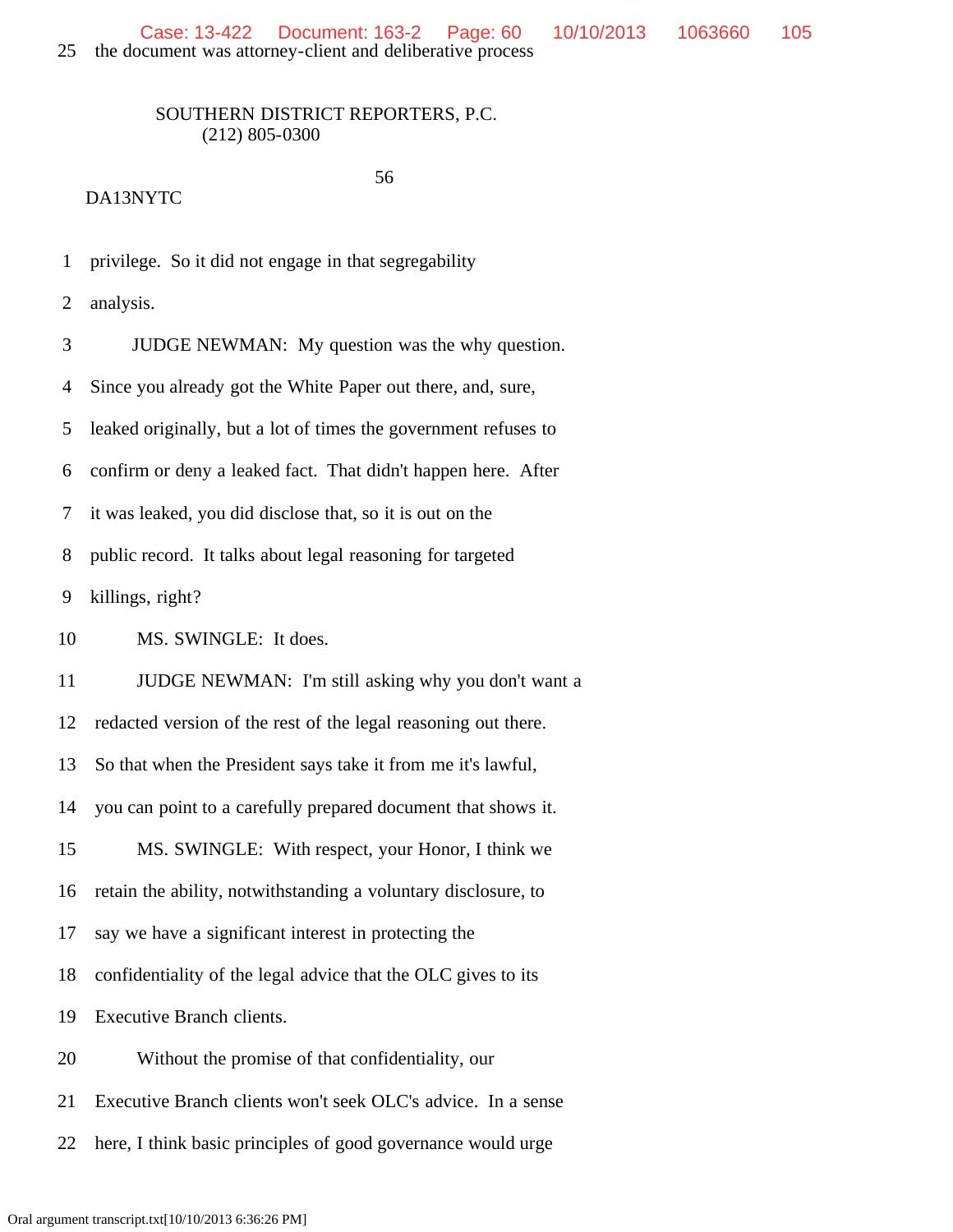Case: 13-422 Document: 163-2 Page: 61 10/10/2013 1063660 105

- 23 this Court -- the Court in County of Erie emphasized the need
- 24 for the government to have the attorney-client privilege.
- 25 JUDGE NEWMAN: The usual rule on attorney-client,

## SOUTHERN DISTRICT REPORTERS, P.C. (212) 805-0300

57

### DA13NYTC

1 although greatly misunderstood, is that it doesn't protect what

2 the lawyer says to the client. It protects what the client

3 says to the lawyer. And it protects what the lawyer says, only

4 to the extent that that would reveal what the client said to

5 the lawyer.

6 There is stuff in that OLC document that doesn't come

7 near what anyone in the government agency said to OLC. And it

8 doesn't have to. You can just talk in the abstract. Is it

9 lawful to target an American citizen who is believed to be very

10 dangerous. You can talk about that without revealing any

11 secret.

12 MS. SWINGLE: Well, if I may, your Honor, and

13 obviously I'm not in a position to talk about the contents of

14 the actual OLC DoD memorandum which remains classified in this

15 public setting. I want to make clear for the Court we do not

16 agree with the idea that purely legal reasoning cannot be

17 highly telling about the content of documents.

18 Imagine, for example, an OLC memo about targeted

19 lethal force that contains citations to a particular treaty

20 between the United States and a foreign government. Obviously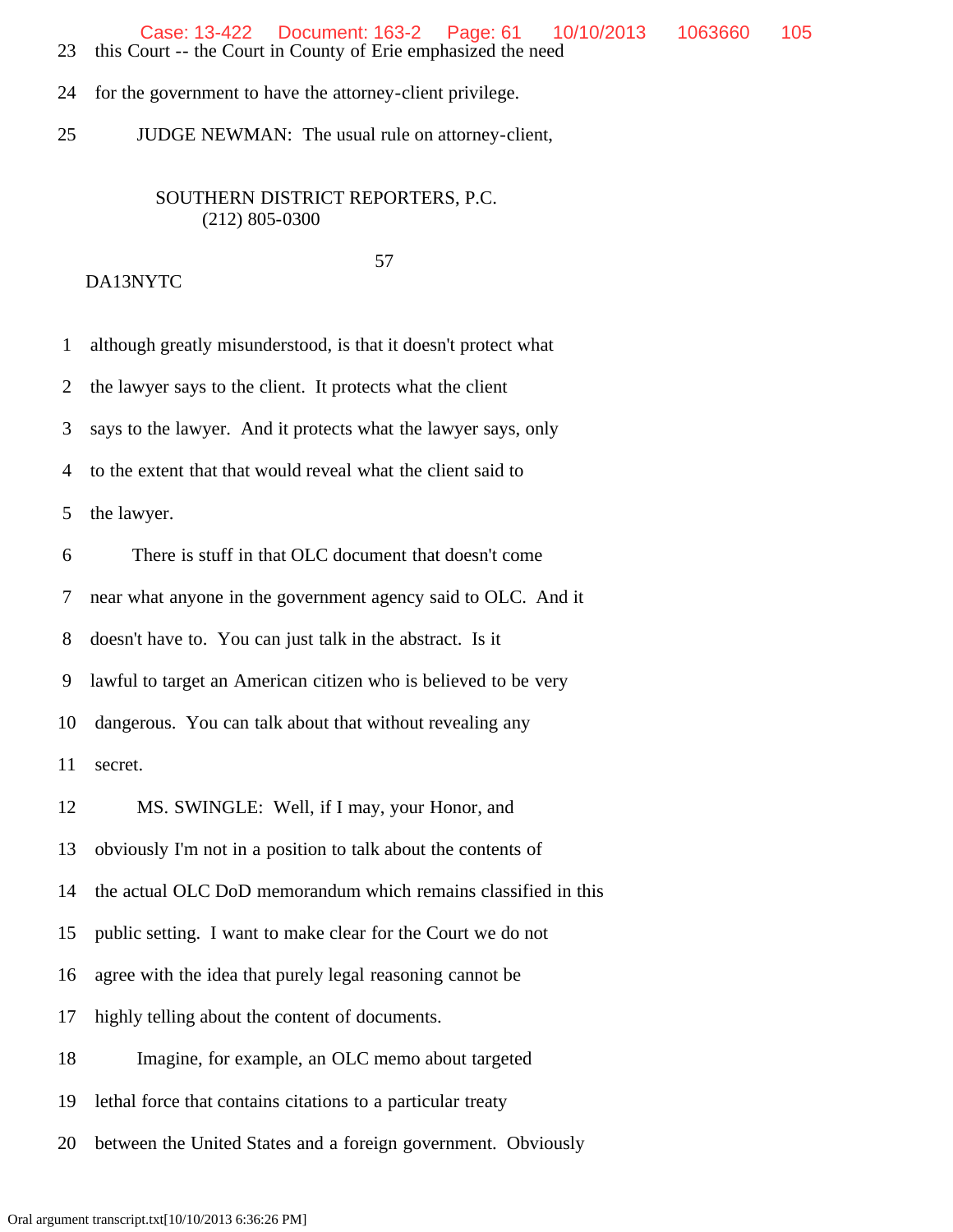Case: 13-422 Document: 163-2 Page: 62 10/10/2013 1063660 105

- 21 that would be highly telling about information.
- 22 JUDGE NEWMAN: Of course you can do that. You can
- 23 tell me 400 things that could be in it that could be a
- 24 protectable secret. And if it turns out that's what is going
- 25 to happen, you would redact it. And we uphold you. I'm

## SOUTHERN DISTRICT REPORTERS, P.C. (212) 805-0300

58

## DA13NYTC

1 talking about the things that are not sensitive.

 2 MS. SWINGLE: I guess my response to that, Judge 3 Newman, is that the fact that we have publicly released as a 4 matter of discretion the White Paper, which was prepared 5 specifically so that it could be public, does not mean we lose 6 the ability to withhold confidential legal advice, which may or 7 may not be comparable. There is no way on the public record to 8 know. It is pure speculation on the part of the plaintiffs 9 here that the OLC DoD memorandum is comparable in its content. 10 Simply because we have made a voluntary disclosure. 11 JUDGE NEWMAN: Is the answer to my question then the 12 reason you don't want to release it is because you think you 13 don't have to? 14 MS. SWINGLE: No. 15 JUDGE NEWMAN: Is there more to it than that? 16 MS. SWINGLE: Ultimately it is confidential legal 17 advice. 18 JUDGE NEWMAN: That's a reason why you think you don't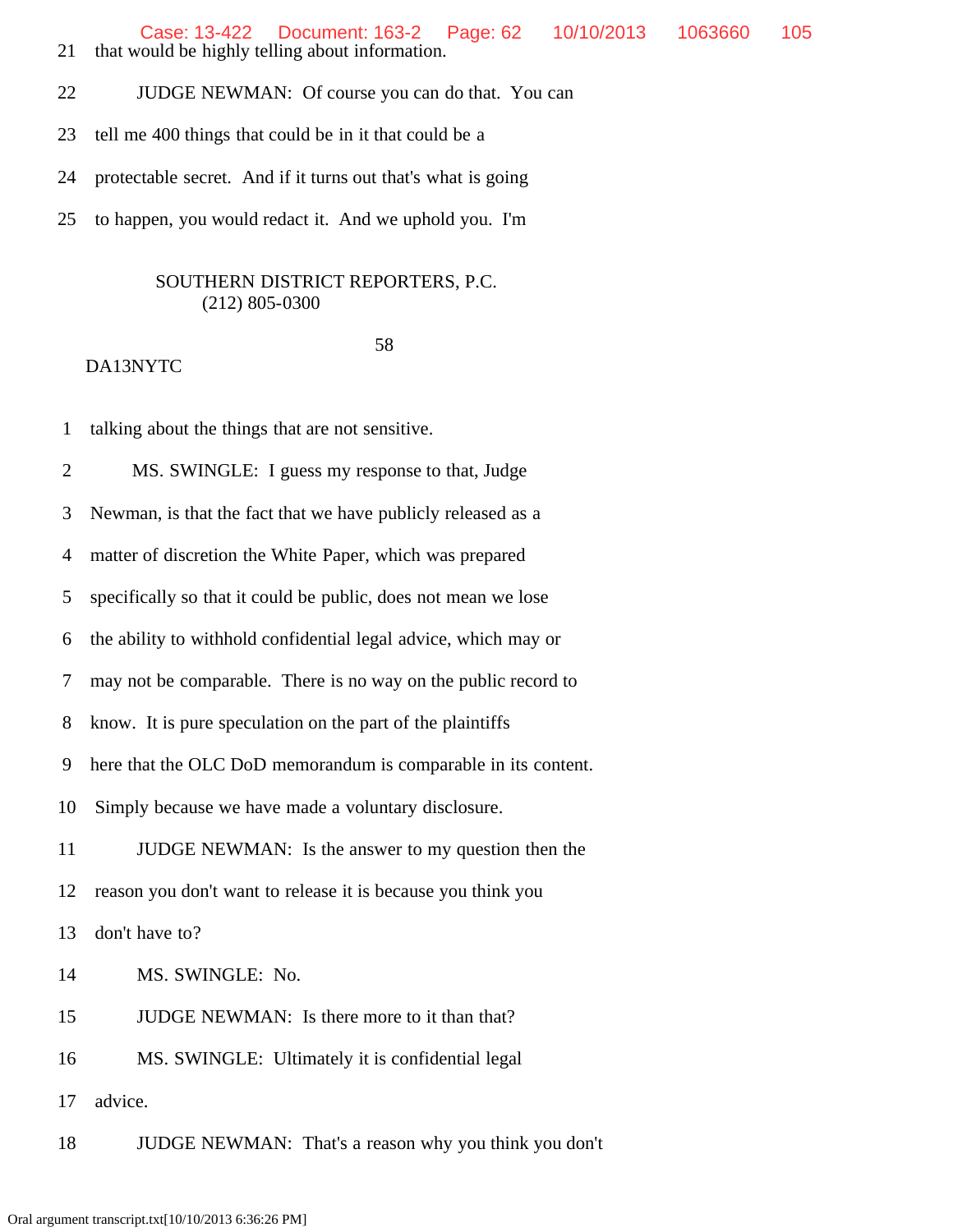20 MS. SWINGLE: We have a duty of confidence to our

21 clients in part, and also we have provided this --

22 JUDGE NEWMAN: There are things in that document that

23 don't begin to reach what the client may have told you.

24 MS. SWINGLE: Your Honor, again, we are invoking not

25 only the attorney-client privilege here, although that is at

### SOUTHERN DISTRICT REPORTERS, P.C. (212) 805-0300

#### 59 DA13NYTC

 1 the core of Exemption 5, but also the predecisional 2 deliberative process privilege. It is absolutely the case that 3 that document is a document that gives advice about a 4 contemplated military action, gives advice to a superior 5 officer. 6 JUDGE NEWMAN: You're telling me grounds of 7 protection, which isn't what I was really asking you. I've got 8 your whole brief that gives me your grounds of protection. I 9 am asking you the why question. Why don't you release it. 10 MS. SWINGLE: I'm not the policy maker here, so 11 obviously I am here to defend our position in this litigation. 12 I will say that I think this administration has worked 13 very, very hard to make public a quite extensive amount of 14 information about the use of targeted lethal force. We've 15 obviously done so in stages, including some substantial 16 information that postdates the District Court litigation at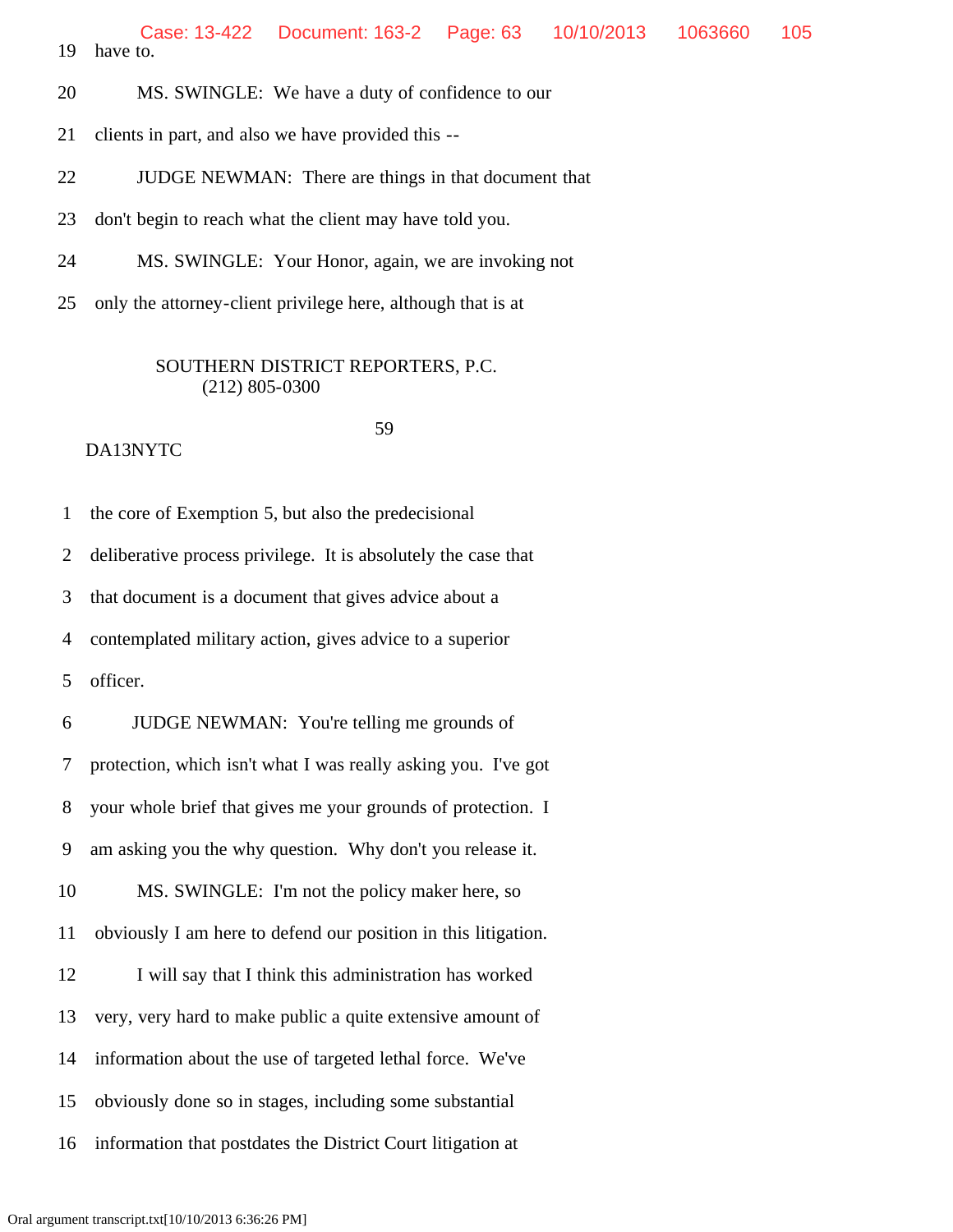Case: 13-422 Document: 163-2 Page: 64 10/10/2013 1063660 105

17 issue before this Court.

- 18 I do not think, however, the government should be
- 19 penalized for providing substantial information, including
- 20 information that was properly classified previously, by saying
- 21 that we then lose the ability to protect anything.
- 22 JUDGE POOLER: Counsel, you said that you prepared the
- 23 White Paper for release.
- 24 MS. SWINGLE: Yes.
- 25 JUDGE POOLER: I thought you prepared it for the

### SOUTHERN DISTRICT REPORTERS, P.C. (212) 805-0300

### 60

#### DA13NYTC

1 Senate Intelligence Committee and the House Permanent Committee

2 on Intelligence. Didn't you?

3 MS. SWINGLE: That is not correct, your Honor. There

4 is a limit to how much I can talk about this in a public

5 session. I would suggest the Court might wish to look in

6 particular at the District Court classified decision on this

7 record which makes clear I think the precise point your Honor

8 is asking about.

9 JUDGE NEWMAN: I'm surprised to hear you say the

10 government should be penalized. You are aware with the

11 attorney-client privilege comes the waiver doctrine and the

12 privilege is waived in cases all over America. Lawyers don't

13 get up and say we should be penalized. If there is a waiver,

14 there is a waiver. And sometimes the waiver arises because of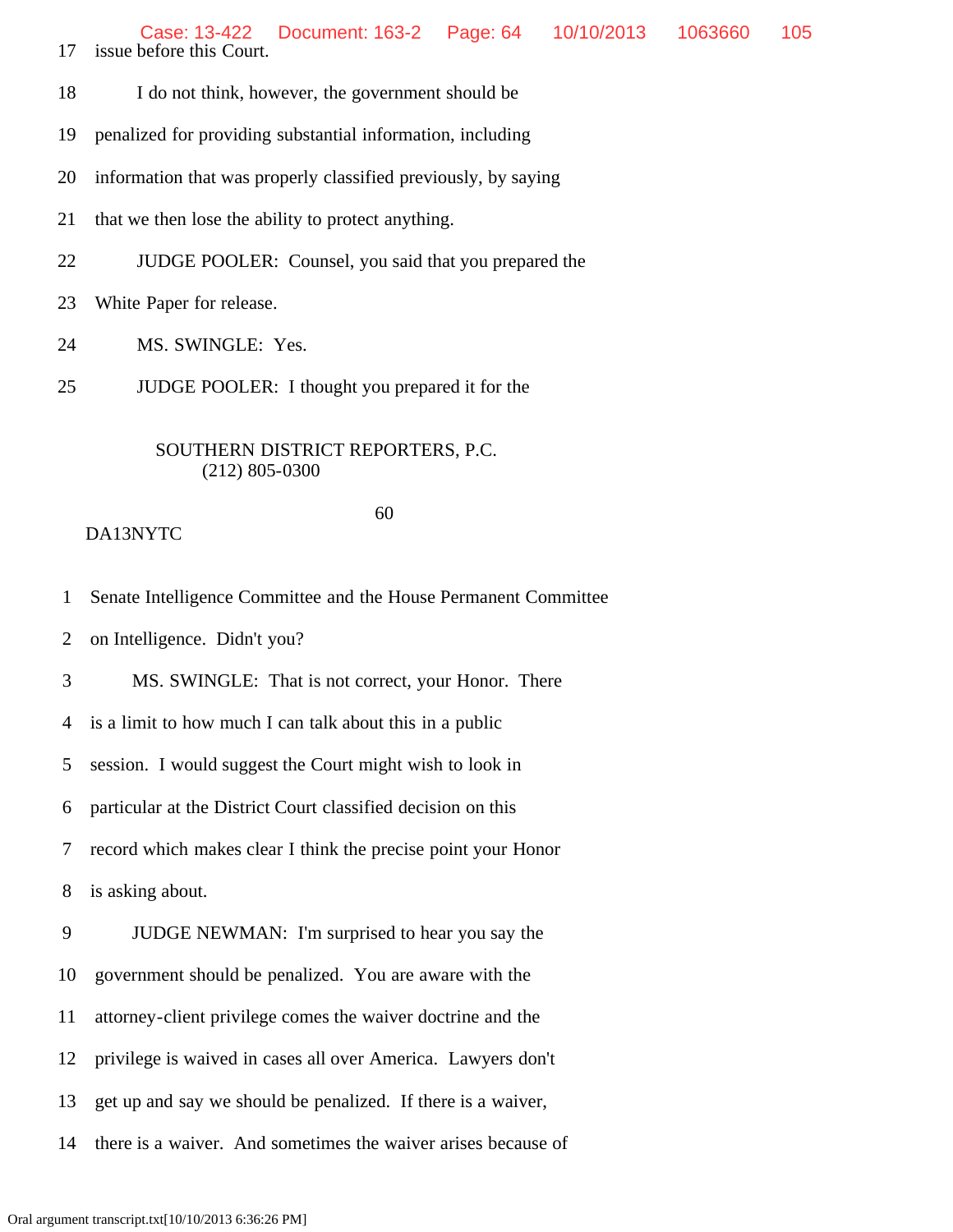- 15 a significant disclosure. So no one is talking about
- 16 penalizing you.
- 17 The question is, having gone so far, should you be
- 18 protected. And my ultimate question is why should you be
- 19 protected. You say, well, that's a policy decision. Seems to
- 20 me it is rather wrapped up with law. You're from the
- 21 Department of Justice. This is an OLC document. So the
- 22 Department must have a position on why they don't want to
- 23 release this.
- 24 MS. SWINGLE: Absolutely, your Honor. It is
- 25 classified.

#### 61

- DA13NYTC
- 1 JUDGE NEWMAN: Those are the legal reasons.
- 2 MS. SWINGLE: Again, your Honor, we are attempting to
- 3 make clear --
- 4 JUDGE NEWMAN: Is that the government's position, that
- 5 with respect to this program, any piece of paper that we can
- 6 lawfully withhold, we want to withhold?
- 7 MS. SWINGLE: Absolutely not, your Honor.
- 8 JUDGE NEWMAN: No, that's not your position?
- 9 MS. SWINGLE: If I can talk about some of the specific
- 10 reasons why, and as this Court is aware, what is at issue here
- 11 is not only the specific document that we have acknowledged the
- 12 existence of, the OLC DoD memorandum, but also the potential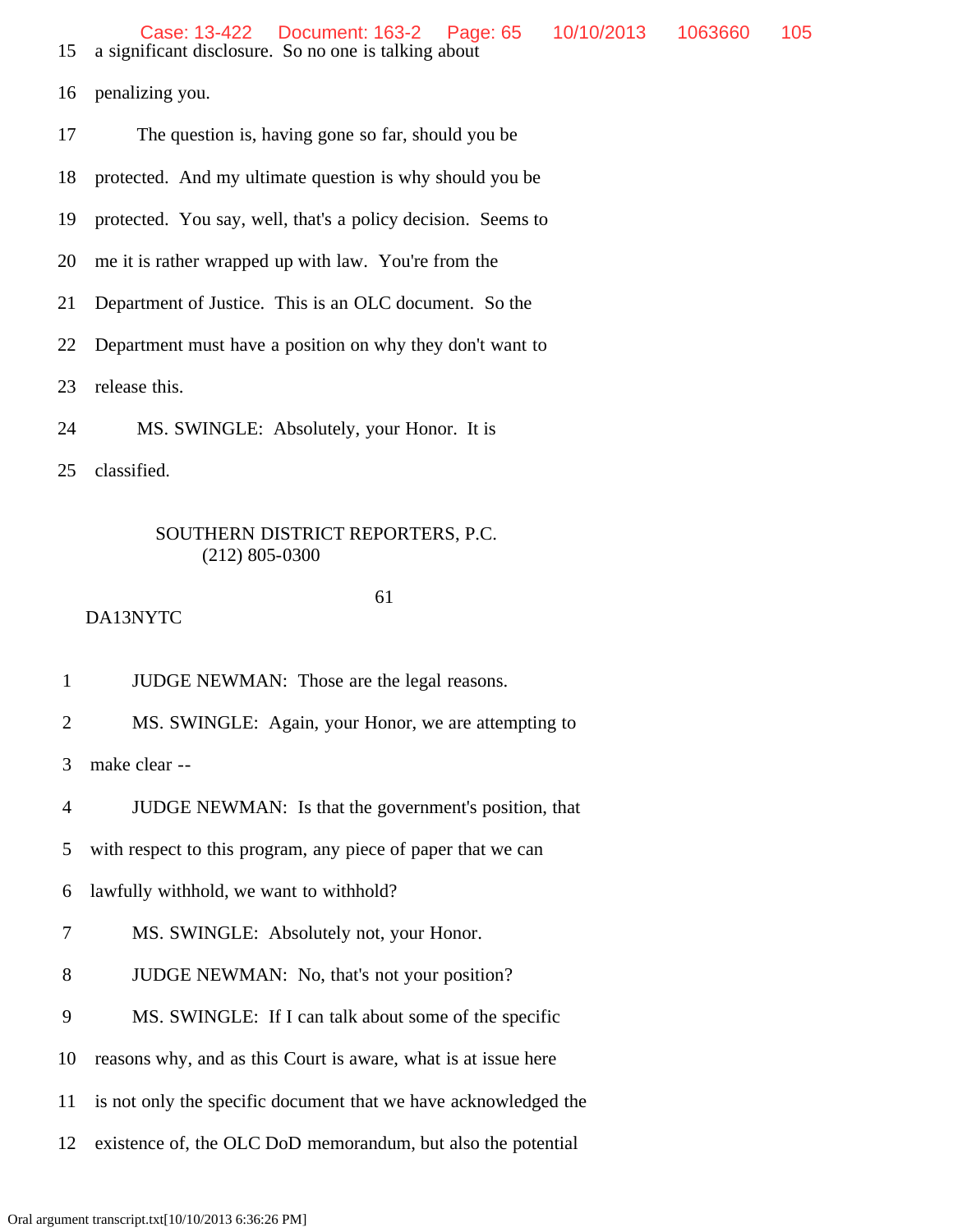- 13 existence of other documents that are responsive either to
- 14 OLC's request or to the ACLU request.

15 Of course no one here has pointed to any official

- 16 Executive Branch statement that would give any operational
- 17 details about what parts of the U.S. government are engaged in
- 18 any particular lethal force operations. I think we have set

19 out in some length both in the public declarations and the

20 classified ones why disclosure of that information would

21 pose --

22 JUDGE NEWMAN: Let me turn to that part of it. Are

23 you still claiming that Mr. Panetta's statements, which are in

24 the public documents, do not reveal what they want to know

25 about what agency is doing what?

### SOUTHERN DISTRICT REPORTERS, P.C. (212) 805-0300

#### 62 DA13NYTC

1 MS. SWINGLE: Which? If you could help me, which

2 statements in particular? The passing reference to the use of

3 drones, absolutely not. The drones and Predators have multiple

4 uses. They are used for intelligence surveillance.

5 JUDGE NEWMAN: Well, how about --

6 JUDGE CABRANES: Wasn't his statement made on the very

7 day that Mr. al-Awlaki was killed? I thought it was a direct

8 response to that particular hit.

- 9 MS. SWINGLE: Yes, but he doesn't make clear -- there
- 10 is not any discussion about which particular agency or agencies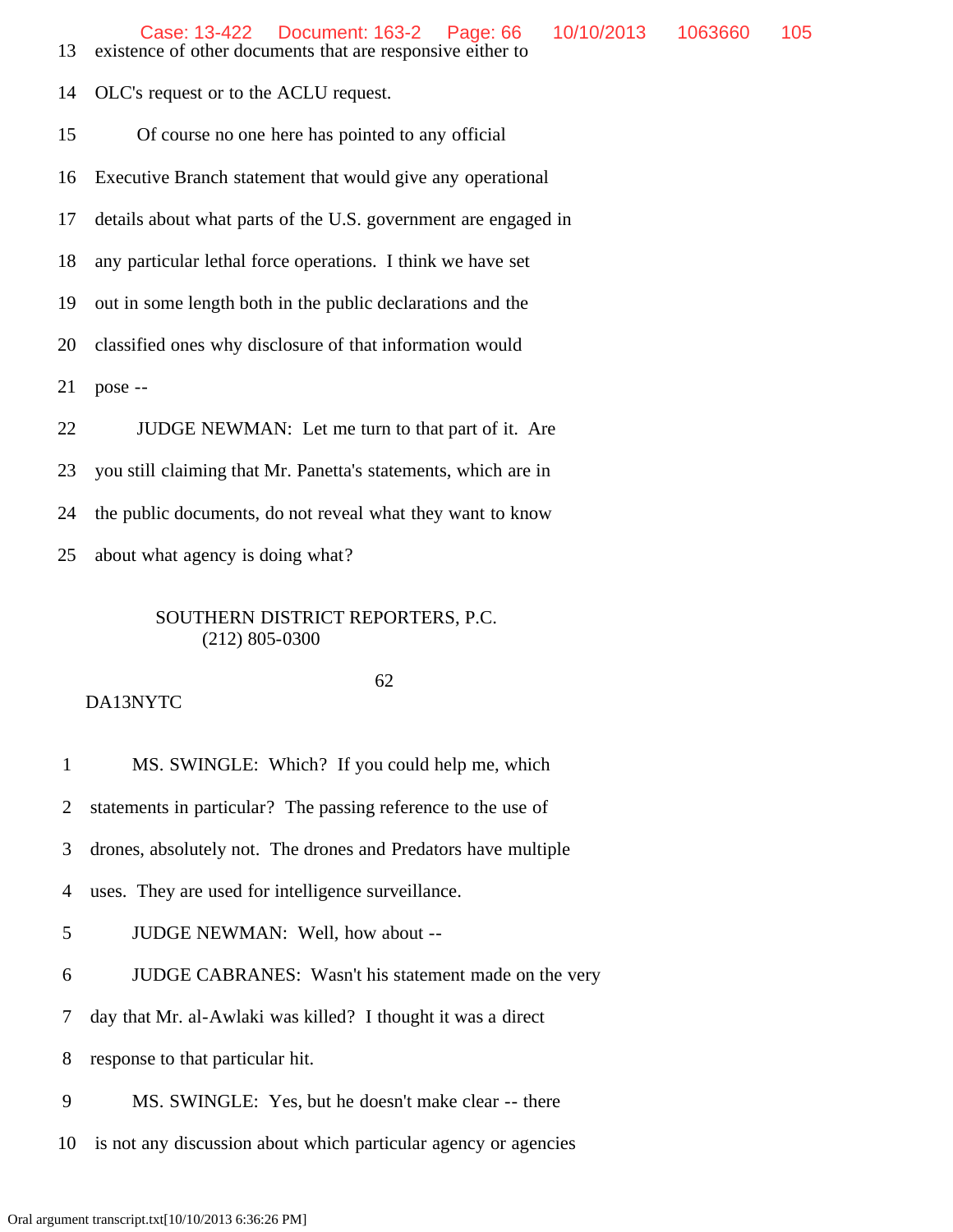- 12 we have never disclosed operational details.
- 13 JUDGE NEWMAN: No statement about which agency.
- 14 Mr. Panetta. What was he then when he made the statement at
- 15 628 of the joint appendix?
- 16 JUDGE POOLER: What about the 60 Minutes interview?
- 17 MS. SWINGLE: I believe in the 60 Minutes interview,
- 18 what the plaintiffs have relied on is a nod of the head.
- 19 JUDGE NEWMAN: It says they interview CIA Director
- 20 Leon Panetta. Can we agree on that?
- 21 MS. SWINGLE: If we are at 628.
- 22 JUDGE NEWMAN: It begins on 626. Then, at the bottom
- 23 of 628, he says, "We just took down number three in their
- 24 leadership a few weeks ago."
- 25 JUDGE CABRANES: Where on that page?

## 63

## DA13NYTC

1 MS. SWINGLE: Very near the bottom, your Honor.

2 I guess I would encourage the Court, and we point to

3 the relevant parts in our brief. But that reference to "we"

4 comes after two pages in which Mr. Panetta is discussing the

- 5 hundreds of thousands of U.S. military troops in that region of
- 6 the world, is talking about action in Afghanistan, is talking
- 7 about winning in Afghanistan, where clearly he is referencing
- 8 the use of military efforts there.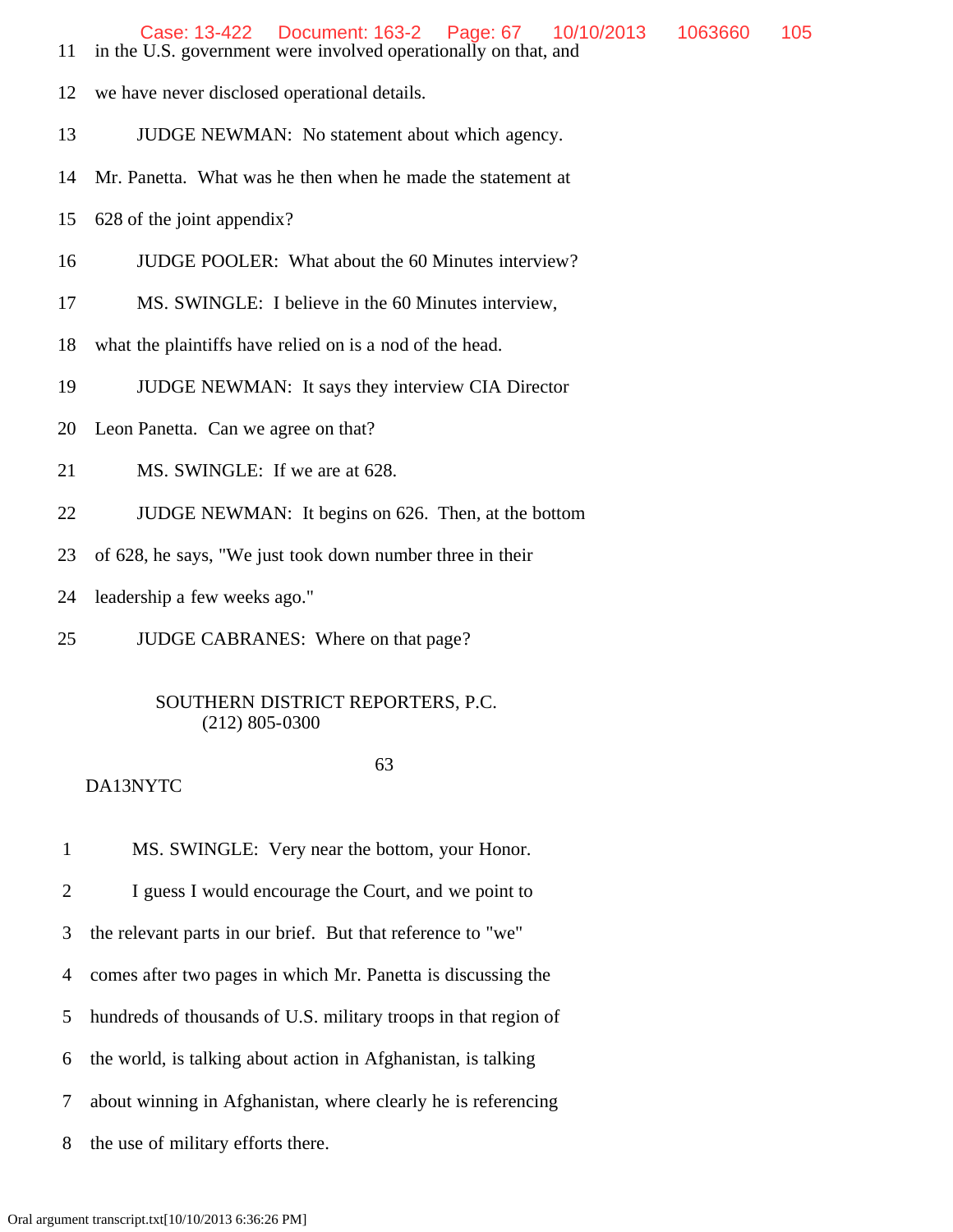| 9  | Document: 163-2<br>Page: 68<br>Case: 13-422<br>10/10/2013<br>1063660<br>105<br>JUDGE NEWMAN: What it comes immediately after is |
|----|---------------------------------------------------------------------------------------------------------------------------------|
| 10 | saying "We are engaged in the most aggressive operations in the                                                                 |
| 11 | history of the CIA." He doesn't say in the history of the                                                                       |
| 12 | whole government. He says in the history of the CIA. Next                                                                       |
| 13 | sentence. "We have taken down more than half of their                                                                           |
| 14 | leadership." Next sentence. "We just took down number three."                                                                   |
| 15 | You mean to say that's not a statement that the CIA                                                                             |
| 16 | did it?                                                                                                                         |
| 17 | MS. SWINGLE: I really don't know how to interpret                                                                               |
| 18 | that in context, your Honor.                                                                                                    |
| 19 | JUDGE NEWMAN: Oh, please. Are you really serious?                                                                               |
| 20 | MS. SWINGLE: To be honest, your Honor, I would point                                                                            |
| 21 | the Court to the quite strict test for official disclosure,                                                                     |
| 22 | which requires the specific information that is being sought                                                                    |
| 23 | here be disclosed. And of course I don't think, no, it is                                                                       |
| 24 | appropriate to take from ambiguous statements, stray remarks in                                                                 |
| 25 | interviews or in Congressional testimony, what would be                                                                         |
|    |                                                                                                                                 |

#### 64 DA13NYTC

- 1 disclosure of a significant classified fact.
- 2 JUDGE NEWMAN: If they had sent an interrogatory
- 3 addressed to Mr. Panetta and asked who did you mean by "we,"

4 what would you say?

- 5 MS. SWINGLE: I would say it would be quite remarkable
- 6 to order discovery in a FOIA case. It would be contrary to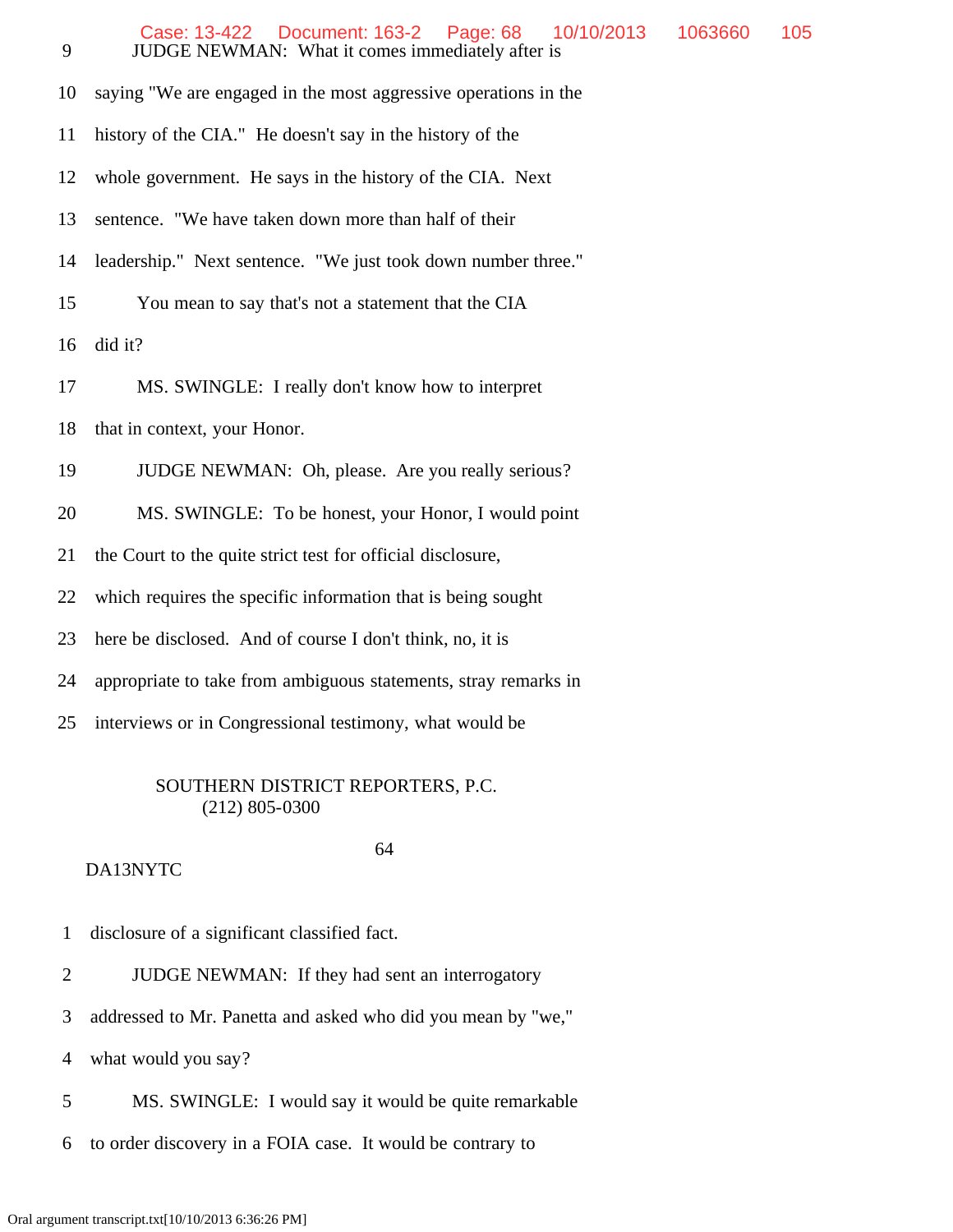Case: 13-422 Document: 163-2 Page: 69 10/10/2013 1063660 105

7 what FOIA and the Congress envisioned, which was that

8 withholdings of classified or otherwise protected

9 information --

 10 JUDGE NEWMAN: Maybe in general that's right. But 11 when the head of the agency says on public television, says 12 even in a secret hearing of the Congress, going to the public 13 on television, telling how we're engaged in the biggest in the 14 history of the CIA. We just took down number three. 15 And you're telling the Court, gee, we can't tell if 16 that means the CIA. It could mean something else. 17 MS. SWINGLE: Respectfully, your Honor, I would 18 suggest the very need to ask for discovery on that issue to 19 clarify the -- 20 JUDGE NEWMAN: I don't think you need it. I think the

21 inference is irresistible.

22 JUDGE CABRANES: Let's assume from the argument, I

23 know it is difficult to deal with hypotheticals in cases of

24 this sort. Let us assume that Judge Newman's inferences are

25 correct. This is the hypothetical. I am asking you to deal

### SOUTHERN DISTRICT REPORTERS, P.C. (212) 805-0300

### 65

- 1 with a hypothetical. That we know for certain on the basis of
- 2 these various documents, including from the President's
- 3 appearance on The Tonight Show, we know for certain that the
- 4 CIA is involved in this. That's the hypothetical. That's the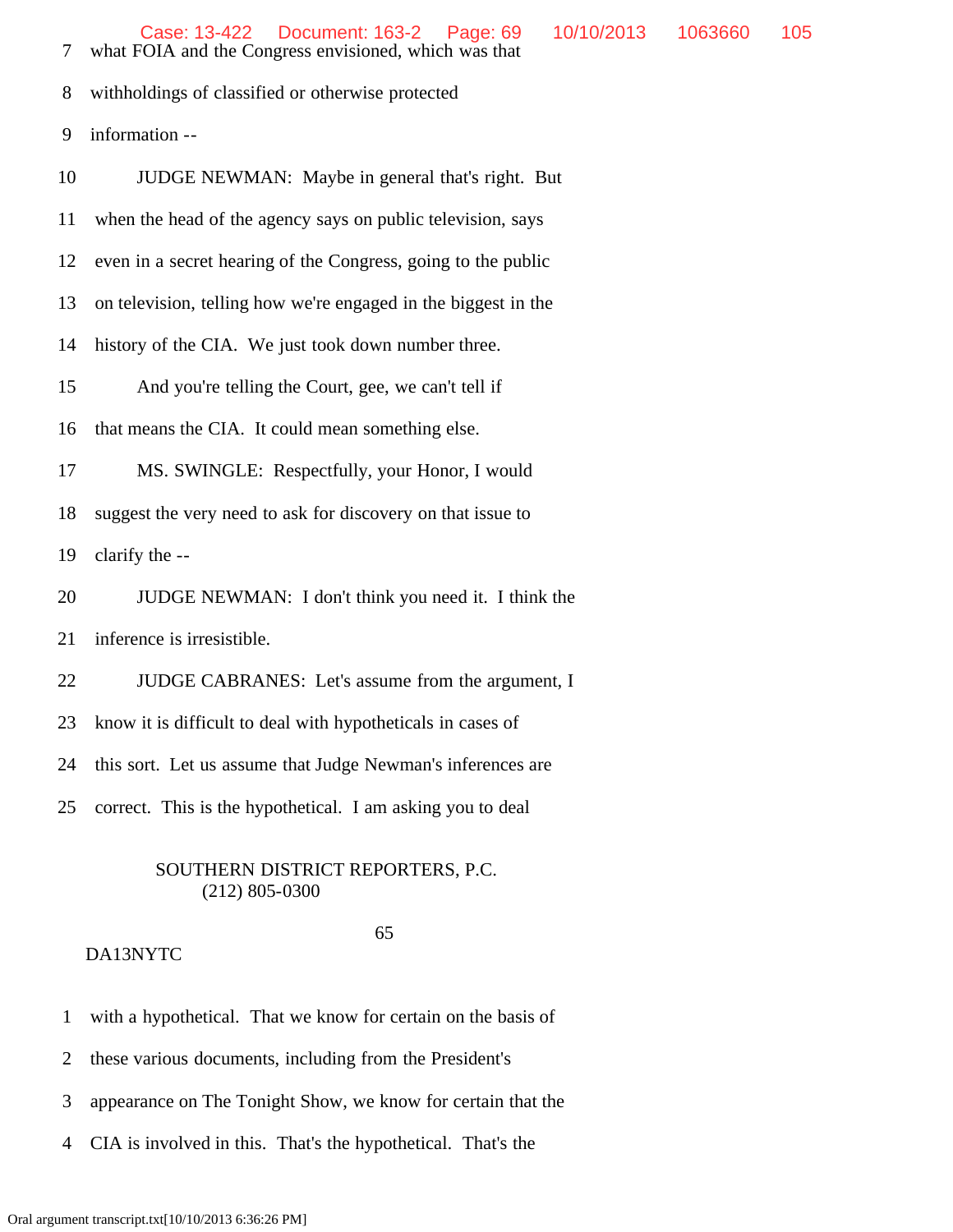6 Is it still nevertheless your position that under the 7 statute you would be entitled to not disclose the documents in 8 question? 9 MS. SWINGLE: It is, your Honor. I would just point 10 the Court to the -- 11 **JUDGE CABRANES:** Why is that? 12 MS. SWINGLE: The very significant number of harms 13 we've identified. One is, even if we might have hypothetically 14 disclosed involvement in a single operation, it says nothing 15 about whether the CIA or the FBI or the defense intelligence 16 agency might have been involved in another operation. Whether 17 there would be responsive documents related to those. It would 18 obviously strongly suggest either an actual or contemplated 19 operation by agencies. It says nothing about the depth of 20 intelligence interest, whether by the CIA or another agency. 21 It says nothing about the U.S. government's extensive 22 involvement or minimal involvement, the depth of that 23 involvement in targeted lethal force. 24 Obviously the existence of one OLC document that is

25 responsive to The New York Times' request gives a piece of

## SOUTHERN DISTRICT REPORTERS, P.C. (212) 805-0300

### 66

- 1 information. That's very different from acknowledging the
- 2 existence of 50 OLC opinions or 100 OLC opinions. And even in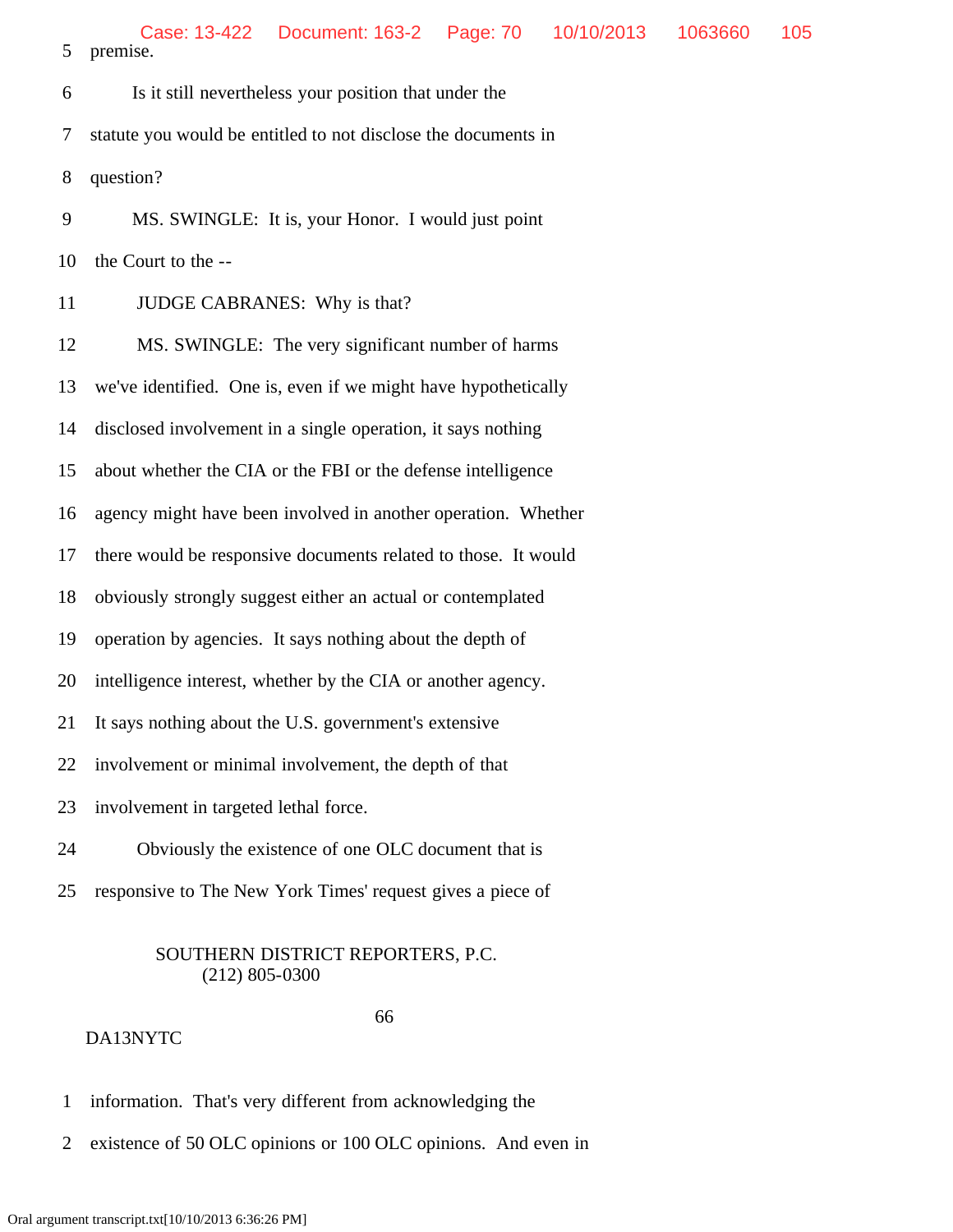4 disclosed, that surely cannot mean we don't retain the ability 5 to protect that other very sensitive information.

6 JUDGE CABRANES: Let me reframe the hypothetical a

7 little bit, which is based on Judge Newman's comments. Assume

8 there has been as a matter of law a waiver of attorney-client

9 privilege. Does that end the story?

10 MS. SWINGLE: No, your Honor. I want to be clear

11 about this. This Court can affirm the District Court without a

12 remand, absolutely. But we do not believe that the Court can

13 rule against us without a remand, because to the extent that

14 what is being relied on by the plaintiffs here are statements

15 that postdate the District Court's decision, first

16 fundamentally, we don't think they are properly considered by

17 this Court. Obviously, this is a review of agency action.

18 JUDGE CABRANES: Which were those that came after the

19 decision?

20 MS. SWINGLE: The President's most recent speech, the

21 Attorney General five-page letter to Congress, and the release

22 of the White Paper, all postdate the District Court decisions

23 here. And obviously significantly postdate the declarations

24 submitted by the agencies and the agencies' initial response to

25 the FOIA request.

# SOUTHERN DISTRICT REPORTERS, P.C. (212) 805-0300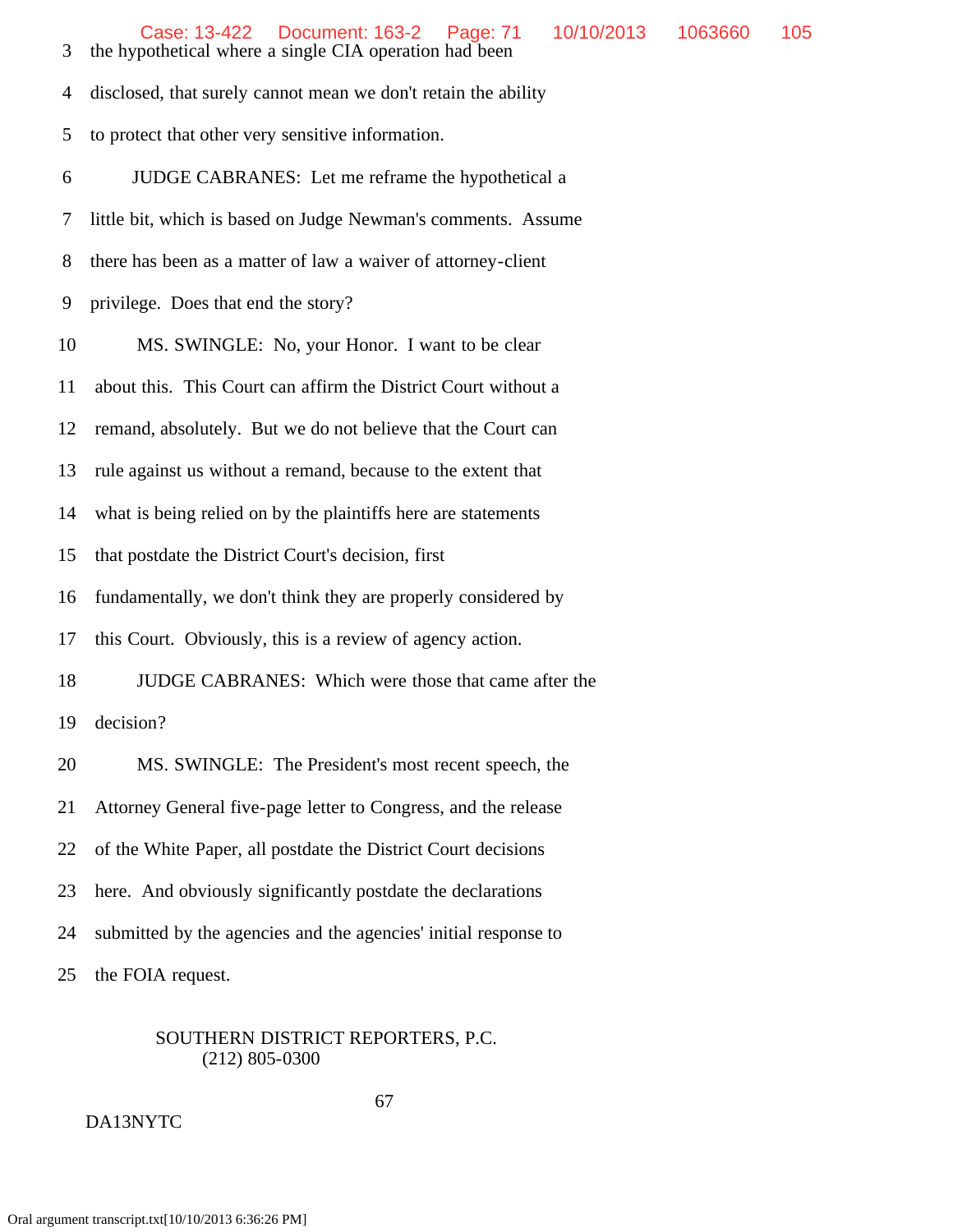| $\mathbf{1}$   | Case: 13-422  Document: 163-2  Page: 72<br>10/10/2013<br>1063660<br>JUDGE CABRANES: But not the President's appearance on | 105 |
|----------------|---------------------------------------------------------------------------------------------------------------------------|-----|
| $\overline{2}$ | The Tonight Show with Jay Leno.                                                                                           |     |
| 3              | MS. SWINGLE: No, that's correct.                                                                                          |     |
| $\overline{4}$ | JUDGE CABRANES: And not the other matters that Judge                                                                      |     |
| 5              | Newman averted to. Those all predated it.                                                                                 |     |
| 6              | MS. SWINGLE: So I believe that Mr. Panetta's                                                                              |     |
| 7              | statements predated the District Court decision, and of course                                                            |     |
| 8              | the District Court specifically addressed this.                                                                           |     |
| 9              | JUDGE CABRANES: Let's assume for the argument that                                                                        |     |
| 10             | the President's statements, Mr. Panetta's statements, had the                                                             |     |
| 11             | effect as a matter of law of waiving the attorney-client                                                                  |     |
| 12             | privilege. That's the hypothetical.                                                                                       |     |
| 13             | Does that end the matter?                                                                                                 |     |
| 14             | MS. SWINGLE: It would not, your Honor. I think we                                                                         |     |
| 15             | would still need to determine whether all or part of the                                                                  |     |
| 16             | documents retained --                                                                                                     |     |
| 17             | JUDGE POOLER: Redact them.                                                                                                |     |
| 18             | MS. SWINGLE: What the District Court did not find                                                                         |     |
| 19             | necessary to do was to engage in any kind of segregability                                                                |     |
| 20             | analysis. In fact, the agencies for the most part didn't do                                                               |     |
| 21             | that either, because of the overlapping protection afforded by                                                            |     |
| 22             | the different exemptions.                                                                                                 |     |
| 23             | So even if 5 did not apply, even if we were found to                                                                      |     |
| 24             | have lost the protections of both the attorney-client and the                                                             |     |
| 25             | deliberative process privilege. We would still have the                                                                   |     |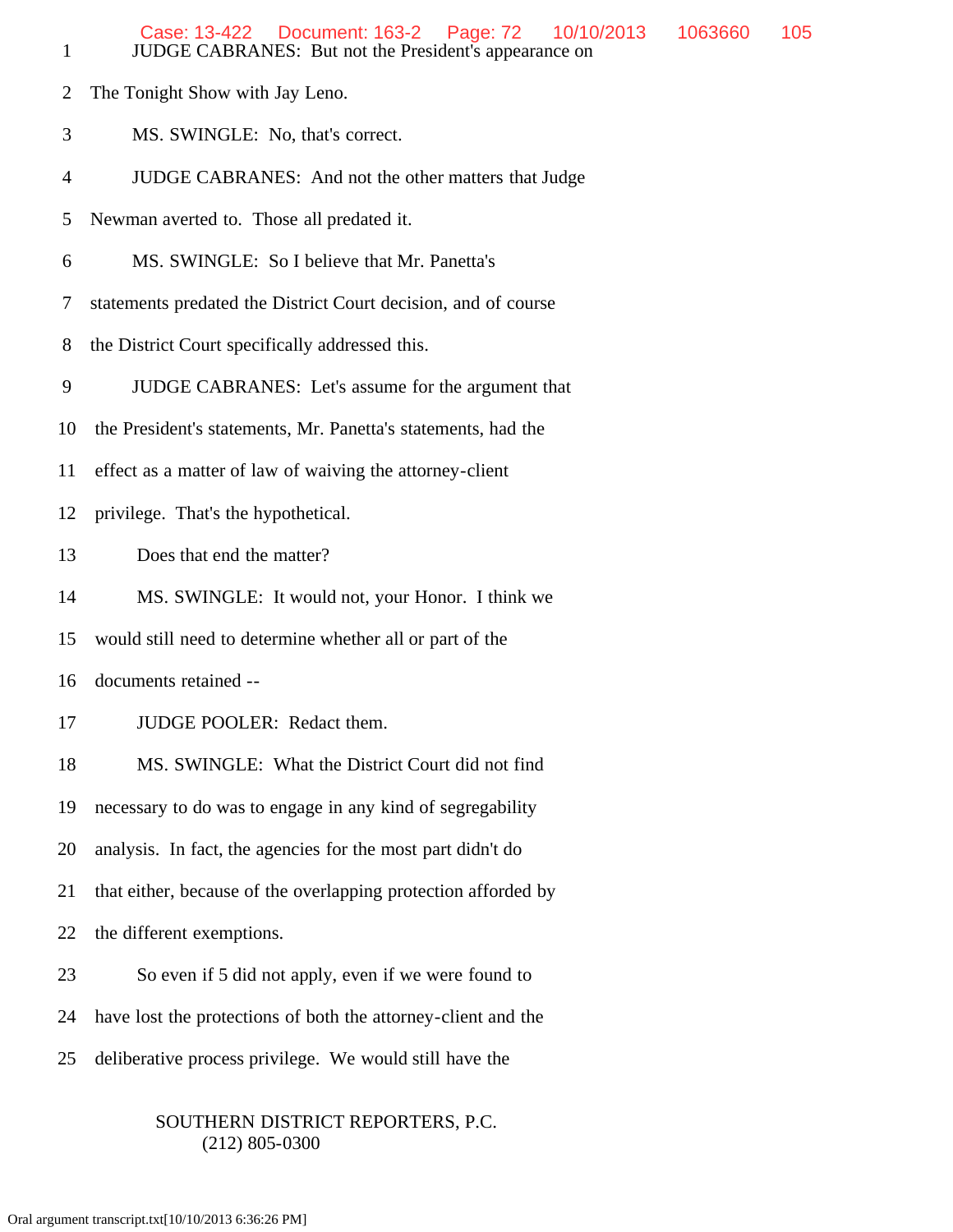1 opportunity to examine whether, because they were classified or 2 otherwise protected from disclosure, all or part of them would

 3 still remain held back. 4 I just want to be clear this would apply, as I

 5 understand it, only to the single document that we have 6 identified. Part of the problem with this case and how the 7 plaintiffs have approached this case is that any reference in 8 their view to anything relating to OLC, or the Department of 9 Justice, somehow entitles them to some undefined and complete 10 number of documents that might conceivably fall into the 11 category of legal advice.

12 So, as I was saying before, it is really as though the

13 President stood up and said "I consulted with my top advisors

14 who gave me their advice, and I'm following it." The idea that

15 that would entitle you to somehow obtain every potentially

16 advisory communication would be quite extraordinary.

17 But that really is what we have at issue here, because

18 they're simply guessing about how many OLC opinions there are.

19 That's not something we have or can disclose.

20 JUDGE CABRANES: I read, you will recall from page 50

21 of the ACLU's brief which referred to, quote, at least 13

22 opinions.

23 Do you know where in the record that's from or this is

24 not something that you've acknowledged or conceded?

25 MS. SWINGLE: It absolutely is not, your Honor. I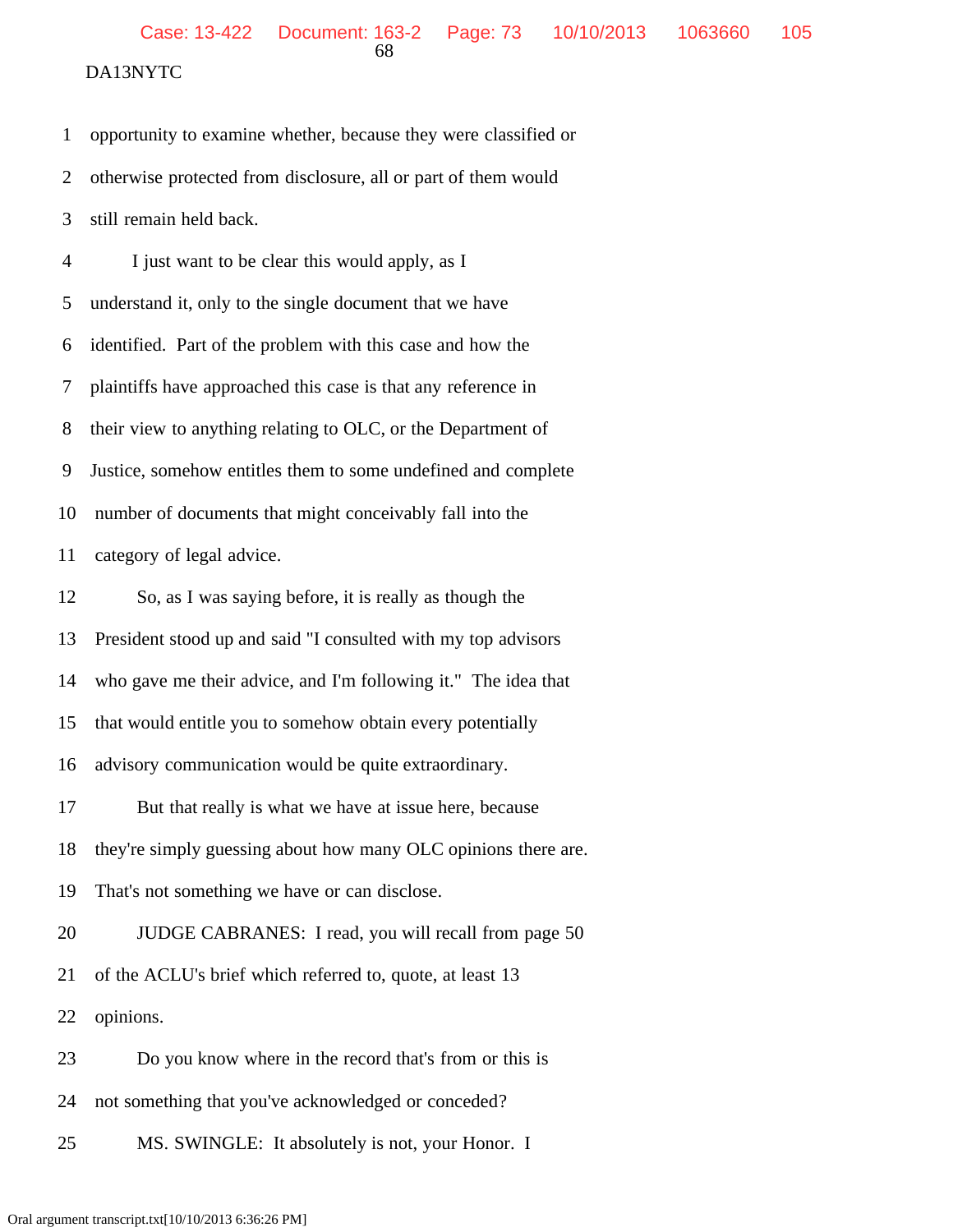69

| $\mathbf{1}$   | believe they are referring to statements by various members of |
|----------------|----------------------------------------------------------------|
| $\overline{2}$ | Congress in connection with various oversight hearings. And    |
| 3              | obviously we have set out our position about that in our       |
| 4              | briefs. No Court has ever held that a statement by a member of |
| 5              | Congress or a disclosure by a Congressional committee would    |
| 6              | constitute official disclosure. And I would urge this Court    |
| 7              | not to be the first.                                           |
| 8              | I think there are substantial problems with the notion         |
| 9              | that when the Executive Branch gives classified information to |
| 10             | Congress in the conduct of its oversight duties, that they     |
| 11             | would then be able to waive classification on the part of the  |
| 12             | Executive Branch. I think that's not consistent with the FOIA, |
| 13             | which expressly acknowledges that the standards for providing  |
| 14             | information to Congress are different from the standards for   |
| 15             | withholding, and I think it would really pose serious          |
| 16             | constitutional --                                              |
| 17             | JUDGE POOLER: This is something that has touched a             |
| 18             | nerve in this country about the targeted killing and lethal    |
| 19             | action of American citizens. There is great interest.          |
| 20             | MS. SWINGLE: Absolutely. And I would just point the            |
| 21             | Court, obviously we don't think it is properly part of this    |
| 22             | Court's review of what the District Court did, but we did      |
| 23             | obviously make substantial additional disclosures. We have     |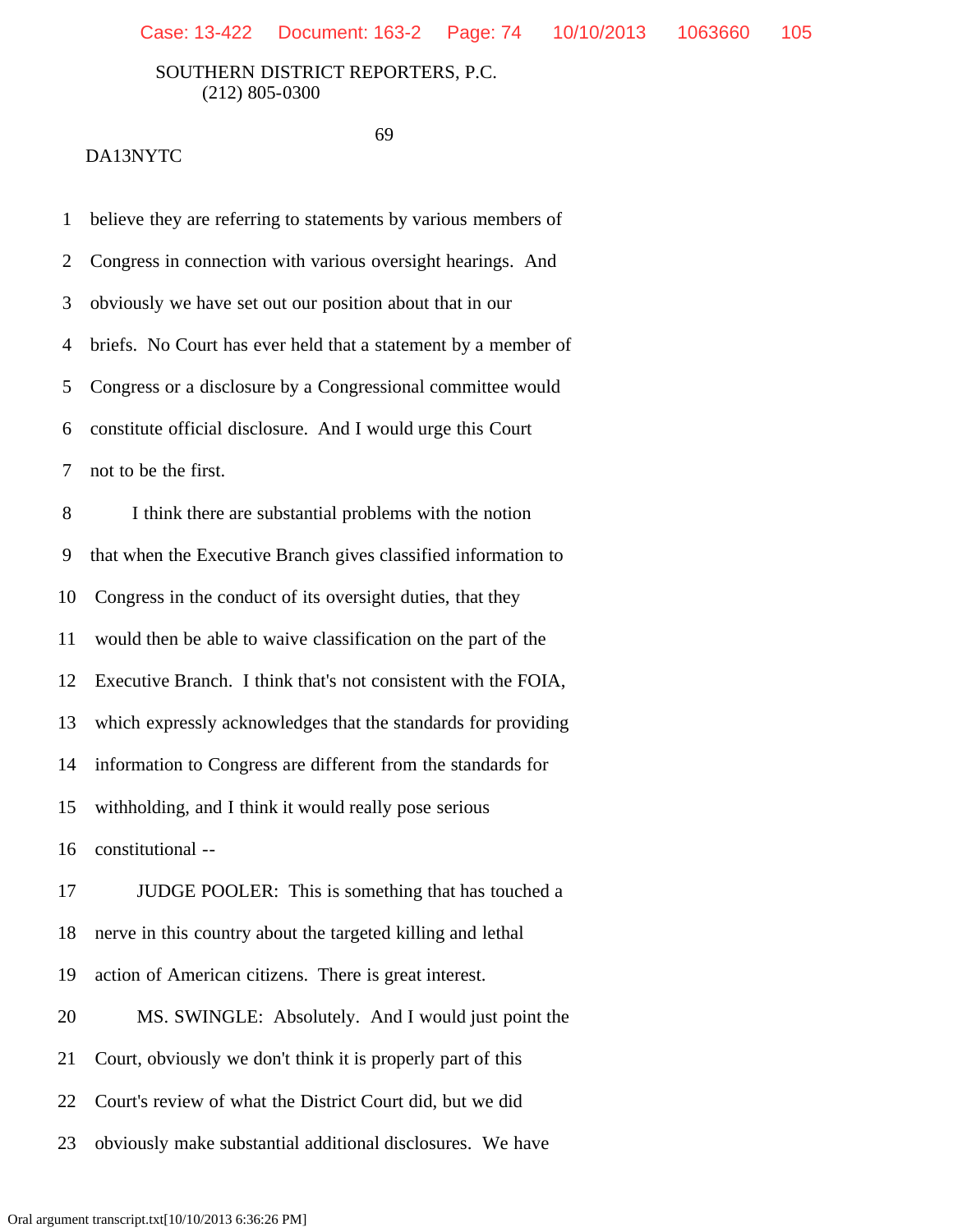24 disclosed previously classified information in the interest of

25 transparency. The President has spoken at length about both

# SOUTHERN DISTRICT REPORTERS, P.C. (212) 805-0300

| $\mathbf{1}$ | the factual and legal bases for targeting of Anwar al-Awlaki,   |
|--------------|-----------------------------------------------------------------|
| 2            | and the Attorney General has provided substantial information.  |
| 3            | I want to urge the Court to remember that this                  |
| 4            | administration has sought very hard to be transparent. What I   |
| 5            | would discourage the Court from doing is using that interest    |
| 6            | and transparency, that effort to provide information in a very  |
| 7            | difficult, highly classified national security information as a |
| 8            | weapon. It is a no good deed goes unpunished approach.          |
| 9            | JUDGE POOLER: Going back to where we started this               |
| 10           | colloquy, what Judge Newman did. Why wouldn't the government    |
| 11           | be interested in redacting this so-called OLC DoD memorandum to |
| 12           | support its view that it wants to convey to the public that you |
| 13           | have a perfect right to do this? Why wouldn't you want to do    |
| 14           | that? Assuming you can redact it to your satisfaction.          |
| 15           | MS. SWINGLE: I think in the government's view we have           |
| 16           | provided the extent of legal analysis that we are able to do    |
| 17           | without compromising both our national security interests and   |
| 18           | the U.S. government's interest in maintaining the               |
| 19           | confidentiality of the OLC advice process. And that is a        |
| 20           | critical --                                                     |
| 21           | JUDGE NEWMAN: That answer -- go ahead. Finish your              |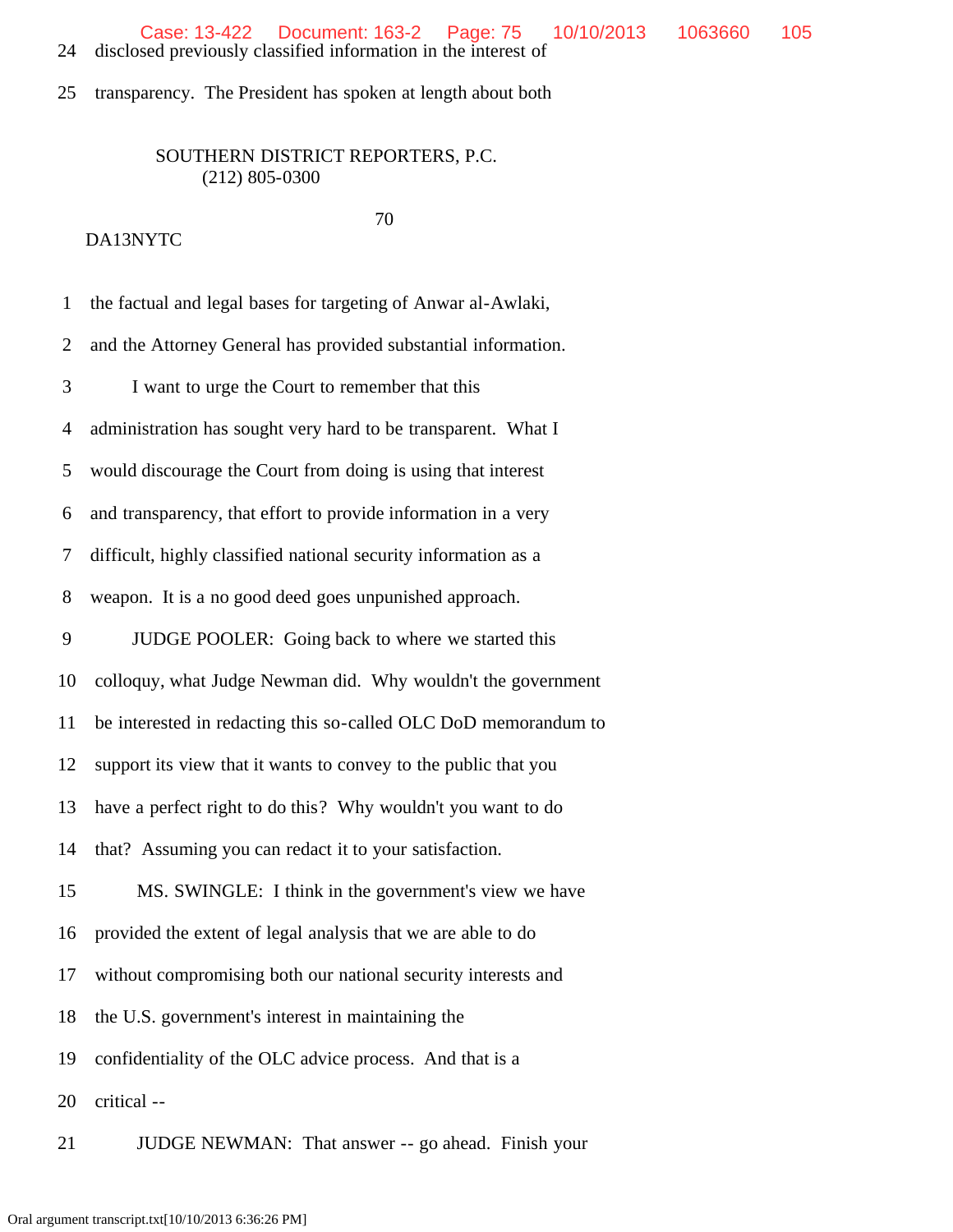- 23 MS. SWINGLE: I would just return to my initial point
- 24 which is that this idea that OLC or a general counsel provides
- 25 legal advice, an agency acts as it is expected to do in

#### 71

# DA13NYTC

1 accordance with the rule of law, and the way our federal system

2 is set up, an agency complies with that advice and acts in

3 accordance with advice from its best legal advisors, and that

4 somehow strips the federal government of the ability to

5 maintain the confidentiality of that advice.

6 JUDGE NEWMAN: Your first part of your answer, you

7 said, as I understood you, you said you really believe that you

8 can't release the OLC DoD memo with proper redaction without

9 inevitably releasing highly sensitive classified information.

10 Is that your position?

11 MS. SWINGLE: It is not. I don't believe that

12 determination has been made. I think at a very high level --

- 13 JUDGE NEWMAN: She was asking you, we're all curious.
- 14 MS. SWINGLE: I think the U.S. government has to the
- 15 extent it has seen fit to balance these competing interests,
- 16 has released a public explanation about the legal basis for the
- 17 use of targeted lethal force, and the judgment has been made
- 18 that what has been released is what we feel can be released
- 19 without compromising either classified information or, or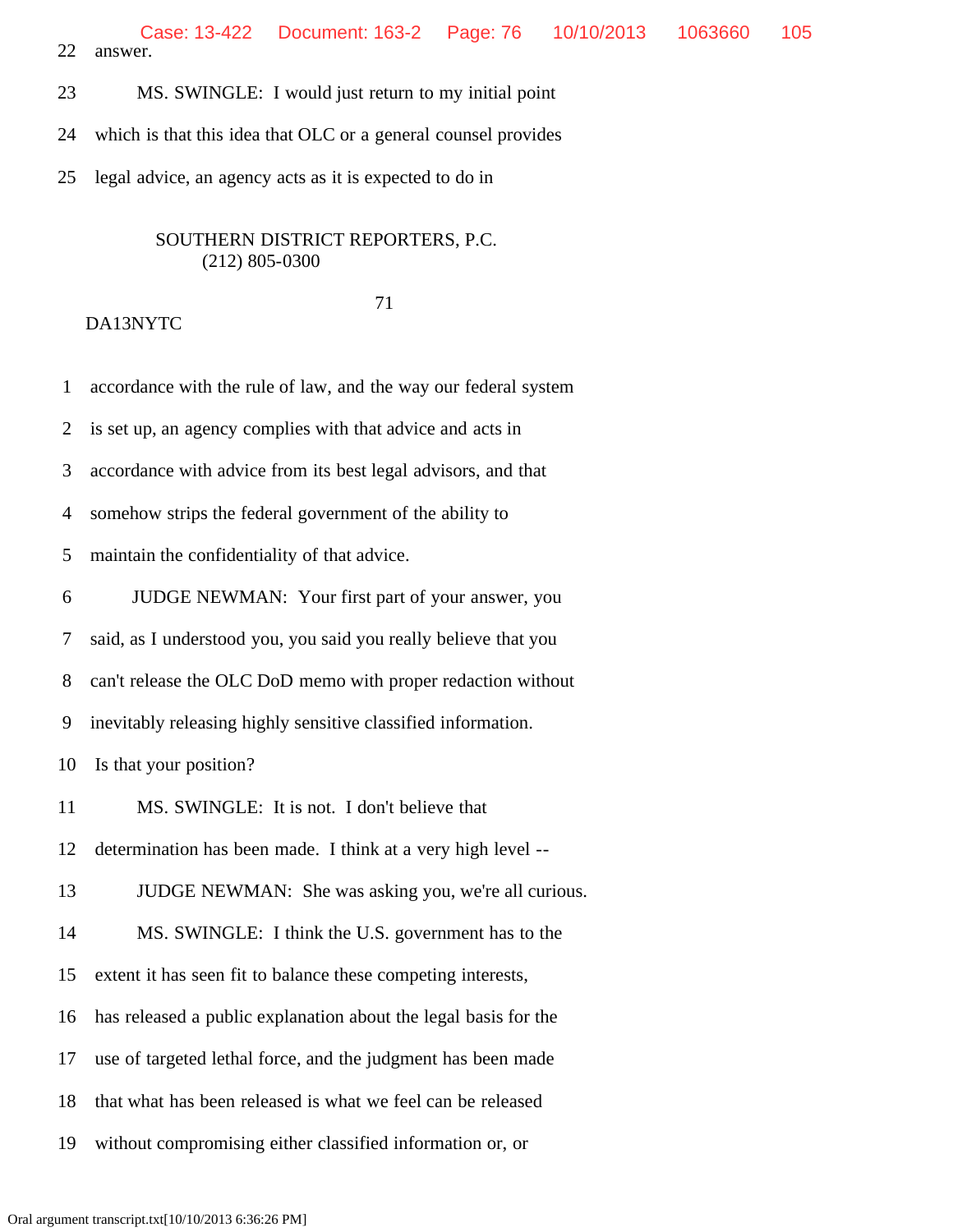Case: 13-422 Document: 163-2 Page: 77 10/10/2013 1063660 105

- 20 pre-decisional deliberative attorney-client privileged
- 21 information that needs to be protected to protect our OLC
- 22 advice giving process.
- 23 I'm not taking the position that there is only
- 24 classified information that has been withheld. I am saying we
- 25 do have interests that extend beyond simply protecting

#### SOUTHERN DISTRICT REPORTERS, P.C. (212) 805-0300

72

DA13NYTC

1 classified or otherwise protected information.

2 JUDGE NEWMAN: This goes back to your argument, the

3 agencies won't ask OLC for advice if they know it will be

4 released.

5 MS. SWINGLE: Absolutely.

6 JUDGE NEWMAN: You are really worried about that.

7 MS. SWINGLE: We are extremely concerned about that.

8 JUDGE POOLER: The heads of those agencies released

9 some of this information themselves.

10 MS. SWINGLE: Yes. Obviously the President has

11 released some.

- 12 JUDGE POOLER: He is head of an agency, right?
- 13 MS. SWINGLE: Yes. But I want to point the Court by
- 14 way of example to the reply brief filed by The New York Times,
- 15 at page six what they say "If an agency decides to follow that
- 16 legal guidance from OLC, OLC's advice becomes the working law
- 17 of the government and presumably could no longer be withheld."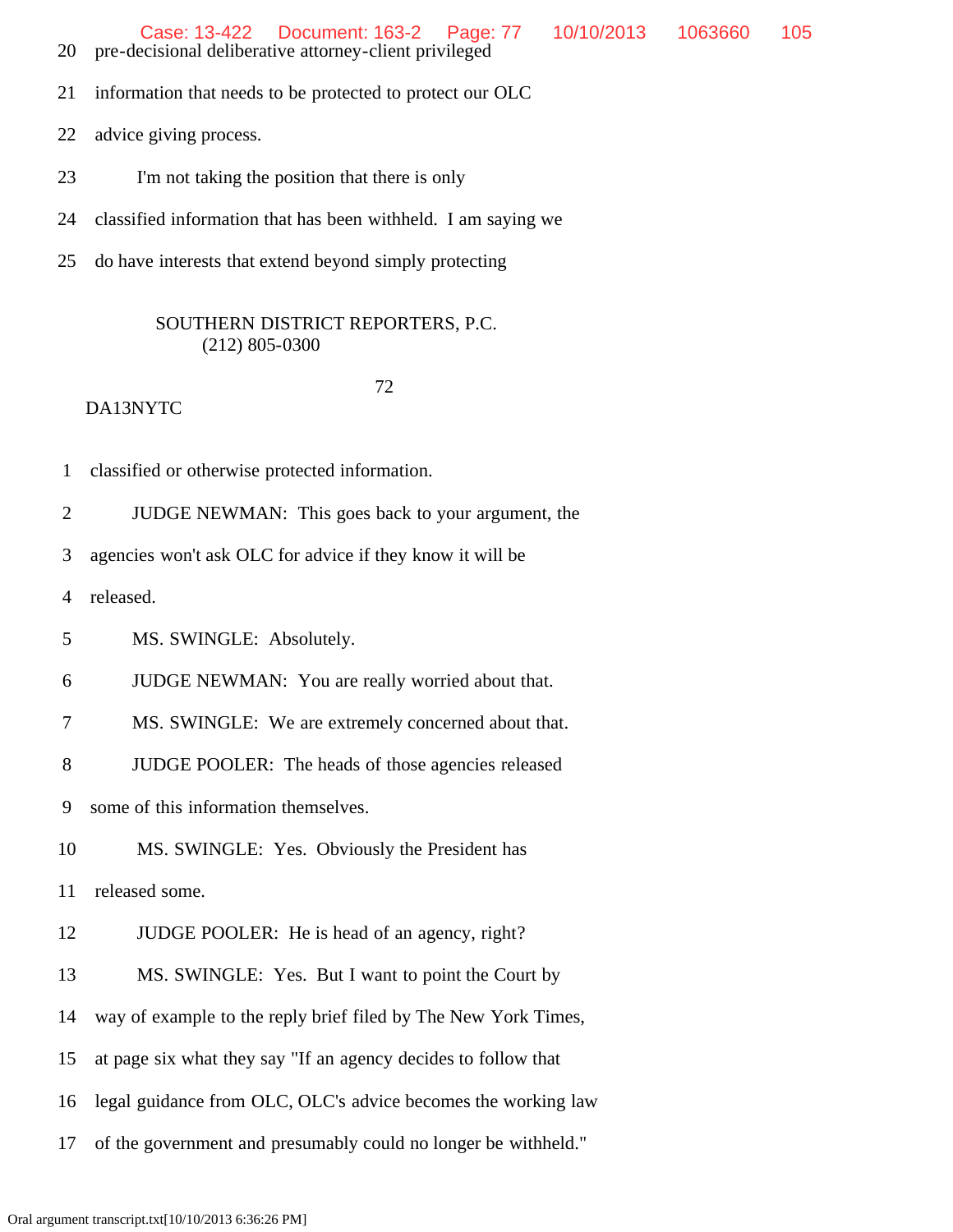- 18 That, in our view, is an extremely troubling and problematic
- 19 theory. It would really strip us of our ability to maintain
- 20 confidential attorney advice.
- 21 That's page six of the last sentence of The New York
- 22 Times reply brief.
- 23 JUDGE NEWMAN: Do you have the joint appendix handy?
- 24 MS. SWINGLE: I do, yes.
- 25 JUDGE NEWMAN: In volume one, on page 149. Bottom of

#### 73 DA13NYTC

- 1 the President's first block of type. Can we agree there is a
- 2 typo in that last line? I can't believe --
- 3 MS. SWINGLE: Yes. We assume that is Yemenis, but I'm

4 not able to concede that, your Honor. I don't know.

# 5 JUDGE NEWMAN: It has to be.

- 6 MS. SWINGLE: I don't know, your Honor.
- 7 JUDGE POOLER: What line are you talking about?
- 8 JUDGE NEWMAN: The last line of the first full block
- 9 quote. It is about seven lines of block quote from the
- 10 President of the United States. And the transcript reads "It
- 11 was important that working with the enemies we were able to do
- 12 something."
- 13 MS. SWINGLE: I assume that is Yemenis.
- 14 JUDGE NEWMAN: He said Yemenis, and the transcriber

15 got it wrong.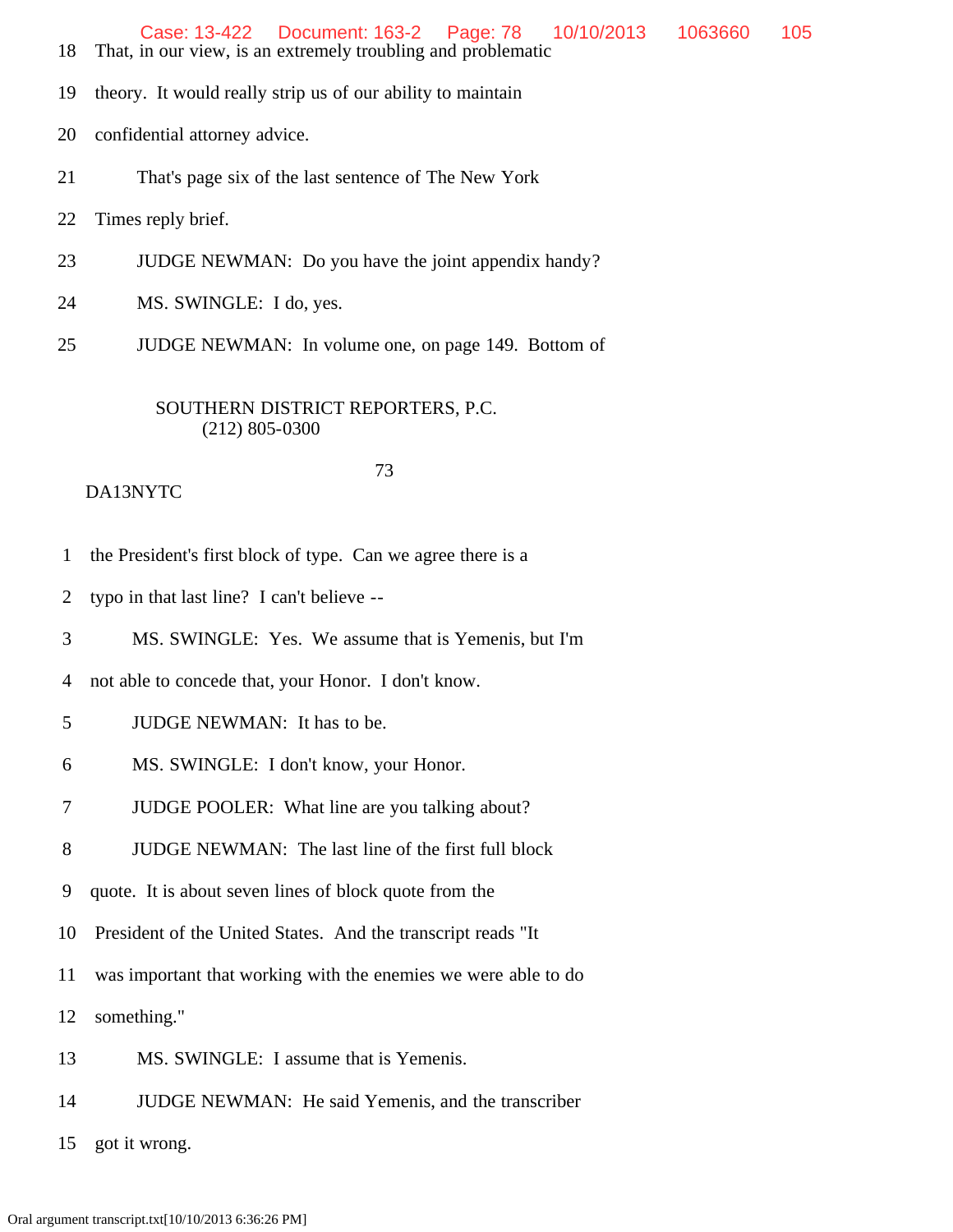| 16 | 10/10/2013<br>Case: 13-422  Document: 163-2  Page: 79<br>In one of your sealed excerpts from your briefs, I am | 1063660 | 105 |  |  |  |
|----|----------------------------------------------------------------------------------------------------------------|---------|-----|--|--|--|
| 17 | not going to disclose a secret. There is a statutory reference                                                 |         |     |  |  |  |
| 18 | from Title 50. You're probably familiar with it. It has to do                                                  |         |     |  |  |  |
| 19 | with whether affidavits are sufficient. It's Title 50. I                                                       |         |     |  |  |  |
| 20 | think it's Section $430(f)(2)$ .                                                                               |         |     |  |  |  |
| 21 | Does that ring a bell at all?                                                                                  |         |     |  |  |  |
| 22 | MS. SWINGLE: I believe so, your Honor.                                                                         |         |     |  |  |  |
| 23 | <b>JUDGE NEWMAN:</b> Is that a correct citation? Because I                                                     |         |     |  |  |  |
| 24 | couldn't find it.                                                                                              |         |     |  |  |  |
| 25 | MS. SWINGLE: I can check and provide the information                                                           |         |     |  |  |  |
|    | SOUTHERN DISTRICT REPORTERS, P.C.<br>$(212)$ 805-0300                                                          |         |     |  |  |  |

#### 74

- 1 for your Honor. Off the top of my head, I can't say that I
- 2 know either.
- 3 JUDGE NEWMAN: Do they have it there?
- 4 MS. SWINGLE: Again, your Honor, that would be
- 5 information we could provide separately to the Court, to the
- 6 extent it is something that's only in the classified part.
- 7 JUDGE NEWMAN: Just the statutory reference. Is it
- 8 the right statute? That's all I want to know.
- 9 JUDGE CABRANES: Can I draw your attention to the ACLU
- 10 v. CIA case.
- 11 MS. SWINGLE: The D.C. Circuit decision.
- 12 JUDGE CABRANES: Were you involved in that case?
- 13 MS. SWINGLE: At the end. Your Honor, and I'm glad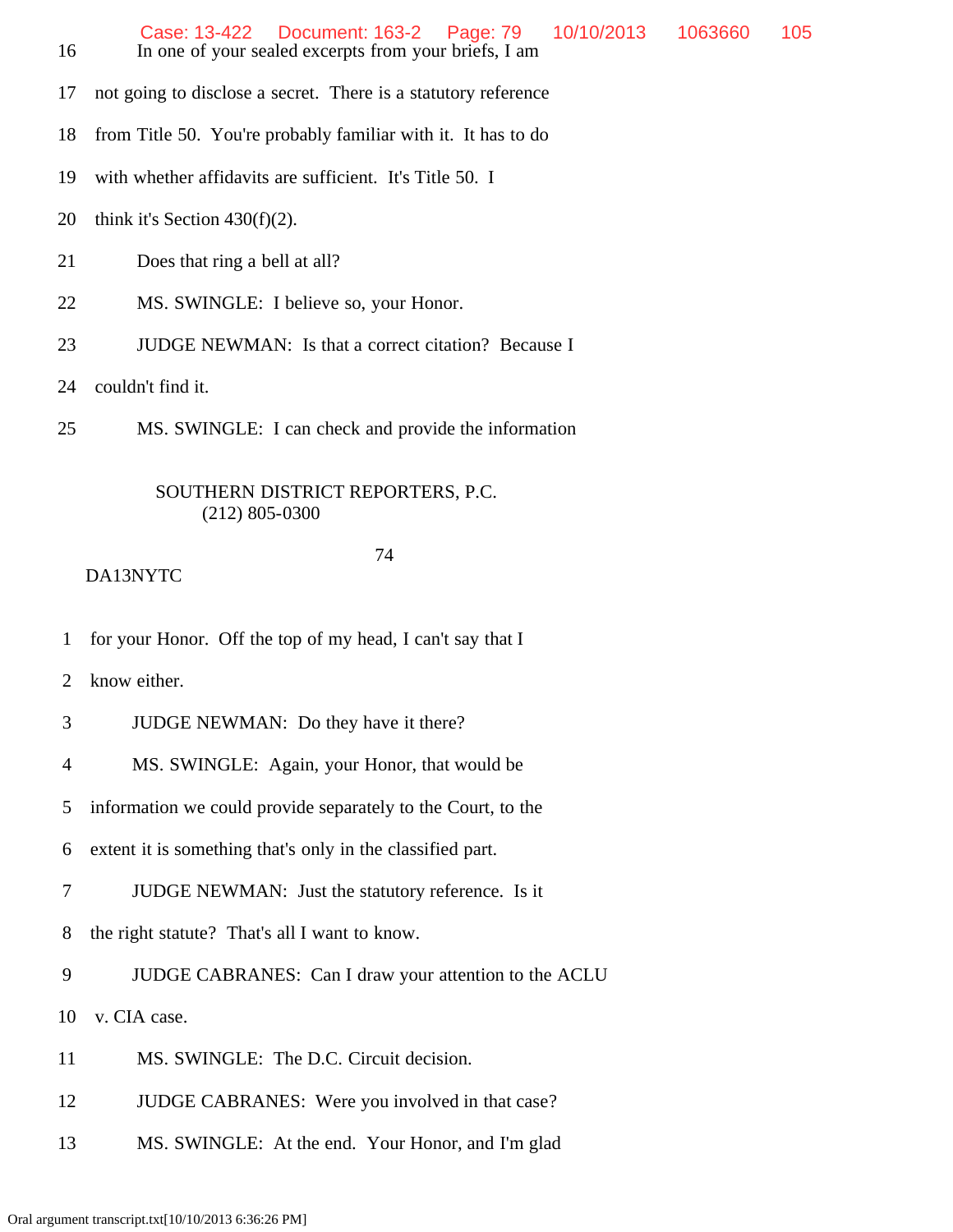14 you asked about it because that obviously has been raised a

15 number of times today, and of course it is critically different

16 from this case in a couple of ways. If I might just have a

17 minute.

18 JUDGE CABRANES: Everybody else has gotten a few

19 minutes extra, so go ahead. I'm anxious to know exactly where

20 you're headed. Namely, how is this case different from that

21 case.

22 MS. SWINGLE: Sure. If the Court looks at the precise

23 terms of the request in that case, and I must urge the Court,

24 we think that the precise terms of the request here are

25 incredibly important. But the precise request there was to the

#### SOUTHERN DISTRICT REPORTERS, P.C. (212) 805-0300

#### DA13NYTC

75

1 CIA, but it asked for any documents pertaining to the use of

2 targeted lethal force. It was not limited to the CIA's use.

3 It was pertaining to anyone's use of targeted lethal force.

4 And initially, the government's response declined to

5 acknowledge the existence of responsive documents because we

6 explained that either the CIA's interest in or its involvement

7 in the use of targeted lethal force remained classified.

8 Ultimately, after a number of public disclosures were

- 9 made, including in this very litigation, the government itself
- 10 affirmatively moved to remand in that case while it was pending
- 11 in the D.C. Circuit, because we acknowledged that we could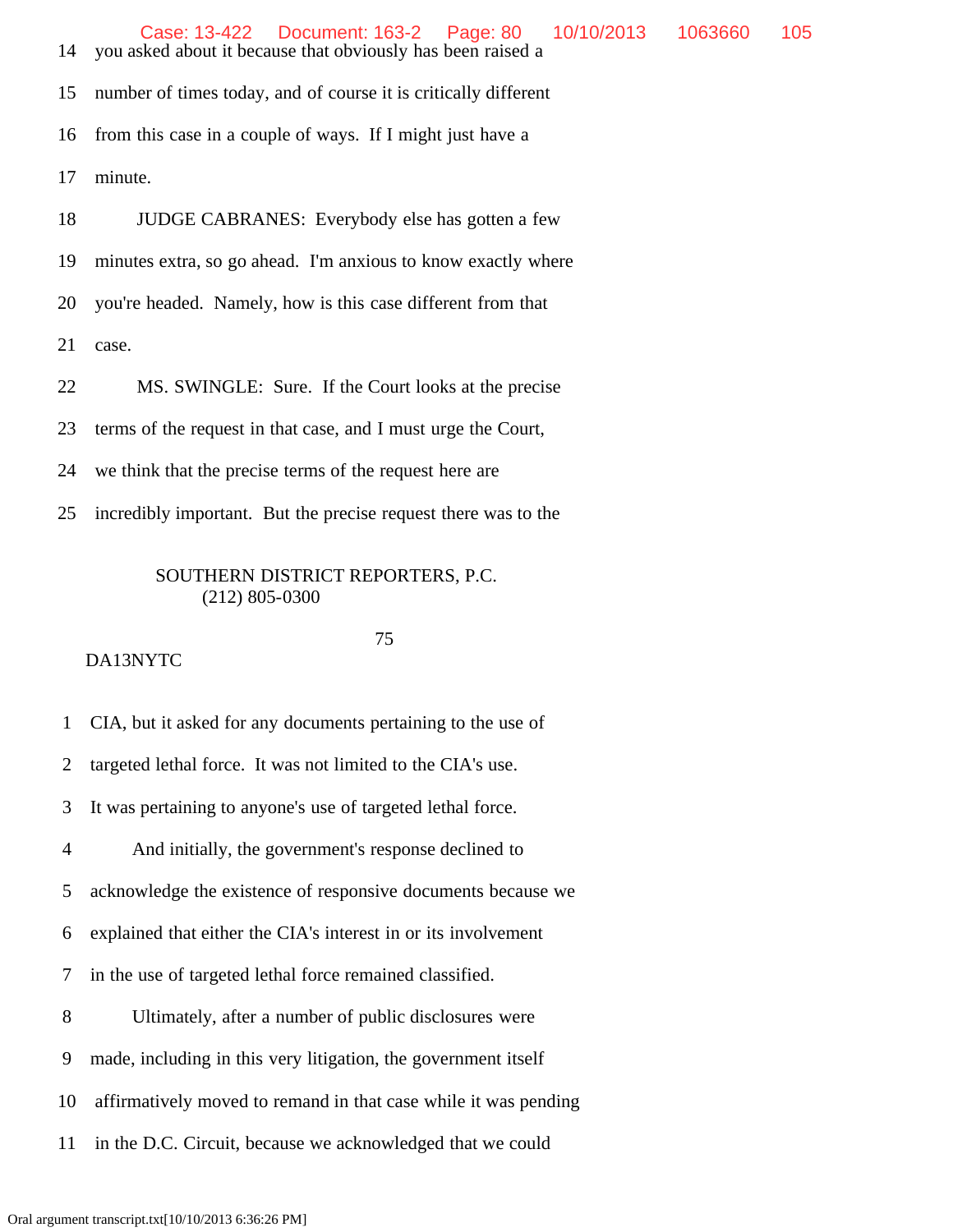- 12 acknowledge the existence of responsive documents.
- 13 Ultimately what the D.C. Circuit held was it was no
- 14 longer plausible to conclude that CIA had no intelligence
- 15 interest in the U.S. government's use of targeted lethal force.
- 16 It actually held, in fact, that the specific public references,
- 17 many of which are relied on here, like Panetta's statements,
- 18 did not disclose whether or not the CIA uses targeted lethal
- 19 force. But because we had officially acknowledged CIA interest
- 20 in targeted lethal force, it sent the case back.
- 21 All it decided, Judge Pooler, to one of your earlier
- 22 question was the Glomar issue. The Court specifically
- 23 envisioned that the agency might be able to impose a no number
- 24 no list response on remand or something like it.
- 25 JUDGE CABRANES: Tell me why in this case a no number

#### 76

# DA13NYTC

- 1 no list response would not be appropriate.
- 2 MS. SWINGLE: As to which request, your Honor?
- 3 JUDGE CABRANES: Well, taking one by one.
- 4 MS. SWINGLE: So, yes. We believe that a no number no
- 5 list response is appropriate to the ACLU's request. It is what
- 6 we've provided, and it's what we are seeking to defend in this

7 Court.

- 8 I think the difference is the specific terms of the
- 9 request. If one looks at the OLC request, what it asks for is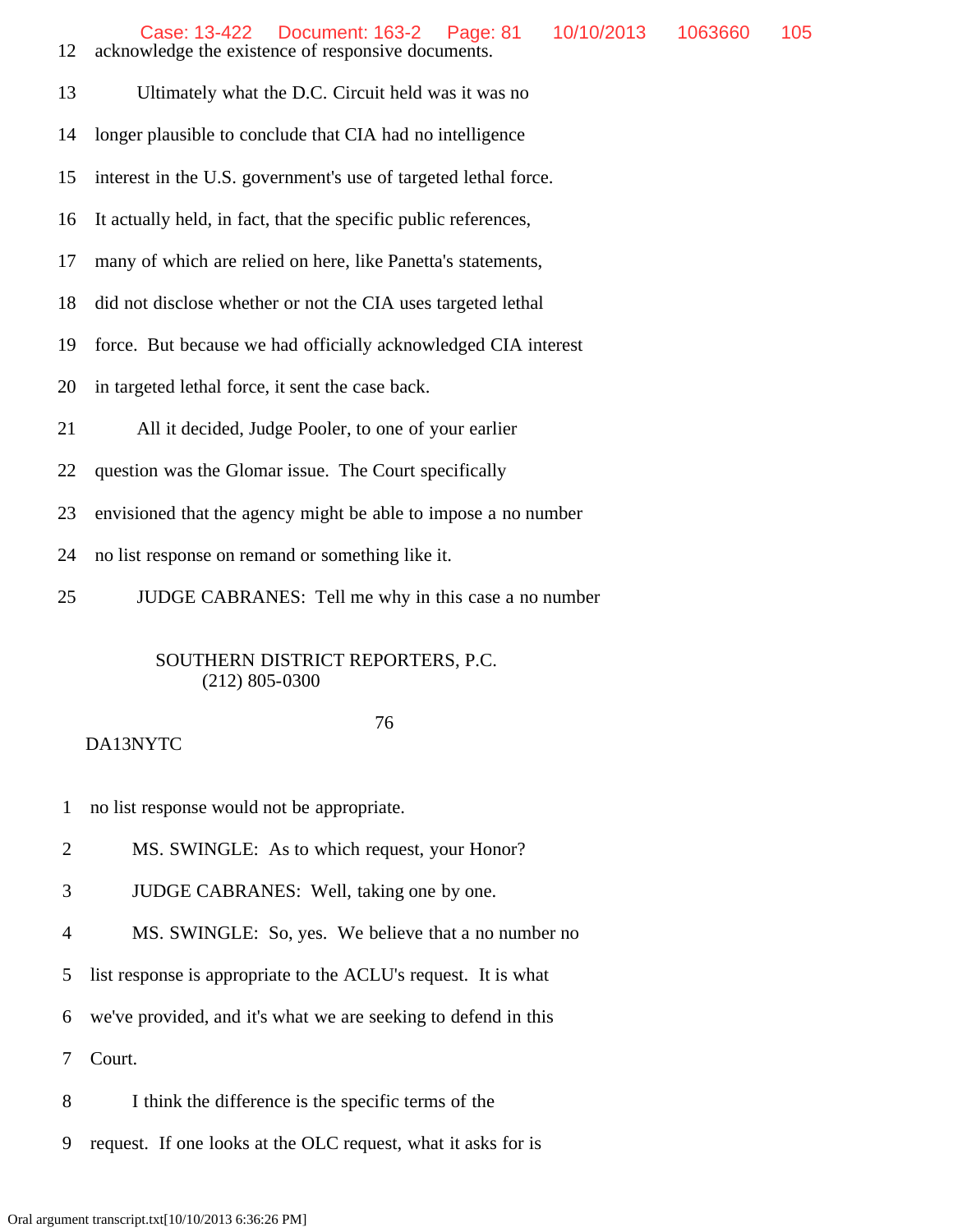- 10 an OLC opinion or memoranda, so an OLC legal advice document,
- 11 that addresses the legal status of targeted killing

12 encompassing legal advice to the Central Intelligence Agency.

- 13 It specifically envisions that it will be an OLC advice
- 14 document giving advice to an agency on the use of targeted
- 15 lethal force.

16 As we've explained at some length in our declarations,

17 OLC does not provide hypothetical legal advice. It provides

18 legal advice when an agency is seriously contemplating or

19 undertaking a course of conduct. For OLC to have provided such

20 an advice document to the CIA or the FBI or the NSA, or any

21 entity, means that agency was either engaging in or

22 contemplating specific operations.

23 JUDGE NEWMAN: Right on that point, why couldn't you

24 have a Vaughn index that took that very item you just described

25 and redact the word "CIA," and say "document that describes the

# SOUTHERN DISTRICT REPORTERS, P.C. (212) 805-0300

#### 77

# DA13NYTC

1 legal justification for a targeted killing in answer to a

2 request from" blacked out.

3 MS. SWINGLE: Because, your Honor, we also, in

4 addition to not disclosing what agency or agencies of the U.S.

5 government may have been contemplating such operation, have not

6 disclosed how many operations might have been contemplated, how

7 many might have been attempted.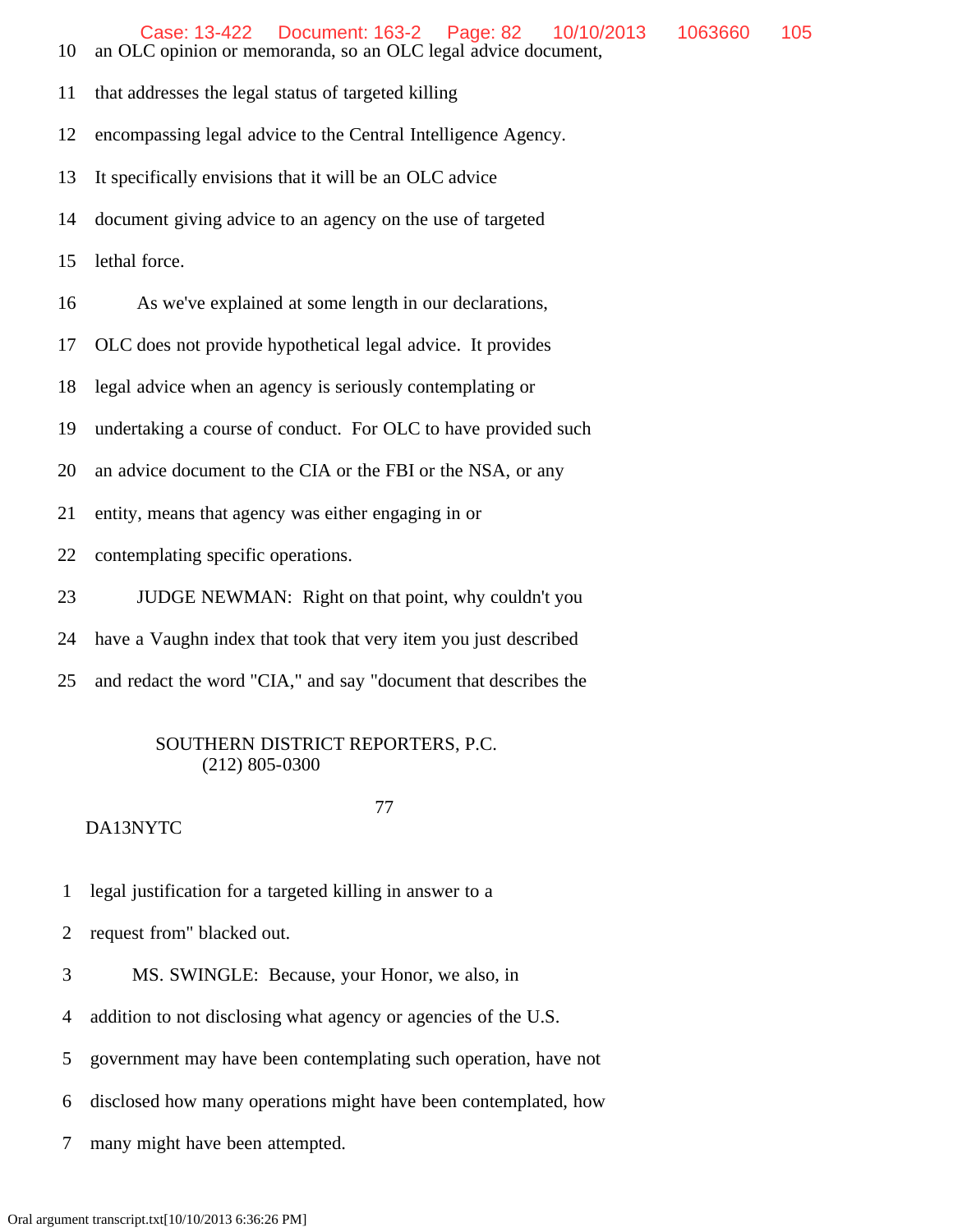| 8  | Case: 13-422<br>Document: 163-2<br>Page: 83<br>10/10/2013<br>1063660<br>JUDGE NEWMAN: Quantity was nowhere in my title. My | 105 |
|----|----------------------------------------------------------------------------------------------------------------------------|-----|
| 9  | title was "A document describing legal reasoning about targeted                                                            |     |
| 10 | killings." Why can't you give that in a Vaughn index?                                                                      |     |
| 11 | MS. SWINGLE: I think the very number of responsive                                                                         |     |
| 12 | documents is itself classified. So I'm struggling to                                                                       |     |
| 13 | understand what more we could say.                                                                                         |     |
| 14 | I would just add we have acknowledged that there is a                                                                      |     |
| 15 | single responsive document relating to DoD. So to acknowledge                                                              |     |
| 16 | the existence of any other documents suggests that some other                                                              |     |
| 17 | part of the U.S. government was also using targeted lethal                                                                 |     |
| 18 | force.                                                                                                                     |     |
| 19 | JUDGE CABRANES: Are you now producing a Vaughn index                                                                       |     |
| 20 | in the D.C. litigation?                                                                                                    |     |
| 21 | MS. SWINGLE: We have not yet gotten to the point --                                                                        |     |
| 22 | JUDGE CABRANES: You've been directed by the Court of                                                                       |     |
| 23 | Appeals to produce one.                                                                                                    |     |
| 24 | MS. SWINGLE: We have not, your Honor. All the Court                                                                        |     |
| 25 | directed us to do is go back and see what more we could                                                                    |     |

78

- 1 disclose. And the Court I think is very clear that it is not
- 2 directing disclosure of any particular set of information.
- 3 They leave open the possibility the Court would simply give a
- 4 no number no list response.
- 5 JUDGE CABRANES: It has not yet made the decision.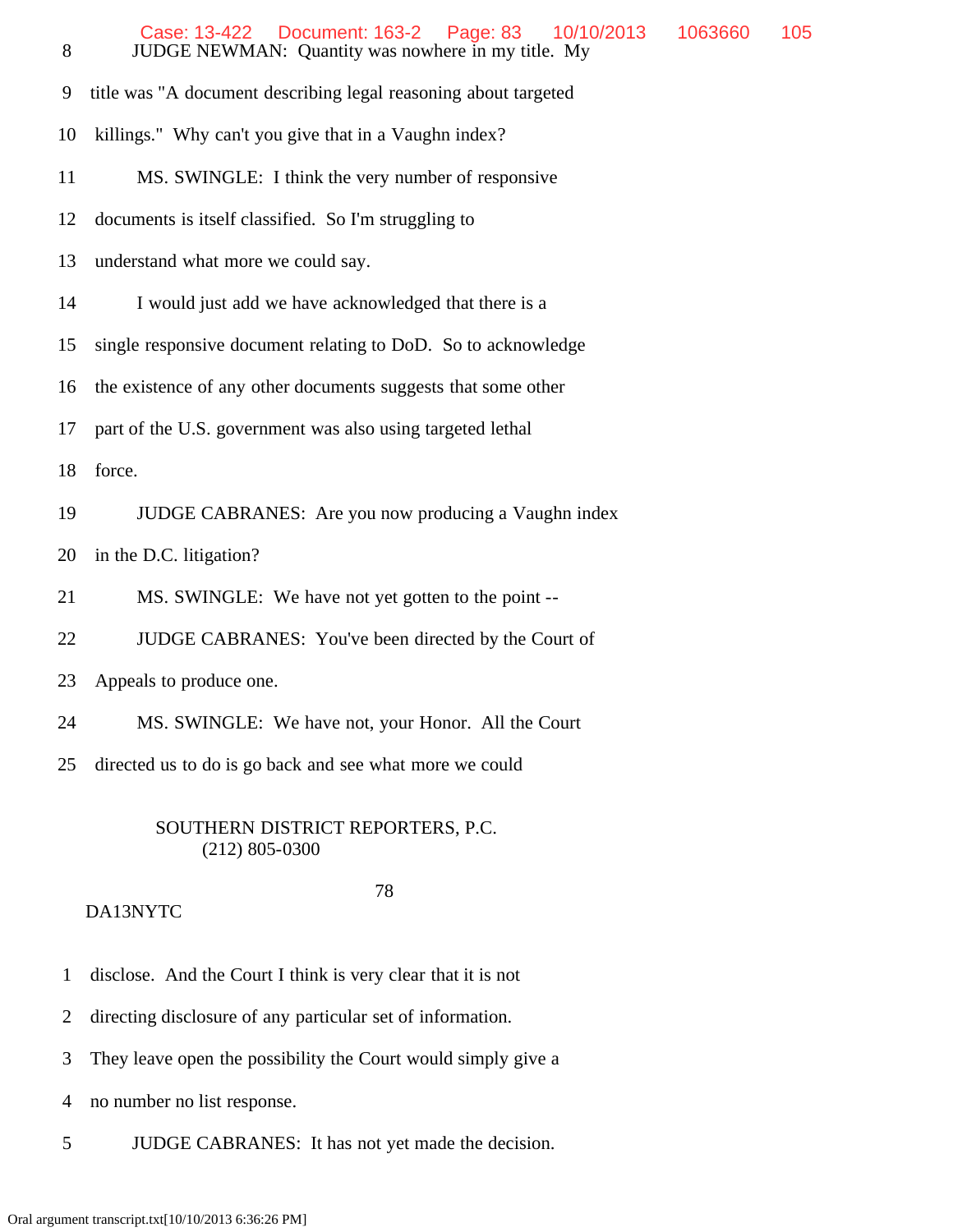| 6  | Case: 13-422  Document: 163-2  Page: 84<br>10/10/2013<br>JUDGE NEWMAN: Is the problem with the Vaughn index | 1063660 | 105 |  |  |  |  |  |  |
|----|-------------------------------------------------------------------------------------------------------------|---------|-----|--|--|--|--|--|--|
| 7  | that they've requested, they've directed their request to                                                   |         |     |  |  |  |  |  |  |
| 8  | specific departments? And so if you say the documents we have,                                              |         |     |  |  |  |  |  |  |
| 9  | 30 documents or whatever, it implicates that department?                                                    |         |     |  |  |  |  |  |  |
| 10 | Is that the problem?                                                                                        |         |     |  |  |  |  |  |  |
| 11 | MS. SWINGLE: I think there are several problems. I                                                          |         |     |  |  |  |  |  |  |
| 12 | think that's one of them. Because we have acknowledged there                                                |         |     |  |  |  |  |  |  |
| 13 | is one responsive DoD document. To acknowledge the existence                                                |         |     |  |  |  |  |  |  |
| 14 | of more suggests --                                                                                         |         |     |  |  |  |  |  |  |
| 15 | JUDGE NEWMAN: Suppose we get rid of that problem by                                                         |         |     |  |  |  |  |  |  |
| 16 | making your Vaughn index more general. It simply says "A                                                    |         |     |  |  |  |  |  |  |
| 17 | document respecting legal advice to the government. Or to an                                                |         |     |  |  |  |  |  |  |
| 18 | agency of the government." Why can't you say that?                                                          |         |     |  |  |  |  |  |  |
| 19 | MS. SWINGLE: With respect, your Honor, I think it is                                                        |         |     |  |  |  |  |  |  |
| 20 | a little too late for that. The public record is what the                                                   |         |     |  |  |  |  |  |  |
| 21 | public record now is. Any disclosures would have to take place                                              |         |     |  |  |  |  |  |  |
| 22 | against that backdrop.                                                                                      |         |     |  |  |  |  |  |  |
| 23 | JUDGE NEWMAN: Why is it too late? We've got the case                                                        |         |     |  |  |  |  |  |  |
| 24 | here. We're trying to figure out whether to sustain a no list                                               |         |     |  |  |  |  |  |  |
| 25 | no number response. And it may be that a modified version                                                   |         |     |  |  |  |  |  |  |
|    |                                                                                                             |         |     |  |  |  |  |  |  |

#### 79

- 1 heading towards a Vaughn index is the right answer. So I don't
- 2 think it is too late.
- 3 MS. SWINGLE: I think having officially disclosed that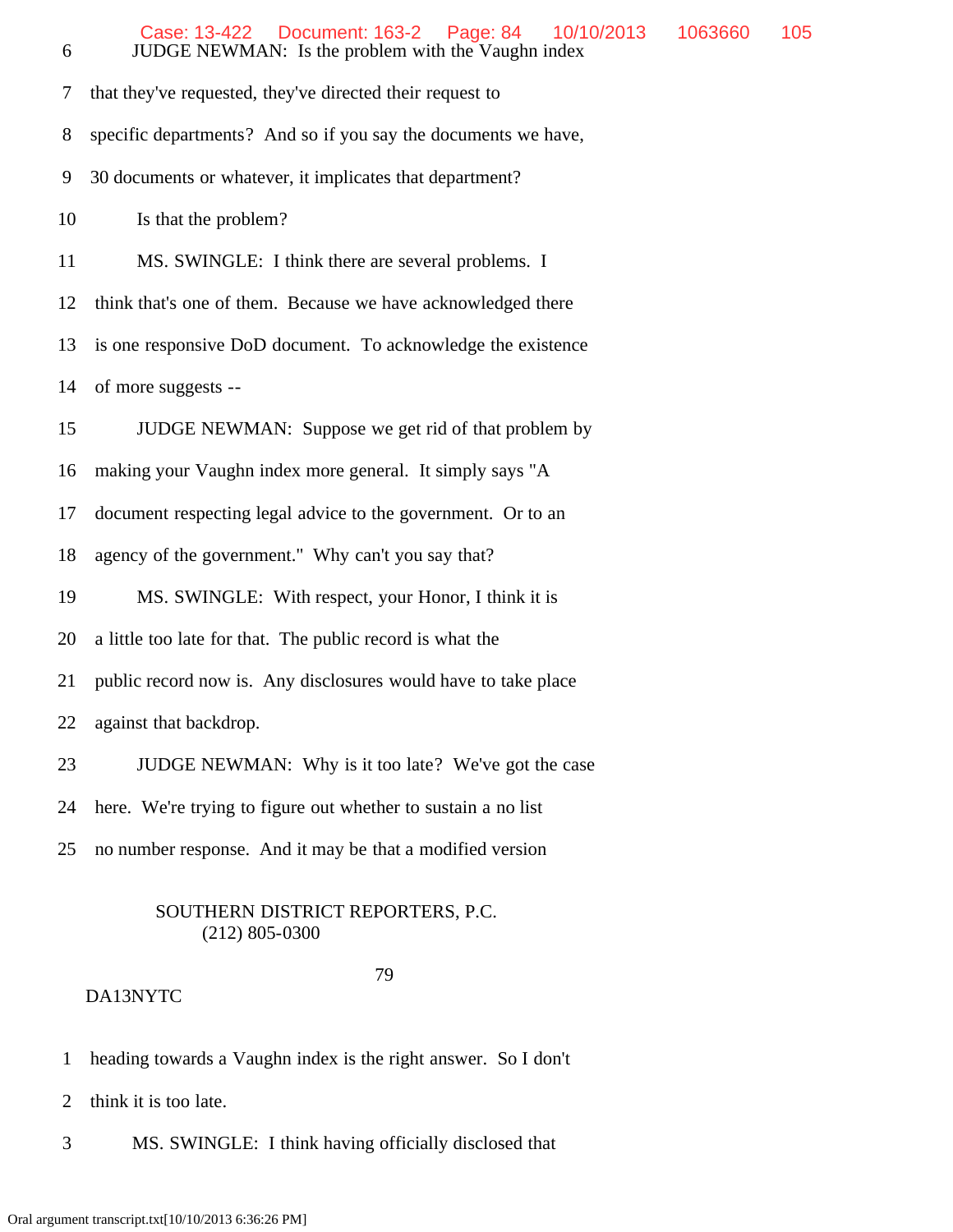4 there is a single responsive OLC memorandum to DoD, that

5 suggests any additional disclosures we make about additional

6 documents discloses the potential involvement of other

7 agencies.

8 I think as well, as we set out in the declarations,

9 both classified and unclassified declarations, the more

10 information we give, for example, about the number of OLC

11 documents, the more information that becomes public, which is

12 currently classified, about the extent of the U.S. government's

13 involvement in targeted operations, about the depth of

14 intelligence interests.

15 JUDGE NEWMAN: I am not anywhere near disclosing

16 documents. I'm talking about a partial heavily redacted Vaughn

17 index.

18 MS. SWINGLE: The very number of responsive documents

19 is still currently classified. I think that is my point.

20 JUDGE CABRANES: I suppose you mean to say by that

21 phrase that it could have some significance affecting national

22 security.

23 MS. SWINGLE: Yes. And the reason it's classified is

24 that disclosure of that information would tell you things about

25 intelligence activities, foreign activities of the U.S.

# SOUTHERN DISTRICT REPORTERS, P.C. (212) 805-0300

 80 DA13NYTC

1 government.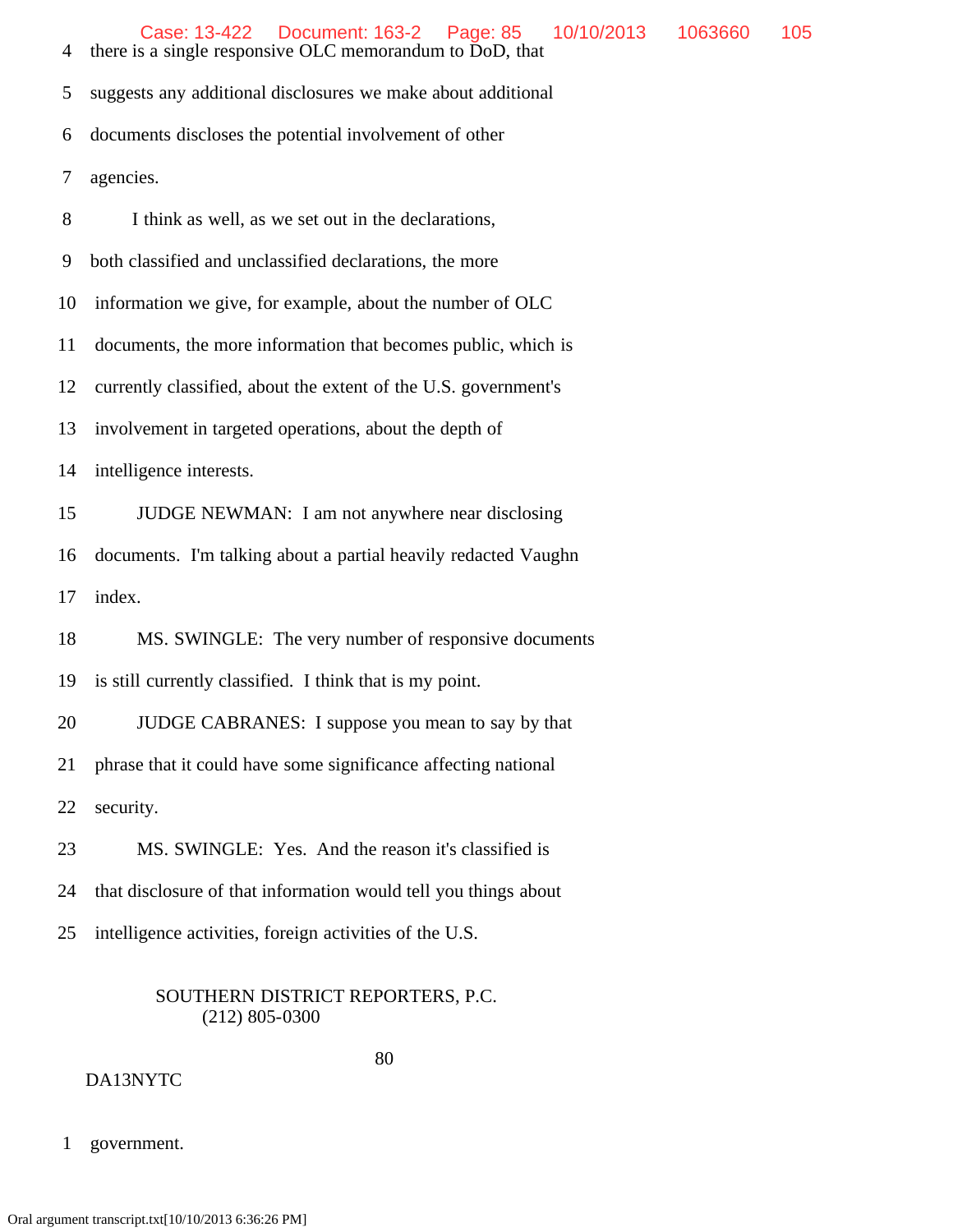| $\overline{2}$ | Case: 13-422  Document: 163-2  Page: 86<br>10/10/2013<br>JUDGE NEWMAN: Why? If your Vaughn index says in part | 1063660 | 105 |  |  |  |  |  |  |
|----------------|---------------------------------------------------------------------------------------------------------------|---------|-----|--|--|--|--|--|--|
| 3              | we have 10 legal opinions that give legal reasoning, does that                                                |         |     |  |  |  |  |  |  |
| 4              | alert the enemy, oh, they've got 10 lawyers working on it, not                                                |         |     |  |  |  |  |  |  |
| 5              | just five. Come on. That's not a secret, is it?                                                               |         |     |  |  |  |  |  |  |
| 6              | MS. SWINGLE: I will tell you a couple things, your                                                            |         |     |  |  |  |  |  |  |
| 7              | Honor. It tells us there are nine additional instances, in                                                    |         |     |  |  |  |  |  |  |
| 8              | which the OLC opines on the lawfulness of a particular                                                        |         |     |  |  |  |  |  |  |
| 9              | operation or course of conduct.                                                                               |         |     |  |  |  |  |  |  |
| 10             | JUDGE NEWMAN: No, I am not talking about an opinion                                                           |         |     |  |  |  |  |  |  |
| 11             | on a specific operation. I don't know if they are. What I am                                                  |         |     |  |  |  |  |  |  |
| 12             | trying to press you on is legal reasoning for the authority to                                                |         |     |  |  |  |  |  |  |
| 13             | do targeted killings. Not the number of them, not who they                                                    |         |     |  |  |  |  |  |  |
| 14             | are, not where they are, not when they are. No detail at all.                                                 |         |     |  |  |  |  |  |  |
| 15             | JUDGE CABRANES: And not even the date of the opinion.                                                         |         |     |  |  |  |  |  |  |
| 16             | MS. SWINGLE: Well, again, your Honor, we have                                                                 |         |     |  |  |  |  |  |  |
| 17             | acknowledged the existence of one responsive document. The                                                    |         |     |  |  |  |  |  |  |
| 18             | idea we can put the genie back in the bottle and somehow start                                                |         |     |  |  |  |  |  |  |
| 19             | from scratch is not available.                                                                                |         |     |  |  |  |  |  |  |
| 20             | JUDGE NEWMAN: We want to take a few things out of the                                                         |         |     |  |  |  |  |  |  |
| 21             | bottle.                                                                                                       |         |     |  |  |  |  |  |  |
| 22             | MS. SWINGLE: To acknowledge the existence of                                                                  |         |     |  |  |  |  |  |  |
| 23             | responsive documents to the OLC request immediately alerts how                                                |         |     |  |  |  |  |  |  |
| 24             | many there are. If you are not going to give the number but                                                   |         |     |  |  |  |  |  |  |
| 25             | you give an answer that's different from what has already been                                                |         |     |  |  |  |  |  |  |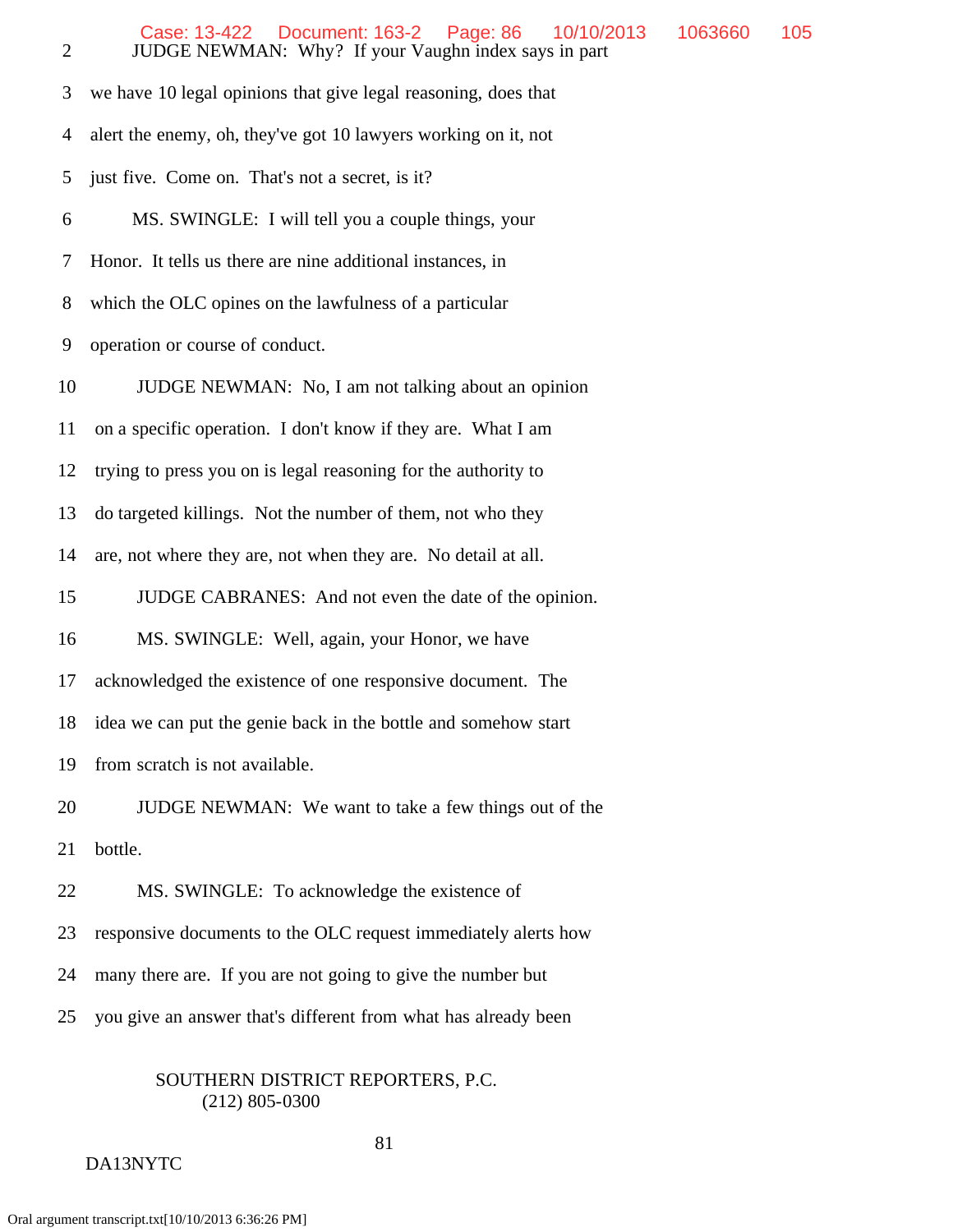1 given, that is additional information.

| $\overline{2}$ | And I guess I would just urge the Court to ask the              |
|----------------|-----------------------------------------------------------------|
| 3              | same questions that were being asked previously about what that |
| $\overline{4}$ | information gets them. What they want is not did OLC provide    |
| 5              | legal advice about the use of targeted lethal force. They know  |
| 6              | that we did. We have formally acknowledged what they did.       |
| 7              | What they want to know is when was that information provided,   |
| 8              | to what agency was it provided.                                 |
| 9              | JUDGE NEWMAN: Look, I understand that. I've asked               |
| 10             | them what good it does them and I've asked you why you don't.   |
| 11             | There is a bit of a standoff here.                              |
| 12             | The fact that some of your responses may not help               |
| 13             | them, I don't think is a legal -- you won't answer the question |
| 14             | why you won't. So you've given us legal reasons why you won't.  |
| 15             | And the fact that it might not do them any good is really not a |
| 16             | legal reason, I don't think. Is it? Nothing in FOIA says        |
| 17             | there is a separate exemption for things that don't really help |
| 18             | the guy who wants them.                                         |
| 19             | MS. SWINGLE: No.                                                |
| 20             | JUDGE NEWMAN: I come back to saying, why can't you              |
| 21             | have a redacted Vaughn index, at least on legal reasoning.      |
| 22             | Because I don't understand your argument that if we say there   |
| 23             | are five of them, that somehow tells people more information.   |
| 24             | What does it tell them? It says five lawyers were working.      |
|                |                                                                 |

25 MS. SWINGLE: With respect, your Honor, it says that

# SOUTHERN DISTRICT REPORTERS, P.C.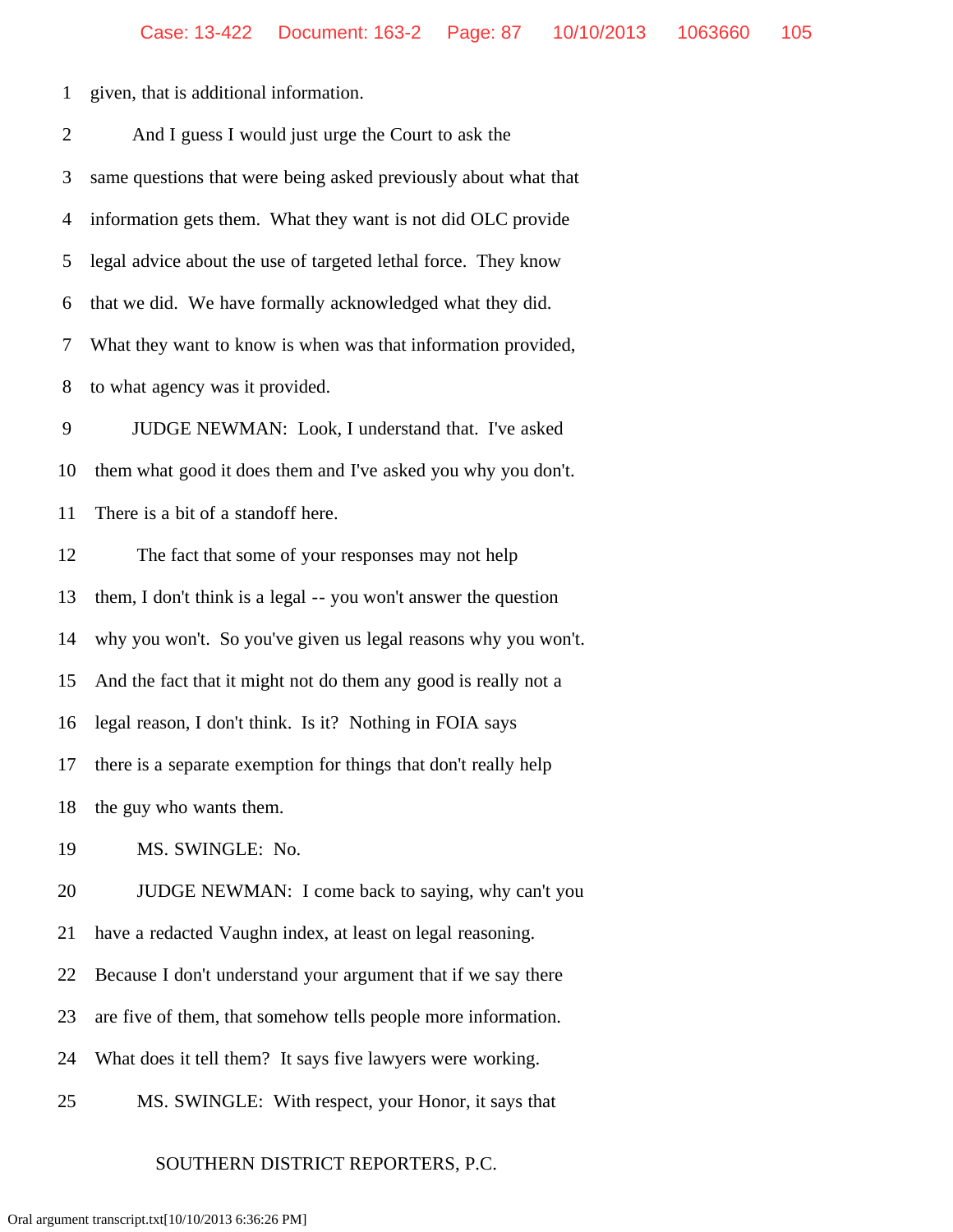- 1 OLC on five separate instances wrote advice memoranda about the
- 2 use of targeted lethal force. It now tells us, and I do think
- 3 this is critical, that on four of those instances, it did not
- 4 involve the Department of Defense. Because we have
- 5 acknowledged there is a single responsive document as to the
- 6 Department of Defense. I think that is really significant
- 7 information. And it is not information that has been made
- 8 public by the U.S. government.
- 9 JUDGE NEWMAN: That's a secret.
- 10 MS. SWINGLE: It is.
- 11 JUDGE NEWMAN: Despite Mr. Panetta's statement, that's
- 12 a secret.
- 13 MS. SWINGLE: We have never disclosed operational
- 14 details as to what part of the U.S. government conducts lethal
- 15 force.
- 16 JUDGE NEWMAN: No one is asking for that.
- 17 MS. SWINGLE: I would urge the Court to look at the
- 18 classified declaration that discusses the need for this, in
- 19 part because we do have real interest in maintaining our
- 20 ability not to talk about what parts of our government do any
- 21 kind of operations and where.
- 22 JUDGE POOLER: You're being pressed, not just by us,
- 23 but by the Congress to release more and more information,
- 24 Senator Wyden has been asking about these documents. Have any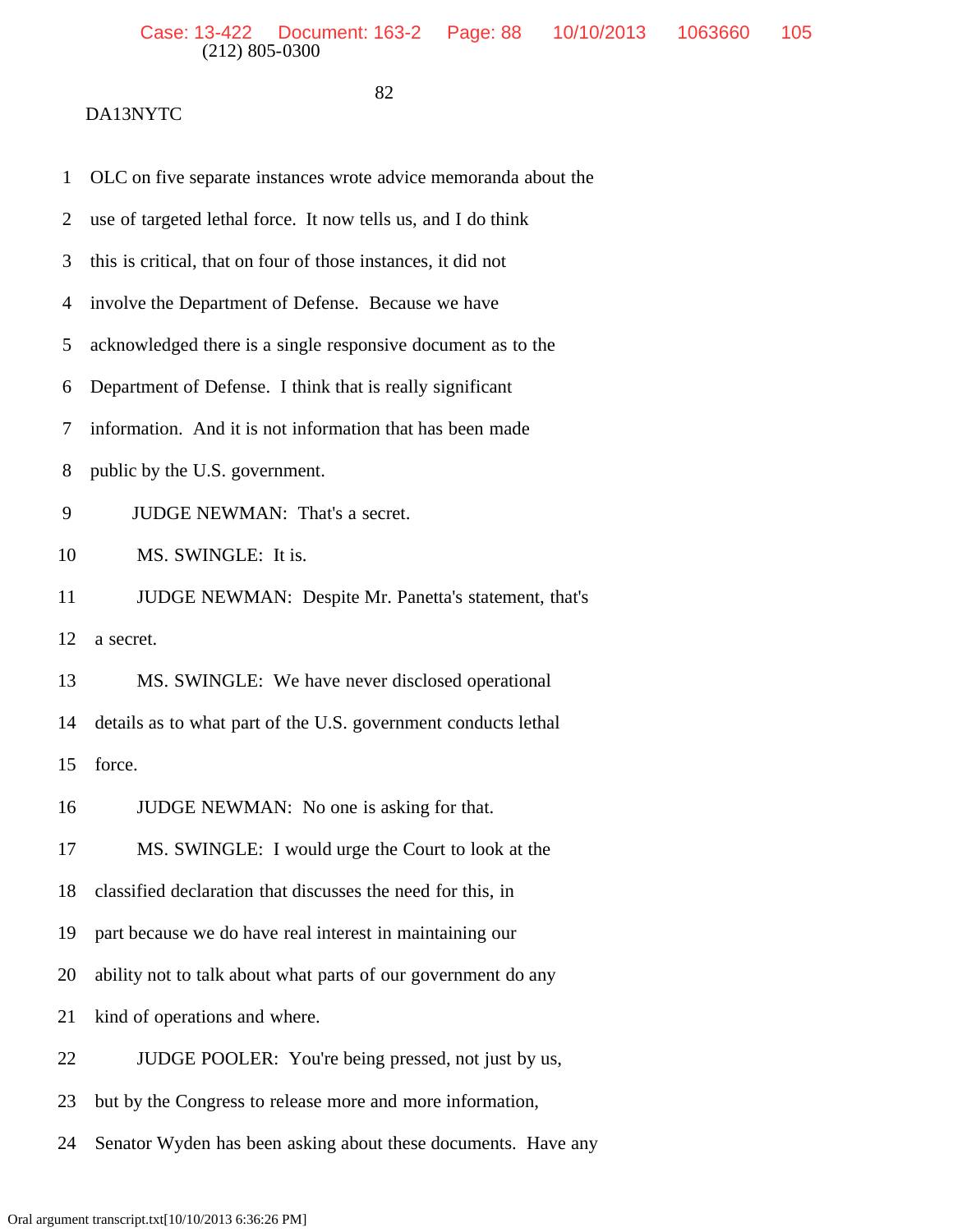25 of those been turned over to the Congress?

# SOUTHERN DISTRICT REPORTERS, P.C. (212) 805-0300

83

# DA13NYTC

 1 MS. SWINGLE: Yes, my understanding is that there have 2 certainly been public statements by various members of Congress 3 that the U.S. government should make a voluntary disclosure of 4 classified information. 5 JUDGE POOLER: Has the government made a voluntarily 6 disclosure? 7 MS. SWINGLE: As we've explained, the President did 8 disclose in part the previously classified fact -- 9 JUDGE POOLER: Do you call the Jay Leno Show a 10 disclosure or was it a more formal disclosure? 11 MS. SWINGLE: To be clear, your Honor, the only 12 disclosure of previously classified information that we would 13 point the Court to is the President's recent statement that the 14 U.S. government conducted the operation that led to the death 15 of Anwar al-Awlaki and provided some additional information 16 about three additional individuals who were killed. 17 But that obviously postdates all of the relevant 18 litigation here, and I think is not properly considered by the 19 Court. 20 But certainly if the Court were to think it couldn't 21 decide the case without reference to that, our position would 22 be that the Court would have to remand to give us the chance to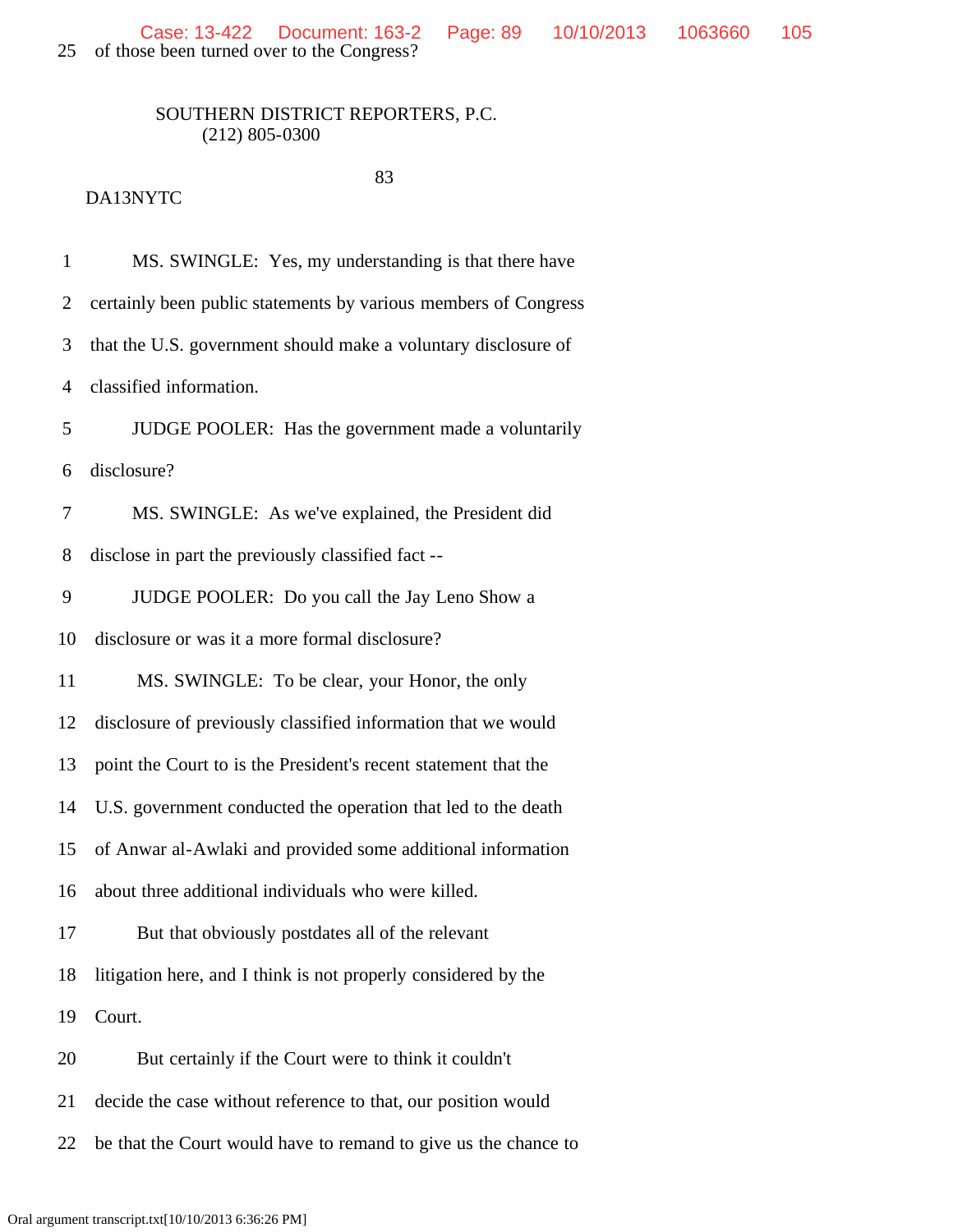Case: 13-422 Document: 163-2 Page: 90 10/10/2013 1063660 105

23 address that more specifically in declarations.

24 JUDGE CABRANES: Are we to assume that the Vaughn case

25 is the law of this circuit or is this now a nationally

# SOUTHERN DISTRICT REPORTERS, P.C. (212) 805-0300

84

DA13NYTC

- 1 recognized device that is used in all circuits?
- 2 MS. SWINGLE: About the Vaughn?

3 JUDGE CABRANES: Yes.

4 MS. SWINGLE: No. I just want to be quite clear.

5 Vaughn is a judge-made set of formal standards. But even the

6 D.C. Circuit, which first adopted that set of standards, has

7 been clear in case after case that there is nothing sacrosanct

8 about Vaughn, and that in any particular case you might not be

9 able to provide the kind of information that Vaughn would call

10 for. If it is information that is itself exempt from

11 disclosure under one of the FOIA exemptions.

12 JUDGE CABRANES: This Court has never formally adopted

13 or applied the Vaughn rule?

14 MS. SWINGLE: I don't believe so, your Honor. I would

15 say that the Court has really acknowledged that there could be

16 times when you can't provide that kind of information. I think

17 we've cited some of the older cases in our brief.

18 JUDGE CABRANES: From a litigation point of view, is

19 the Vaughn index a universal tool or device? Is it applied in

20 most circuits?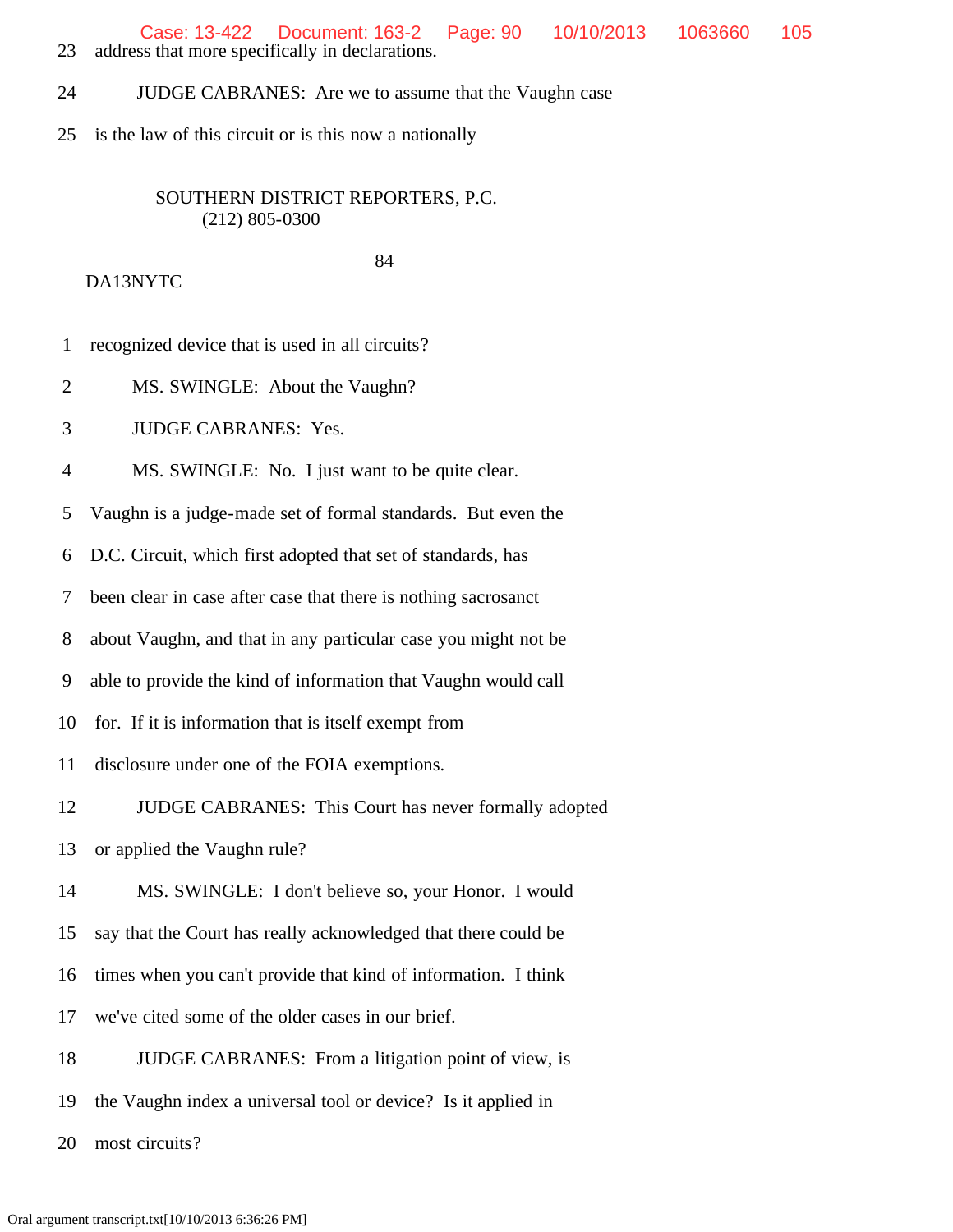|  | Case: 13-422  Document: 163-2  Page: 91  10/10/2013  1063660  105 |  |  |
|--|-------------------------------------------------------------------|--|--|
|  | MS. SWINGLE: My understanding is that it is. Where                |  |  |

- 22 it can be applied consonant with the other exemptions, of
- 23 course.
- 24 JUDGE POOLER: It takes many forms.
- 25 MS. SWINGLE: It does, your Honor. It is a very

#### 85 and the state of the state of the state of the state of the state of the state of the state of the state of the state of the state of the state of the state of the state of the state of the state of the state of the sta

- 1 flexible tool. Obviously, court after court has recognized
- 2 that where you can't provide a particular piece of information
- 3 or set of information, you can invoke the exemption to withhold
- 4 it. As Bassiouni discusses, there may be a case in which
- 5 really what you're left with is a no number no list.
- 6 If I might just clarify for the Court, my very kind
- 7 counsel who are also the trial court counsel in this and the
- 8 D.C. Circuit case have clarified that we did move for and
- 9 assert a no number no list response on remand in the D.C.
- 10 Circuit case.
- 11 JUDGE POOLER: That's still pending?
- 12 MS. SWINGLE: It is.
- 13 JUDGE POOLER: Before you go, counsel for the ACLU
- 14 said a new document was released every two weeks. I know he
- 15 meant it colloquially. Is this still happening that things get
- 16 released when there is pressure in informal or non-traditional
- 17 forums?
- 18 MS. SWINGLE: I would just urge the Court to remember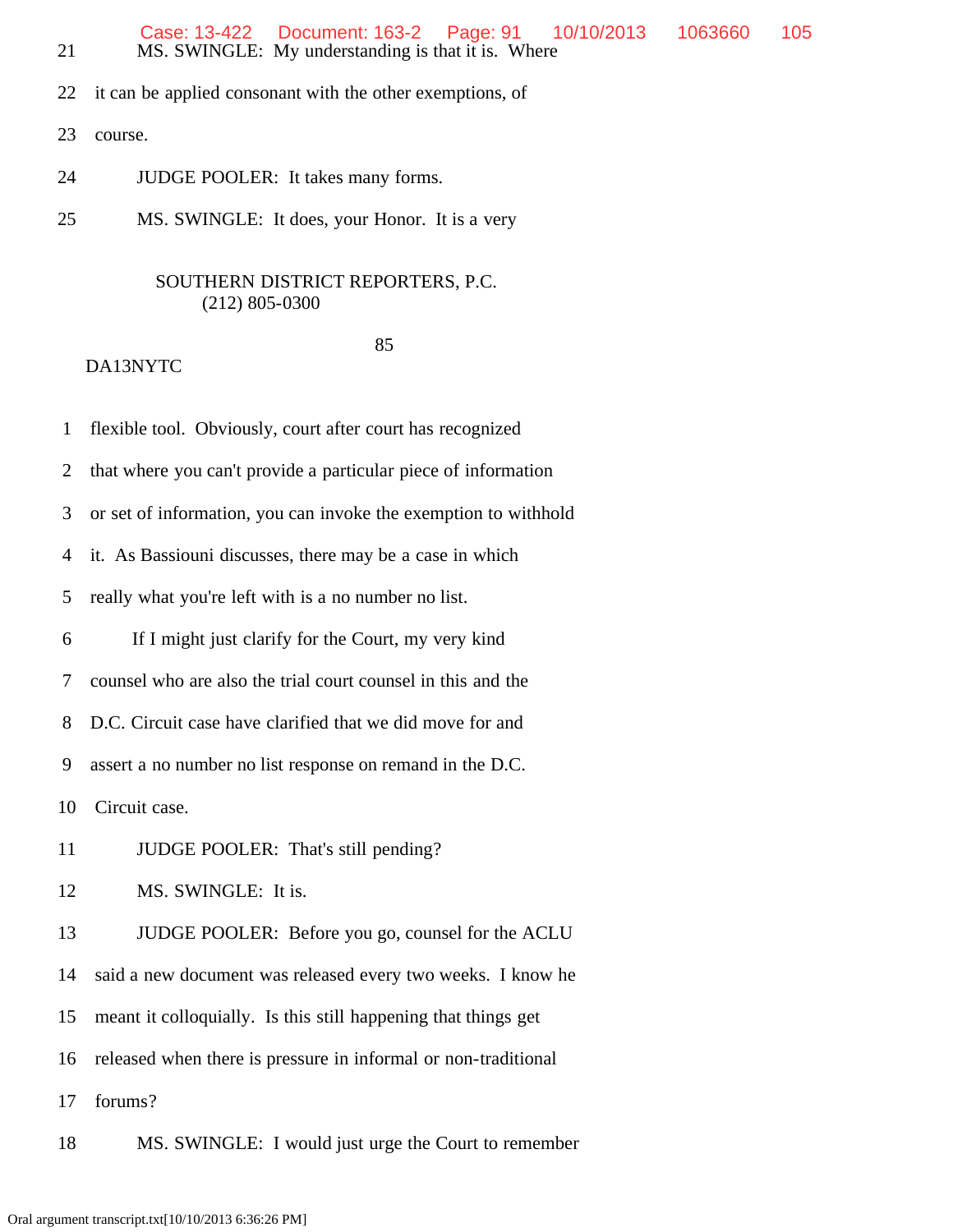Case: 13-422 Document: 163-2 Page: 92 10/10/2013 1063660 105

19 that the great bulk of disclosures every two weeks that they

20 have relied on, the virtual majority of them, if not most of

21 them, are unauthorized leaks. And there is obviously a very

- 22 real limit to the Executive Branch's ability to prevent
- 23 impermissible leaking by people who might be authorized to have
- 24 classified information but only with the understanding that
- 25 they --

# SOUTHERN DISTRICT REPORTERS, P.C. (212) 805-0300

# DA13NYTC

86

1 JUDGE POOLER: You haven't talked about the NSA leaks

2 in this case. Does that impact this case?

3 MS. SWINGLE: It does not.

4 JUDGE POOLER: That was quick. Had you thought about

5 it before this moment?

6 MS. SWINGLE: I hadn't, but I don't think they've

7 appropriately preserved it. To the extent they might have

8 argued it, they've waived it.

9 JUDGE CABRANES: What about the sequester?

10 MS. SWINGLE: It means I get paid today and today

11 only. Unless the Court wants some supplemental briefing, which

12 I might want to volunteer for.

13 JUDGE NEWMAN: One thing about a statement in your

14 brief. In the middle of page 47, there's a long sentence, "The

15 DoJ has now determined that it can provide some limited

16 additional information about classified documents," skipping a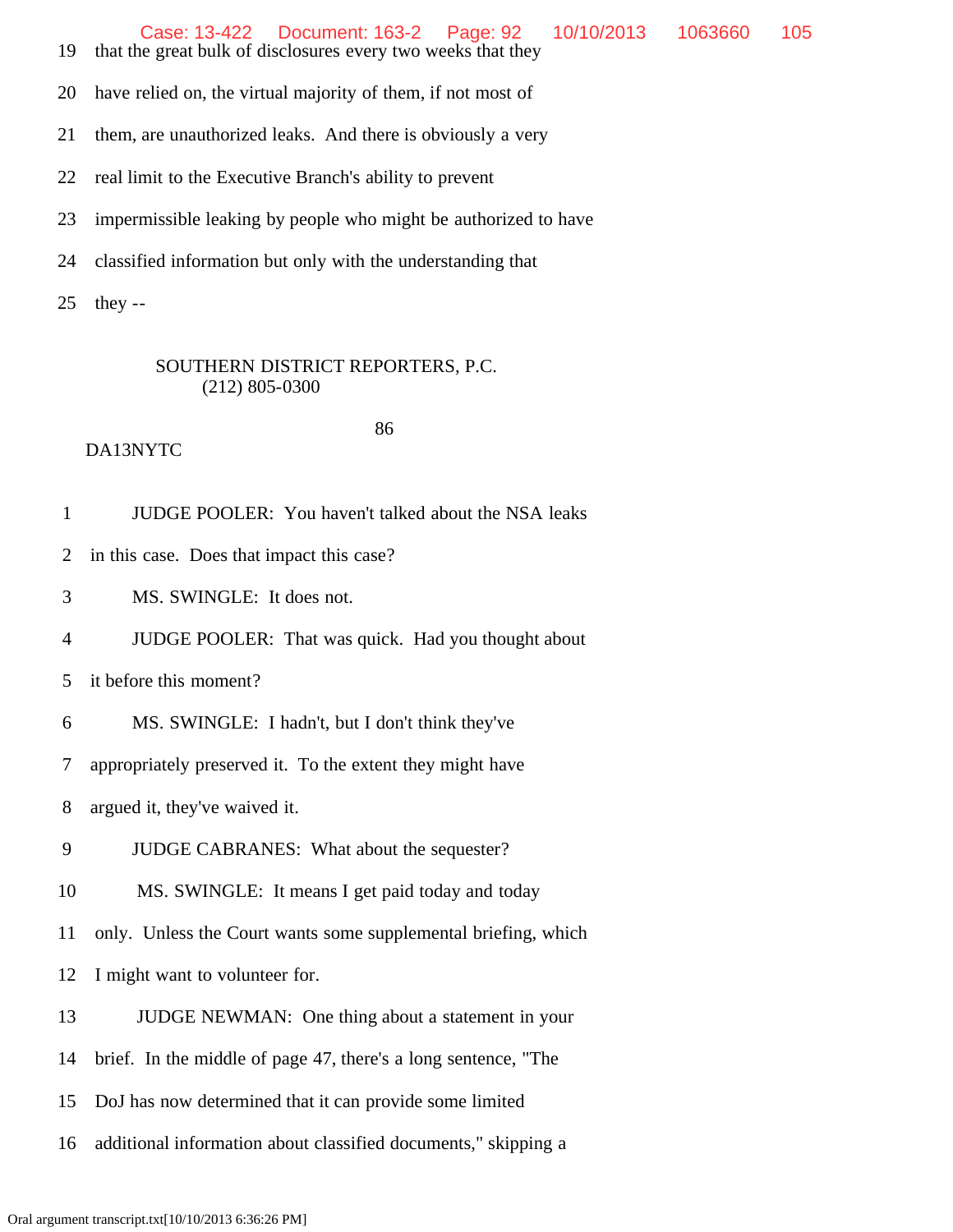- 17 word, "specifically DoJ can now disclose there are a
- 18 significant number of responsive classified records consisting
- 19 of legal advice."
- 20 Are you familiar with that?
- 21 MS. SWINGLE: That's right, your Honor.
- 22 JUDGE NEWMAN: Does that refer to things you did
- 23 release after the District Court judgment or you can now
- 24 release someday in the future?
- 25 MS. SWINGLE: So, I want to be clear. Our position is

#### 87

# DA13NYTC

1 that to the extent the President and the Attorney General have,

2 after the District Court litigation here, and obviously after

3 the declarations were filed in this case, in very recent

4 months, released some previously classified information.

5 Namely, the disclosures that were made about Anwar al-Awlaki

6 and the three additional individuals, we are now in a position

7 to acknowledge, not because we are required to under FOIA, but

8 just in the interest of public disclosure, that OLC does and

9 could, were the requests filed today, and processed in the due

10 course, acknowledge the existence of some responsive documents.

11 JUDGE NEWMAN: So this is not a reference to anything

12 that has been released.

13 MS. SWINGLE: No, your Honor. This is simply --

14 JUDGE NEWMAN: This is a willingness to release more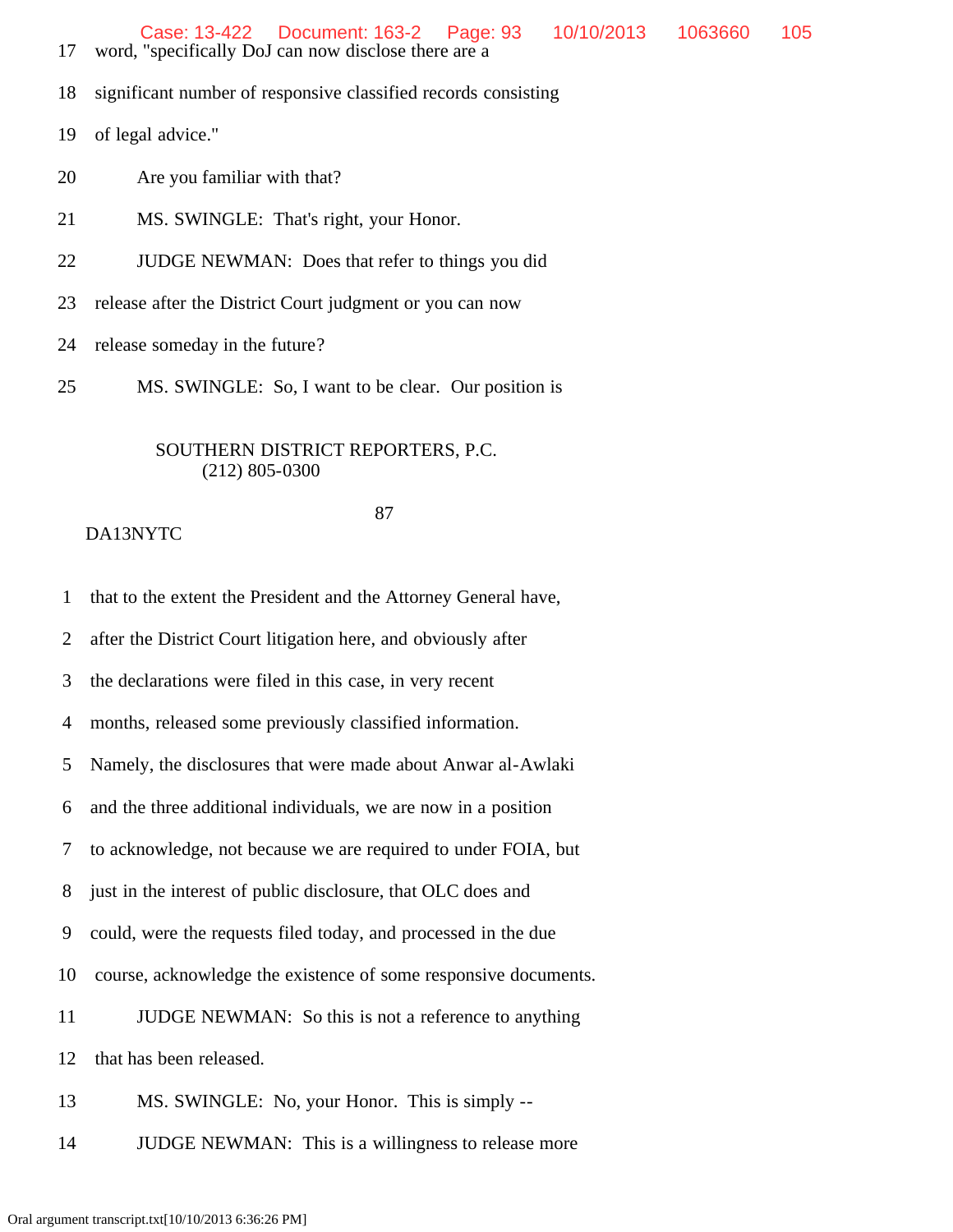Case: 13-422 Document: 163-2 Page: 94 10/10/2013 1063660 105

15 things upon a proper FOIA request.

16 MS. SWINGLE: It is a willingness to try and respond

17 to these most recent public disclosures by explaining what the

18 government's position would be.

19 JUDGE NEWMAN: Don't any of their requests in this

20 litigation seek what you now say the government can provide?

21 MS. SWINGLE: I think to the extent, obviously we feel

22 there is no obligation to have this kind of ongoing running

23 obligation to re-review one's responses.

24 JUDGE NEWMAN: You come to us with a brief and urge us

25 to affirm by giving us this comfort and assurance that DoJ has

### SOUTHERN DISTRICT REPORTERS, P.C. (212) 805-0300

#### 88

# DA13NYTC

1 now determined it can provide additional information consisting

2 of legal advice. You are now in a position to do that.

3 They're here seeking it. And you want us to affirm a judgment

4 that says don't give it to them. I don't understand.

5 MS. SWINGLE: I want to be clear. The extent of what

6 we would be in a position to acknowledge in response to a

7 proper request now would be this description. Not the

8 underlying documents themselves, not information about the

9 underlying number of documents or the number of each category

10 of documents.

11 **JUDGE NEWMAN:** You say you can tell them there is a

12 significant number. You can tell them that without any secret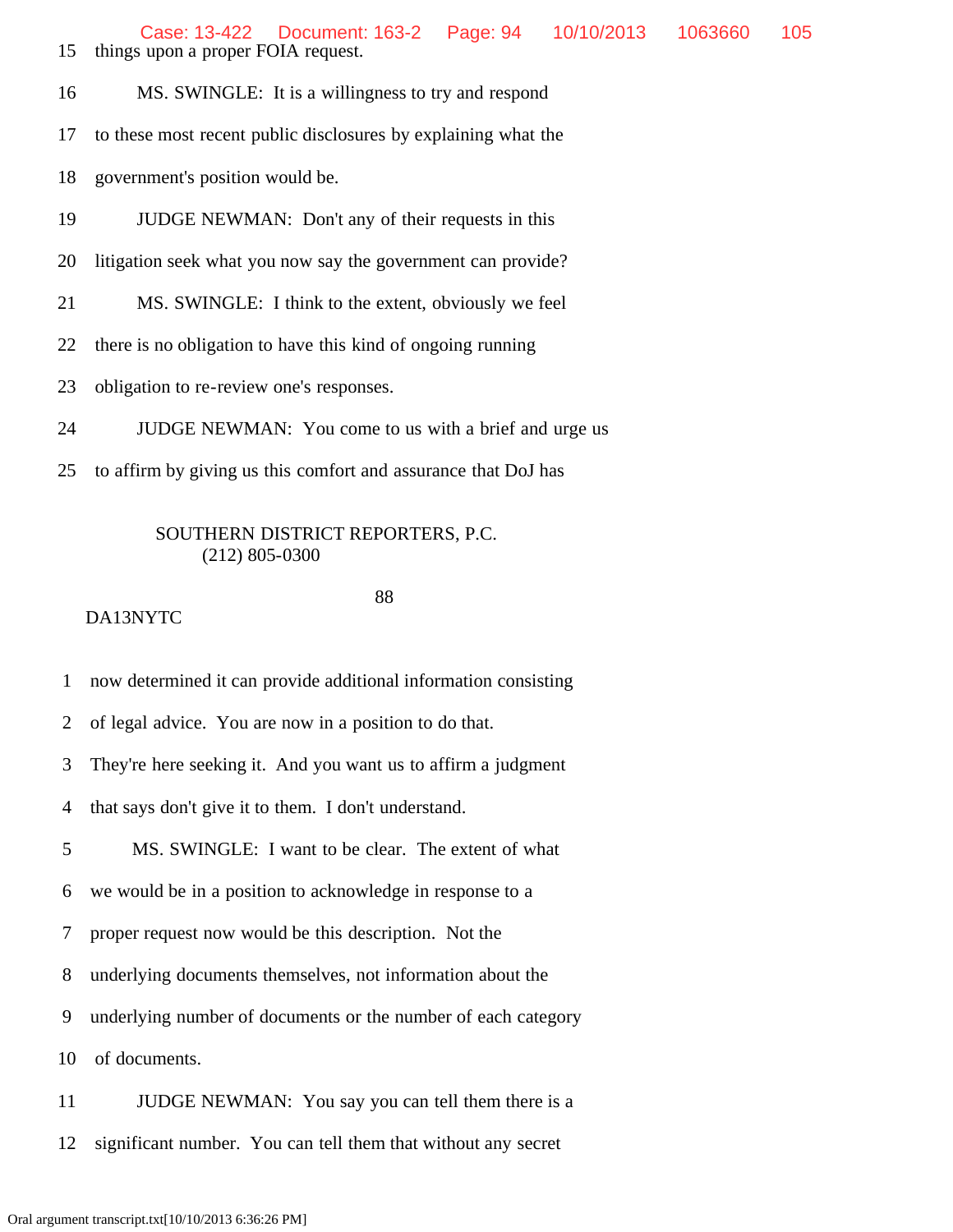13 being revealed. Case: 13-422 Document: 163-2 Page: 95 10/10/2013 1063660 105

- 14 MS. SWINGLE: That's correct, your Honor.
- 15 JUDGE NEWMAN: So why not tell them?
- 16 MS. SWINGLE: I think the purpose of putting this in
- 17 the brief was to tell them. Not because we feel there is an
- 18 obligation, but in the interest of public transparency.
- 19 JUDGE NEWMAN: They would need a new FOIA request to
- 20 get a Vaughn index that covers this.
- 21 MS. SWINGLE: To be clear, your Honor, no. What we
- 22 are not saying is we would produce a Vaughn index that provided
- 23 information about the number or dates or identity of the
- 24 authors and recipients of these documents.
- 25 What we would provide is a declaration that would

#### SOUTHERN DISTRICT REPORTERS, P.C. (212) 805-0300

- 1 explain we couldn't provide this information. We would be
- 2 limited to providing the information that's in the brief.
- 3 JUDGE NEWMAN: This says DoJ has determined it can
- 4 provide additional information.
- 5 MS. SWINGLE: And that we do so, your Honor.
- 6 JUDGE NEWMAN: What?
- 7 MS. SWINGLE: We do so. I think the information is
- 8 the brief is the additional information that we could and can
- 9 provide and have provided.
- 10 JUDGE NEWMAN: It is in the brief.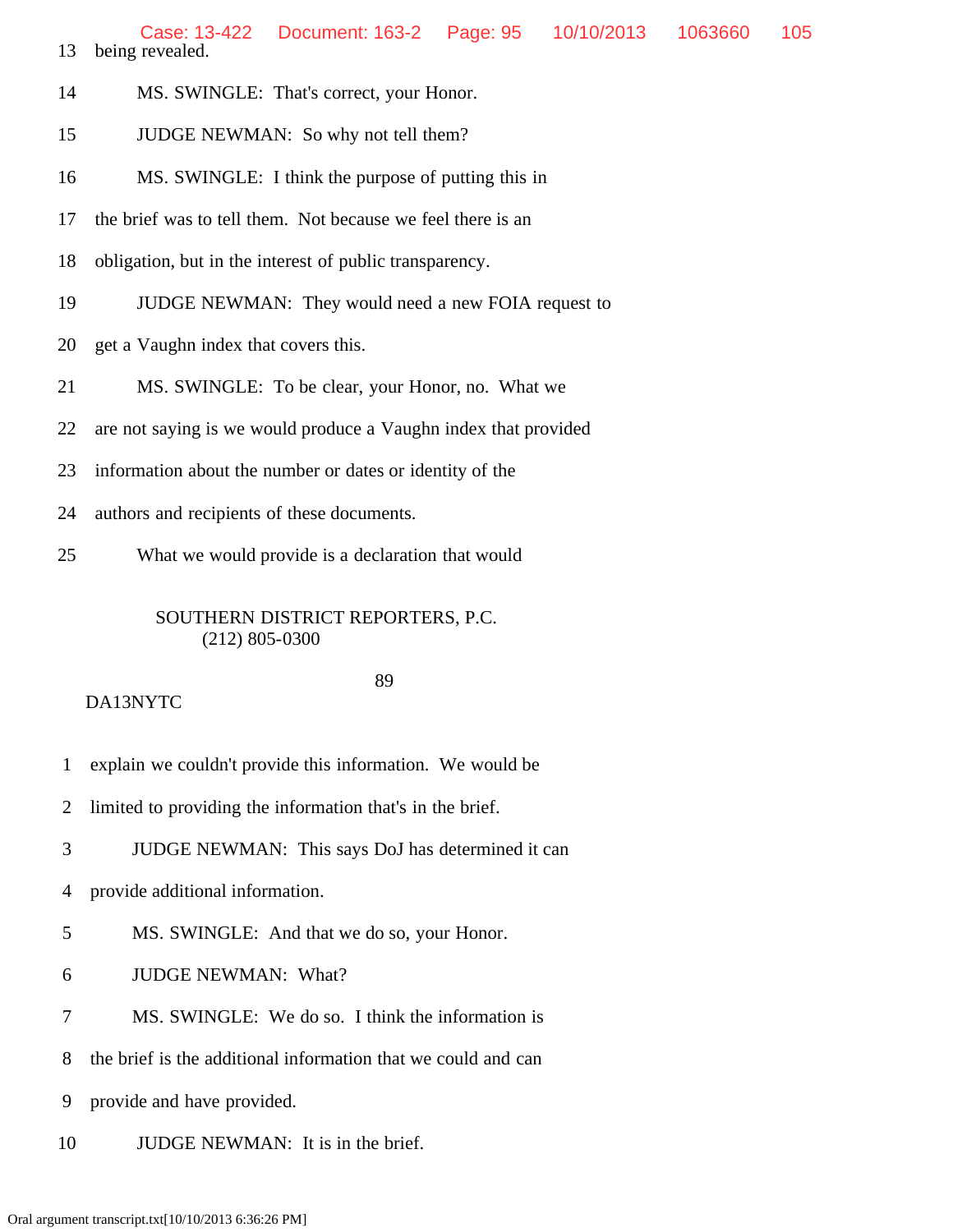| 11 | Document: 163-2<br>Page: 96<br>10/10/2013<br>1063660<br>105<br>Case: 13-422<br>MS. SWINGLE: Right. That's not -- and I apologize |  |  |  |  |  |  |
|----|----------------------------------------------------------------------------------------------------------------------------------|--|--|--|--|--|--|
| 12 | for any confusion. It was simply an effort to provide a little                                                                   |  |  |  |  |  |  |
| 13 | more information in light of the subsequent --                                                                                   |  |  |  |  |  |  |
| 14 | JUDGE NEWMAN: I didn't find any legal advice in the                                                                              |  |  |  |  |  |  |
| 15 | brief.                                                                                                                           |  |  |  |  |  |  |
| 16 | MS. SWINGLE: I don't think we would be disclosing                                                                                |  |  |  |  |  |  |
| 17 | legal advice.                                                                                                                    |  |  |  |  |  |  |
| 18 | JUDGE NEWMAN: It says you're in a position to do it,                                                                             |  |  |  |  |  |  |
| 19 | that's what you are telling us.                                                                                                  |  |  |  |  |  |  |
| 20 | MS. SWINGLE: What we are acknowledging is the                                                                                    |  |  |  |  |  |  |
| 21 | existence of responsive documents.                                                                                               |  |  |  |  |  |  |
| 22 | JUDGE NEWMAN: No, this doesn't say that. This says                                                                               |  |  |  |  |  |  |
| 23 | you've determined it can provide additional information                                                                          |  |  |  |  |  |  |
| 24 | specifically consisting of records consisting of legal advice.                                                                   |  |  |  |  |  |  |
| 25 | MS. SWINGLE: If I may, your Honor. Obviously, our                                                                                |  |  |  |  |  |  |
|    | SOUTHERN DISTRICT REPORTERS, P.C.<br>$(212)$ 805-0300                                                                            |  |  |  |  |  |  |

#### 90

#### DA13NYTC

1 prior no number no list response to the ACLU's request

2 acknowledged the existence of responsive documents, but it gave

3 no additional information about the nature of those responsive

4 documents.

- 5 In light of the most recent public disclosures, and
- 6 again, all of which predate the litigation in this case, what
- 7 we are now disclosing is the existence -- not only the
- 8 existence of responsive documents, but some descriptive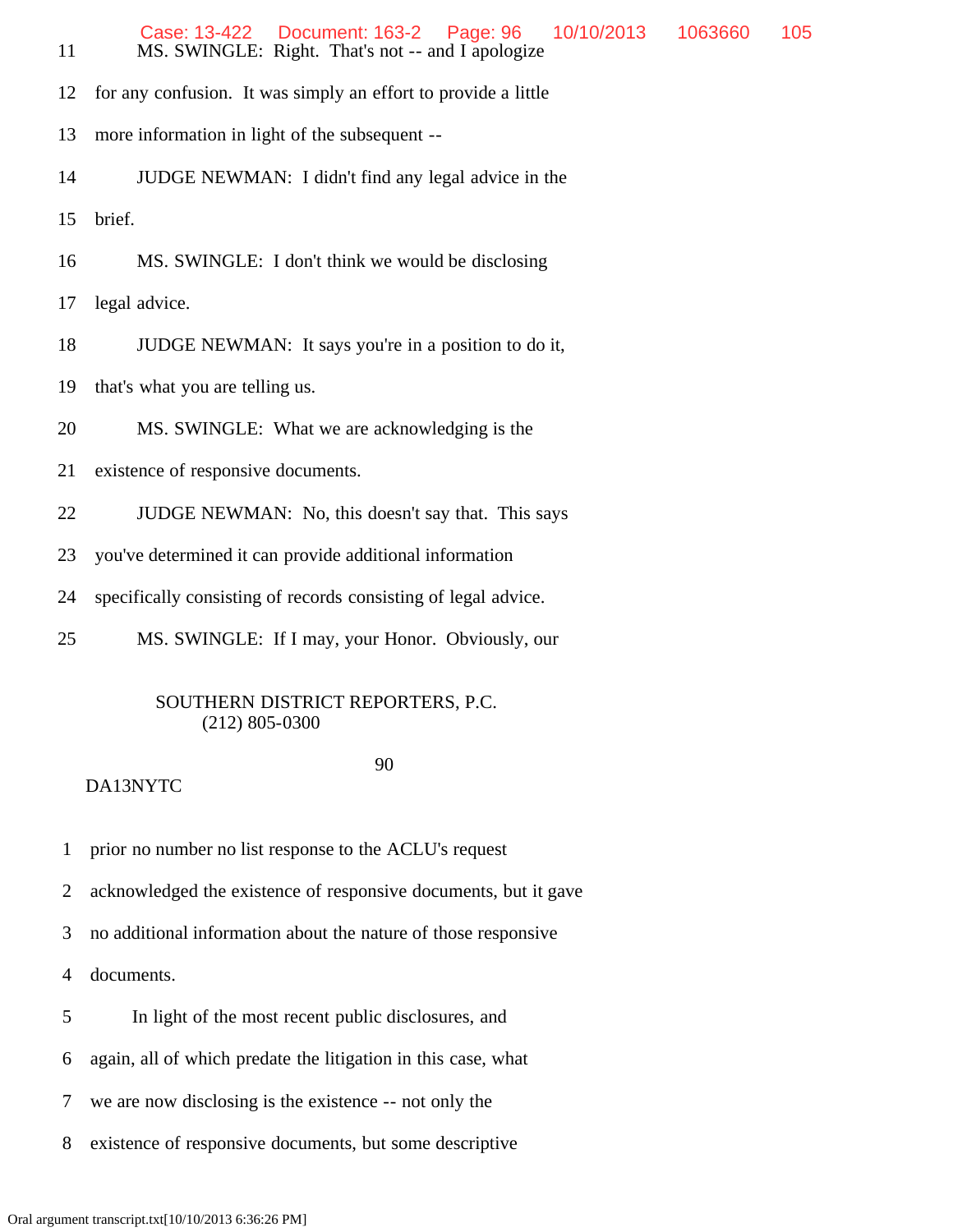- 9 information about the nature of those responsive documents. We
- 10 are not suggesting that we would disclose the actual documents,
- 11 nor are we disclosing any additional information such as the
- 12 dates, the authors, the identities.
- 13 JUDGE CABRANES: Let me suggest this on this very long
- 14 sentence on page 47. Perhaps if you can submit a supplemental
- 15 letter brief from you by next Monday, a week from today.
- 16 MS. SWINGLE: Today is Tuesday, your Honor.
- 17 JUDGE CABRANES: Sorry.
- 18 JUDGE POOLER: Are you allowed to do it?
- 19 MS. SWINGLE: It is illegal for me to volunteer my

20 time.

- 21 JUDGE CABRANES: Go for it. Nobody's going to come
- 22 and drag you out in chains.
- 23 Let's aim for what's a reasonable time. Maybe the end
- 24 of next week. The 11th. Friday, the 11th. If you could give
- 25 us no more than four pages double spaced, maybe you can reframe

#### SOUTHERN DISTRICT REPORTERS, P.C. (212) 805-0300

# 91

- 1 this or explain what you had in mind in response to Judge
- 2 Newman's inquiries, because I think it is important.
- 3 MS. SWINGLE: Absolutely. I want to reiterate our
- 4 point that this is not properly before the Court on its review
- 5 of the District Court's judgment.
- 6 JUDGE CABRANES: That's fine. Tell us that in your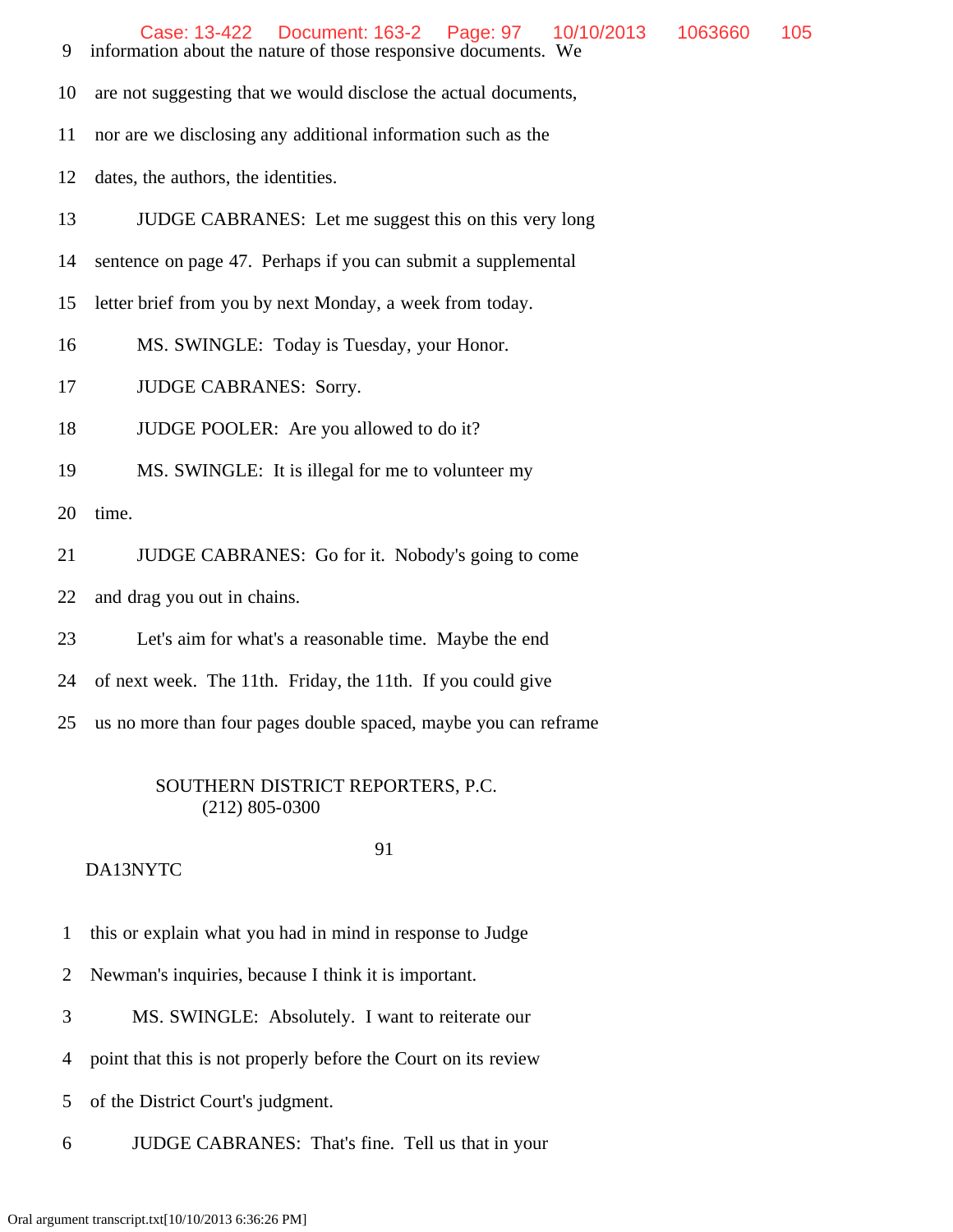- 7 supplemental memoranda. It wasn't clear from our reading of
- 8 it. It is an extremely long sentence.
- 9 MS. SWINGLE: Yes, your Honor.
- 10 JUDGE CABRANES: Then we will give opposing counsel
- 11 until October 18, a week after that, to respond to anything you
- 12 may have submitted to us.
- 13 JUDGE POOLER: Meanwhile, since that's about two
- 14 weeks, maybe there will be some more disclosures.
- 15 JUDGE CABRANES: On the same schedule, could you just
- 16 give us your view of any additional information or whatever
- 17 information you think appropriate regarding the ACLU litigation
- 18 in the District of Columbia, just what the relevance is or is

19 not.

- 20 MS. SWINGLE: Yes, your Honor.
- 21 **JUDGE CABRANES:** Just focusing on that.
- 22 MS. SWINGLE: Absolutely.
- 23 JUDGE CABRANES: Do my colleagues have any questions?
- 24 MS. SWINGLE: Can I just ask, will the Court be

25 issuing an order?

#### SOUTHERN DISTRICT REPORTERS, P.C. (212) 805-0300

#### 92

- 1 JUDGE CABRANES: So ordered. That's an order. Is
- 2 that okay?
- 3 MS. SWINGLE: Yes, I wasn't sure if the Court would
- 4 reduce the order to writing.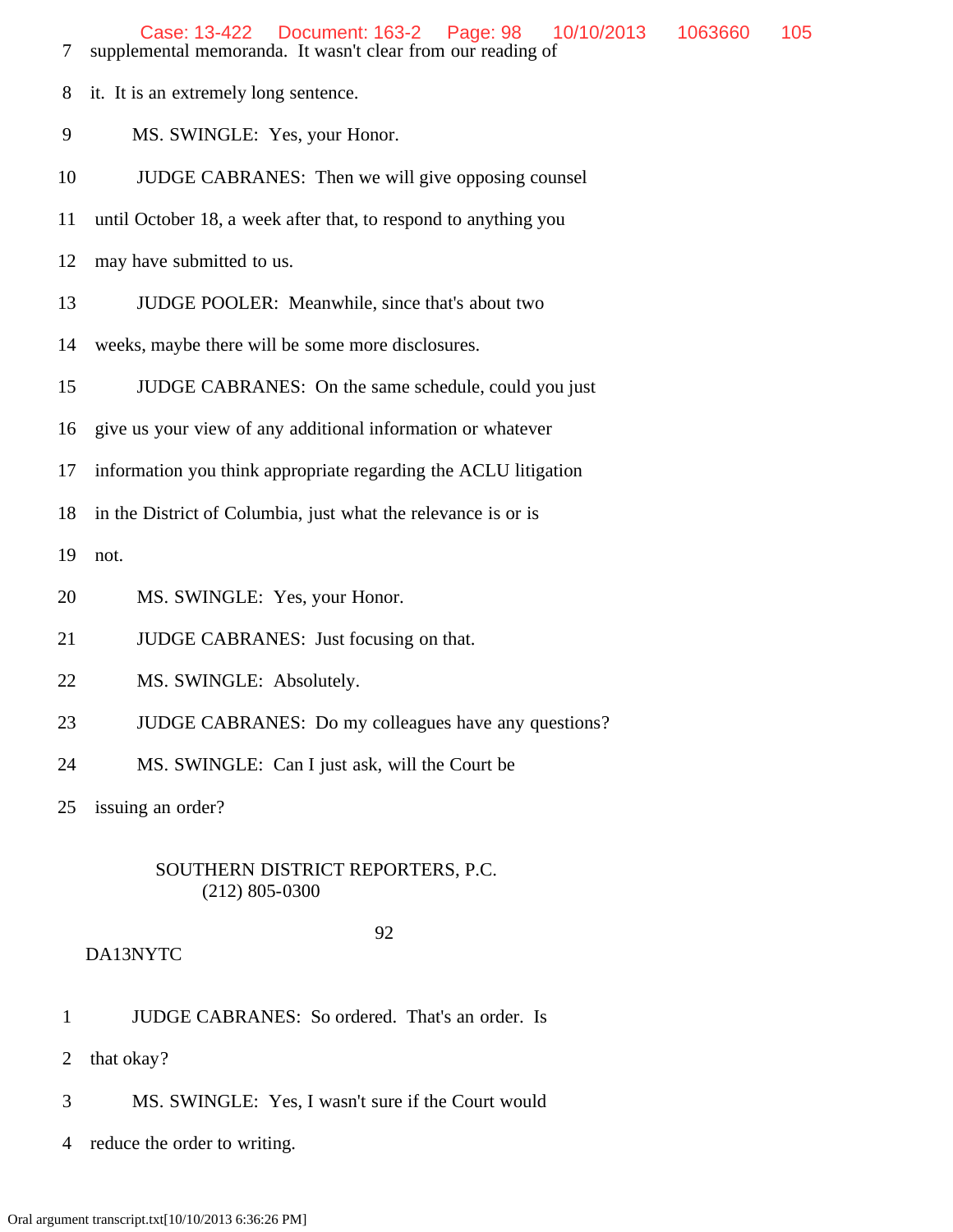6 tradition. We issue opinions from the bench. 7 Finally, if you'll take two minutes, maximum, to 8 answer anything that you think has been unanswered in your 9 adversary's arguments because we've driven around a bit. You 10 may feel something requires your attention. 11 MS. SWINGLE: No, except I guess I would urge the 12 Court, obviously we have sought to present argument on the open 13 record here. And because of that, there is a limit to what we 14 can say in response to the Court's questions. Obviously the 15 District Court found the classified record here to be 16 important. The District Court issued a classified decision 17 that discussed and relied on the classified declarations. We 18 would encourage the Court to also look at that classified 19 material before deciding the case, and should the Court have 20 questions about that, we would be happy to answer them in a 21 closed session. 22 JUDGE CABRANES: All right. Plaintiffs' counsel have

23 reserved three minutes each.

24 MR. McCRAW: Thank you, your Honor. I will limit

25 myself to three points I want to make. The government

# SOUTHERN DISTRICT REPORTERS, P.C. (212) 805-0300

#### 93

- 1 expresses great horror in this idea that legal advice can
- 2 become final policy. That somehow the government will no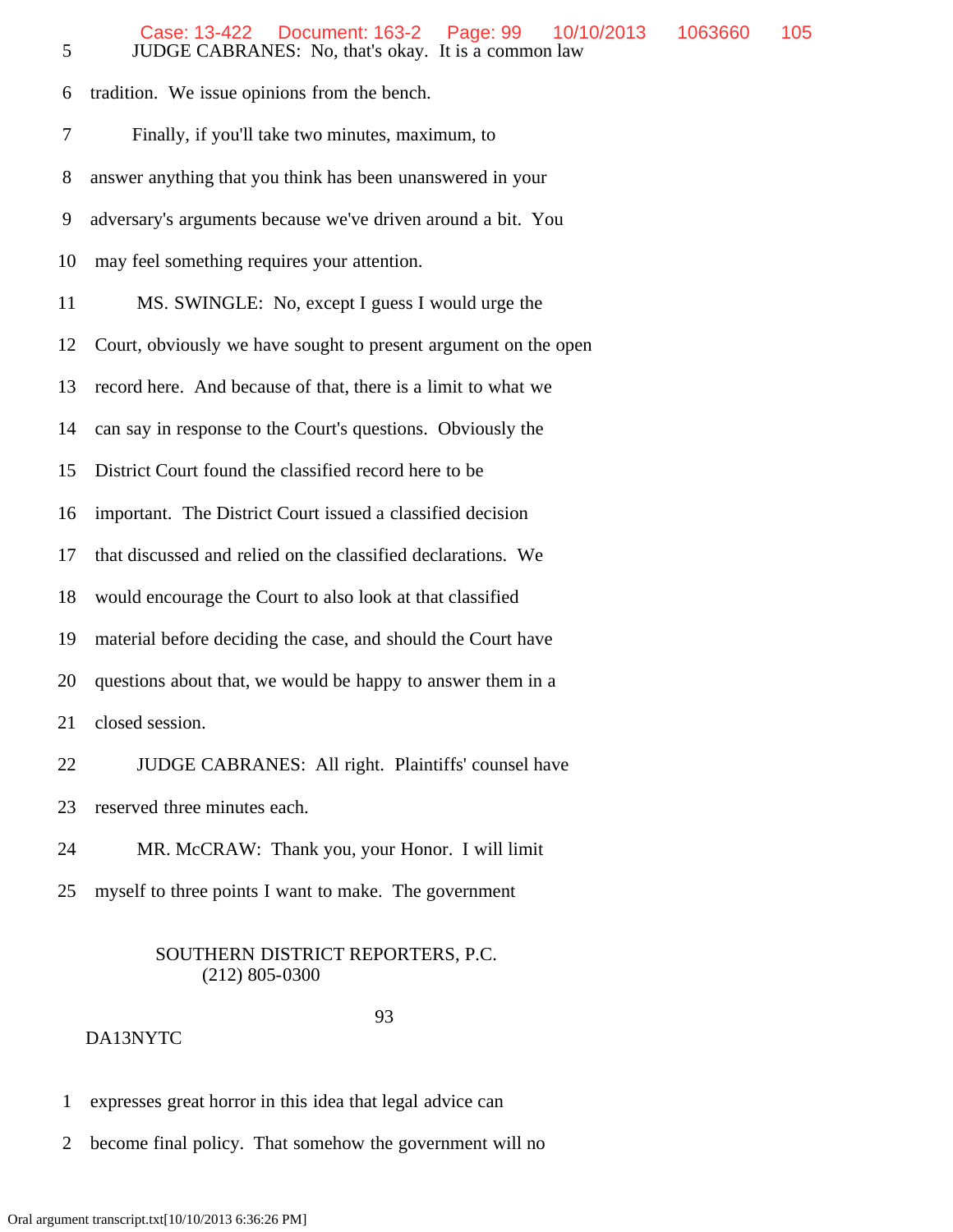Case: 13-422 Document: 163-2 Page: 100 10/10/2013 1063660 105

 3 longer be able to give advice. 4 This is not new. This is basic Exemption 5 under 5 FOIA. That to be under 5, it has to be a deliberative and 6 pre-decisional. And the cases are clear that when something 7 ceases to be that kind of advice -- the government clearly has 8 the right to give advice. But if it becomes policy, it is no 9 longer pre-decisional. 10 JUDGE POOLER: Isn't it still attorney-client 11 privilege that they're worried about losing their clients 12 because they had to disclose it? 13 MR. McCRAW: I separate that, your Honor, into two 14 pieces. One is it also ceases to be attorney-client for the 15 reason that we stated our brief. 16 In terms of its practical effect, that's not new law. 17 That's been the law for years under FOIA. Whether it has that 18 effect or not, I don't know. All I know is that the Courts 19 have repeatedly said that. As was said in Public Citizen, a 20 document that is nothing more than explaining existing policy 21 cannot be considered deliberative. There is nothing radical 22 about that. If it becomes a policy, it's not deliberative. 23 In Tax Analyst 2 if the Office of Chief Counsel's 24 final legal position concerning the Internal Revenue Code, if 25 the position is the final legal position of the chief counsel

#### SOUTHERN DISTRICT REPORTERS, P.C. (212) 805-0300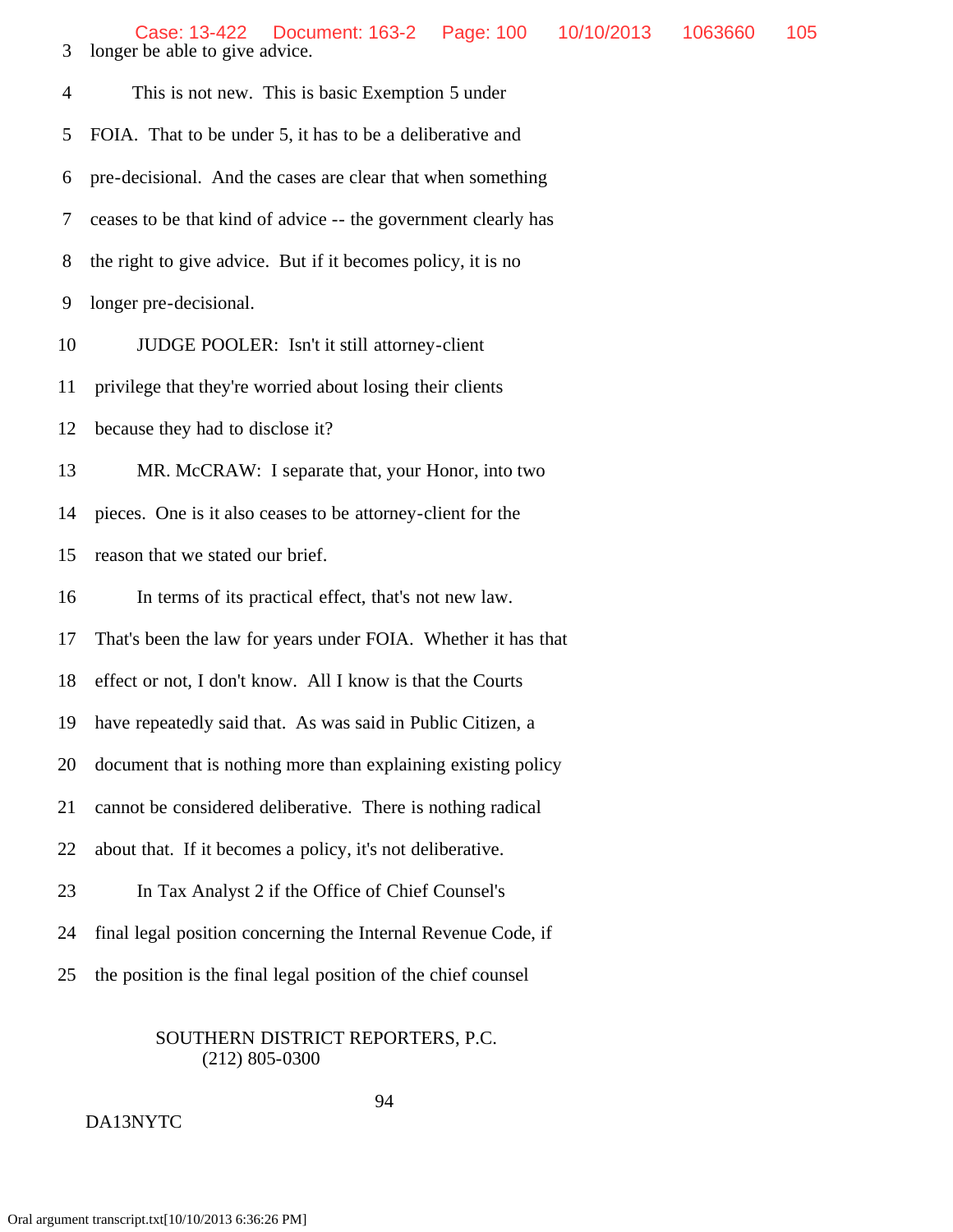1 about the meaning of the Internal Revenue Code, it no longer is

2 protected by 5.

| 3  | Now, second, if I might move on, we're repeatedly              |
|----|----------------------------------------------------------------|
| 4  | criticized for speculating on what the DoD memo is. The reason |
| 5  | we are forced to speculate is the government has simply failed |
| 6  | to do an explanation that Brennan Center requires. And that is |
| 7  | to explain the circumstances under which it was developed.     |
| 8  | In Brennan, important point, OLC walks in and says,            |
| 9  | and the Court relies on this, that OLC was merely advising. No |
| 10 | statement here about OLC's role in the development of policy   |
| 11 | and standards for targeted killing. What was their role? That  |
| 12 | can't be a classified secret. They should be telling us so we  |
| 13 | don't have to speculate on what the memo means.                |
| 14 | Finally, because I see my time is up, there has been           |
| 15 | discussion about the adequacy. Why aren't we satisfied with    |
| 16 | the White Paper. The answer in one sense is this. FOIA         |
| 17 | creates a presumption of openness. The government has the      |
| 18 | obligation to cite an exemption and say that is not public.    |
| 19 | The presumption is overcome. It is not a question of is it     |
| 20 | adequate. It is a question of whether they have shown that     |
| 21 | more documents can't be release in accordance with the law.    |
| 22 | We saw in terms of the White Paper that afterwards             |
| 23 | much, much criticism of how inadequate it was. That that       |
| 24 | couldn't really be the legal basis for these operations.       |
| 25 | The burden here is on the government to show that FOIA         |

# SOUTHERN DISTRICT REPORTERS, P.C.

# (212) 805-0300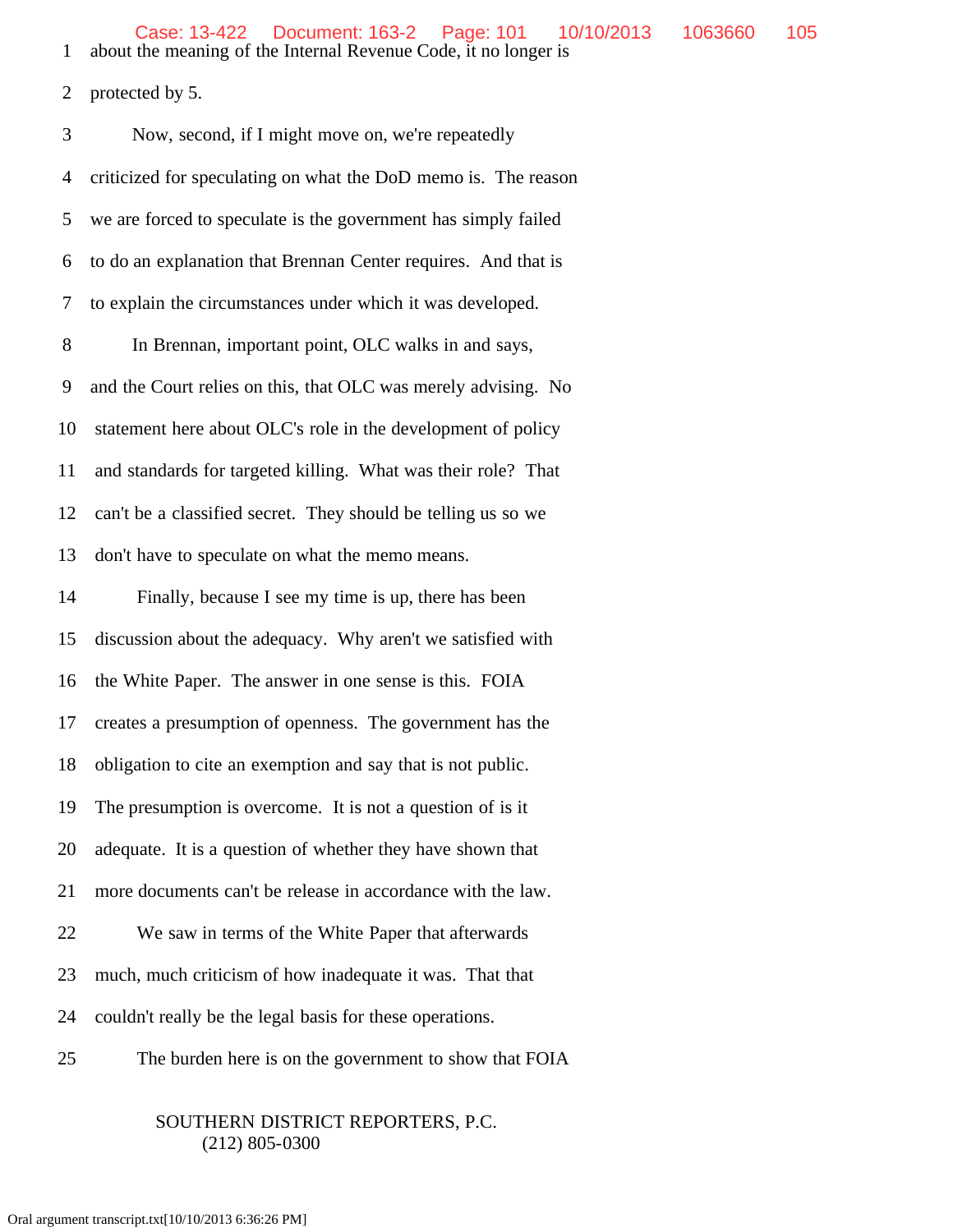DA13NYTC

1 allows them to withhold, not on us to show that we need more.

2 Thank you, your Honors.

 3 MR. JAFFER: Just a few quick points. First, maybe a 4 better answer to the question asked earlier about why we want 5 the memos, given that so much of the legal analysis has already 6 been released. I think that the simple answer to that question 7 is that the details matter.

 8 During the last administration there were officials 9 who told the public that the country didn't engage in torture, 10 and it turned out that OLC memos defined torture in a 11 particular way that turned out to be important. It is possible 12 that terms that the government has used in its public, legal 13 justifications for the program are defined in unusual ways in 14 the memos. We would like to know that. We think the public 15 has a right to know that. 16 Second, the argument about working law. I just wanted 17 to point the Court to one argument that the government makes in 18 its brief. That these memos aren't working law because they 19 don't have a legal effect on private parties.

20 That to us is a difficult argument to understand. Our

21 understanding of these memos is that they set out the

22 circumstances in which the government can carry out targeted

23 killings of American citizens. It is hard to think of any

24 memos that could have a more direct effect on the right of

25 private citizens.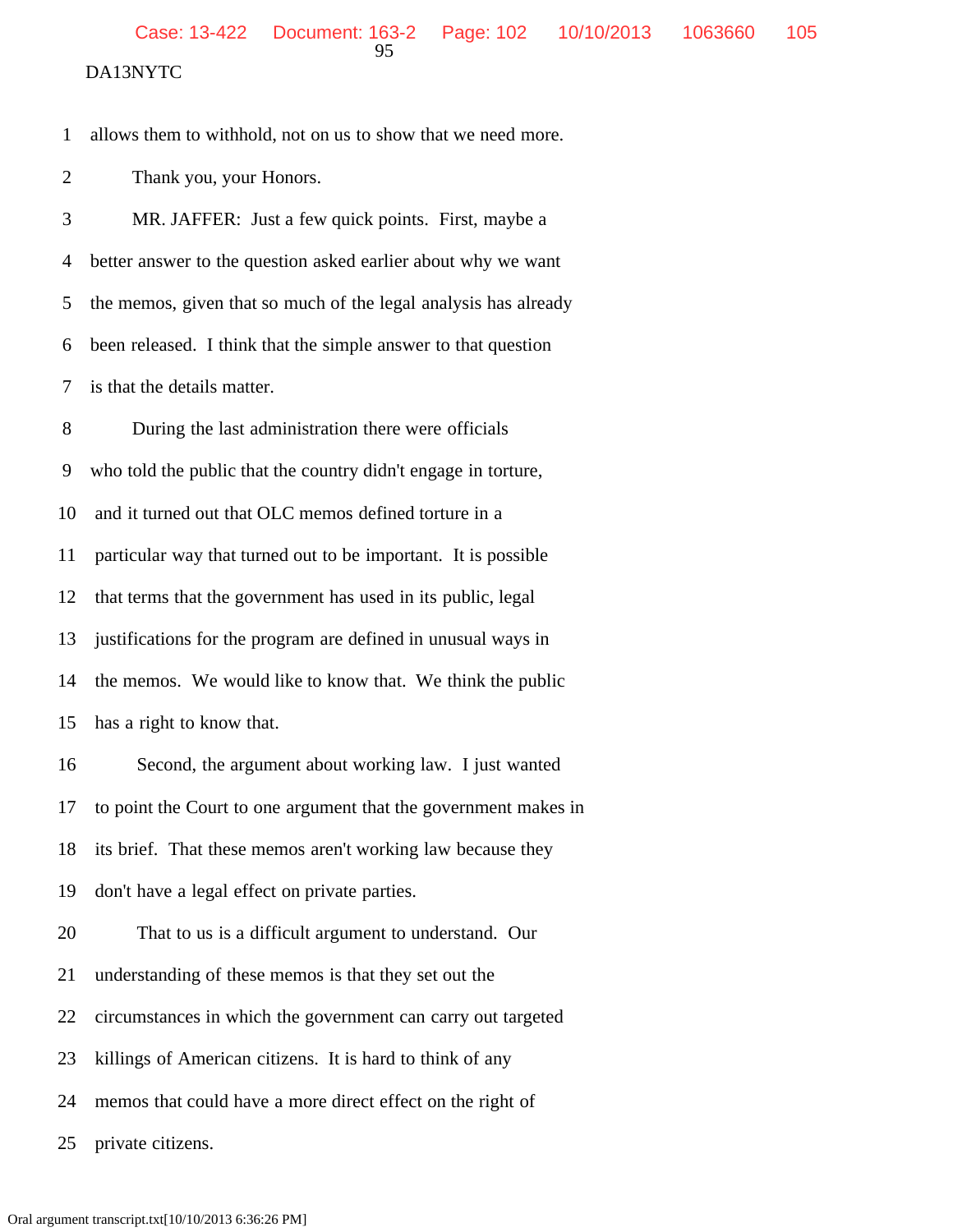96

#### DA13NYTC

 1 JUDGE NEWMAN: I took that argument in your brief. I 2 thought those cases meant affect on the public in the sense 3 that the agency rule obliged the public to conform its conduct 4 to certain things. So the agency had to be clear what the 5 public obligation was. And that's why I thought your 6 argument -- it is a good rhetorical argument. I appreciate 7 that Mr. al-Awlaki had a very big interest in what was going 8 on. But I thought those cases meant the public's obligation to 9 conform its conduct. Which is quite a different matter from 10 being the victim of a killing. 11 MR. JAFFER: We have a broader reading of those cases, 12 Judge Newman. But I think ultimately the Brennan Center case 13 lays out the circumstances in which memos like these can become 14 working law, and one of the ways in which they become working 15 law is to be effectively binding on the agency. Maybe 16 ultimately it doesn't matter whether they become working law 17 through this other channel or become working law because -- 18 JUDGE NEWMAN: You take those cases to mean anything 19 that affects a member of the public. 20 MR. JAFFER: It is an argument in response to the 21 government's argument that these memos had no affect on the 22 public. I think that argument is wrong. Because these memos, 23 I think more than probably any other OLC memos that have been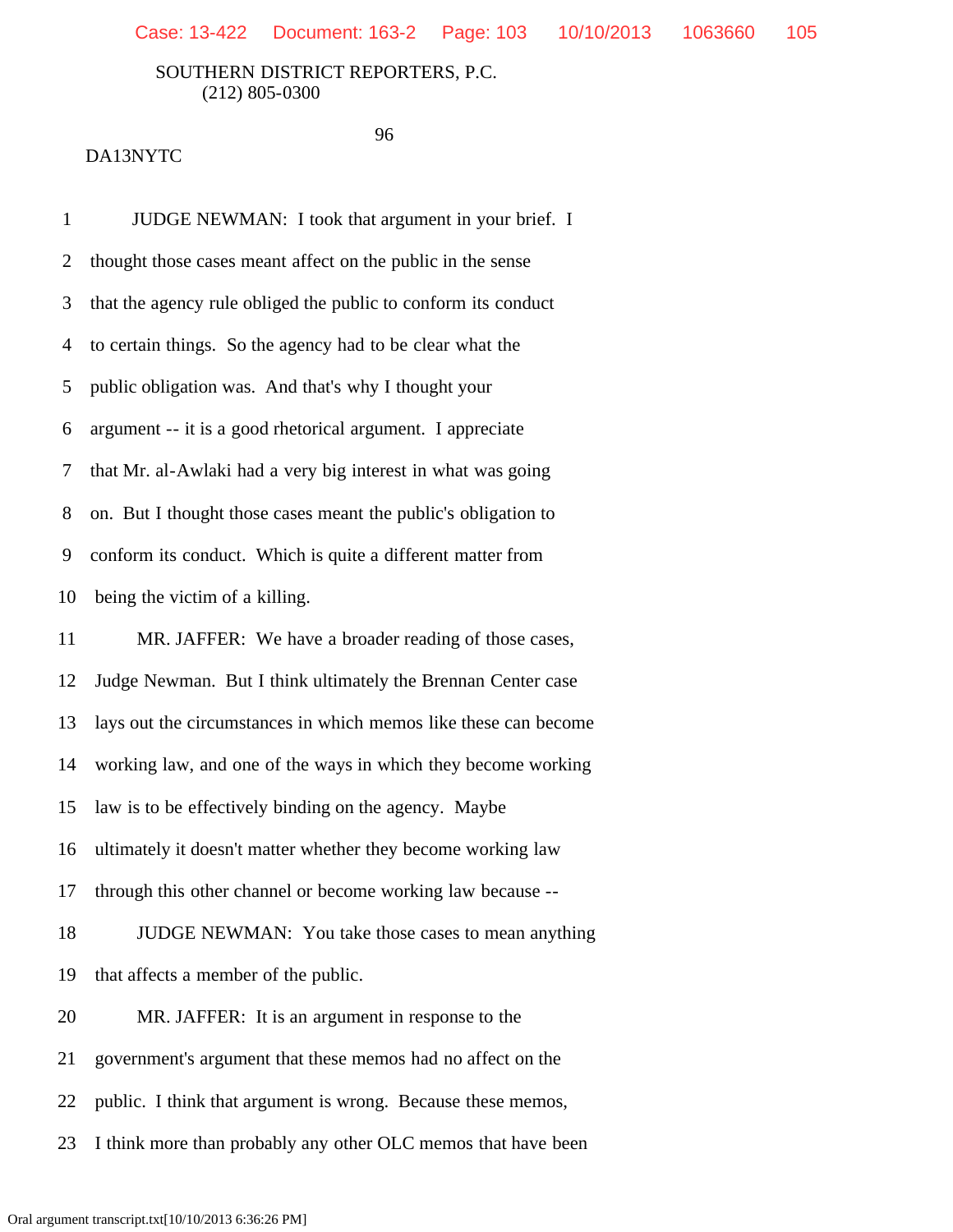25 of the public.

# SOUTHERN DISTRICT REPORTERS, P.C. (212) 805-0300

| $\mathbf{1}$   | Then if I could just take 10 seconds to respond to the        |
|----------------|---------------------------------------------------------------|
| $\overline{2}$ | question you were raising earlier, Judge Cabranes, about the  |
| 3              | Vaughn requirements.                                          |
| $\overline{4}$ | Vaughn ultimately is just a way of operationalizing           |
| 5              | FOIA. It is a way of allowing the courts to deal with what    |
| 6              | Congress has asked the courts to do. I think if Vaughn didn't |
| 7              | exist, you would have to invent it or invent something very   |
| 8              | similar. Thank you.                                           |
| 9              | JUDGE CABRANES: Thank you very much. We'll reserve            |
| 10             | decision and we are adjourned.                                |
| 11             | 00 <sub>o</sub>                                               |
| 12             |                                                               |
| 13             |                                                               |
| 14             |                                                               |
| 15             |                                                               |
| 16             |                                                               |
| 17             |                                                               |
| 18             |                                                               |
| 19             |                                                               |
| 20             |                                                               |
| 21             |                                                               |